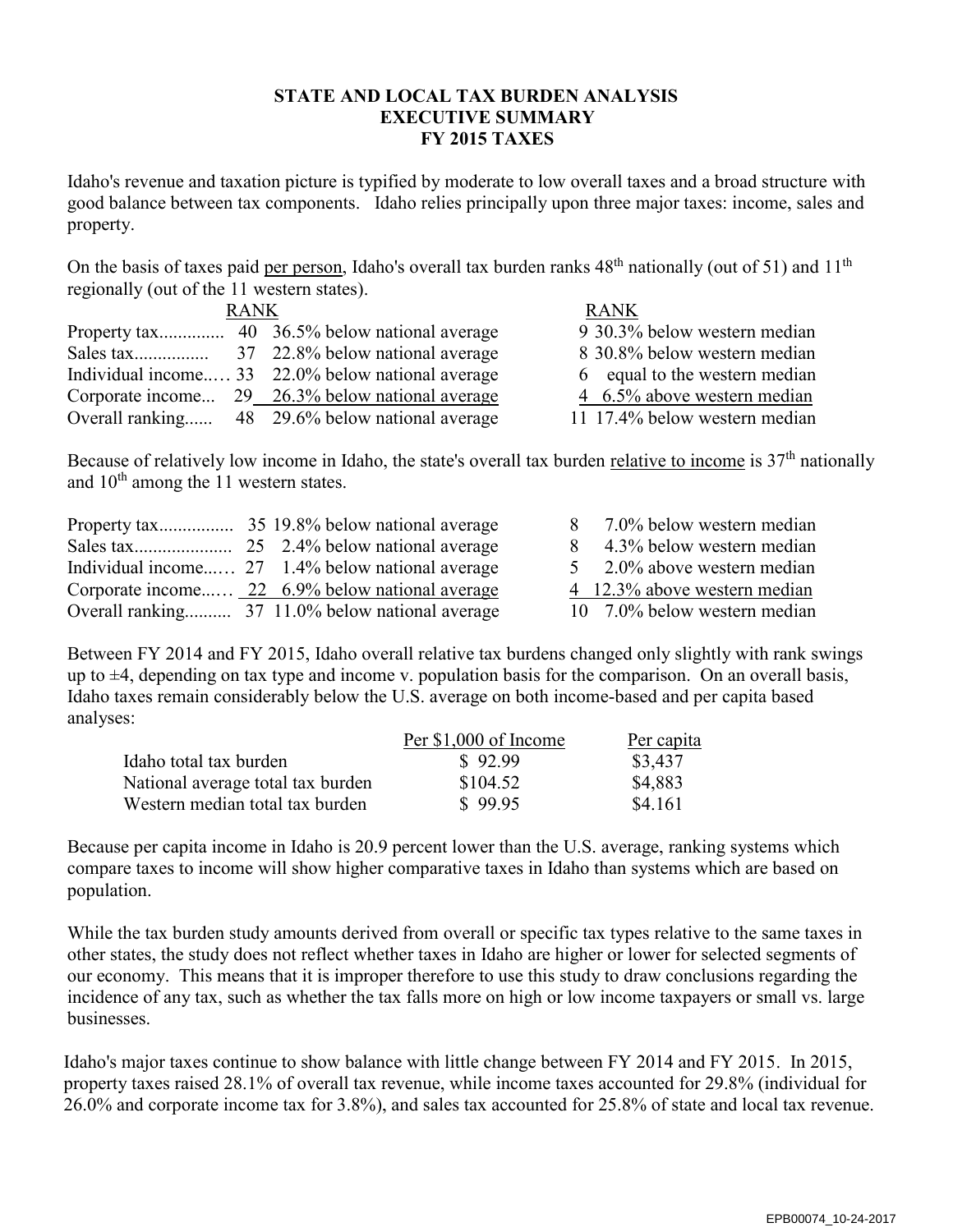# **COMPARATIVE TAX POTENTIAL: Tax Burden in Idaho and the United States Fiscal Year 2015**

**Analysis by Alan S. Dornfest Property Tax Policy Bureau Chief - Property Tax Division Idaho State Tax Commission October 24, 2017**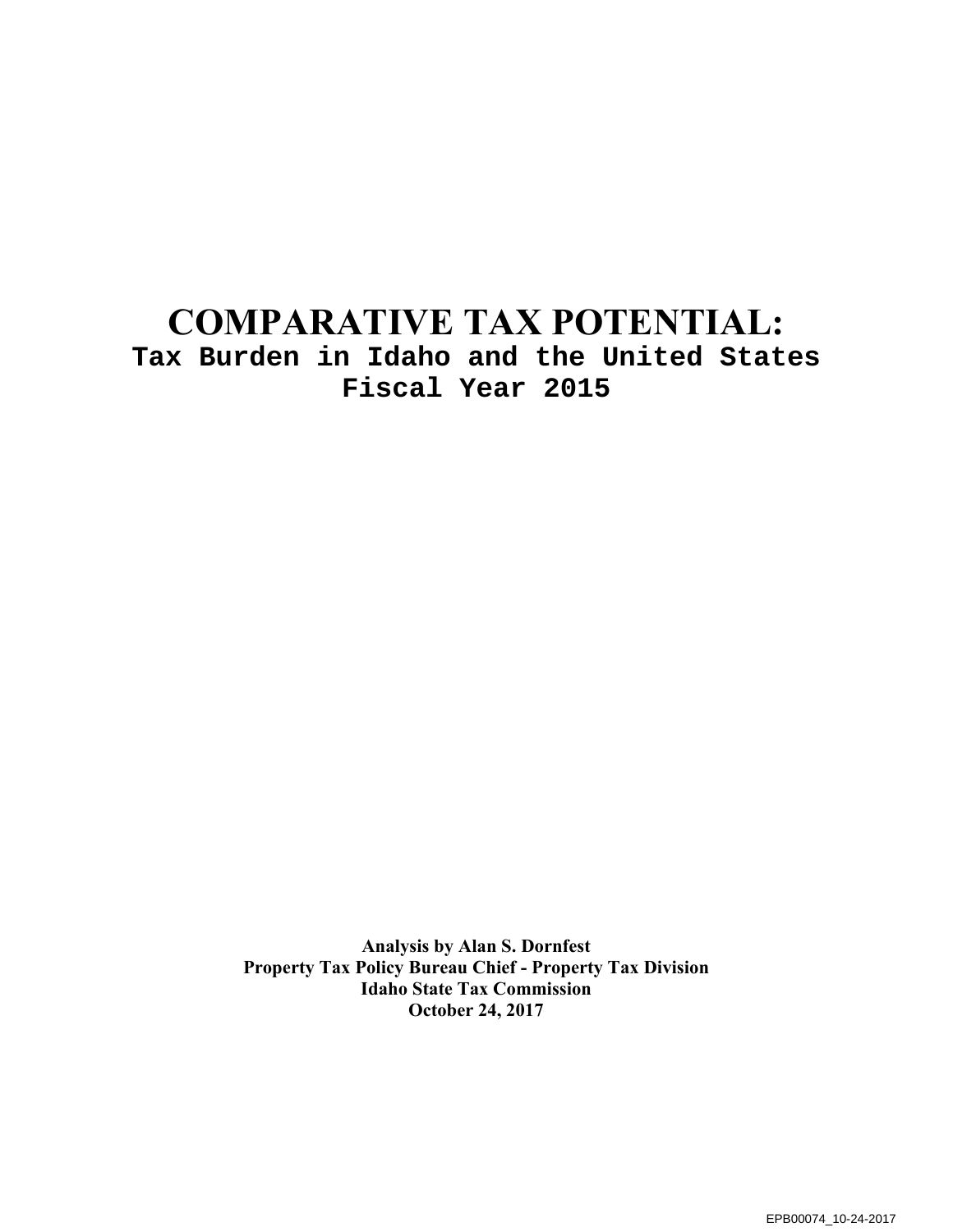### Acknowledgement:

Tax and population information is available from the U.S. Census Bureau, at [www.census.gov/govs/estimate/](http://www.census.gov/govs/estimate), the Bureau's Internet website although information supplied for this report may vary slightly from website information because income is derived from U.S. Bureau of Economic Analysis quarterly estimates and averaged to better represent fiscal year income.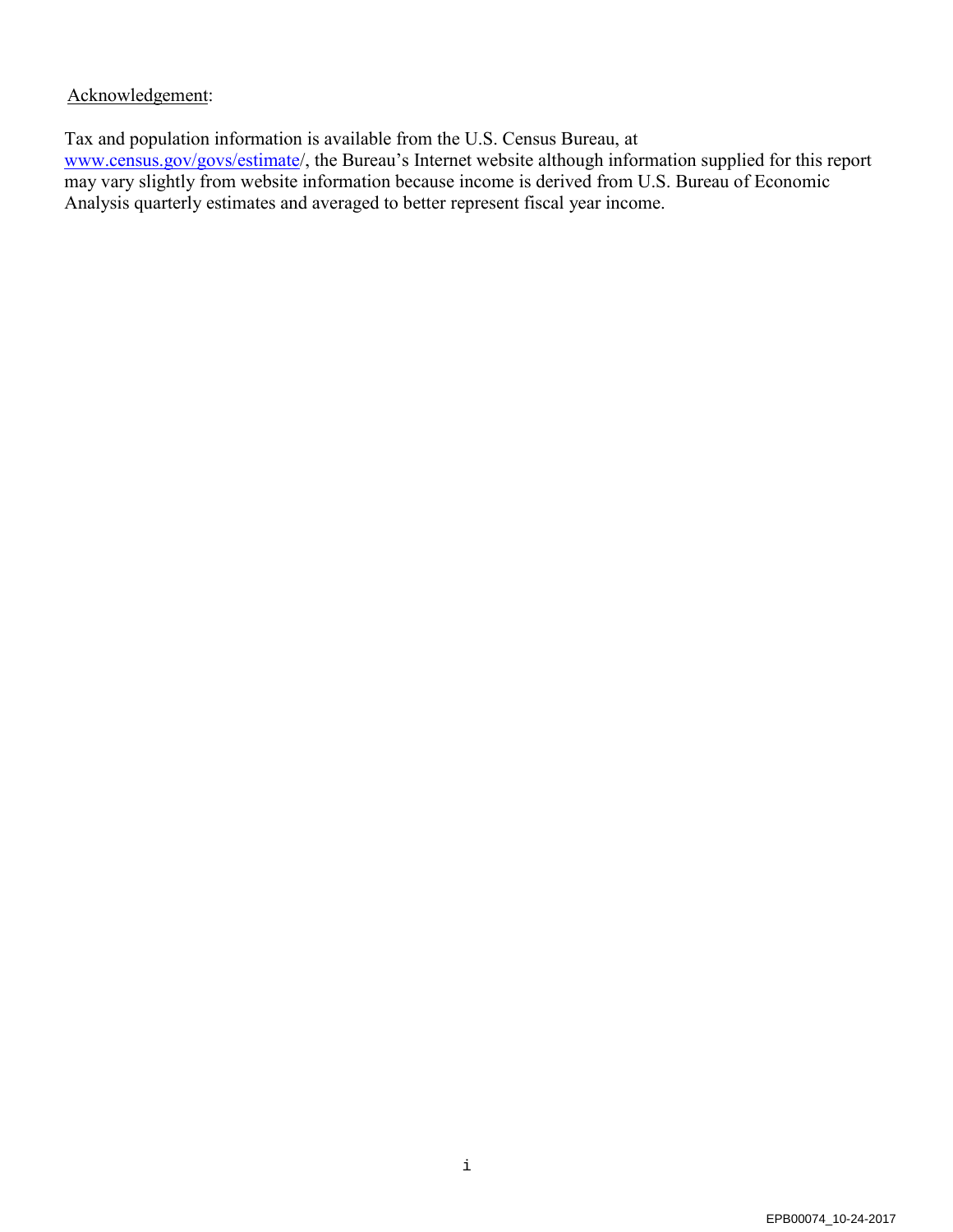### **Comparative Tax Potential FY 2015 Table of Contents**

| Topic                                                       | Page                       |
|-------------------------------------------------------------|----------------------------|
| Acknowledgement                                             |                            |
| Table of Contents - Narrative                               | $\ddot{\phantom{0}}$<br>11 |
| Table of Contents - Appendix                                | $\ddots$<br>111            |
| Narrative                                                   | $1 - 12$                   |
| Idaho Revenue System - Summary                              | $1 - 3$                    |
| Methodology and Limitations                                 | 3                          |
| <b>National Conditions</b>                                  | $\overline{4}$             |
| <b>Distorting Factors</b>                                   | 5                          |
| Summary of Idaho's Tax Burden                               | $5 - 8$                    |
| Tables and Charts included in narrative:                    |                            |
| Graph of Idaho's recent overall tax burden                  | 5                          |
| Idaho's current rank and tax effort                         | 6                          |
| Idaho's rank for five year period                           | 7                          |
| Idaho's taxes vs. U.S. - Taxes per \$ income                | $\overline{7}$             |
| Idaho's taxes vs. U.S. - Taxes per person                   | 8                          |
| Idaho's taxes vs. neighbor states                           | 8                          |
| Income based rank comparisons                               | 9                          |
| Population based rank comparisons                           | 10                         |
| Effective tax rate as percent of 2015 total personal income | 11                         |
| Idaho's fiscal year 2015 per capita taxes (\$)              | 12                         |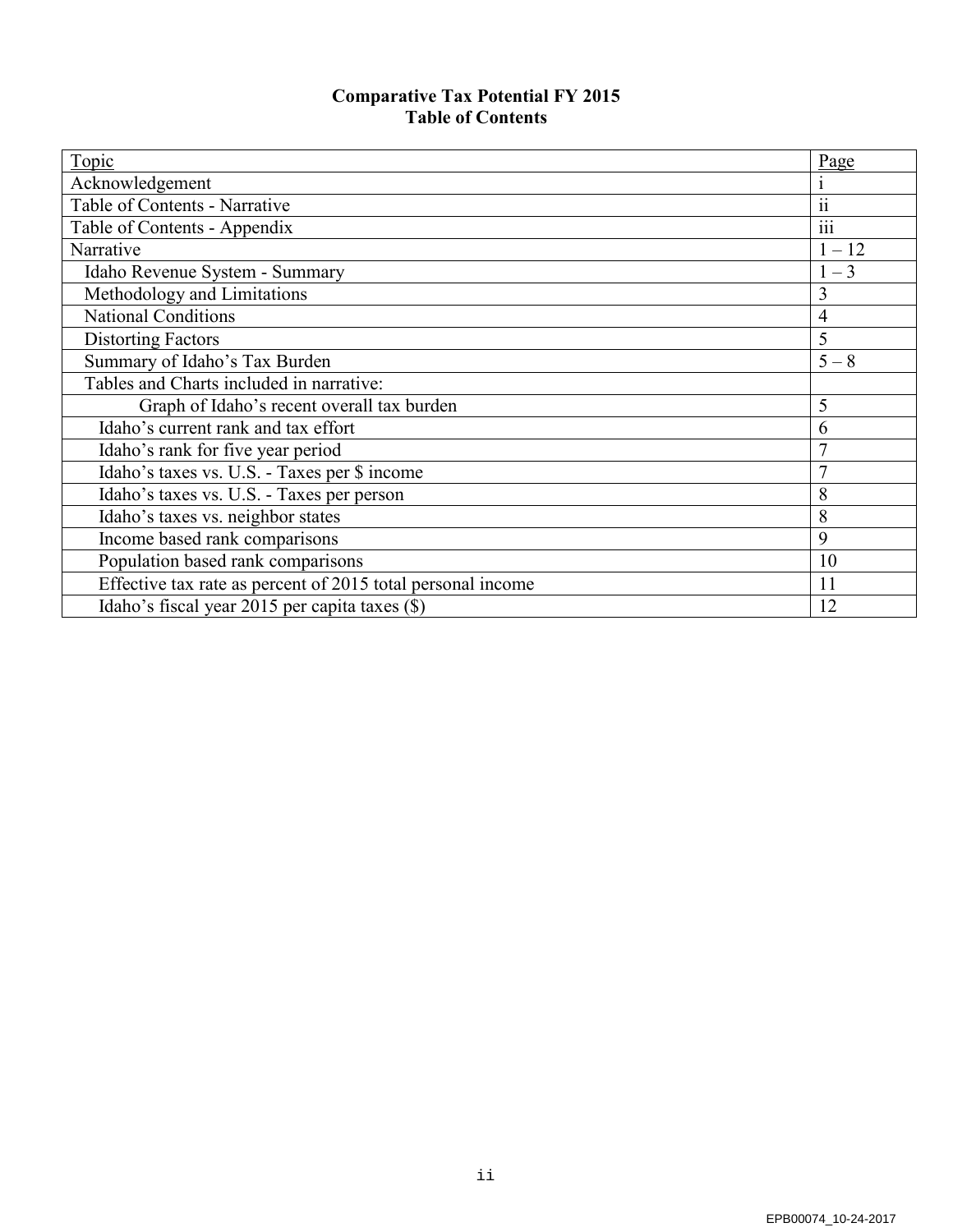| Appendix                                                                                                    |                |  |  |  |  |  |
|-------------------------------------------------------------------------------------------------------------|----------------|--|--|--|--|--|
| Detailed tax burden charts, with numbered charts showing tax effort percentages and lettered charts showing |                |  |  |  |  |  |
| taxes per \$1,000 or per person as follows:                                                                 |                |  |  |  |  |  |
| Alphabetical - by State                                                                                     | I - XIV        |  |  |  |  |  |
| <b>Income Based</b>                                                                                         | $I - VII$      |  |  |  |  |  |
| <b>Population Based</b>                                                                                     | VIII - XIV     |  |  |  |  |  |
| High to Low Tax Effort - by State                                                                           | $A - N$        |  |  |  |  |  |
| <b>Income Based</b>                                                                                         | $A - F$ , M    |  |  |  |  |  |
| <b>Population Based</b>                                                                                     | $G - L, N$     |  |  |  |  |  |
| Per Capita Income                                                                                           |                |  |  |  |  |  |
| <b>Income Based</b>                                                                                         | XV             |  |  |  |  |  |
| <b>Population Based</b>                                                                                     | $\Omega$       |  |  |  |  |  |
| Specific tax types are found in the following charts in the Appendix:                                       |                |  |  |  |  |  |
| Property                                                                                                    | I, VIII,       |  |  |  |  |  |
|                                                                                                             | A, G           |  |  |  |  |  |
| <b>Sales</b>                                                                                                | II, IX,        |  |  |  |  |  |
|                                                                                                             | B, H           |  |  |  |  |  |
| Individual Income                                                                                           | III, X,        |  |  |  |  |  |
|                                                                                                             | C, I(alpha)    |  |  |  |  |  |
| Corporate Income                                                                                            | IV, XI,        |  |  |  |  |  |
|                                                                                                             | D, J           |  |  |  |  |  |
| Combined Income                                                                                             | V, XII,        |  |  |  |  |  |
|                                                                                                             | E, K           |  |  |  |  |  |
| Motor Vehicle                                                                                               | VI, XIII, F, L |  |  |  |  |  |
| Overall                                                                                                     | VII, XIV, M, N |  |  |  |  |  |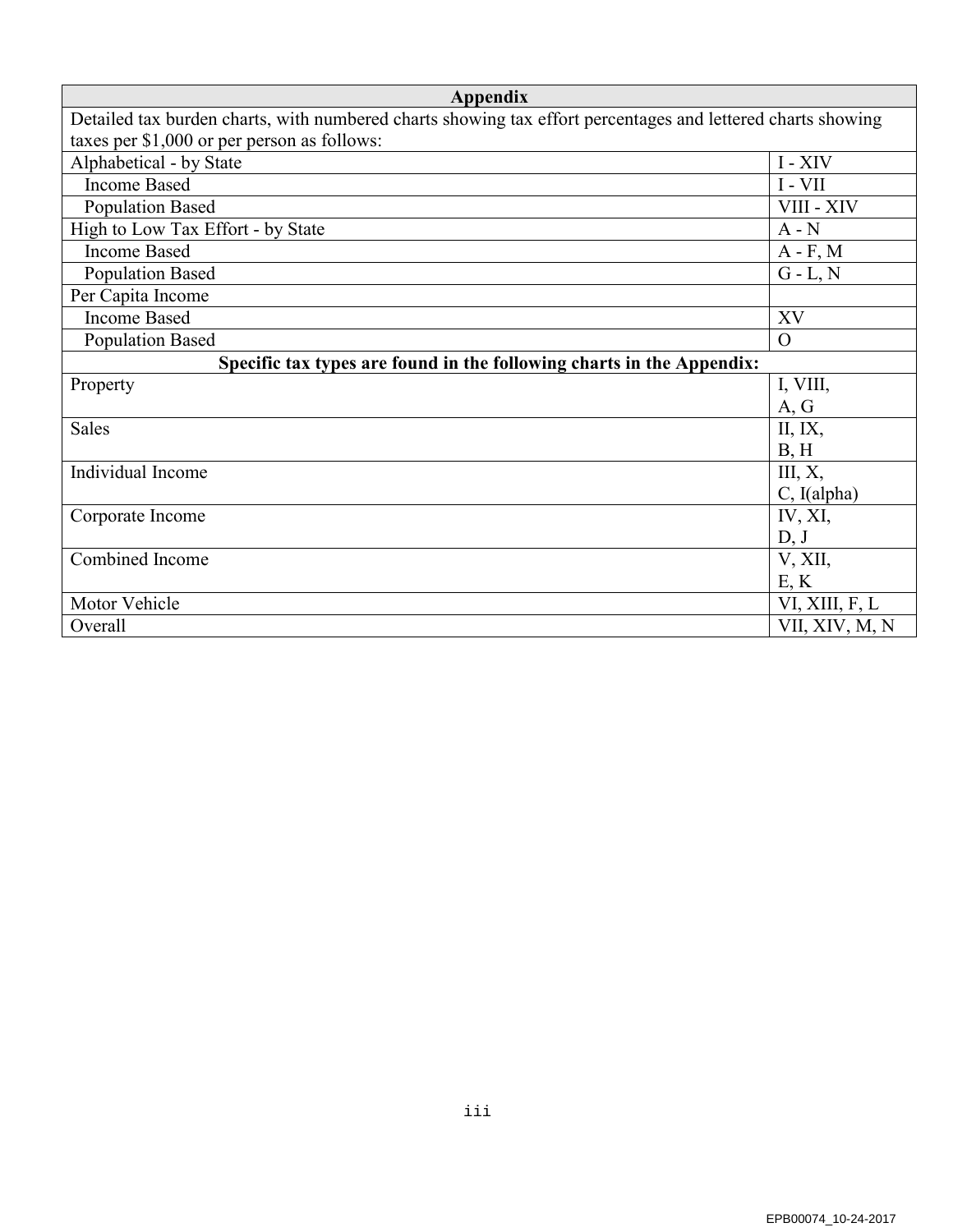# **TAX BURDEN IN IDAHO AND THE UNITED STATES - FISCAL YEAR 2015**

### **IDAHO TAX REVENUE SYSTEM - SUMMARY:**

In terms of the amount of revenue collected in comparison to income and population, Idaho state and local tax collections tend to indicate low overall taxes, with excellent balance between major tax components. When observed on a regional basis, Idaho is in the somewhat unusual position of relying on three major taxes (income, sales, and property), as opposed to the systems hinged on only two taxes that are found in each of our border states except Utah. On the basis of taxes paid per person, the breadth of the Idaho system, produces the effect of being moderate to low in most specific major tax types, while ranking our overall per capita tax burden 48<sup>th</sup> highest nationally and 11<sup>th</sup> highest (lowest) in the 11 western states. Idaho has very low per capita income (with a rank of 49<sup>th</sup> nationally out of 51 states and the District of Columbia and 11<sup>th</sup> out of the 11 western states), and this raises our tax burden relative to income to  $37<sup>th</sup>$  nationally, but still  $10<sup>th</sup>$ in the western states. This year's overall per capita tax burden ranking did not change, while our income based tax burden ranking increased by 4 ranks in comparison to the FY 2014 rankings.

The Idaho tax system has tended over the long run to rely relatively less on property tax and sales tax, and relatively more on motor vehicle taxes and income taxes in comparison to both regional and national practices. Looking at the western region, this pattern continues; however, on a national basis, for the past three years, sales and income taxes are similar in terms of the relative tax burden being analyzed in this report. Property taxes continue to show low relative tax burden, both on a national and regional basis.

Similar overall patterns emerge using either income-based or population-based comparisons; however, our tax burden appears lower when computed on a per capita basis. This reflects our relatively very low per capita income, which trails the national average by 20.9% and is ranked 49<sup>th</sup> out of 50 states and the District of Columbia.

A comparison of FY 2014 and FY 2015 Idaho tax burden shows the following for our major taxes:

- Idaho's individual income tax burden increased slightly, but remains well below long term trends. Relative to income, Idaho went from 14.1% over the U.S. average in FY 2008 to 4.2% below the U.S. average in FY 2014, and then increased to 1.4% below the U.S. average in FY 2015. Although historically low, the FY 2015 relative burden is the highest since FY 2011. For the individual income tax, Idaho's income based ranking had dropped from 19<sup>th</sup> highest in 2008 to 31<sup>st</sup> highest in 2013, and has rebounded to  $27<sup>th</sup>$  in FY 2015. Our population based ranking followed the same pattern of significant decreases from  $23<sup>rd</sup>$  in FY  $2007$  to  $35<sup>th</sup>$  in FY 2013, rebounding to 33rd in FY 2015. These relative rebounds are reflected in greater increases in Idaho individual income tax collections than in other states (see Table 1).
- Corporate income tax burden is highly volatile due mostly to variations in corporate taxable income. On an income basis, the relative burden in Idaho decreased from 6.6% below the U.S. average in FY 2013 to 14.9% below the U.S. average in FY 2014, and returned to 6.9% below the U.S. average in FY 2015. This was fueled by considerably more growth in corporate income tax collections in Idaho than in U.S. states as a whole (see Table 1).
- Property tax burdens in Idaho remain very low, but increased slightly again in FY 2015. Relative to income, these taxes are now 19.8% below the U.S. average, their highest relative point since FY 2006 (the year immediately preceding the elimination of most school general property tax levies in Idaho). The 5.2% rate of increase in property tax collections in Idaho slightly exceeded the national 4.6% rate of increase.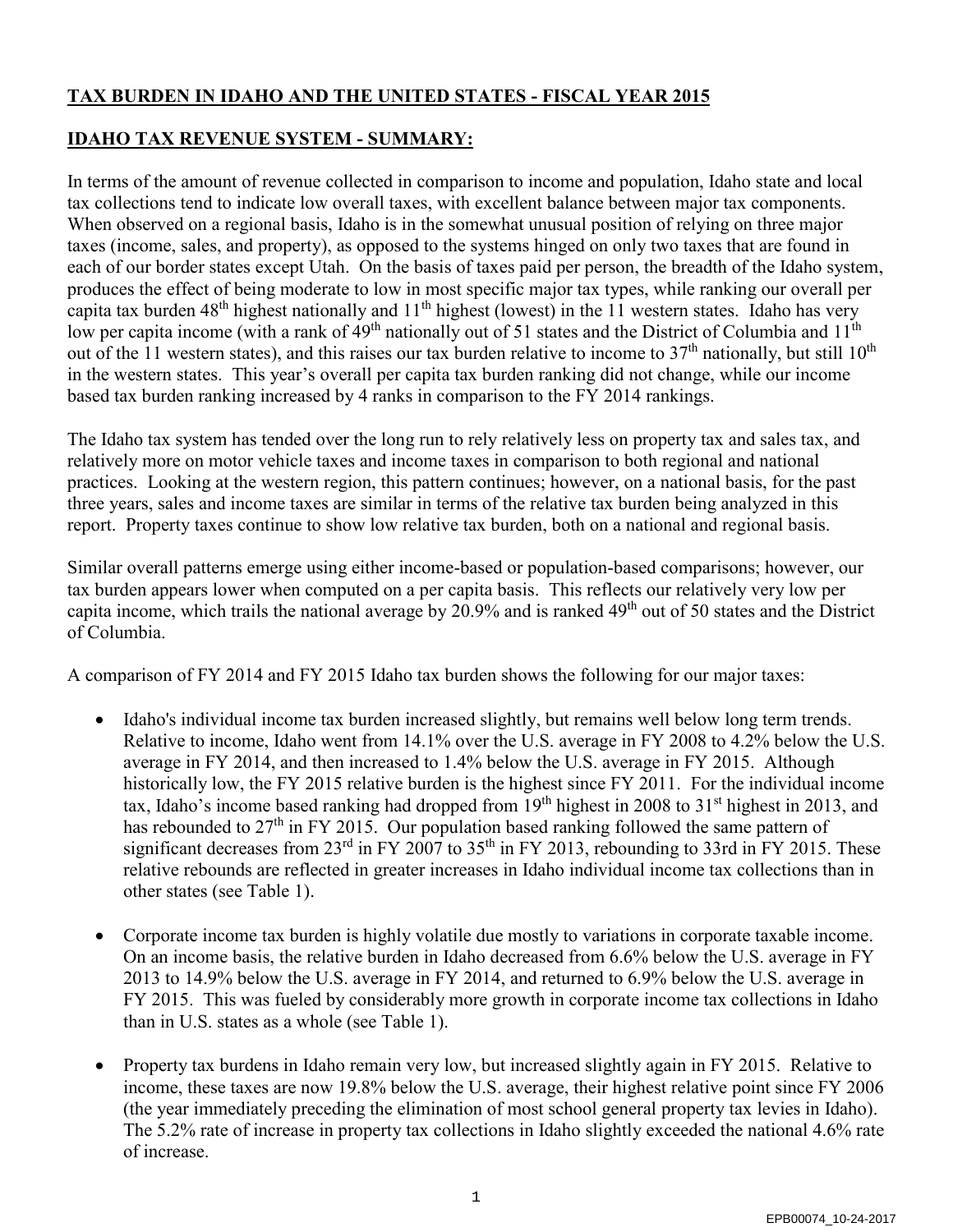- Idaho's relative sales tax burden increased slightly in FY 2015 and is now 2.4% below the U.S. average. Sales tax collections in Idaho grew 6.6%, while nationally, growth in this tax was 6.1%. While remaining low, the relative burden of sales tax in Idaho is now the highest since FY 2010.
- Idaho's relative motor vehicle tax burden (fuel taxes and licenses and registration fees) increased slightly to 40.3% over the U.S. average. This is similar to the relative burden in FY 2013. Although the relative burden of these taxes remains well above the national average, the FY 2015 burden is still relatively low historically for Idaho. Comparisons between states are difficult for these taxes, because some states require motor vehicles to pay personal property tax, in which case the amounts would be included in the property tax category. Idaho's motor vehicle registration fees are in lieu of property tax and tend to inflate the apparent relative level of Idaho motor vehicle taxes.

Overall state and local taxes in Idaho increased 7.4% in FY 2015, the highest rate of increase since FY 2011. This was slightly more than the national rate of increase of 5.1%. Our relative overall tax burden had changed only slightly from FY 2011 to FY 2014. However, while overall taxes remain low nationally, in FY 2015 overall tax burden relative to income increased to its highest level since FY 2008.

Idaho's major taxes traditionally have been balanced. In FY 2015, property taxes raised 28.1% of overall tax revenue, while income taxes accounted for 29.8% (individual for 26.0% and corporate income tax for 3.8%), and sales tax accounted for 25.8% of our tax revenue.

Regionally, western states either do not have sales tax or tend to rely more on this tax than most other areas of the country. For many years, this study showed Idaho with the lowest relative sales tax among western states using the tax. This pattern began to change in FY 2007, with Colorado in the bottom position. In FY 2014, our rank changed to  $8<sup>th</sup>$  of these 9 western states, with Utah now in the lowest position relative to income. We retained this position (with Utah remaining lower) in FY 2015. On a per capita basis, Idaho's relative sales tax burden ranking rose to  $8<sup>th</sup>$  among the 9 western states with sales tax.

Table 1 summarizes changes in tax collections in Idaho and nationally over the most recent one year period.

| 0<br><b>Tax Type</b> | Idaho - FY 2014/2015<br><b>Percent Change</b> | U.S. - FY 2014/2015<br><b>Percent Change</b> |
|----------------------|-----------------------------------------------|----------------------------------------------|
| Property             | 5.2%                                          | 4.6%                                         |
| <b>Sales</b>         | 6.6%                                          | 6.1%                                         |
| Individual Income    | 10.5%                                         | 7.8%                                         |
| Corporate Income     | 14.3%                                         | 4.9%                                         |
| Motor Vehicle        | 4.5%                                          | 2.7%                                         |
| Overall              | 7.4%                                          | 5.1%                                         |

### **Table 1: Change in Total Tax Collections FY 2014 - FY 2015**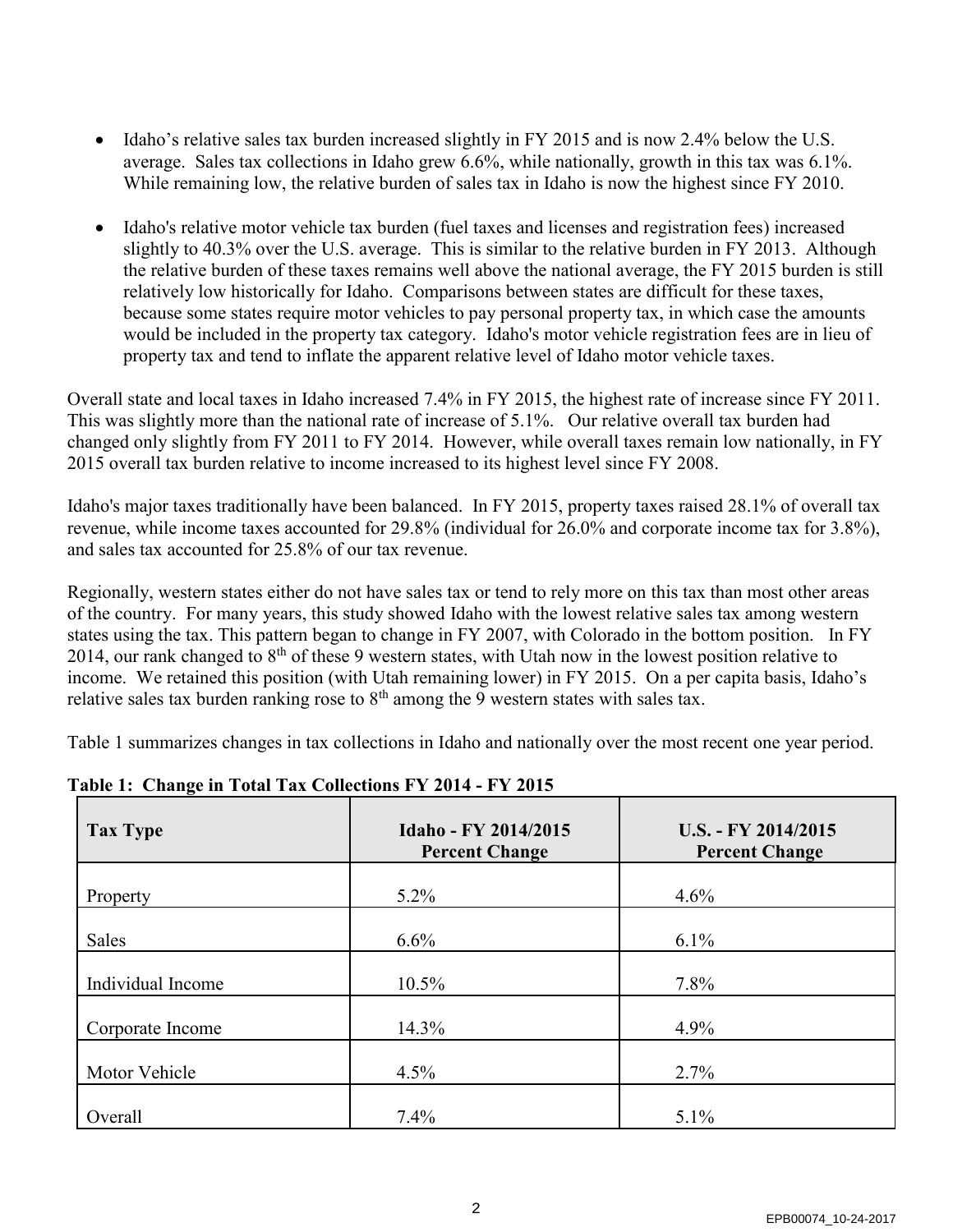### METHODOLOGY AND LIMITATIONS:

Tax burdens throughout the nation can be compared by determining tax collections in proportion to the personal income in a given state and comparing this to the hypothetical tax generated by applying the national average tax rate to each state's income. In addition, a per capita tax burden can be determined by applying the national average per capita amount of any tax to each state's population. The result of these calculations is known as a state's tax capacity or tax potential. The tax potential amount shown represents tax that would have been collected in each state if the tax rates for that state equaled the national average rate. This then tells us where each state stands in relation to the national average in terms of tax revenue generating ability.

If a state's potential tax or tax capacity is greater than its actual tax, that state is underutilizing its tax potential relative to the average state. Similarly, a state is over-utilizing its tax potential if its actual tax collections exceed the potential determined from the average tax rate. The degree of over or underutilization is known as the tax effort, which is expressed as an index in relation to 100%, the point at which no over or under-utilization is indicated.

While the tax burden study amounts derived from overall or specific tax types relative to the same taxes in other states, the study does not reflect whether taxes in Idaho are higher or lower for selected segments of our economy. This means that it is improper to use this study to draw conclusions regarding the incidence of any tax, such as whether the tax falls more on high or low income taxpayers or small vs. large businesses.

Throughout this report, ranks are assigned with 1 equaling the highest relative taxes (or income on the per capita income chart).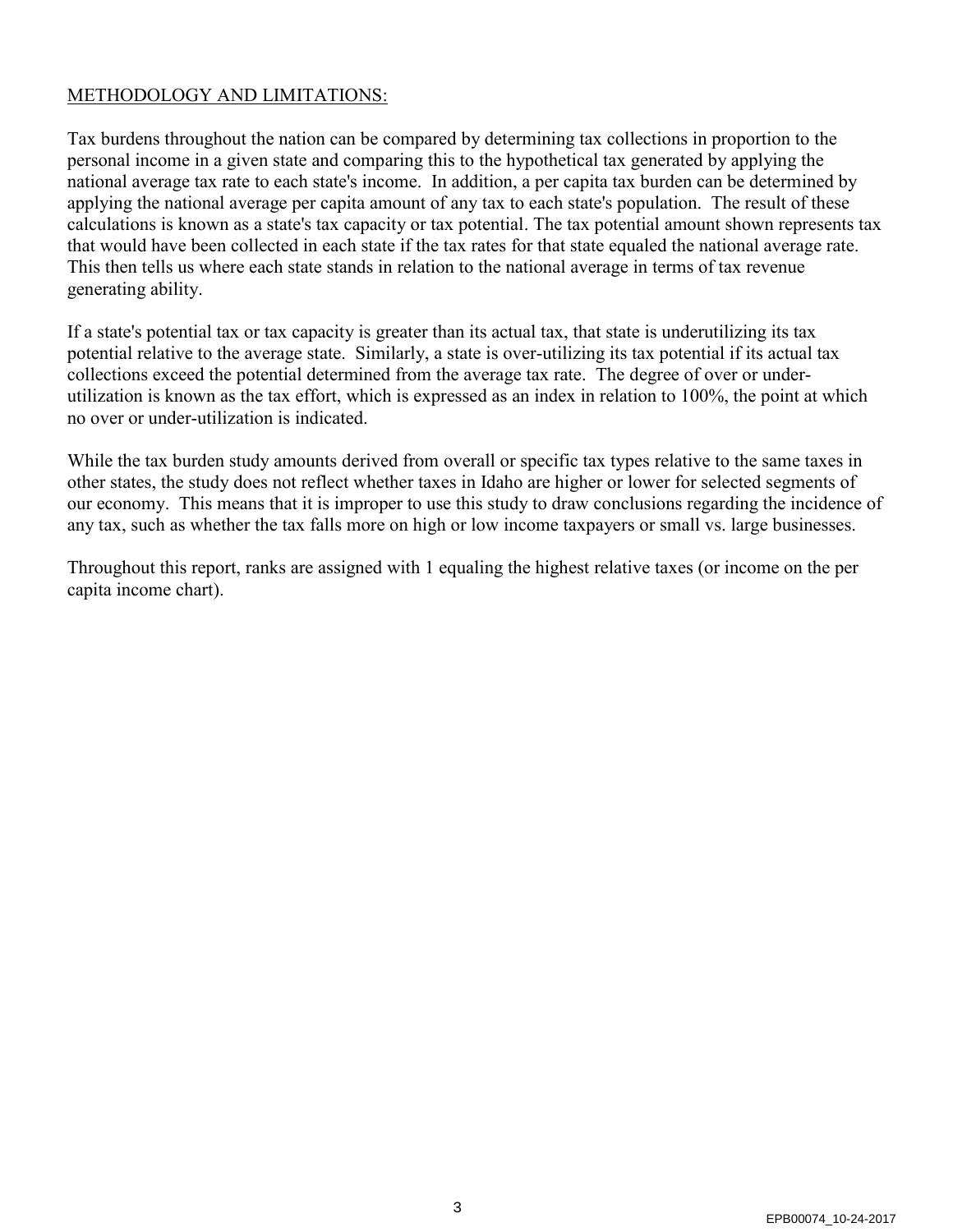### NATIONAL CONDITIONS:

Total nationwide state and local taxes for fiscal year 2015 were \$1,567.0 million, up 5.1% since FY 2014. This was larger than last year's 2.4% increase, matching the increase noted in FY 2013. Total personal income increased 4.5% to \$14,991,944 million. The national average state and local tax rate increased slightly from 10.40% in FY 2014 to 10.45% of income in FY 2015, and is the highest since FY 2009.

In 2015, total U.S. population increased by 0.6% to 320,897,000. The average overall per capita tax increased 4.5% to \$4,883. This reflects slow population growth over the period.

Tax burden studies look at the overall burden of one or more taxes on the economy using either total personal income or population as proxies of economic strength. These studies do not enable the determination of the tax incidence on any particular sector, such as wage earners or business or agricultural property. In general, however, states that typically over-utilize most or all taxes tend to be the ones with high tax burdens, especially relative to income. In FY 2015 the greatest overall tax overutilization relative to income and to other states, was found in New York (\$55.8 billion), while the greatest amounts of underutilization were \$21.2 billion in Florida and \$18.8 billion in Texas. Patterns for New York, Texas, and Florida have become ingrained over time.

The most significant overall tax burden change in FY 2015 was in Alaska. That state typically has high relative taxes, due to significant reliance on natural resource taxes. This component of Alaska tax revenue dropped by more than 90% between FY 2014 and FY 2015. As a result, Alaska's overall tax burden relative to income plummeted from a rank of 3<sup>rd</sup> to a rank of 51<sup>st</sup>. Even on a per capita basis, Alaska's overall rank dropped from 4<sup>th</sup> to 45<sup>th</sup>. Rank changes in other states tended to be minor, with no other state changing in rank by more than 5 places.

Alaska also had a significant decrease in property taxes, with a rank change of -11 relative to income and -7 relative to population. Colorado dropped 5 ranks in property tax burden relative to income.

The most pronounced sales tax rank changes relative to income were increases of 8 ranks in both Illinios and Iowa. On a per capita basis, the Illinois sales tax ranking increased 12 places.

The most significant individual income tax rank changes were in Illinois (-11) and Arkansas (-6). These changes were relative to income and there were no significant individual income tax changes relative to population.

The greatest rank increases in corporate income taxes were in Rhode Island (+12) and Kansas (+10). Louisiana (-10), Colorado (-8) and North Dakota (-8) had significant corporate income tax rank decreases relative to income.

Large income based rank changes in motor vehicle and motor fuel taxes occurred in Pennsylvania (+12), Vermont (-11), and California (-7).

It is important to place the most emphasis on long-term trends, since often, when state rankings swing back and forth from year to year, this is an indication of data continuity problems, reporting errors, and short-term economic or tax policy changes, rather than long-term changes in taxation patterns or policies.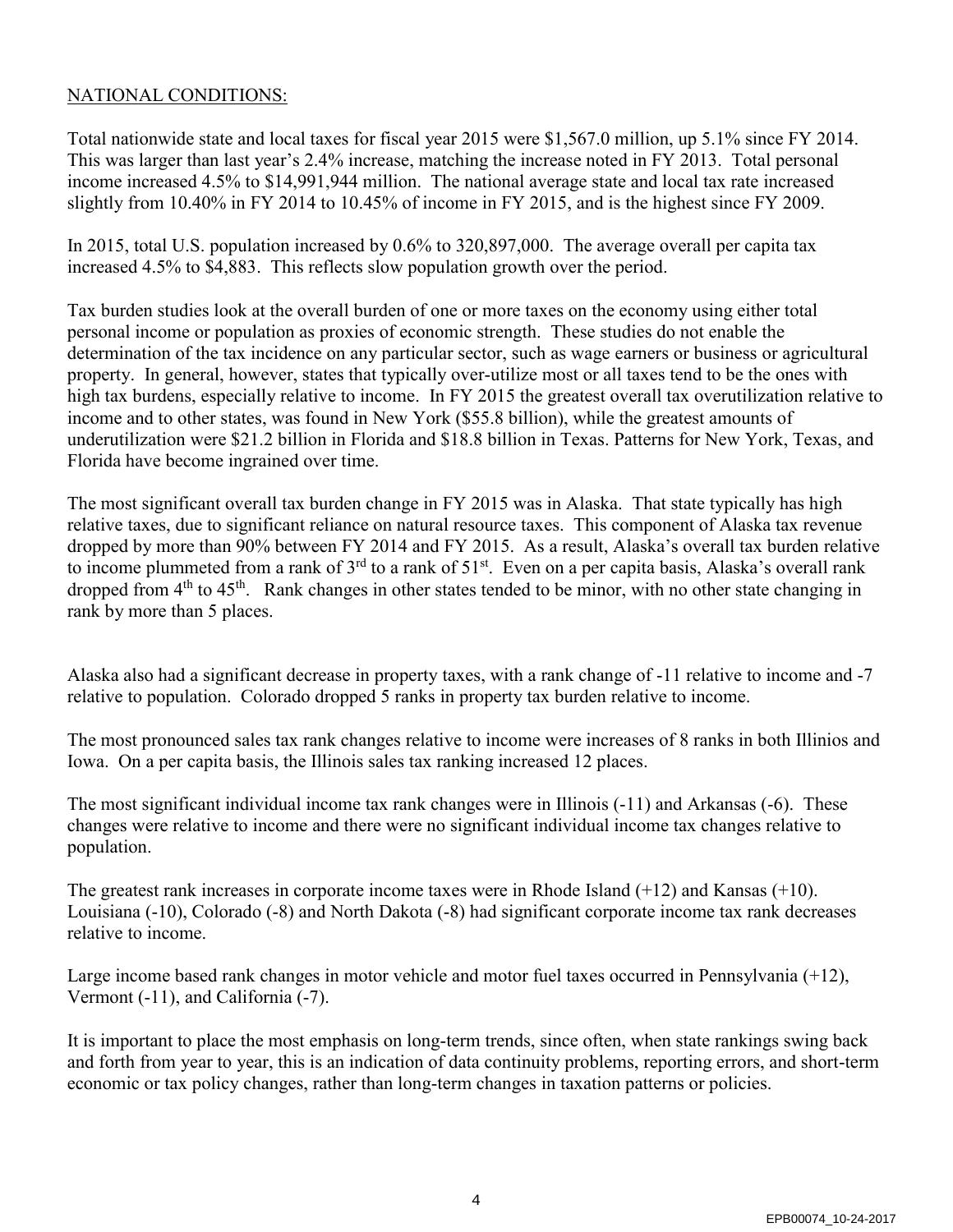### DISTORTING FACTORS:

Each year states have one-time or atypical collections or refunds, which may be large enough to affect individual state rankings or even to distort national averages used to compute each state's tax burden. For this reason, long-term patterns of taxation should be ascertained by comparing states over several years. In addition, substitution of one tax for another may make the imposed tax appear higher. This effect is most apparent in states that have not enacted sales or income taxes. However, substitution of higher vehicle registration fees for personal property taxes on vehicles can alter apparent relative tax burdens (see: Idaho Revenue System - Summary).

For longitudinal analysis, all of the tax information presented in this study has been analyzed under the same methodology since the fiscal year 1984 study was prepared. Prior to that time, corporate and individual income taxes were combined, but identical utilization methodology has been employed back to fiscal year 1980. Reports beginning in FY 1977 are available from the Idaho State Tax Commission. Reports beginning with FY 2004 can be found on the tax commission's website at: [https://tax.idaho.gov/search](https://tax.idaho.gov/search-reports.cfm?ch=EPB00074)[reports.cfm?ch=EPB00074.](https://tax.idaho.gov/search-reports.cfm?ch=EPB00074)

### SUMMARY OF IDAHO'S TAX BURDEN:

Prior to 2002, the long-term pattern in Idaho had been a relative overall tax burden slightly above the U.S. average using income based analysis and significantly below the U.S. average on a per capita basis. Since that time, as shown in the following chart, total relative tax burdens in Idaho have dipped well below the U.S. average when compared to income.

The all-time low (since fiscal year 1977) was reached in FY 2010, followed by a slight increase in FY 2011. This comparison has been essentially level since that time.

Our income based relative ranking increased from  $41<sup>st</sup>$  in FY 2014 to 37<sup>th</sup> in FY 2015. Idaho's per capita ranking increased slightly from  $49^{th}$  in FY 2014 to  $48^{th}$  in FY 2015.

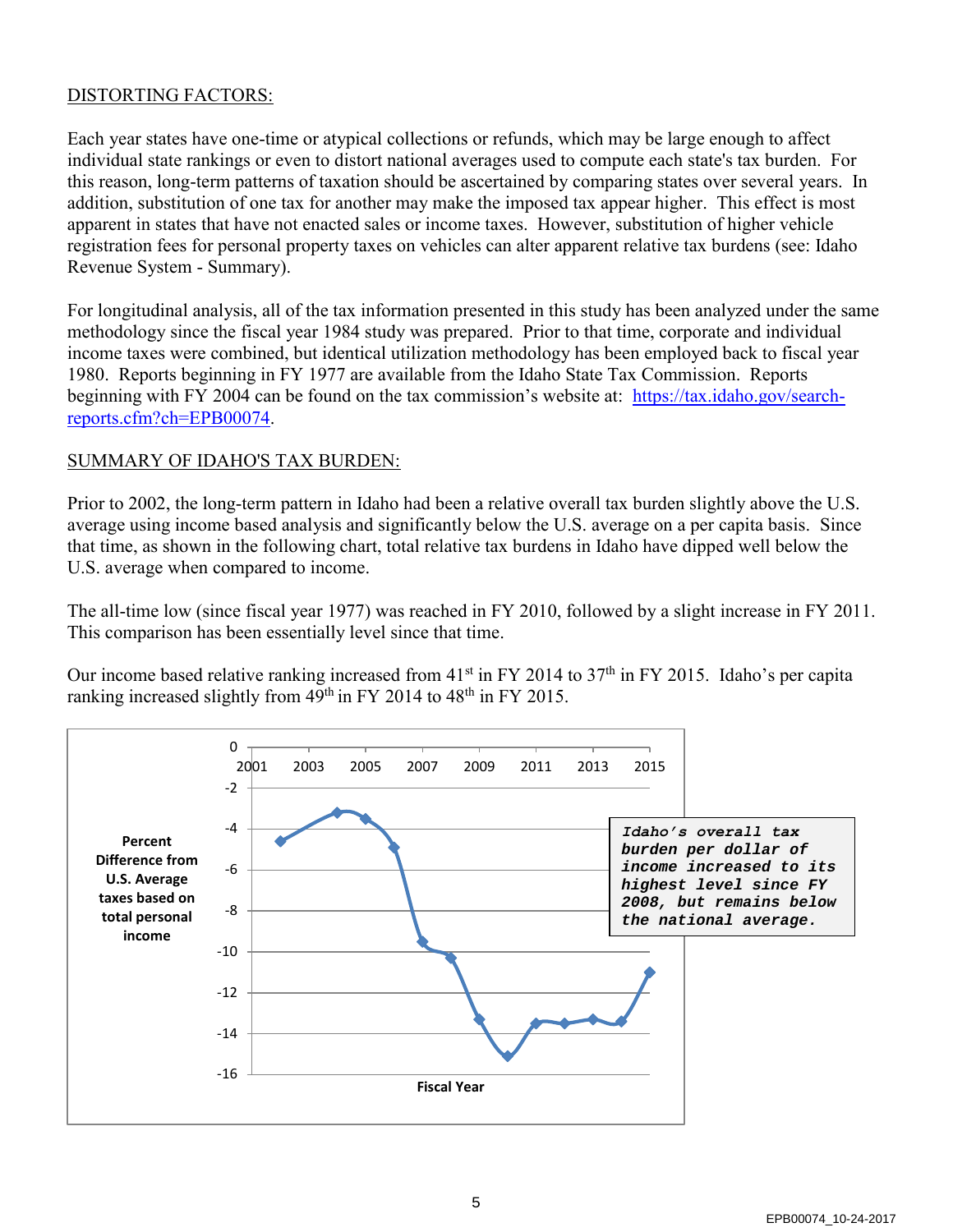In FY 2015, Idaho underutilized all taxes by \$704.4 million using income as a basis for comparison. While still reflecting a significant amount of underutilization, FY 2015 underutilization is the lowest since FY 2009. This resulted from relatively weak income growth, but relatively strong tax revenue growth.

The overall tax burden in Idaho in FY 2015 increased slightly from \$90.07 in FY 2014 to \$92.99 in FY 2015 per \$1,000 of income. Overall taxes increased 7.4% during this period and total personal income increased 4.0% over the same period. Our per capita taxes increased 6.2%, to \$3,437 for each person. National average taxes in FY 2015 were \$104.52 per \$1,000 of income (0.5% higher than in FY 2014) or \$4,883 for each person. Table 2 shows our tax effort and corresponding rank on a national level. An effort of 100% would indicate taxes equal to the U.S. average effective tax rate based either on total personal income or population for a particular tax or overall.

|                    | <b>Based on Income</b> |       | <b>Based on Population</b> |       |
|--------------------|------------------------|-------|----------------------------|-------|
| <b>Type of Tax</b> | Tax Effort %           | Rank* | Tax Effort %               | Rank* |
| Property           | 80.2                   | 35    | 63.5                       | 40    |
| Sales              | 97.6                   | 25    | 77.2                       | 37    |
| Individual Income  | 98.6                   | 27    | 78.0                       | 33    |
| Corporate Income   | 93.1                   | 22    | 73.7                       | 29    |
| Motor Vehicle      | 143.3                  | 7     | 113.4                      | 18    |
| Overall            | 89.0                   | 37    | 70.4                       | 48    |

|  |  | Table 2: FY 2015 Idaho taxes in comparison to U.S. averages |
|--|--|-------------------------------------------------------------|
|  |  |                                                             |

\*Note: Lower ranks equal higher taxes, with 1 being the highest.

Between FY 2014 and FY 2015, per capita income in Idaho increased 2.9%, while the national average per capita income increased 3.9%. Idaho per capita income remains very low, falling slightly in relative terms to 20.9% below the U.S. average, with a corresponding drop in our national rank from 48<sup>th</sup> to 49<sup>th</sup>. Ranking systems which compare taxes to income will show higher comparative taxes in Idaho than systems which are based on population.

Table 3 compares Idaho's tax and income ranks for the most recent five analysis periods and shows how many states utilize each tax (the District of Columbia is considered a "state" for the purposes of this chart and all rankings in this report).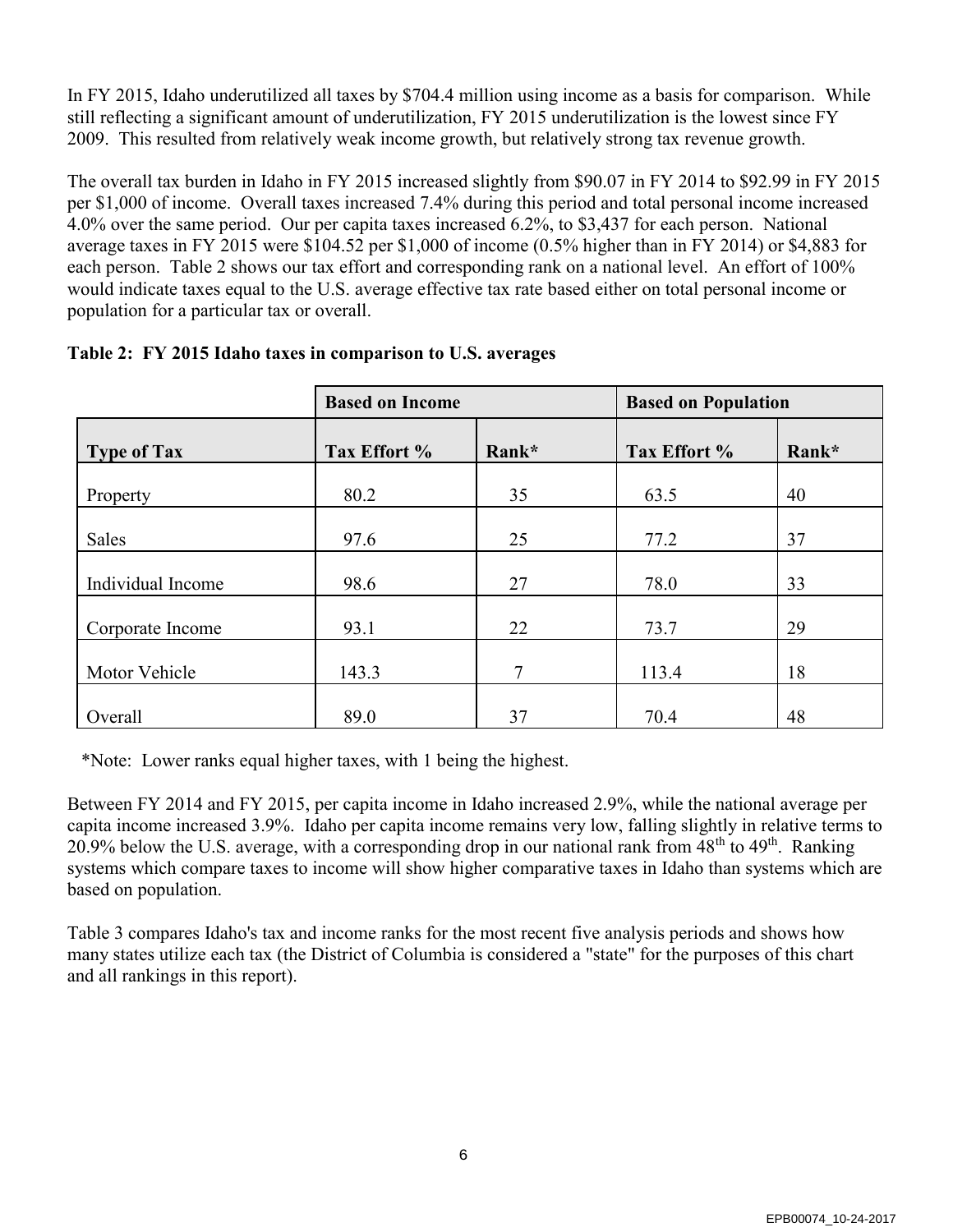|                      |                                      |                   | <b>Income Basis for Rank</b> |                   |                   |                   | <b>Population Basis for Rank</b> |                   |                   |                   |                   |
|----------------------|--------------------------------------|-------------------|------------------------------|-------------------|-------------------|-------------------|----------------------------------|-------------------|-------------------|-------------------|-------------------|
| <b>Type of Tax</b>   | <b>Number</b><br>of<br><b>States</b> | <b>FY</b><br>2011 | <b>FY</b><br>2012            | <b>FY</b><br>2013 | <b>FY</b><br>2014 | <b>FY</b><br>2015 | <b>FY</b><br>2011                | <b>FY</b><br>2012 | <b>FY</b><br>2013 | <b>FY</b><br>2014 | <b>FY</b><br>2015 |
| Property             | 51                                   | 38                | 38                           | 37                | 36                | 35                | 41                               | 41                | 42                | 41                | 40                |
| Sales                | 47                                   | 27                | 28                           | 26                | 25                | 25                | 38                               | 38                | 35                | 36                | 37                |
| Individual<br>Income | 44                                   | 26                | 30                           | 31                | 30                | 27                | 33                               | 33                | 35                | 34                | 33                |
| Corporate<br>Income  | 47                                   | 24                | 21                           | 23                | 25                | 22                | 29                               | 29                | 32                | 29                | 29                |
| Motor Vehicle        | 51                                   | 6                 | 7                            | 6                 | 9                 | 7                 | 15                               | 18                | 17                | 19                | 18                |
| Overall              | 51                                   | 41                | 42                           | 41                | 41                | 37                | 49                               | 49                | 49                | 48                | 48                |
| Per Capita<br>Income | 51                                   | 50                | 49                           | 50                | 48                | 49                | XX                               | XX                | XX                | XX                | XX                |

**Table 3: Relative income and tax ranks for Idaho since FY 2011**

Graphically, Idaho's income based tax burden can be viewed as follows: *(replace these charts)*



Rank of  $1 =$  highest tax Based on Taxes per \$ of income Percent Difference from U.S. Average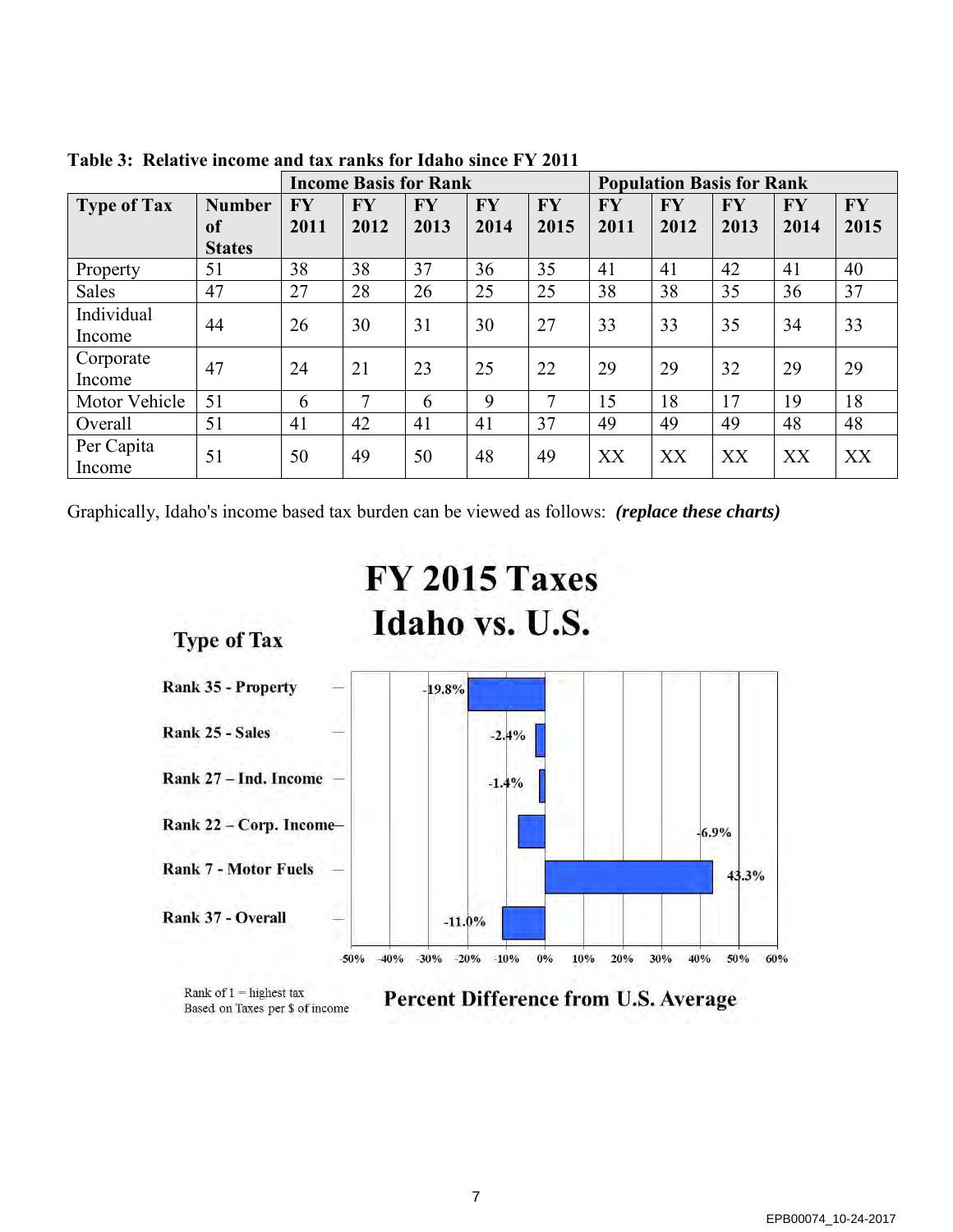On a per capita population) basis, our tax burden can be viewed using the following chart:



On a regional basis, Idaho can be effectively compared to states within the 11 western states area. A comparison with only our immediate neighboring states indicates the following:



Based on per capita taxes. States compared to U.S. average.

The charts found on the next four pages indicate the results of income and population based comparisons both regionally and nationally. The first two charts show only ranks, while the final two indicate effective tax rates or amounts.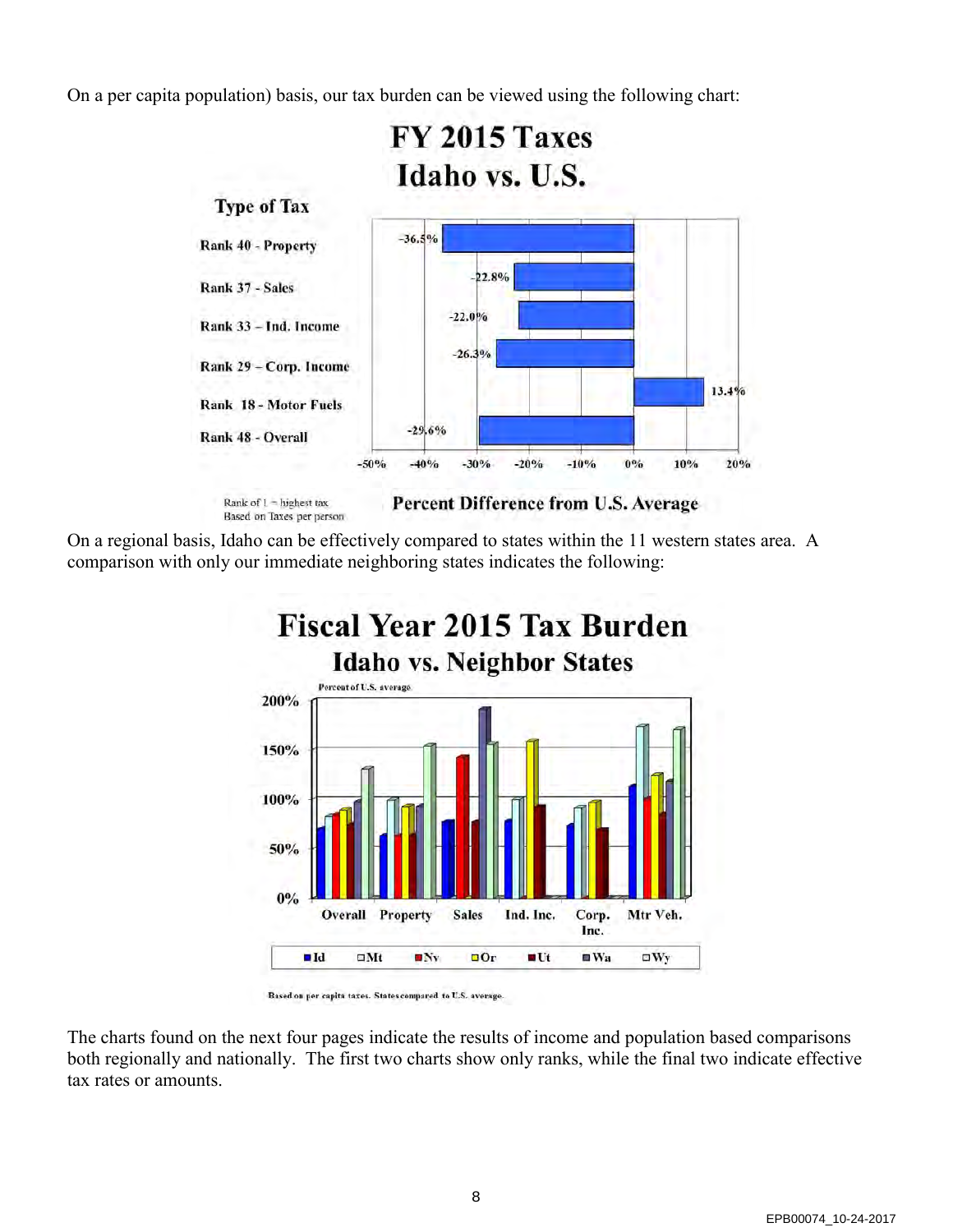| Income-Based Comparisons - FY 2015 (1= highest effective rate) |                                                                          |                                                                                           |                                             |                                                                                                      |                                                              |                                 |  |  |  |
|----------------------------------------------------------------|--------------------------------------------------------------------------|-------------------------------------------------------------------------------------------|---------------------------------------------|------------------------------------------------------------------------------------------------------|--------------------------------------------------------------|---------------------------------|--|--|--|
| <b>Type of Tax</b>                                             | <b>Idaho's Rank Among</b><br><b>11 Western States</b><br>(National Rank) | <b>Western States</b><br><b>Having Lower Taxes</b><br><b>National Rank:</b>               |                                             | <b>Western States with</b><br><b>Higher Taxes</b><br><b>National Rank:</b>                           | Western<br><b>States Not</b><br><b>Using Tax</b>             |                                 |  |  |  |
| Property Tax                                                   | (35)<br>8                                                                | Utah<br>Nevada<br>New Mexico                                                              | 36<br>41<br>47                              | Arizona<br>California<br>Colorado<br>Montana<br>Oregon<br>Washington<br>Wyoming                      | 34<br>28<br>32<br>14<br>18<br>31<br>10                       |                                 |  |  |  |
| Sales Tax                                                      | (25)<br>8                                                                | Utah                                                                                      | 29                                          | Arizona<br>California<br>Colorado<br>Nevada<br>New Mexico<br>Washington<br>Wyoming                   | 8<br>21<br>22<br>$\overline{4}$<br>3<br>$\overline{2}$<br>13 | Montana<br>Oregon               |  |  |  |
| Individual<br><b>Income Tax</b>                                | 5<br>(27)                                                                | Arizona<br>Colorado<br>New Mexico                                                         | 41<br>30<br>37                              | California<br>Montana<br>Oregon<br>Utah                                                              | 5<br>12<br>$\overline{2}$<br>16                              | Nevada<br>Washington<br>Wyoming |  |  |  |
| Corporate<br><b>Income Tax</b>                                 | (22)<br>$\overline{4}$                                                   | Arizona<br>Colorado<br>New Mexico<br>Utah                                                 | 36<br>38<br>29<br>28                        | California<br>Montana<br>Oregon                                                                      | 14<br>18<br>17                                               | Nevada<br>Washington<br>Wyoming |  |  |  |
| Motor Vehicle<br>Tax                                           | $\overline{3}$<br>(7)                                                    | Arizona<br>California<br>Colorado<br>New Mexico<br>Nevada<br>Oregon<br>Utah<br>Washington | 41<br>31<br>35<br>20<br>22<br>9<br>29<br>26 | Montana<br>Wyoming                                                                                   | 1<br>6                                                       |                                 |  |  |  |
| All State $\&$<br><b>Local Taxes</b>                           | (37)<br>10                                                               | Arizona                                                                                   | 40                                          | California<br>Colorado<br>Montana<br>Nevada<br>New Mexico<br>Oregon<br>Utah<br>Wyoming<br>Washington | 10<br>36<br>28<br>27<br>15<br>21<br>32<br>9<br>35            |                                 |  |  |  |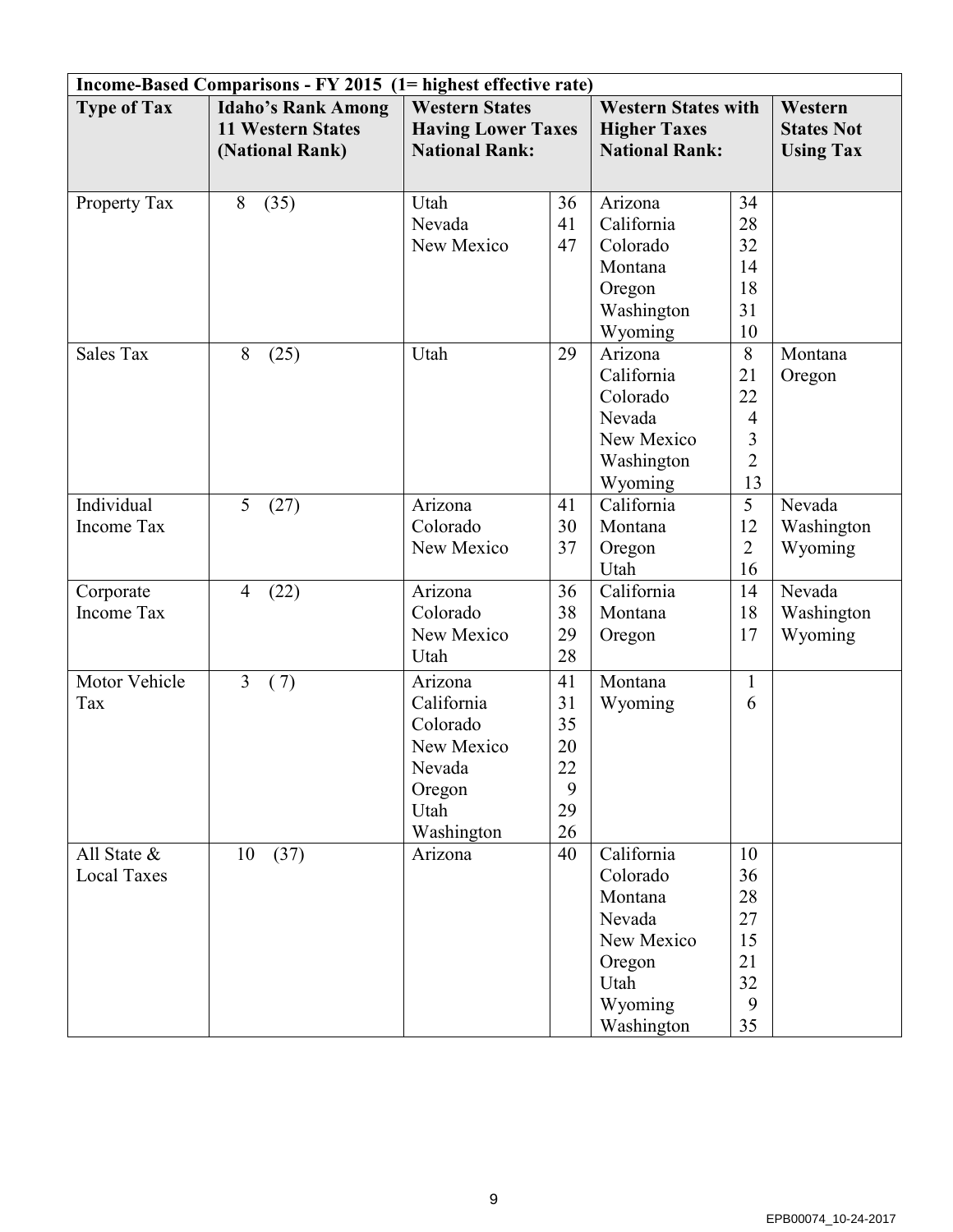| <b>Population-Based Comparisons - FY 2015</b> |                         |                           |    |                            |                     |                  |  |  |  |
|-----------------------------------------------|-------------------------|---------------------------|----|----------------------------|---------------------|------------------|--|--|--|
| <b>Type of Tax</b>                            | <b>Idaho's Rank</b>     | <b>Western States</b>     |    | <b>Western States with</b> |                     | Western          |  |  |  |
|                                               | <b>Among 11 Western</b> | <b>Having Lower Taxes</b> |    | <b>Higher Taxes</b>        | <b>States Not</b>   |                  |  |  |  |
|                                               | <b>States</b>           | <b>National Rank</b>      |    | <b>National Rank</b>       |                     | <b>Using Tax</b> |  |  |  |
|                                               | (National Rank)         |                           |    |                            |                     |                  |  |  |  |
| Property Tax                                  | (40)<br>9               | Nevada                    | 41 | Arizona                    | 35                  |                  |  |  |  |
|                                               |                         | New Mexico                | 48 | California                 | 22                  |                  |  |  |  |
|                                               |                         |                           |    | Colorado                   | 26                  |                  |  |  |  |
|                                               |                         |                           |    | Montana                    | 20<br>25            |                  |  |  |  |
|                                               |                         |                           |    | Oregon<br>Utah             | 37                  |                  |  |  |  |
|                                               |                         |                           |    | Washington                 | 24                  |                  |  |  |  |
|                                               |                         |                           |    | Wyoming                    | $\overline{7}$      |                  |  |  |  |
|                                               |                         |                           |    |                            |                     |                  |  |  |  |
| <b>Sales Tax</b>                              | 8(37)                   | Utah                      | 38 | Arizona                    | 14                  | Montana          |  |  |  |
|                                               |                         |                           |    | California                 | 16                  | Oregon           |  |  |  |
|                                               |                         |                           |    | Colorado                   | 19                  |                  |  |  |  |
|                                               |                         |                           |    | Nevada                     | 6<br>$\overline{7}$ |                  |  |  |  |
|                                               |                         |                           |    | New Mexico                 | $\overline{2}$      |                  |  |  |  |
|                                               |                         |                           |    | Washington                 | 5                   |                  |  |  |  |
|                                               |                         |                           |    | Wyoming                    |                     |                  |  |  |  |
| Individual                                    | (33)<br>6               | Arizona                   | 42 | California                 | 6                   | Nevada           |  |  |  |
| <b>Income Tax</b>                             |                         | New Mexico                | 39 | Colorado                   | 19                  | Washington       |  |  |  |
|                                               |                         |                           |    | Montana                    | 23                  | Wyoming          |  |  |  |
|                                               |                         |                           |    | Oregon                     | 8                   |                  |  |  |  |
| Corporate                                     | $\overline{4}$          | Arizona                   | 38 | Utah<br>California         | 26<br>12            | Nevada           |  |  |  |
| Income Tax                                    | (29)                    | Colorado                  | 31 | Montana                    | 23                  | Washington       |  |  |  |
|                                               |                         | New Mexico                | 33 | Oregon                     | 20                  | Wyoming          |  |  |  |
|                                               |                         | Utah                      | 32 |                            |                     |                  |  |  |  |
| Motor Vehicle                                 | 5(18)                   | Arizona                   | 47 | Montana                    | $\overline{2}$      |                  |  |  |  |
| Tax                                           |                         | California                | 19 | Oregon                     | 11                  |                  |  |  |  |
|                                               |                         | Colorado                  | 26 | Washington                 | 14                  |                  |  |  |  |
|                                               |                         | Nevada                    | 27 | Wyoming                    | 3                   |                  |  |  |  |
|                                               |                         | New Mexico                | 29 |                            |                     |                  |  |  |  |
|                                               |                         | Utah                      | 36 |                            |                     |                  |  |  |  |
| All State $\&$                                | 11(48)                  |                           |    | Arizona                    | 46                  |                  |  |  |  |
| <b>Local Taxes</b>                            |                         |                           |    | California                 | 10                  |                  |  |  |  |
|                                               |                         |                           |    | Colorado                   | 23                  |                  |  |  |  |
|                                               |                         |                           |    | Montana                    | 32                  |                  |  |  |  |
|                                               |                         |                           |    | Nevada                     | 30                  |                  |  |  |  |
|                                               |                         |                           |    | New Mexico                 | 28                  |                  |  |  |  |
|                                               |                         |                           |    | Oregon                     | 27<br>43            |                  |  |  |  |
|                                               |                         |                           |    | Utah                       | 18                  |                  |  |  |  |
|                                               |                         |                           |    | Washington                 | 6                   |                  |  |  |  |
|                                               |                         |                           |    | Wyoming                    |                     |                  |  |  |  |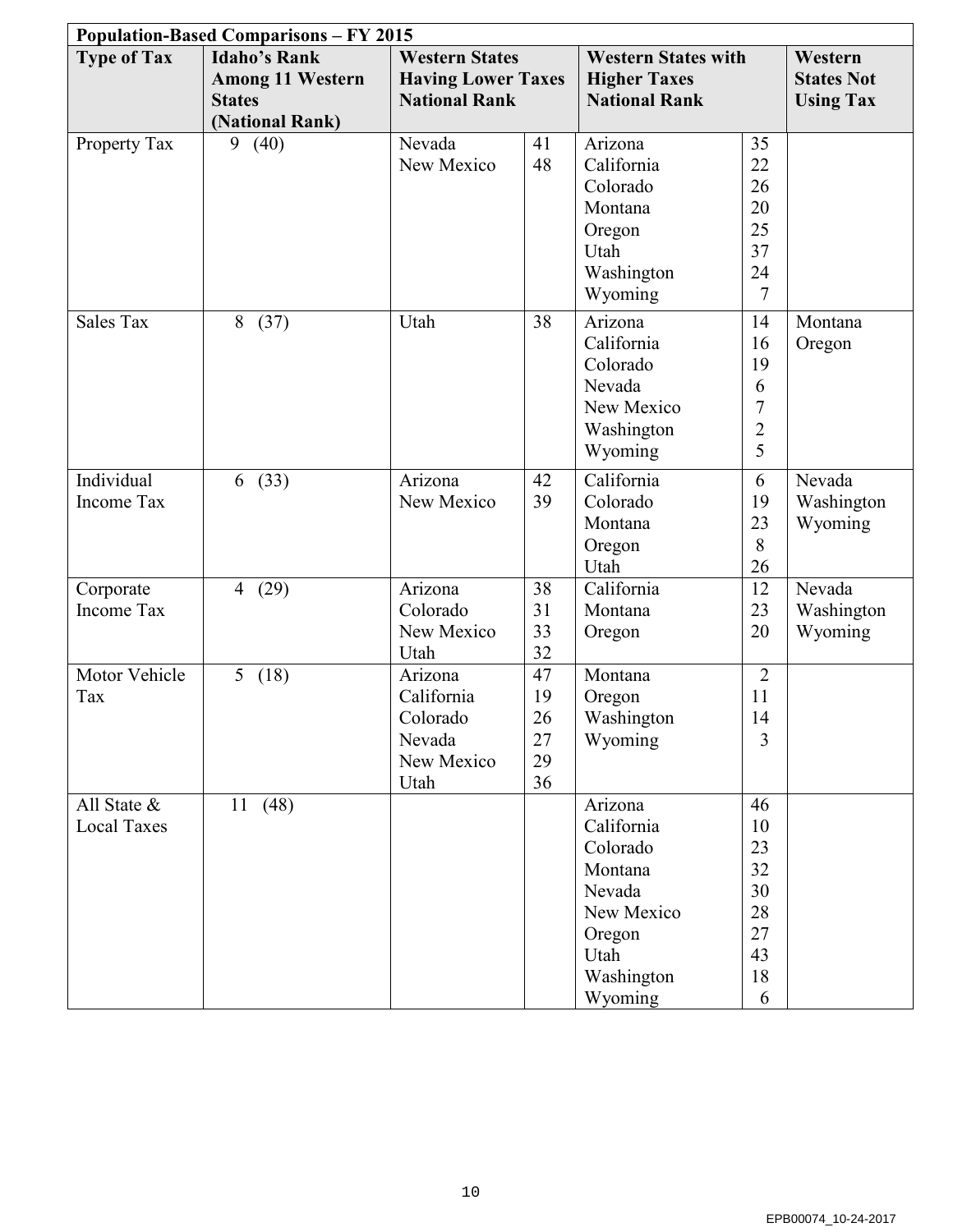| <b>Effective Tax Rate as Percent of 2015 Total Personal Income</b> |       |             |               |           |             |               |                          |  |  |
|--------------------------------------------------------------------|-------|-------------|---------------|-----------|-------------|---------------|--------------------------|--|--|
| <b>Tax</b>                                                         |       | 11 Western  |               |           |             |               |                          |  |  |
| Category                                                           | Idaho | <b>High</b> | <b>Median</b> | Low       | <b>High</b> | <b>Median</b> | Low                      |  |  |
| Property Tax                                                       | 2.61% | 4.25%       | 2.03%         | 2.04%     | 5.70%       | 2.97%         | 1.41%                    |  |  |
|                                                                    |       | <b>WY</b>   | CO            | NM        | <b>NH</b>   | OH            | AL                       |  |  |
| <b>Sales Tax</b>                                                   | 2.40% | 4.36%       | 2.51%         | $0\%$     | 4.82%       | 2.40%         | $0\%$                    |  |  |
|                                                                    |       | <b>WA</b>   | CA            | <b>MT</b> | H1          | <b>NE</b>     | DE                       |  |  |
|                                                                    |       |             |               | <b>OR</b> |             |               | <b>MT</b>                |  |  |
|                                                                    |       |             |               |           |             |               | <b>NH</b>                |  |  |
|                                                                    |       |             |               |           |             |               | <b>OR</b>                |  |  |
| Individual Income<br>Tax                                           | 2.42% | 4.34%       | 2.37%         | 0%        | 4.94%       | 2.42%         | 0%                       |  |  |
|                                                                    |       | <b>OR</b>   | CO            | NV        | NY          | $I\!N$        | ${\rm FL}$               |  |  |
|                                                                    |       |             |               | <b>WA</b> |             |               | NV                       |  |  |
|                                                                    |       |             |               | <b>WY</b> |             |               | <b>SD</b>                |  |  |
|                                                                    |       |             |               |           |             |               | <b>TX</b>                |  |  |
|                                                                    |       |             |               |           |             |               | <b>WA</b>                |  |  |
|                                                                    |       |             |               |           |             |               | <b>WY</b>                |  |  |
|                                                                    |       |             |               |           |             |               | AK                       |  |  |
| Corporate Income<br>Tax                                            | 0.36  | 0.45%       | 0.32%         | 0%        | 1.09%       | 0.33%         | $0\%$                    |  |  |
|                                                                    |       | CA          | $\rm{NM}$     | NV        | NY          | $\rm NC$      | $\ensuremath{\text{NV}}$ |  |  |
|                                                                    |       |             |               | <b>WA</b> |             |               | <b>TX</b>                |  |  |
|                                                                    |       |             |               | <b>WY</b> |             |               | <b>WA</b>                |  |  |
|                                                                    |       |             |               |           |             |               | <b>WY</b>                |  |  |
| *Motor Vehicle Tax                                                 | 0.67  | 0.94%       | 0.54%         | 0.37%     | 0.94%       | 0.52%         | 0.13%                    |  |  |
|                                                                    |       | <b>MT</b>   | <b>NV</b>     | AZ        | <b>MT</b>   | <b>WA</b>     | DC                       |  |  |
| Total State & Local<br>Taxes                                       | 9.30% | 11.58%      | 10.00%        | 9.12%     | 16.78%      | 10.10%        | 6.35%                    |  |  |
|                                                                    |       | <b>WY</b>   | <b>MT</b>     | AZ        | <b>ND</b>   | AR            | AK                       |  |  |

\*Includes motor fuels.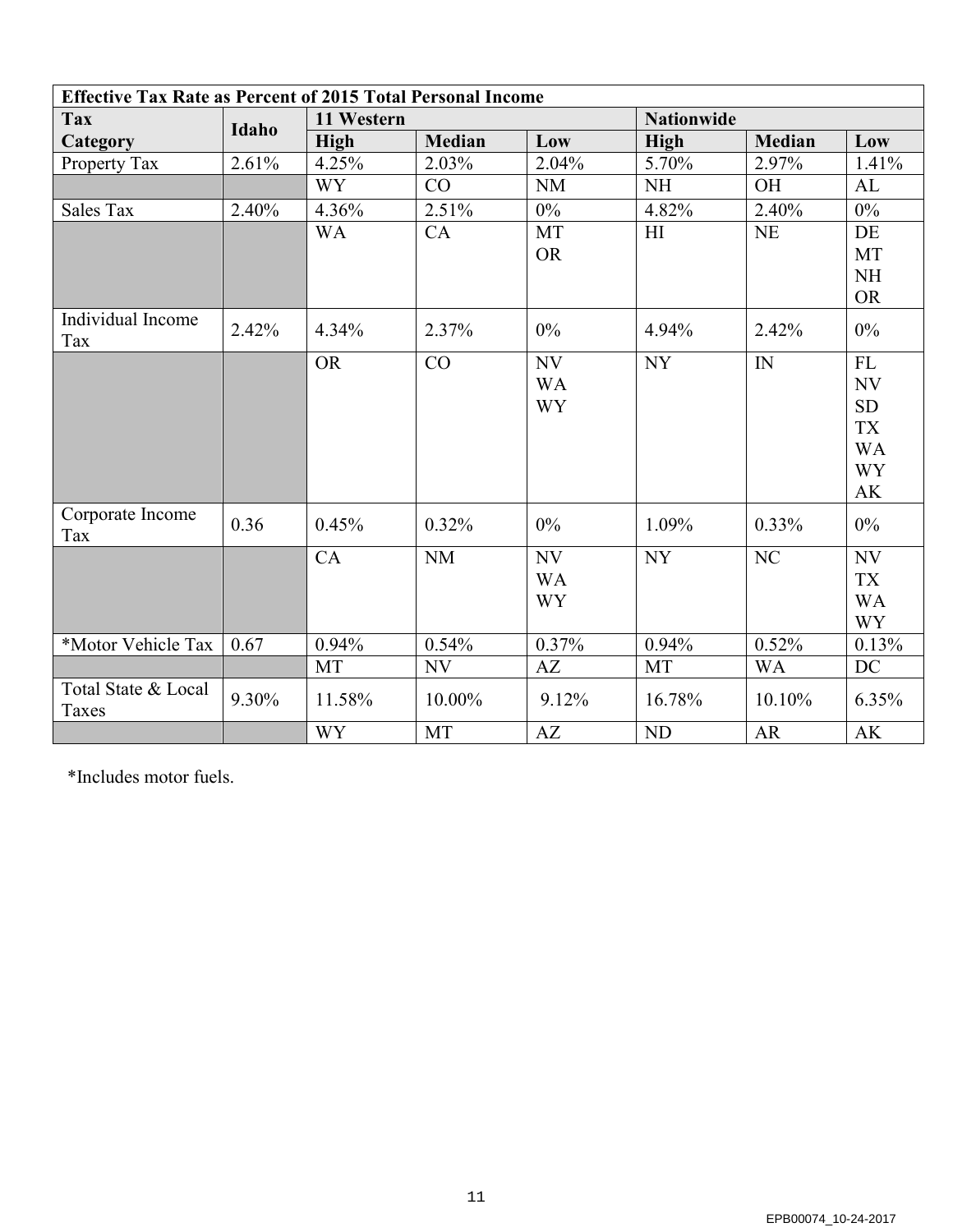| Idaho's Fiscal Year 2015 Total Per Capita Taxes (\$) |                     |            |               |                              |                   |               |                                                                    |
|------------------------------------------------------|---------------------|------------|---------------|------------------------------|-------------------|---------------|--------------------------------------------------------------------|
| <b>Tax</b>                                           | Idaho               | 11 Western |               |                              | <b>Nationwide</b> |               |                                                                    |
| <b>Category</b>                                      |                     | High       | <b>Median</b> | Low                          | <b>High</b>       | <b>Median</b> | Low                                                                |
| Property Tax                                         | $\overline{\$}$ 965 | \$2,345    | \$1,384       | \$772                        | \$3,359           | \$1,384       | \$540                                                              |
|                                                      |                     | <b>WY</b>  | CO            | NM                           | DC                | CO            | AL                                                                 |
| <b>Sales Tax</b>                                     | \$886               | \$2,190    | \$1,281       | \$0\$                        | \$2,257           | \$1,028       | \$0                                                                |
|                                                      |                     | <b>WA</b>  | CA            | MT<br><b>OR</b>              | H1                | <b>MN</b>     | DE<br>MT<br><b>NH</b><br><b>OR</b>                                 |
| Individual<br>Income Tax                             | \$894               | \$1,998    | \$894         | \$0                          | \$2,795           | \$1,056       | \$0                                                                |
|                                                      |                     | CA         | ID            | NV<br><b>WA</b><br><b>WY</b> | <b>NY</b>         | UT            | FL<br>NV<br><b>SD</b><br><b>TX</b><br><b>WA</b><br><b>WY</b><br>AK |
| Corporate Income<br>Tax                              | \$131               | \$231      | \$123         | \$0                          | \$669             | \$148         | \$0                                                                |
|                                                      |                     | CA         | <b>UT</b>     | NV<br><b>WA</b><br><b>WY</b> | DC                | IA            | NV<br><b>TX</b><br><b>WA</b><br><b>WY</b>                          |
| *Motor Vehicle<br>Tax                                | \$248               | \$379      | \$247         | \$141                        | \$472             | \$227         | \$94                                                               |
|                                                      |                     | MT         | CA            | AZ                           | <b>ND</b>         | CO            | <b>DC</b>                                                          |
| Total State &<br><b>Local Taxes</b>                  | \$3,437             | \$6,389    | \$4,161       | \$3,437                      | \$10,605          | \$4,393       | \$3,144                                                            |
|                                                      |                     | <b>WY</b>  | NM            | ID                           | <b>DC</b>         | <b>KS</b>     | AL                                                                 |

\*Includes motor fuels.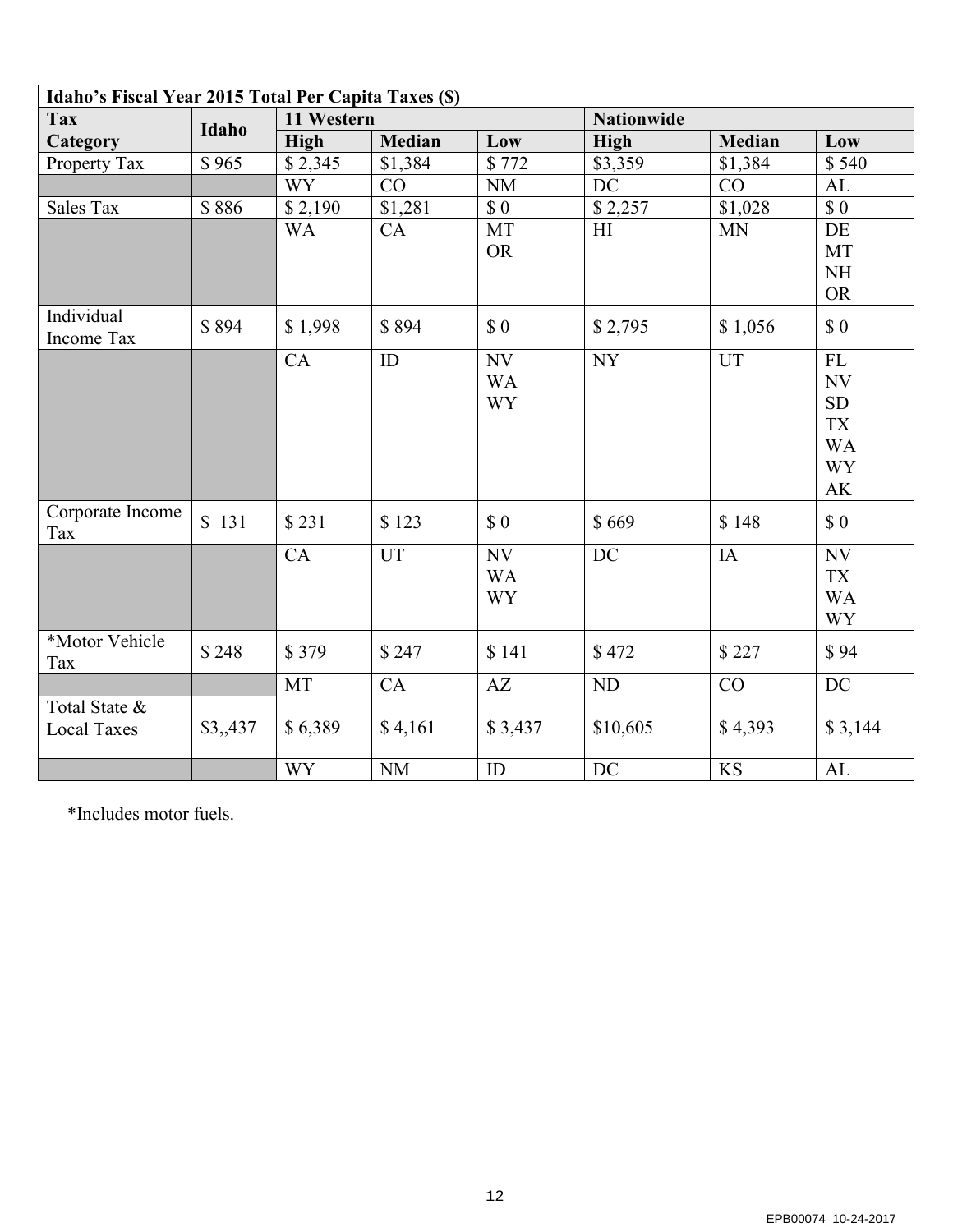# **APPENDIX**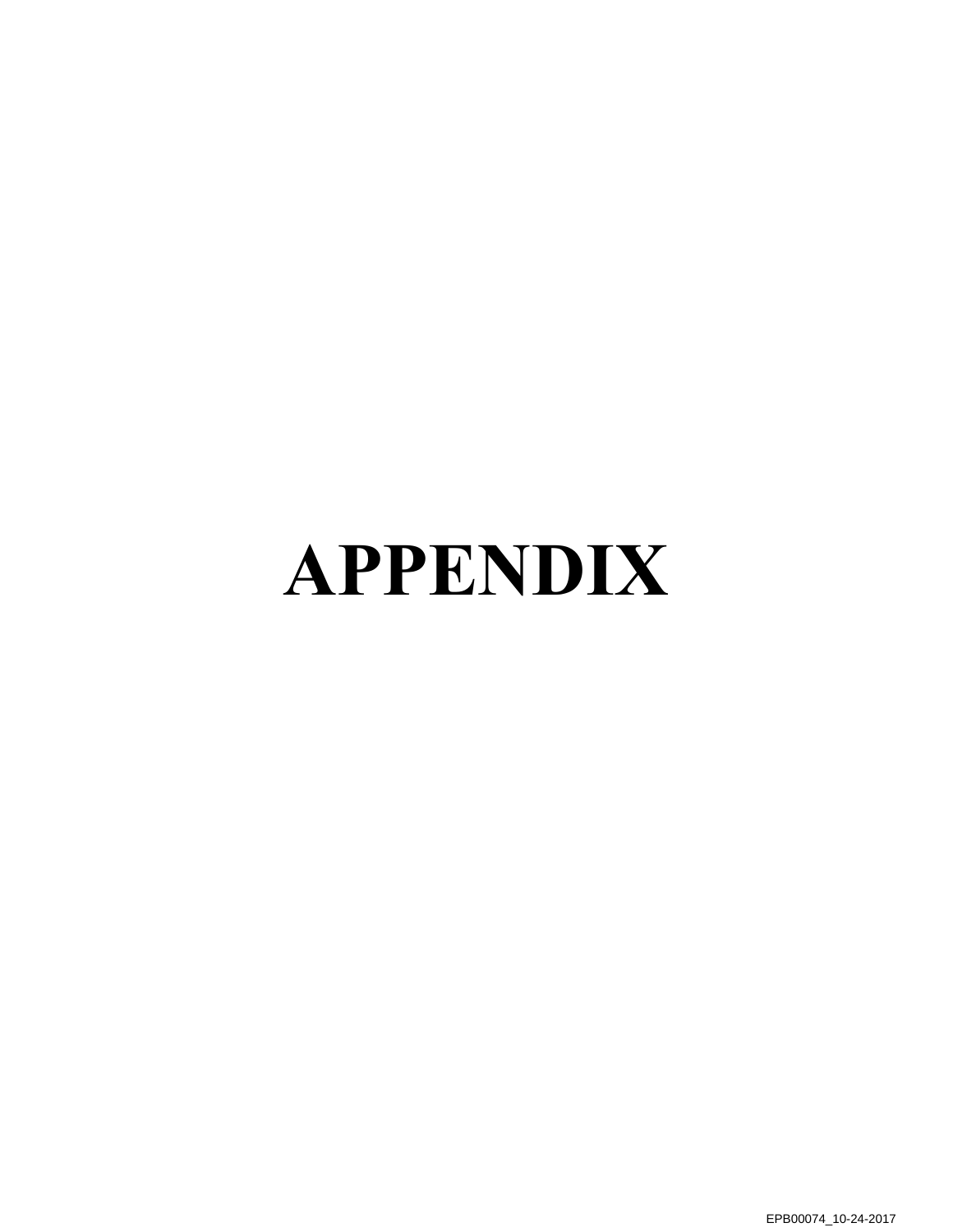| <b>CHART I: FY 2015 PROPERTY TAX BURDEN - BASED ON TOTAL PERSONAL INCOME</b> |                                                                        |                                                                                             |                                                                                                  |                                                                                  |                                                                                           |                                                                                 |                                                                 |  |  |  |  |
|------------------------------------------------------------------------------|------------------------------------------------------------------------|---------------------------------------------------------------------------------------------|--------------------------------------------------------------------------------------------------|----------------------------------------------------------------------------------|-------------------------------------------------------------------------------------------|---------------------------------------------------------------------------------|-----------------------------------------------------------------|--|--|--|--|
| <b>State</b>                                                                 | <b>Personal</b><br><b>Income</b><br><b>FY2015</b><br><b>\$ Million</b> | State &<br><b>Local FY-15</b><br><b>Property</b><br><b>Tax Revenue</b><br><b>\$ Million</b> | <b>Tax Capacity</b><br><b>Potent. Tax</b><br><b>Coll.</b> (\$ M.)<br>(Ave. Rate *<br>Pers. Inc.) | Underutil.<br><b>Potential:</b><br>(Overutil.)<br><b>\$ Million</b><br>$(C4-C3)$ | <b>Ave Actual</b><br><b>Tax Rate:</b><br>Col.3<br>$/$ Col. 2<br>$(% \mathbf{A})$ of Inc.) | <b>Tax Effort:</b><br>% of Tax<br><b>Capacity</b><br><b>Utilized</b><br>(C3/C4) | 10/6/17<br><b>Rank:</b><br><b>Based</b> on<br><b>Tax Effort</b> |  |  |  |  |
| <b>United States</b>                                                         | 14,991,944                                                             | 488,045.3                                                                                   |                                                                                                  |                                                                                  | 3.26%                                                                                     |                                                                                 |                                                                 |  |  |  |  |
| Alabama                                                                      | 185,972                                                                | 2,622.7                                                                                     | 6,054.1                                                                                          | 3,431.4                                                                          | 1.41%                                                                                     | 43.3%                                                                           | 51                                                              |  |  |  |  |
| Alaska                                                                       | 40,707                                                                 | 1,477.9                                                                                     | 1,325.2                                                                                          | (152.7)                                                                          | 3.63%                                                                                     | 111.5%                                                                          | 15                                                              |  |  |  |  |
| Arizona                                                                      | 260,510                                                                | 7,076.8                                                                                     | 8,480.6                                                                                          | 1,403.8                                                                          | 2.72%                                                                                     | 83.4%                                                                           | 34                                                              |  |  |  |  |
| Arkansas                                                                     | 114,045                                                                | 2,080.6                                                                                     | 3,712.6                                                                                          | 1,632.0                                                                          | 1.82%                                                                                     | 56.0%                                                                           | 49                                                              |  |  |  |  |
| California                                                                   | 1,992,499                                                              | 56,795.5                                                                                    | 64,863.5                                                                                         | 8,068.0                                                                          | 2.85%                                                                                     | 87.6%                                                                           | $28\,$                                                          |  |  |  |  |
| Colorado                                                                     | 268,635                                                                | 7,540.5                                                                                     | 8,745.1                                                                                          | 1,204.5                                                                          | 2.81%                                                                                     | 86.2%                                                                           | 32                                                              |  |  |  |  |
| Connecticut                                                                  | 236,878                                                                | 10,221.5                                                                                    | 7,711.3                                                                                          | (2,510.2)                                                                        | 4.32%                                                                                     | 132.6%                                                                          | 8                                                               |  |  |  |  |
| Delaware                                                                     | 44,265                                                                 | 809.0                                                                                       | 1,441.0                                                                                          | 631.9                                                                            | 1.83%                                                                                     | 56.1%                                                                           | 48                                                              |  |  |  |  |
| Dist. of Col.                                                                | 46,955                                                                 | 2,251.7                                                                                     | 1,528.6                                                                                          | (723.2)                                                                          | 4.80%                                                                                     | 147.3%                                                                          | 5                                                               |  |  |  |  |
| Florida                                                                      | 871,164                                                                | 24,979.6                                                                                    | 28,359.7                                                                                         | 3,380.2                                                                          | 2.87%                                                                                     | 88.1%                                                                           | 27                                                              |  |  |  |  |
| Georgia                                                                      | 403,949                                                                | 11,489.7                                                                                    | 13,150.1                                                                                         | 1,660.4                                                                          | 2.84%                                                                                     | 87.4%                                                                           | 29                                                              |  |  |  |  |
| Hawaii                                                                       | 66,761                                                                 | 1,531.3                                                                                     | 2,173.3                                                                                          | 642.0                                                                            | 2.29%                                                                                     | 70.5%                                                                           | 42                                                              |  |  |  |  |
| <b>Idaho</b>                                                                 | 61,086                                                                 | 1,595.1                                                                                     | 1,988.6                                                                                          | 393.5                                                                            | 2.61%                                                                                     | 80.2%                                                                           | 35                                                              |  |  |  |  |
| Illinois                                                                     | 622,416                                                                | 26,844.5                                                                                    | 20,262.0                                                                                         | (6,582.4)                                                                        | 4.31%                                                                                     | 132.5%                                                                          | 9                                                               |  |  |  |  |
| Indiana                                                                      | 266,219                                                                | 6,453.3                                                                                     | 8,666.5                                                                                          | 2,213.1                                                                          | 2.42%                                                                                     | 74.5%                                                                           | 37                                                              |  |  |  |  |
| Iowa                                                                         | 139,997                                                                | 4,902.1                                                                                     | 4,557.4                                                                                          | (344.7)                                                                          | 3.50%                                                                                     | 107.6%                                                                          | 17                                                              |  |  |  |  |
| Kansas                                                                       | 131,957                                                                | 4,193.5                                                                                     | 4,295.7                                                                                          | 102.2                                                                            | 3.18%                                                                                     | 97.6%                                                                           | $20\,$                                                          |  |  |  |  |
| Kentucky                                                                     | 168,559                                                                | 3,456.2                                                                                     | 5,487.2                                                                                          | 2,031.1                                                                          | 2.05%                                                                                     | 63.0%                                                                           | 45                                                              |  |  |  |  |
| Louisiana                                                                    | 198,979                                                                | 4,057.8                                                                                     | 6,477.5                                                                                          | 2,419.8                                                                          | 2.04%                                                                                     | 62.6%                                                                           | 46                                                              |  |  |  |  |
| Maine                                                                        | 54,926                                                                 | 2,731.8                                                                                     | 1,788.1                                                                                          | (943.7)                                                                          | 4.97%                                                                                     | 152.8%                                                                          | $\overline{4}$                                                  |  |  |  |  |
| Maryland                                                                     | 330,326                                                                | 9,342.2                                                                                     | 10,753.4                                                                                         | 1,411.2                                                                          | 2.83%                                                                                     | 86.9%                                                                           | 30                                                              |  |  |  |  |
| Massachusetts                                                                | 405,228                                                                | 15,343.3                                                                                    | 13,191.7                                                                                         | (2, 151.5)                                                                       | 3.79%                                                                                     | 116.3%                                                                          | 12                                                              |  |  |  |  |
| Michigan                                                                     | 411,388                                                                | 13,714.0                                                                                    | 13,392.3                                                                                         | (321.7)                                                                          | 3.33%                                                                                     | 102.4%                                                                          | 19                                                              |  |  |  |  |
| Minnesota                                                                    | 273,749                                                                | 8,418.4                                                                                     | 8,911.6                                                                                          | 493.2                                                                            | 3.08%                                                                                     | 94.5%                                                                           | $22\,$                                                          |  |  |  |  |
| Mississippi                                                                  | 104,507                                                                | 2,907.4                                                                                     | 3,402.1                                                                                          | 494.7                                                                            | 2.78%                                                                                     | 85.5%                                                                           | 33                                                              |  |  |  |  |
| Missouri                                                                     | 255,872                                                                | 6,025.5                                                                                     | 8,329.6                                                                                          | 2,304.1                                                                          | 2.35%                                                                                     | 72.3%                                                                           | 40                                                              |  |  |  |  |
| Montana                                                                      | 41,774                                                                 | 1,558.3                                                                                     | 1,359.9                                                                                          | (198.4)                                                                          | 3.73%                                                                                     | 114.6%                                                                          | 14                                                              |  |  |  |  |
| Nebraska                                                                     | 90,094                                                                 | 3,593.6                                                                                     | 2,932.9                                                                                          | (660.7)                                                                          | 3.99%                                                                                     | 122.5%                                                                          | 11                                                              |  |  |  |  |
| Nevada                                                                       | 118,562                                                                | 2,773.1                                                                                     | 3,859.7                                                                                          | 1,086.6                                                                          | 2.34%                                                                                     | $71.8\%$                                                                        | 41                                                              |  |  |  |  |
| New Hampshire                                                                | 71,235                                                                 | 4,064.1                                                                                     | 2,319.0                                                                                          | (1,745.1)                                                                        | 5.71%                                                                                     | 175.3%                                                                          | $\mathbf{1}$                                                    |  |  |  |  |
| New Jersey                                                                   | 524,836                                                                | 27,540.8                                                                                    | 17,085.4                                                                                         | (10, 455.4)                                                                      | 5.25%                                                                                     | 161.2%                                                                          | $\overline{\mathbf{3}}$                                         |  |  |  |  |
| New Mexico                                                                   | 79,002                                                                 | 1,606.5                                                                                     | 2,571.8                                                                                          | 965.3                                                                            | 2.03%                                                                                     | 62.5%                                                                           | 47                                                              |  |  |  |  |
| New York                                                                     | 1,118,230                                                              | 53,387.2                                                                                    | 36,402.7                                                                                         | (16,984.5)                                                                       | 4.77%                                                                                     | 146.7%                                                                          | 6                                                               |  |  |  |  |
| North Carolina                                                               | 399,059                                                                | 9,565.4                                                                                     | 12,990.9                                                                                         | 3,425.5                                                                          | 2.40%                                                                                     | 73.6%                                                                           | 39                                                              |  |  |  |  |
| North Dakota                                                                 | 41,430                                                                 | 924.6                                                                                       | 1,348.7                                                                                          | 424.1                                                                            | 2.23%                                                                                     | 68.6%                                                                           | 43                                                              |  |  |  |  |
| Ohio                                                                         | 497,064                                                                | 14,765.9                                                                                    | 16,181.3                                                                                         | 1,415.4                                                                          | 2.97%                                                                                     | 91.3%                                                                           | 26                                                              |  |  |  |  |
| Oklahoma                                                                     | 172,274                                                                | 2,652.4                                                                                     | 5,608.2                                                                                          | 2,955.8                                                                          | 1.54%                                                                                     | 47.3%                                                                           | 50                                                              |  |  |  |  |
| Oregon                                                                       | 168,246                                                                | 5,657.3                                                                                     | 5,477.1                                                                                          | (180.3)                                                                          | 3.36%                                                                                     | 103.3%                                                                          | 18                                                              |  |  |  |  |
| Pennsylvania                                                                 | 619,904                                                                | 18,958.9                                                                                    | 20,180.3                                                                                         | 1,221.4                                                                          | 3.06%                                                                                     | 93.9%                                                                           | 23                                                              |  |  |  |  |
| Rhode Island                                                                 | 51,957                                                                 | 2,471.0                                                                                     | 1,691.4                                                                                          | (779.6)                                                                          | 4.76%                                                                                     | 146.1%                                                                          | $\boldsymbol{7}$                                                |  |  |  |  |
| South Carolina                                                               | 181,497                                                                | 5,530.7                                                                                     | 5,908.4                                                                                          | 377.7                                                                            | 3.05%                                                                                     | 93.6%                                                                           | 24                                                              |  |  |  |  |
| South Dakota                                                                 | 38,549                                                                 | 1,185.5                                                                                     | 1,254.9                                                                                          | 69.4                                                                             | 3.08%                                                                                     | 94.5%                                                                           | 21                                                              |  |  |  |  |
| Tennessee                                                                    | 270,271                                                                | 5,693.6                                                                                     | 8,798.4                                                                                          | 3,104.8                                                                          | 2.11%                                                                                     | 64.7%                                                                           | 44                                                              |  |  |  |  |
| Texas                                                                        | 1,262,653                                                              | 47,559.1                                                                                    | 41,104.2                                                                                         | (6,454.9)                                                                        | 3.77%                                                                                     | 115.7%                                                                          | 13                                                              |  |  |  |  |
| Utah                                                                         | 113,577                                                                | 2,923.9                                                                                     | 3,697.4                                                                                          | 773.5                                                                            | 2.57%                                                                                     | 79.1%                                                                           | 36                                                              |  |  |  |  |
| Vermont                                                                      | 29,513                                                                 | 1,591.2                                                                                     | 960.7                                                                                            | (630.5)                                                                          | 5.39%                                                                                     | 165.6%                                                                          | $\overline{c}$                                                  |  |  |  |  |
| Virginia                                                                     | 427,004                                                                | 12,742.2                                                                                    | 13,900.6                                                                                         | 1,158.4                                                                          | 2.98%                                                                                     | 91.7%                                                                           | 25                                                              |  |  |  |  |
| Washington                                                                   | 359,256                                                                | 10,100.4                                                                                    | 11,695.2                                                                                         | 1,594.7                                                                          | 2.81%                                                                                     | 86.4%                                                                           | 31                                                              |  |  |  |  |
| West Virginia                                                                | 67,614                                                                 | 1,637.6                                                                                     | 2,201.1                                                                                          | 563.5                                                                            | 2.42%                                                                                     | 74.4%                                                                           | 38                                                              |  |  |  |  |
| Wisconsin                                                                    | 258,418                                                                | 9,324.8                                                                                     | 8,412.5                                                                                          | (912.3)                                                                          | 3.61%                                                                                     | 110.8%                                                                          | 16                                                              |  |  |  |  |
|                                                                              |                                                                        |                                                                                             |                                                                                                  |                                                                                  | 4.25%                                                                                     |                                                                                 |                                                                 |  |  |  |  |
| Wyoming                                                                      | 32,375                                                                 | 1,375.5                                                                                     | 1,053.9                                                                                          | (321.6)                                                                          |                                                                                           | 130.5%                                                                          | 10                                                              |  |  |  |  |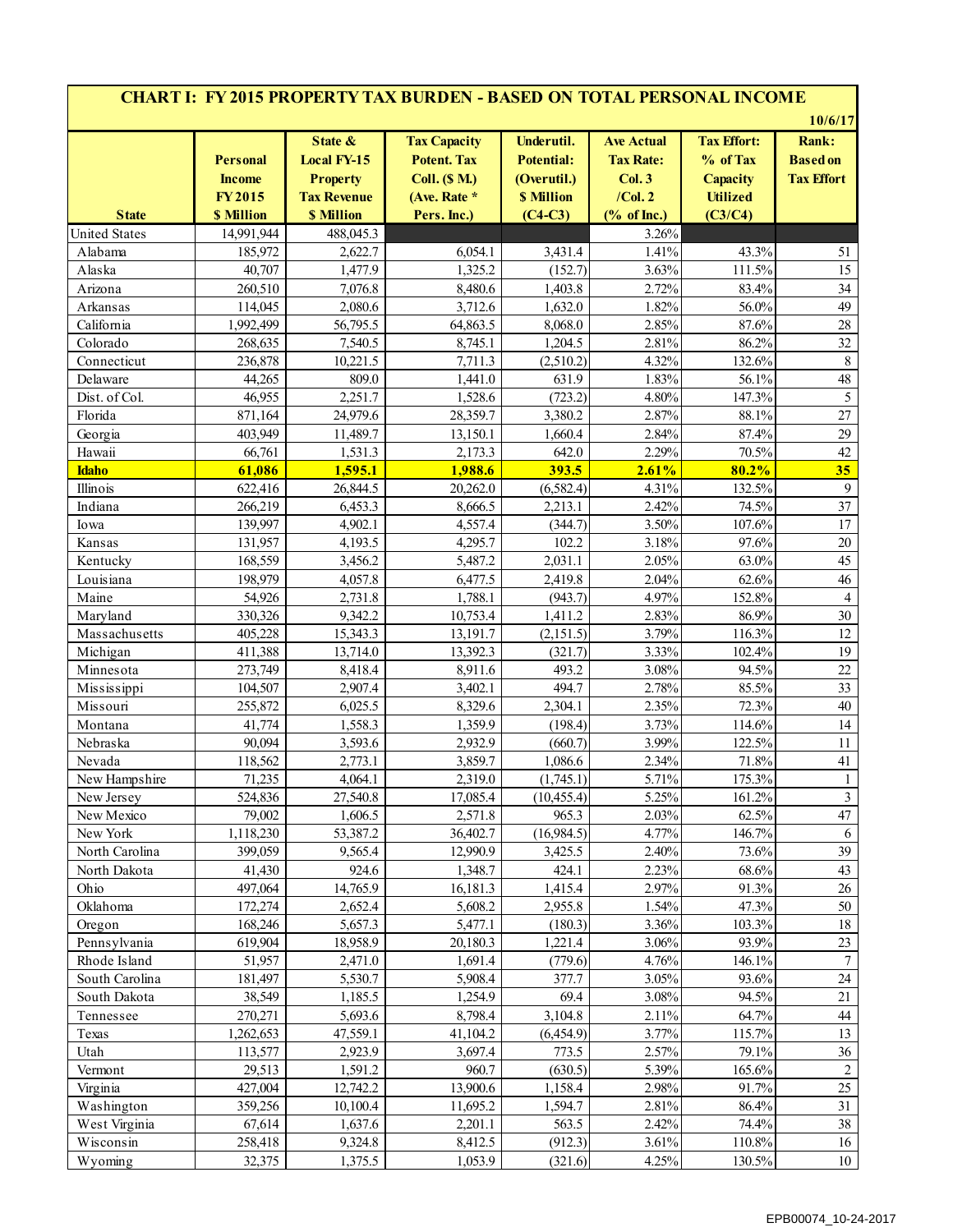| <b>CHART II: FY 2015 SALES TAX BURDEN - BASED ON TOTAL PERSONAL INCOME</b> |                                                                        |                                                                                          |                                                                                                     |                                                                                  |                                                                            |                                                                                 |                                                                  |  |  |  |  |
|----------------------------------------------------------------------------|------------------------------------------------------------------------|------------------------------------------------------------------------------------------|-----------------------------------------------------------------------------------------------------|----------------------------------------------------------------------------------|----------------------------------------------------------------------------|---------------------------------------------------------------------------------|------------------------------------------------------------------|--|--|--|--|
| <b>State</b>                                                               | <b>Personal</b><br><b>Income</b><br><b>FY2015</b><br><b>\$ Million</b> | State &<br><b>Local FY-15</b><br><b>Sales Tax</b><br><b>Revenue</b><br><b>\$ Million</b> | <b>Tax Capacity:</b><br><b>Potential Tax</b><br><b>Coll.</b> (\$ M.)<br>(Ave. Rate *<br>Pers. Inc.) | Underutil.<br><b>Potential:</b><br>(Overutil.)<br><b>\$ Million</b><br>$(C4-C3)$ | <b>Ave. Actual</b><br><b>Tax Rate:</b><br>Col.3<br>$/$ Col. 2<br>% of Inc. | <b>Tax Effort:</b><br>% of Tax<br><b>Capacity</b><br><b>Utilized</b><br>(C3/C4) | 10/06/17<br><b>Rank:</b><br><b>Based on</b><br><b>Tax Effort</b> |  |  |  |  |
| <b>United States</b>                                                       | 14,991,944                                                             | 368,189.3                                                                                |                                                                                                     |                                                                                  | 2.46%                                                                      |                                                                                 |                                                                  |  |  |  |  |
| Alabama                                                                    | 185,972                                                                | 4,558.5                                                                                  | 4,567.3                                                                                             | 8.8                                                                              | 2.45%                                                                      | 99.8%                                                                           | 23                                                               |  |  |  |  |
| Alaska                                                                     | 40,707                                                                 | 231.2                                                                                    | 999.7                                                                                               | 768.5                                                                            | 0.57%                                                                      | 23.1%                                                                           | 47                                                               |  |  |  |  |
| Arizona                                                                    | 260,510                                                                | 9,279.3                                                                                  | 6,397.9                                                                                             | (2,881.3)                                                                        | 3.56%                                                                      | 145.0%                                                                          | $\,$ 8 $\,$                                                      |  |  |  |  |
| Arkansas                                                                   | 114,045                                                                | 4,266.5                                                                                  | 2,800.9                                                                                             | (1,465.6)                                                                        | 3.74%                                                                      | 152.3%                                                                          | 6                                                                |  |  |  |  |
| California                                                                 | 1,992,499                                                              | 49,944.5                                                                                 | 48,934.1                                                                                            | (1,010.5)                                                                        | 2.51%                                                                      | 102.1%                                                                          | 21                                                               |  |  |  |  |
| Colorado                                                                   | 268,635                                                                | 6,592.4                                                                                  | 6,597.4                                                                                             | 5.0                                                                              | 2.45%                                                                      | 99.9%                                                                           | 22                                                               |  |  |  |  |
| Connecticut                                                                | 236,878                                                                | 4,082.8                                                                                  | 5,817.5                                                                                             | 1,734.7                                                                          | 1.72%                                                                      | 70.2%                                                                           | 42                                                               |  |  |  |  |
| Delaware                                                                   | 44,265                                                                 | 0.0                                                                                      | 1,087.1                                                                                             | 1,087.1                                                                          | $0.00\%$                                                                   | $0.0\%$                                                                         | 48                                                               |  |  |  |  |
| Dist. of Col.                                                              | 46,955                                                                 | 1,315.9                                                                                  | 1,153.2                                                                                             | (162.7)                                                                          | 2.80%                                                                      | 114.1%                                                                          | 16                                                               |  |  |  |  |
| Florida                                                                    | 871,164                                                                | 23,888.8                                                                                 | 21,395.0                                                                                            | (2,493.8)                                                                        | 2.74%                                                                      | 111.7%                                                                          | 18                                                               |  |  |  |  |
| Georgia                                                                    | 403,949                                                                | 9,190.4                                                                                  | 9,920.6                                                                                             | 730.2                                                                            | 2.28%                                                                      | 92.6%                                                                           | 31                                                               |  |  |  |  |
| Hawaii                                                                     | 66,761                                                                 | 3,216.4                                                                                  | 1,639.6                                                                                             | (1,576.8)                                                                        | 4.82%                                                                      | 196.2%                                                                          | $\mathbf{1}$                                                     |  |  |  |  |
| <b>Idaho</b>                                                               | 61,086                                                                 | 1,464.9                                                                                  | 1,500.2                                                                                             | 35.3                                                                             | 2.40%                                                                      | 97.6%                                                                           | 25                                                               |  |  |  |  |
| Illinois                                                                   | 622,416                                                                | 13,057.7                                                                                 | 15,286.0                                                                                            | 2,228.3                                                                          | 2.10%                                                                      | 85.4%                                                                           | 34                                                               |  |  |  |  |
| Indiana                                                                    | 266,219                                                                | 7,279.6                                                                                  | 6,538.1                                                                                             | (741.5)                                                                          | 2.73%                                                                      | 111.3%                                                                          | 19                                                               |  |  |  |  |
| Iowa                                                                       | 139,997                                                                | 3,357.9                                                                                  | 3,438.2                                                                                             | 80.3                                                                             | 2.40%                                                                      | 97.7%                                                                           | 24                                                               |  |  |  |  |
| Kansas                                                                     | 131,957                                                                | 4,021.0                                                                                  | 3,240.8                                                                                             | (780.2)                                                                          | 3.05%                                                                      | 124.1%                                                                          | 14                                                               |  |  |  |  |
|                                                                            |                                                                        |                                                                                          |                                                                                                     |                                                                                  |                                                                            |                                                                                 | 37                                                               |  |  |  |  |
| Kentucky                                                                   | 168,559                                                                | 3,267.3                                                                                  | 4,139.7                                                                                             | 872.3                                                                            | 1.94%                                                                      | 78.9%                                                                           |                                                                  |  |  |  |  |
| Louisiana                                                                  | 198,979                                                                | 7,103.7                                                                                  | 4,886.8                                                                                             | (2,216.9)                                                                        | 3.57%                                                                      | 145.4%                                                                          | $\boldsymbol{7}$                                                 |  |  |  |  |
| Maine                                                                      | 54,926                                                                 | 1,283.4                                                                                  | 1,348.9                                                                                             | 65.5                                                                             | 2.34%                                                                      | 95.1%                                                                           | 28                                                               |  |  |  |  |
| Maryland                                                                   | 330,326                                                                | 4,409.9                                                                                  | 8,112.5                                                                                             | 3,702.6                                                                          | 1.34%                                                                      | 54.4%                                                                           | 44                                                               |  |  |  |  |
| Massachusetts                                                              | 405,228                                                                | 5,803.9                                                                                  | 9,952.0                                                                                             | 4,148.1                                                                          | 1.43%                                                                      | 58.3%                                                                           | 43                                                               |  |  |  |  |
| Michigan                                                                   | 411,388                                                                | 9,211.8                                                                                  | 10,103.3                                                                                            | 891.6                                                                            | 2.24%                                                                      | 91.2%                                                                           | 32                                                               |  |  |  |  |
| Minnesota                                                                  | 273,749                                                                | 5,635.0                                                                                  | 6,723.0                                                                                             | 1,088.1                                                                          | 2.06%                                                                      | 83.8%                                                                           | 35                                                               |  |  |  |  |
| Mississippi                                                                | 104,507                                                                | 3,422.8                                                                                  | 2,566.6                                                                                             | (856.2)                                                                          | 3.28%                                                                      | 133.4%                                                                          | 10                                                               |  |  |  |  |
| Missouri                                                                   | 255,872                                                                | 5,873.9                                                                                  | 6,284.0                                                                                             | 410.1                                                                            | 2.30%                                                                      | 93.5%                                                                           | 30                                                               |  |  |  |  |
| Montana                                                                    | 41,774                                                                 | 0.0                                                                                      | 1,025.9                                                                                             | 1,025.9                                                                          | $0.00\%$                                                                   | $0.0\%$                                                                         | 49                                                               |  |  |  |  |
| Nebraska                                                                   | 90,094                                                                 | 2,160.1                                                                                  | 2,212.6                                                                                             | 52.5                                                                             | 2.40%                                                                      | 97.6%                                                                           | 26                                                               |  |  |  |  |
| Nevada                                                                     | 118,562                                                                | 4,708.5                                                                                  | 2,911.8                                                                                             | (1,796.7)                                                                        | 3.97%                                                                      | 161.7%                                                                          |                                                                  |  |  |  |  |
| New Hampshire                                                              | 71,235                                                                 | $0.0\,$                                                                                  | 1,749.5                                                                                             | 1,749.5                                                                          | $0.00\%$                                                                   | $0.0\%$                                                                         | 50                                                               |  |  |  |  |
| New Jersey                                                                 | 524,836                                                                | 9,146.0                                                                                  | 12,889.5                                                                                            | 3,743.5                                                                          | 1.74%                                                                      | 71.0%                                                                           | 40                                                               |  |  |  |  |
| New Mexico                                                                 | 79,002                                                                 | 3,239.3                                                                                  | 1,940.2                                                                                             | (1,299.1)                                                                        | 4.10%                                                                      | 167.0%                                                                          | $\mathfrak{Z}$                                                   |  |  |  |  |
| New York                                                                   | 1,118,230                                                              | 28,833.5                                                                                 | 27,462.8                                                                                            | (1,370.7)                                                                        | 2.58%                                                                      | 105.0%                                                                          | $20\,$                                                           |  |  |  |  |
| North Carolina                                                             | 399,059                                                                | 9,456.5                                                                                  | 9,800.6                                                                                             | 344.1                                                                            | 2.37%                                                                      | 96.5%                                                                           | $27\,$                                                           |  |  |  |  |
| North Dakota                                                               | 41,430                                                                 | 1,611.3                                                                                  | 1,017.5                                                                                             | (593.8)                                                                          | 3.89%                                                                      | 158.4%                                                                          | $\sqrt{5}$                                                       |  |  |  |  |
| Ohio                                                                       | 497,064                                                                | 14,160.6                                                                                 | 12,207.5                                                                                            | (1,953.1)                                                                        | 2.85%                                                                      | 116.0%                                                                          | 15                                                               |  |  |  |  |
| Oklahoma                                                                   | 172,274                                                                | 4,774.9                                                                                  | 4,230.9                                                                                             | (544.0)                                                                          | 2.77%                                                                      | 112.9%                                                                          | 17                                                               |  |  |  |  |
| Oregon                                                                     | 168,246                                                                | $0.0\,$                                                                                  | 4,132.0                                                                                             | 4,132.0                                                                          | $0.00\%$                                                                   | $0.0\%$                                                                         | 51                                                               |  |  |  |  |
| Pennsylvania                                                               | 619,904                                                                | 10,723.2                                                                                 | 15,224.3                                                                                            | 4,501.1                                                                          | 1.73%                                                                      | 70.4%                                                                           | 41                                                               |  |  |  |  |
| Rhode Island                                                               | 51,957                                                                 | 959.5                                                                                    | 1,276.0                                                                                             | 316.5                                                                            | 1.85%                                                                      | 75.2%                                                                           | 39                                                               |  |  |  |  |
| South Carolina                                                             | 181,497                                                                | 4,037.1                                                                                  | 4,457.4                                                                                             | 420.3                                                                            | 2.22%                                                                      | 90.6%                                                                           | 33                                                               |  |  |  |  |
| South Dakota                                                               | 38,549                                                                 | 1,333.6                                                                                  | 946.7                                                                                               | (386.9)                                                                          | 3.46%                                                                      | 140.9%                                                                          | $\mathbf{9}$                                                     |  |  |  |  |
| Tennessee                                                                  | 270,271                                                                | 8,775.7                                                                                  | 6,637.6                                                                                             | (2, 138.1)                                                                       | 3.25%                                                                      | 132.2%                                                                          | 12                                                               |  |  |  |  |
| Texas                                                                      | 1,262,653                                                              | 41,067.6                                                                                 | 31,009.7                                                                                            | (10,058.0)                                                                       | 3.25%                                                                      | 132.4%                                                                          | 11                                                               |  |  |  |  |
| Utah                                                                       | 113,577                                                                | 2,636.6                                                                                  | 2,789.3                                                                                             | 152.7                                                                            | 2.32%                                                                      | 94.5%                                                                           | 29                                                               |  |  |  |  |
| Vermont                                                                    | 29,513                                                                 | 378.7                                                                                    | 724.8                                                                                               | 346.1                                                                            | 1.28%                                                                      | 52.2%                                                                           | 45                                                               |  |  |  |  |
| Virginia                                                                   | 427,004                                                                | 5,104.2                                                                                  | 10,486.9                                                                                            | 5,382.7                                                                          | 1.20%                                                                      | 48.7%                                                                           | 46                                                               |  |  |  |  |
| Washington                                                                 | 359,256                                                                | 15,681.0                                                                                 | 8,823.0                                                                                             | (6, 857.9)                                                                       | 4.36%                                                                      | 177.7%                                                                          | $\overline{c}$                                                   |  |  |  |  |
| West Virginia                                                              | 67,614                                                                 | 1,309.2                                                                                  | 1,660.6                                                                                             | 351.3                                                                            | 1.94%                                                                      | 78.8%                                                                           | 38                                                               |  |  |  |  |
| Wisconsin                                                                  | 258,418                                                                | 5,283.1                                                                                  | 6,346.5                                                                                             | 1,063.4                                                                          | 2.04%                                                                      | 83.2%                                                                           | 36                                                               |  |  |  |  |
| Wyoming                                                                    | 32,375                                                                 | 1,049.5                                                                                  | 795.1                                                                                               | (254.4)                                                                          | 3.24%                                                                      | 132.0%                                                                          | 13                                                               |  |  |  |  |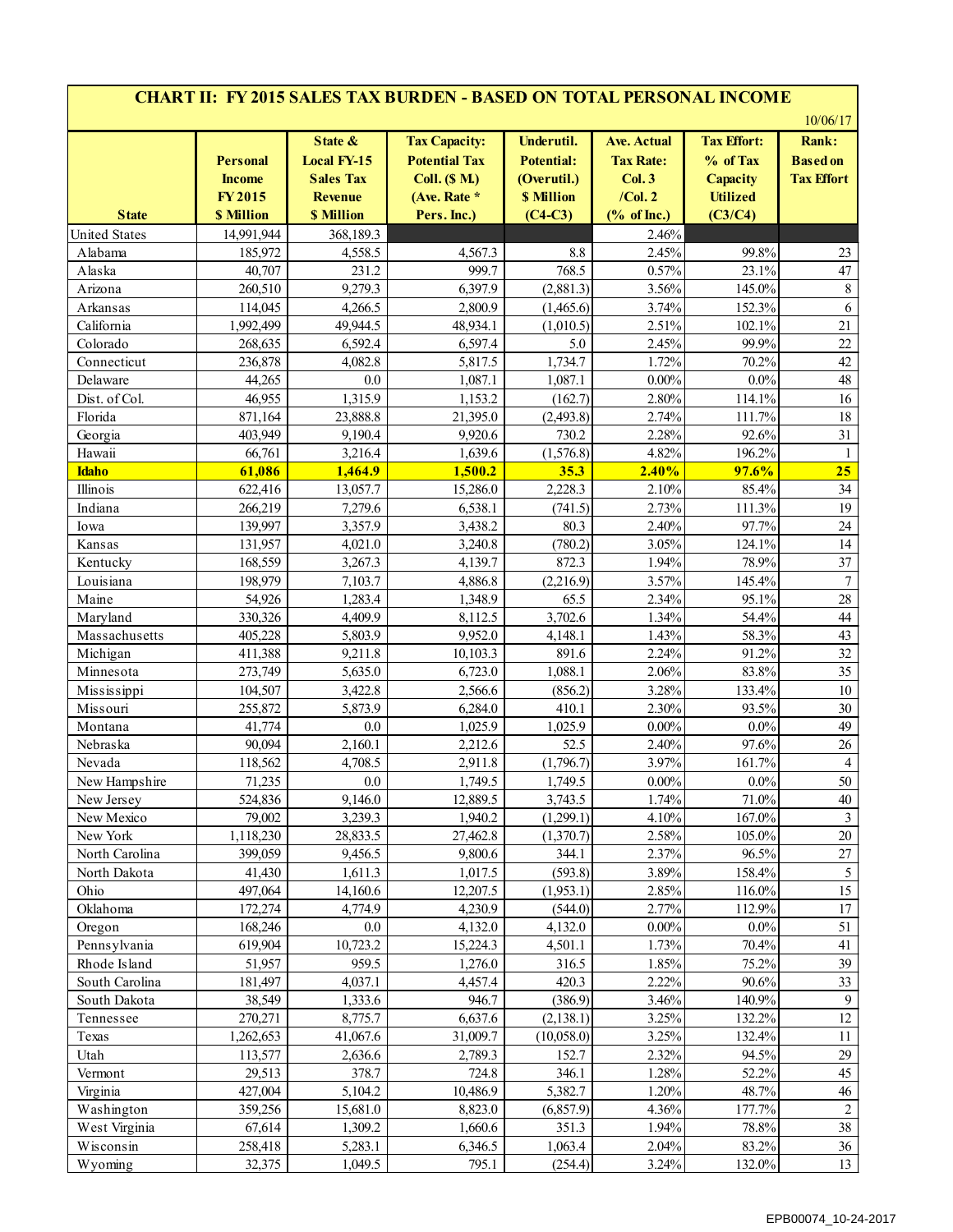| <b>CHART III: FY 2015 INDIVIDUAL INCOME TAX BURDEN</b> |                   |                        |                                       |                   |                   |                    |                   |  |  |
|--------------------------------------------------------|-------------------|------------------------|---------------------------------------|-------------------|-------------------|--------------------|-------------------|--|--|
|                                                        |                   |                        | <b>BASED ON TOTAL PERSONAL INCOME</b> |                   |                   |                    |                   |  |  |
|                                                        |                   | State &                | <b>Tax Capacity:</b>                  | Underutil.        | <b>Ave Actual</b> | <b>Tax Effort:</b> | <b>Rank:</b>      |  |  |
| 10/06/17                                               | <b>Personal</b>   | <b>Local FY-15</b>     | <b>Potent. Tax</b>                    | <b>Potential:</b> | <b>Tax Rate:</b>  | % of Tax           | <b>Based on</b>   |  |  |
|                                                        | <b>Income</b>     | <b>Individual Inc.</b> | <b>Coll.</b> (\$ M.)                  | (Overutil.)       | Col.3             | <b>Capacity</b>    | <b>Tax Effort</b> |  |  |
|                                                        | <b>FY2015</b>     | <b>Tax Revenue</b>     | (Ave. Rate *                          | <b>\$ Million</b> | $/$ Col. $2$      | <b>Utilized</b>    |                   |  |  |
| <b>State</b>                                           | <b>\$ Million</b> | <b>\$ Million</b>      | Pers. Inc.)                           | $(C4-C3)$         | % of Inc.         | (C3/C4)            |                   |  |  |
| <b>United States</b>                                   | 14.991.944        | 367,859.6              |                                       |                   | 2.45%             |                    |                   |  |  |
| Alabama                                                | 185,972           | 3.446.5                | 4,563.2                               | 1,116.7           | 1.85%             | 75.5%              | 36                |  |  |
| Alaska                                                 | 40,707            | 0.0                    | 998.8                                 | 998.8             | $0.00\%$          | $0.0\%$            | 51                |  |  |
| Arizona                                                | 260,510           | 3,760.9                | 6,392.2                               | 2,631.3           | 1.44%             | 58.8%              | 41                |  |  |
| Arkansas                                               | 114,045           | 2,664.2                | 2,798.3                               | 134.2             | 2.34%             | 95.2%              | 32                |  |  |
| California                                             | 1,992,499         | 77,929.6               | 48,890.2                              | (29,039.3)        | 3.91%             | 159.4%             | 5                 |  |  |
| Colorado                                               | 268,635           | 6,375.2                | 6,591.5                               | 216.3             | 2.37%             | 96.7%              | 30                |  |  |
| Connecticut                                            | 236,878           | 8,182.1                | 5,812.3                               | (2,369.8)         | 3.45%             | 140.8%             | $\,8\,$           |  |  |
| Delaware                                               | 44,265            | 1,198.1                | 1,086.1                               | (112.0)           | 2.71%             | 110.3%             | 19                |  |  |
| Dist. of Col.                                          | 46,955            | 1,868.5                | 1,152.1                               | (716.3)           | 3.98%             | 162.2%             | $\overline{4}$    |  |  |
| Florida                                                | 871,164           | 0.0                    | 21,375.9                              | 21,375.9          | $0.00\%$          | $0.0\%$            | 50                |  |  |
| Georgia                                                | 403,949           | 9,678.5                | 9,911.8                               | 233.2             | 2.40%             | 97.6%              | 29                |  |  |
| Hawaii                                                 | 66,761            | 1,987.9                | 1,638.1                               | (349.8)           | 2.98%             | 121.4%             | 10                |  |  |
| <b>Idaho</b>                                           | 61,086            | 1,478.4                | 1,498.9                               | 20.5              | 2.42%             | 98.6%              | 27                |  |  |
| Illinois                                               | 622,416           | 15,913.8               | 15,272.3                              | (641.5)           | 2.56%             | 104.2%             | 21                |  |  |
| Indiana                                                | 266,219           | 6,451.0                | 6,532.3                               | 81.3              | 2.42%             | 98.8%              | 26                |  |  |
| Iowa                                                   | 139,997           | 3,575.8                | 3,435.1                               | (140.7)           | 2.55%             | 104.1%             | 22                |  |  |
| Kansas                                                 | 131,957           | 2,264.8                | 3,237.9                               | 973.0             | 1.72%             | 69.9%              | 38                |  |  |
| Kentucky                                               | 168,559           | 5,374.3                | 4,136.0                               | (1,238.3)         | 3.19%             | 129.9%             | 9                 |  |  |
| Louisiana                                              | 198,979           | 2,983.1                | 4,882.4                               | 1,899.3           | 1.50%             | 61.1%              | 40                |  |  |
| Maine                                                  | 54,926            | 1,533.1                | 1,347.7                               | (185.4)           | 2.79%             | 113.8%             | 14                |  |  |
| Maryland                                               | 330,326           | 13,216.8               | 8,105.3                               | (5, 111.5)        | 4.00%             | 163.1%             | $\mathfrak{Z}$    |  |  |
| Massachusetts                                          | 405,228           | 14,491.9               | 9,943.1                               | (4,548.8)         | 3.58%             | 145.7%             | $\boldsymbol{7}$  |  |  |
| Michigan                                               | 411,388           | 9,307.3                | 10,094.3                              | 787.0             | 2.26%             | 92.2%              | 33                |  |  |
| Minnesota                                              | 273,749           | 10,370.0               | 6,717.0                               | (3,653.0)         | 3.79%             | 154.4%             | 6                 |  |  |
| Mississippi                                            | 104,507           | 1,783.4                | 2,564.3                               | 780.9             | 1.71%             | 69.5%              | 39                |  |  |
| Missouri                                               | 255,872           | 6,233.0                | 6,278.4                               | 45.4              | 2.44%             | 99.3%              | 25                |  |  |
| Montana                                                | 41,774            | 1,180.5                | 1,025.0                               | (155.5)           | 2.83%             | 115.2%             | 12                |  |  |
| Nebraska                                               | 90,094            | 2,239.6                | 2,210.6                               | (28.9)            | 2.49%             | 101.3%             | 24                |  |  |
| Nevada                                                 | 118,562           | $0.0\,$                | 2,909.2                               | 2,909.2           | $0.00\%$          | $0.0\%$            | 49                |  |  |
| New Hampshire                                          | 71,235            | 96.0                   | 1,747.9                               | 1,651.9           | 0.13%             | 5.5%               | 43                |  |  |
| New Jersey                                             | 524,836           | 13,250.0               | 12,878.0                              | (372.0)           | 2.52%             | 102.9%             | 23                |  |  |
| New Mexico                                             | 79,002            | 1,381.3                | 1,938.5                               | 557.2             | 1.75%             | 71.3%              | 37                |  |  |
| New York                                               | 1,118,230         | 55,201.2               | 27,438.2                              | (27,763.1)        | 4.94%             | 201.2%             | 1                 |  |  |
| North Carolina                                         | 399,059           | 11,197.7               | 9,791.8                               | (1,405.9)         | 2.81%             | 114.4%             | 13                |  |  |
| North Dakota                                           | 41,430            | 536.6                  | 1,016.6                               | 480.0             | 1.30%             | 52.8%              | $42\,$            |  |  |
| Ohio                                                   | 497,064           | 13,777.0               | 12,196.5                              | (1,580.5)         | 2.77%             | 113.0%             | $17\,$            |  |  |
| Oklahoma                                               | 172,274           | 3,252.3                | 4,227.1                               | 974.8             | 1.89%             | 76.9%              | 35                |  |  |
| Oregon                                                 | 168,246           | 7,309.1                | 4,128.3                               | (3,180.9)         | 4.34%             | 177.1%             | $\overline{c}$    |  |  |
| Pennsylvania                                           | 619,904           | 16,337.9               | 15,210.7                              | (1, 127.2)        | 2.64%             | 107.4%             | $20\,$            |  |  |
| Rhode Island                                           | 51,957            | 1,215.4                | 1,274.9                               | 59.5              | 2.34%             | 95.3%              | 31                |  |  |
| South Carolina                                         | 181,497           | 3,741.8                | 4,453.4                               | 711.6             | 2.06%             | 84.0%              | 34                |  |  |
| South Dakota                                           | 38,549            | 0.0                    | 945.9                                 | 945.9             | $0.00\%$          | $0.0\%$            | 48                |  |  |
| Tennessee                                              | 270,271           | 302.2                  | 6,631.7                               | 6,329.5           | 0.11%             | 4.6%               | 44                |  |  |
| Texas                                                  | 1,262,653         | 0.0                    | 30,981.9                              | 30,981.9          | $0.00\%$          | $0.0\%$            | 47                |  |  |
| Utah                                                   | 113,577           | 3,157.7                | 2,786.9                               | (370.9)           | 2.78%             | 113.3%             | 16                |  |  |
| Vermont                                                | 29,513            | 709.3                  | 724.2                                 | 14.8              | 2.40%             | 98.0%              | $28\,$            |  |  |
| Virginia                                               | 427,004           | 11,903.9               | 10,477.5                              | (1,426.5)         | 2.79%             | 113.6%             | 15                |  |  |
| Washington                                             | 359,256           | $0.0\,$                | 8,815.1                               | 8,815.1           | $0.00\%$          | $0.0\%$            | 46                |  |  |
| West Virginia                                          | 67,614            | 1,932.5                | 1,659.1                               | (273.4)           | 2.86%             | 116.5%             | 11                |  |  |
| Wisconsin                                              | 258,418           | 7,069.2                | 6,340.8                               | (728.4)           | 2.74%             | 111.5%             | $18\,$            |  |  |
| Wyoming                                                | 32,375            | $0.0\,$                | 794.4                                 | 794.4             | $0.00\%$          | $0.0\%$            | 45                |  |  |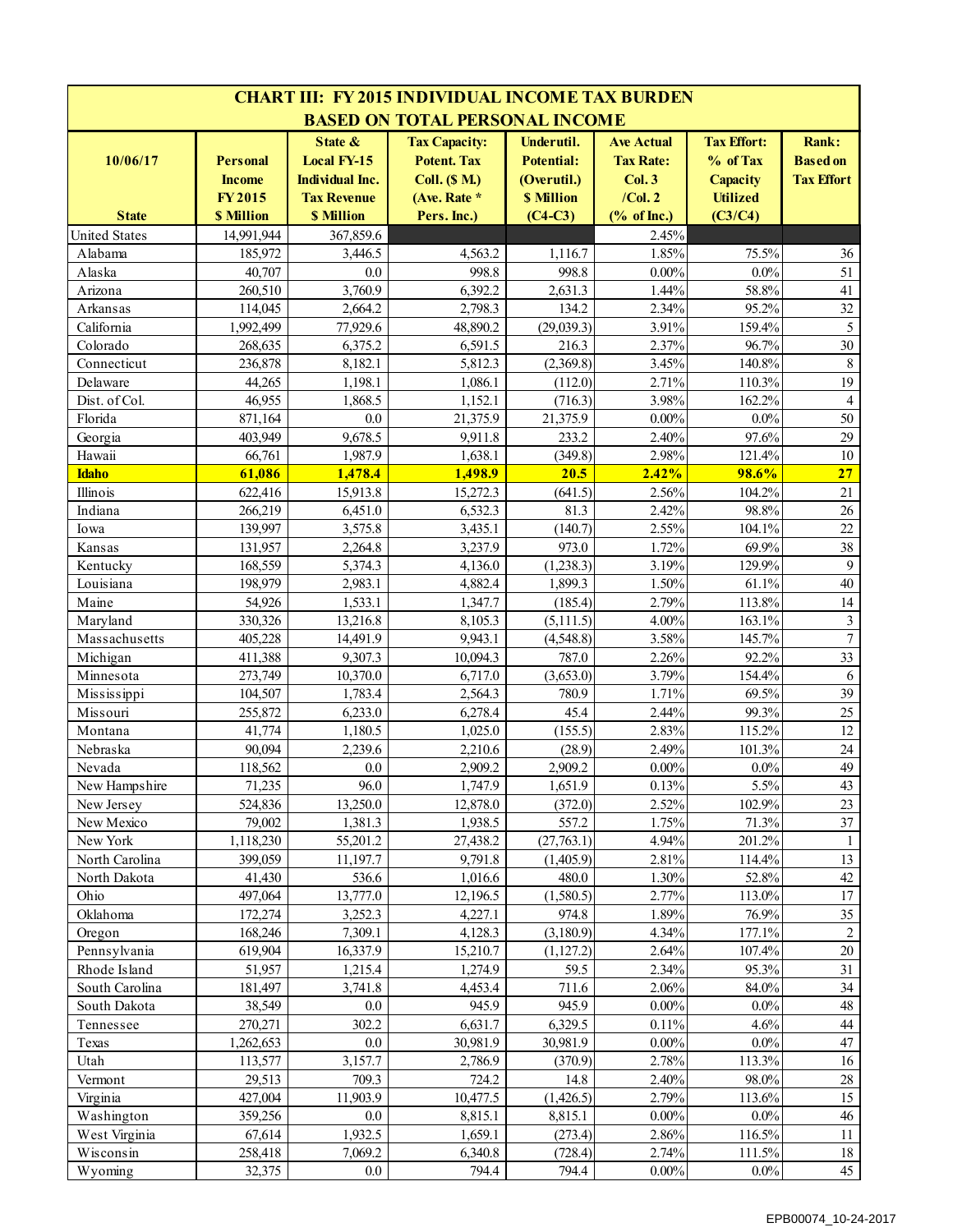|                      |                                                   |                                                                              | <b>CHART IV: FY 2015 CORPORATE INCOME TAX BURDEN</b>                                 |                                                                           |                                                                      |                                                               |                                                      |
|----------------------|---------------------------------------------------|------------------------------------------------------------------------------|--------------------------------------------------------------------------------------|---------------------------------------------------------------------------|----------------------------------------------------------------------|---------------------------------------------------------------|------------------------------------------------------|
|                      |                                                   |                                                                              | <b>BASED ON TOTAL PERSONAL INCOME</b>                                                |                                                                           |                                                                      |                                                               |                                                      |
| 10/06/17             | <b>Personal</b><br><b>Income</b><br><b>FY2015</b> | State &<br><b>Local FY-15</b><br><b>Corporate Inc.</b><br><b>Tax Revenue</b> | <b>Tax Capacity:</b><br><b>Potential Tax</b><br><b>Coll.</b> (\$ M.)<br>(Ave. Rate * | <b>Underutil</b><br><b>Potential:</b><br>(Overutil.)<br><b>\$ Million</b> | <b>Ave Actual</b><br><b>Tax Rate:</b><br><b>Col. 3</b><br>$/$ Col. 2 | <b>Tax Effort:</b><br>% of Tax<br>Capacity<br><b>Utilized</b> | <b>Rank:</b><br><b>Based on</b><br><b>Tax Effort</b> |
| <b>State</b>         | <b>\$ Million</b>                                 | <b>\$ Million</b>                                                            | Pers. Inc.)                                                                          | $(C4-C3)$                                                                 | % of Inc.                                                            | (C3/C4)                                                       |                                                      |
| <b>United States</b> | 14.991.944                                        | 57,206.9                                                                     |                                                                                      |                                                                           | 0.38%                                                                |                                                               |                                                      |
| Alabama              | 185,972                                           | 533.6                                                                        | 709.6                                                                                | 176.1                                                                     | 0.29%                                                                | 75.2%                                                         | 34                                                   |
| Alaska               | 40,707                                            | 227.9                                                                        | 155.3                                                                                | (72.5)                                                                    | 0.56%                                                                | 146.7%                                                        | 6                                                    |
| Arizona<br>Arkansas  | 260,510<br>114,045                                | 691.0<br>476.6                                                               | 994.1<br>435.2                                                                       | 303.1<br>(41.4)                                                           | 0.27%<br>0.42%                                                       | 69.5%<br>109.5%                                               | 36<br>16                                             |
| California           | 1,992,499                                         | 9,007.2                                                                      | 7,603.1                                                                              | (1,404.1)                                                                 | 0.45%                                                                | 118.5%                                                        | 14                                                   |
| Colorado             | 268,635                                           | 673.2                                                                        | 1,025.1                                                                              | 351.8                                                                     | 0.25%                                                                | 65.7%                                                         | 38                                                   |
| Connecticut          | 236,878                                           | 689.7                                                                        | 903.9                                                                                | 214.2                                                                     | 0.29%                                                                | 76.3%                                                         | 32                                                   |
| Delaware             | 44,265                                            | 406.5                                                                        | 168.9                                                                                | (237.6)                                                                   | 0.92%                                                                | 240.7%                                                        | $\mathfrak{Z}$                                       |
| Dist. of Col.        | 46,955                                            | 448.3                                                                        | 179.2                                                                                | (269.1)                                                                   | 0.95%                                                                | 250.2%                                                        | $\overline{c}$                                       |
| Florida              | 871,164                                           | 2,237.5                                                                      | 3,324.2                                                                              | 1,086.7                                                                   | 0.26%                                                                | 67.3%                                                         | 37                                                   |
| Georgia              | 403,949                                           | 1,000.5                                                                      | 1,541.4                                                                              | 540.9                                                                     | 0.25%                                                                | 64.9%                                                         | 39                                                   |
| Hawaii               | 66,761                                            | 72.2                                                                         | 254.7                                                                                | 182.5                                                                     | 0.11%                                                                | 28.4%                                                         | 45                                                   |
| <b>Idaho</b>         | 61,086                                            | 217.1                                                                        | 233.1                                                                                | 16.0                                                                      | 0.36%                                                                | 93.1%                                                         | 22                                                   |
| Illinois             | 622,416                                           | 4,054.3                                                                      | 2,375.0                                                                              | (1,679.2)                                                                 | 0.65%                                                                | 170.7%                                                        | 5                                                    |
| Indiana              | 266,219                                           | 903.6                                                                        | 1,015.9                                                                              | 112.3                                                                     | 0.34%                                                                | 88.9%                                                         | 24                                                   |
| Iowa                 | 139,997                                           | 463.2                                                                        | 534.2                                                                                | 71.0                                                                      | 0.33%                                                                | 86.7%                                                         | 27                                                   |
| Kansas               | 131,957                                           | 458.3                                                                        | 503.5                                                                                | 45.2                                                                      | 0.35%                                                                | 91.0%                                                         | 23                                                   |
| Kentucky             | 168,559                                           | 911.2                                                                        | 643.2                                                                                | (268.0)                                                                   | 0.54%                                                                | 141.7%                                                        | $8\,$                                                |
| Louisiana            | 198,979                                           | 253.7                                                                        | 759.3                                                                                | 505.6                                                                     | 0.13%                                                                | 33.4%                                                         | 44                                                   |
| Maine                | 54,926                                            | 169.0                                                                        | 209.6                                                                                | 40.6                                                                      | 0.31%                                                                | 80.6%                                                         | 30                                                   |
| Maryland             | 330,326                                           | 1,003.6                                                                      | 1,260.5                                                                              | 256.9                                                                     | 0.30%                                                                | 79.6%                                                         | 31                                                   |
| Massachusetts        | 405,228                                           | 2,227.4                                                                      | 1,546.3                                                                              | (681.1)                                                                   | 0.55%                                                                | 144.0%                                                        | $\tau$                                               |
| Michigan             | 411,388                                           | 1,185.6                                                                      | 1,569.8                                                                              | 384.2                                                                     | 0.29%                                                                | 75.5%                                                         | 33                                                   |
| Minnesota            | 273,749                                           | 1,476.6                                                                      | 1,044.6                                                                              | (432.0)                                                                   | 0.54%                                                                | 141.4%                                                        | 9                                                    |
| Mississippi          | 104,507                                           | 534.5                                                                        | 398.8                                                                                | (135.8)                                                                   | 0.51%                                                                | 134.0%                                                        | 11                                                   |
| Missouri             | 255,872                                           | 503.1                                                                        | 976.4                                                                                | 473.2                                                                     | 0.20%                                                                | 51.5%                                                         | 42                                                   |
| Montana              | 41,774                                            | 168.0                                                                        | 159.4                                                                                | (8.6)                                                                     | 0.40%                                                                | 105.4%                                                        | 18                                                   |
| Nebraska             | 90,094                                            | 344.5                                                                        | 343.8                                                                                | (0.7)                                                                     | 0.38%                                                                | 100.2%                                                        | 20                                                   |
| Nevada               | 118,562                                           | $0.0\,$                                                                      | 452.4                                                                                | 452.4                                                                     | $0.00\%$                                                             | $0.0\%$                                                       | 51                                                   |
| New Hampshire        | 71,235                                            | 576.7                                                                        | 271.8                                                                                | (304.9)                                                                   | 0.81%                                                                | 212.2%                                                        | 4                                                    |
| New Jersey           | 524,836                                           | 2,579.4                                                                      | 2,002.7                                                                              | (576.7)                                                                   | 0.49%                                                                | 128.8%                                                        | $12 \,$                                              |
| New Mexico           | 79,002                                            | 249.9                                                                        | 301.5                                                                                | 51.5                                                                      | 0.32%                                                                | 82.9%                                                         | 29                                                   |
| New York             | 1,118,230                                         | 12,142.9                                                                     | 4,267.0                                                                              | (7,875.9)                                                                 | 1.09%                                                                | 284.6%                                                        | 1                                                    |
| North Carolina       | 399,059                                           | 1,330.2                                                                      | 1,522.7                                                                              | 192.5                                                                     | 0.33%                                                                | 87.4%                                                         | 26                                                   |
| North Dakota         | 41,430                                            | 186.0                                                                        | 158.1                                                                                | (27.9)                                                                    | 0.45%                                                                | 117.7%                                                        | 15                                                   |
| Ohio                 | 497,064                                           | 265.0                                                                        | 1,896.7                                                                              | 1,631.7                                                                   | 0.05%                                                                | 14.0%                                                         | 46                                                   |
| Oklahoma             | 172,274                                           | 388.5                                                                        | 657.4                                                                                | 268.8                                                                     | 0.23%                                                                | 59.1%                                                         | 40                                                   |
| Oregon               | 168,246                                           | 695.6                                                                        | 642.0                                                                                | (53.6)                                                                    | 0.41%                                                                | 108.3%                                                        | 17                                                   |
| Pennsylvania         | 619,904                                           | 2,975.6                                                                      | 2,365.5                                                                              | (610.1)                                                                   | 0.48%                                                                | 125.8%                                                        | 13                                                   |
| Rhode Island         | 51,957                                            | 176.3                                                                        | 198.3                                                                                | 21.9                                                                      | 0.34%                                                                | 88.9%                                                         | 25                                                   |
| South Carolina       | 181,497                                           | 377.3                                                                        | 692.6                                                                                | 315.2                                                                     | 0.21%                                                                | 54.5%                                                         | 41                                                   |
| South Dakota         | 38,549                                            | 4.3                                                                          | 147.1                                                                                | 142.8                                                                     | 0.01%                                                                | 2.9%                                                          | 47                                                   |
| Tennessee            | 270,271                                           | 1,401.0                                                                      | 1,031.3                                                                              | (369.7)                                                                   | 0.52%                                                                | 135.8%                                                        | $10\,$                                               |
| Texas                | 1,262,653                                         | $0.0\,$                                                                      | 4,818.1                                                                              | 4,818.1                                                                   | $0.00\%$                                                             | $0.0\%$                                                       | 50                                                   |
| Utah                 | 113,577                                           | 368.7                                                                        | 433.4                                                                                | 64.7                                                                      | 0.32%                                                                | 85.1%                                                         | 28                                                   |
| Vermont              | 29,513                                            | 112.6                                                                        | 112.6                                                                                | (0.0)                                                                     | 0.38%                                                                | 100.0%                                                        | 21                                                   |
| Virginia             | 427,004                                           | 817.9                                                                        | 1,629.4                                                                              | 811.5                                                                     | 0.19%                                                                | 50.2%                                                         | 43                                                   |
| Washington           | 359,256                                           | $0.0\,$                                                                      | 1,370.9                                                                              | 1,370.9                                                                   | $0.00\%$                                                             | $0.0\%$                                                       | 49                                                   |
| West Virginia        | 67,614                                            | 188.8                                                                        | 258.0                                                                                | 69.2                                                                      | 0.28%                                                                | 73.2%                                                         | 35                                                   |
| Wisconsin            | 258,418                                           | 1,032.4                                                                      | 986.1                                                                                | (46.3)                                                                    | 0.40%                                                                | 104.7%                                                        | 19                                                   |
| Wyoming              | 32,375                                            | $0.0\,$                                                                      | 123.5                                                                                | 123.5                                                                     | $0.00\%$                                                             | $0.0\%$                                                       | 48                                                   |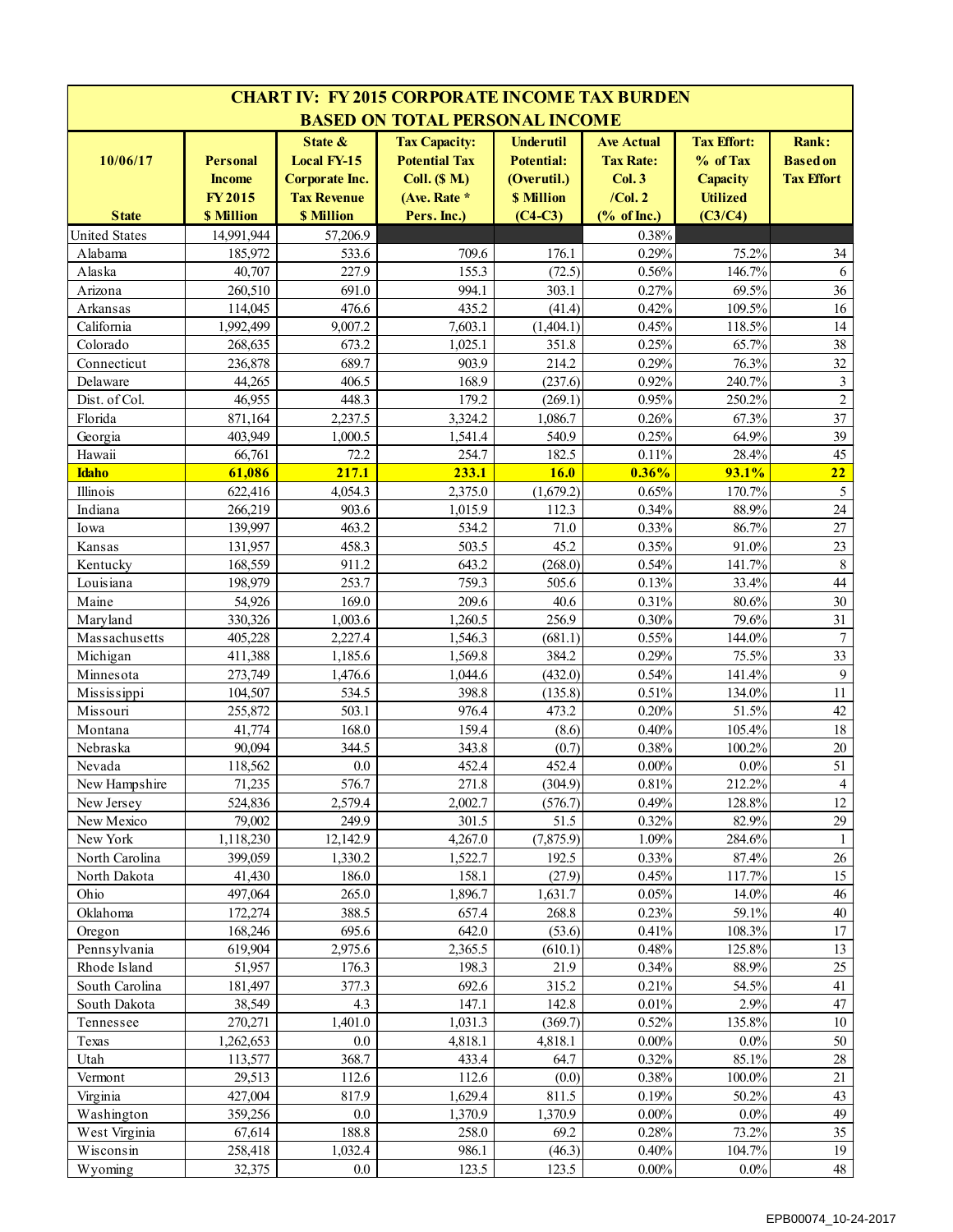|                          |                                                                 | <b>CHART V: FY 2015 COMBINED CORPORATE &amp; INDIVIDUAL INCOME TAX BURDEN</b>                  |                                                                                                   |                                                                           |                                                                       |                                                                                 |                                                      |
|--------------------------|-----------------------------------------------------------------|------------------------------------------------------------------------------------------------|---------------------------------------------------------------------------------------------------|---------------------------------------------------------------------------|-----------------------------------------------------------------------|---------------------------------------------------------------------------------|------------------------------------------------------|
|                          |                                                                 |                                                                                                | <b>BASED ON TOTAL PERSONAL INCOME</b>                                                             |                                                                           |                                                                       |                                                                                 |                                                      |
| 10/06/17<br><b>State</b> | <b>Personal</b><br><b>Income</b><br><b>FY2015</b><br>\$ Million | State &<br><b>Local FY-15</b><br><b>Combined IIT</b><br>& CIT Tax<br><b>Revenue \$ Million</b> | <b>Tax Capacity:</b><br><b>Potent. Tax</b><br><b>Coll.</b> (\$ M.)<br>(Ave. Rate *<br>Pers. Inc.) | Underutil.<br><b>Potential:</b><br>(Overutil.)<br>\$ Million<br>$(C4-C3)$ | <b>Ave Actual</b><br><b>Tax Rate:</b><br>Col.3<br>/Col.2<br>% of Inc. | <b>Tax Effort:</b><br>% of Tax<br><b>Capacity</b><br><b>Utilized</b><br>(C3/C4) | <b>Rank:</b><br><b>Based</b> on<br><b>Tax Effort</b> |
| <b>United States</b>     | 14,991,944                                                      | 425.066.4                                                                                      |                                                                                                   |                                                                           | 2.84%                                                                 |                                                                                 |                                                      |
| Alabama                  | 185,972                                                         | 3,980.1                                                                                        | 5,272.9                                                                                           | 1,292.8                                                                   | 2.14%                                                                 | 75.5%                                                                           | 36                                                   |
| Alaska                   | 40,707                                                          | 227.9                                                                                          | 1,154.2                                                                                           | 926.3                                                                     | 0.56%                                                                 | 19.7%                                                                           | 45                                                   |
| Arizona                  | 260.510                                                         | 4,451.8                                                                                        | 7.386.2                                                                                           | 2,934.4                                                                   | 1.71%                                                                 | 60.3%                                                                           | 41                                                   |
| Arkansas                 | 114,045                                                         | 3,140.7                                                                                        | 3,233.5                                                                                           | 92.8                                                                      | 2.75%                                                                 | 97.1%                                                                           | $28\,$                                               |
| California               | 1,992,499                                                       | 86,936.7                                                                                       | 56,493.3                                                                                          | (30, 443.4)                                                               | 4.36%                                                                 | 153.9%                                                                          | $\overline{4}$                                       |
| Colorado                 | 268,635                                                         | 7,048.5                                                                                        | 7,616.6                                                                                           | 568.1                                                                     | 2.62%                                                                 | 92.5%                                                                           | 32                                                   |
| Connecticut              | 236,878                                                         | 8,871.8                                                                                        | 6,716.2                                                                                           | (2, 155.5)                                                                | 3.75%                                                                 | 132.1%                                                                          | $8\,$                                                |
| Delaware                 | 44,265                                                          | 1,604.6                                                                                        | 1,255.0                                                                                           | (349.6)                                                                   | 3.63%                                                                 | 127.9%                                                                          | $10\,$                                               |
| Dist. of Col.            | 46,955                                                          | 2,316.7                                                                                        | 1,331.3                                                                                           | (985.4)                                                                   | 4.93%                                                                 | 174.0%                                                                          | $\overline{c}$                                       |
| Florida                  | 871,164                                                         | 2,237.5                                                                                        | 24,700.1                                                                                          | 22,462.6                                                                  | 0.26%                                                                 | 9.1%                                                                            | 46                                                   |
| Georgia                  | 403,949                                                         | 10,679.1                                                                                       | 11,453.2                                                                                          | 774.1                                                                     | 2.64%                                                                 | 93.2%                                                                           | 30                                                   |
| Hawaii                   | 66,761                                                          | 2,060.2                                                                                        | 1,892.9                                                                                           | (167.3)                                                                   | 3.09%                                                                 | 108.8%                                                                          | 19                                                   |
| <b>Idaho</b>             | 61,086                                                          | 1,695.5                                                                                        | 1,732.0                                                                                           | 36.5                                                                      | 2.78%                                                                 | 97.9%                                                                           | 26                                                   |
| Illinois                 | 622,416                                                         | 19,968.1                                                                                       | 17,647.4                                                                                          | (2,320.7)                                                                 | 3.21%                                                                 | 113.2%                                                                          | 12                                                   |
| Indiana                  | 266,219                                                         | 7,354.6                                                                                        | 7,548.1                                                                                           | 193.6                                                                     | 2.76%                                                                 | 97.4%                                                                           | 27                                                   |
| Iowa                     | 139,997                                                         | 4,039.1                                                                                        | 3,969.3                                                                                           | (69.8)                                                                    | 2.89%                                                                 | 101.8%                                                                          | 22                                                   |
| Kansas                   | 131,957                                                         | 2,723.1                                                                                        | 3,741.4                                                                                           | 1,018.3                                                                   | 2.06%                                                                 | 72.8%                                                                           | 39                                                   |
| Kentucky                 | 168,559                                                         | 6,285.5                                                                                        | 4,779.1                                                                                           | (1,506.3)                                                                 | 3.73%                                                                 | 131.5%                                                                          | $\mathbf{9}$                                         |
| Louisiana                | 198,979                                                         | 3,236.8                                                                                        | 5,641.7                                                                                           | 2,404.9                                                                   | 1.63%                                                                 | 57.4%                                                                           | 42                                                   |
| Maine                    | 54,926                                                          | 1,702.1                                                                                        | 1,557.3                                                                                           | (144.8)                                                                   | 3.10%                                                                 | 109.3%                                                                          | 18                                                   |
| Maryland                 | 330,326                                                         | 14,220.4                                                                                       | 9,365.7                                                                                           | (4,854.6)                                                                 | 4.30%                                                                 | 151.8%                                                                          | 6                                                    |
| Massachusetts            | 405,228                                                         | 16,719.3                                                                                       | 11,489.4                                                                                          | (5,229.9)                                                                 | 4.13%                                                                 | 145.5%                                                                          | $\overline{7}$                                       |
| Michigan                 | 411,388                                                         | 10,492.9                                                                                       | 11,664.1                                                                                          | 1,171.2                                                                   | 2.55%                                                                 | 90.0%                                                                           | 33                                                   |
| Minnesota                | 273,749                                                         | 11,846.7                                                                                       | 7,761.6                                                                                           | (4,085.1)                                                                 | 4.33%                                                                 | 152.6%                                                                          | 5                                                    |
| Mississippi              | 104,507                                                         | 2,318.0                                                                                        | 2,963.1                                                                                           | 645.1                                                                     | 2.22%                                                                 | 78.2%                                                                           | 35                                                   |
| Missouri                 | 255,872                                                         | 6,736.1                                                                                        | 7,254.7                                                                                           | 518.6                                                                     | 2.63%                                                                 | 92.9%                                                                           | 31                                                   |
| Montana                  | 41,774<br>90,094                                                | 1,348.5                                                                                        | 1,184.4                                                                                           | (164.1)                                                                   | 3.23%                                                                 | 113.9%<br>101.2%                                                                | 11                                                   |
| Nebraska                 |                                                                 | 2,584.1                                                                                        | 2,554.4                                                                                           | (29.6)                                                                    | 2.87%<br>$0.00\%$                                                     | 0.0%                                                                            | 23                                                   |
| Nevada                   | 118,562                                                         | $0.0\,$                                                                                        | 3,361.6                                                                                           | 3,361.6                                                                   |                                                                       |                                                                                 | 51                                                   |
| New Hampshire            | 71,235                                                          | 672.7                                                                                          | 2,019.7                                                                                           | 1,347.0                                                                   | 0.94%                                                                 | 33.3%                                                                           | 43                                                   |
| New Jersey<br>New Mexico | 524,836<br>79,002                                               | 15,829.4<br>1,631.2                                                                            | 14,880.7<br>2,239.9                                                                               | (948.7)<br>608.7                                                          | 3.02%<br>2.06%                                                        | 106.4%<br>72.8%                                                                 | $20\,$<br>38                                         |
| New York                 | 1,118,230                                                       | 67,344.1                                                                                       | 31,705.2                                                                                          | (35,639.0)                                                                | 6.02%                                                                 | 212.4%                                                                          | 1                                                    |
| North Carolina           | 399,059                                                         | 12,527.9                                                                                       | 11,314.5                                                                                          | (1,213.4)                                                                 | 3.14%                                                                 | 110.7%                                                                          | 13                                                   |
| North Dakota             | 41,430                                                          | 722.7                                                                                          | 1,174.7                                                                                           | 452.0                                                                     | 1.74%                                                                 | 61.5%                                                                           | $40\,$                                               |
| Ohio                     | 497,064                                                         | 14,042.0                                                                                       | 14,093.2                                                                                          | 51.2                                                                      | 2.82%                                                                 | 99.6%                                                                           | 24                                                   |
| Oklahoma                 | 172,274                                                         | 3,640.8                                                                                        | 4,884.5                                                                                           | 1,243.7                                                                   | 2.11%                                                                 | 74.5%                                                                           | 37                                                   |
| Oregon                   | 168,246                                                         | 8,004.7                                                                                        | 4,770.3                                                                                           | (3,234.4)                                                                 | 4.76%                                                                 | 167.8%                                                                          | $\mathbf{3}$                                         |
| Pennsylvania             | 619,904                                                         | 19,313.5                                                                                       | 17,576.1                                                                                          | (1,737.3)                                                                 | 3.12%                                                                 | 109.9%                                                                          | 16                                                   |
| Rhode Island             | 51,957                                                          | 1,391.7                                                                                        | 1,473.1                                                                                           | 81.4                                                                      | 2.68%                                                                 | 94.5%                                                                           | 29                                                   |
| South Carolina           | 181,497                                                         | 4,119.1                                                                                        | 5,146.0                                                                                           | 1,026.8                                                                   | 2.27%                                                                 | 80.0%                                                                           | 34                                                   |
| South Dakota             | 38,549                                                          | 4.3                                                                                            | 1,093.0                                                                                           | 1,088.6                                                                   | 0.01%                                                                 | 0.4%                                                                            | 47                                                   |
| Tennessee                | 270,271                                                         | 1,703.2                                                                                        | 7,663.0                                                                                           | 5,959.8                                                                   | 0.63%                                                                 | 22.2%                                                                           | 44                                                   |
| Texas                    | 1,262,653                                                       | $0.0\,$                                                                                        | 35,800.0                                                                                          | 35,800.0                                                                  | $0.00\%$                                                              | $0.0\%$                                                                         | 50                                                   |
| Utah                     | 113,577                                                         | 3,526.4                                                                                        | 3,220.2                                                                                           | (306.2)                                                                   | 3.10%                                                                 | 109.5%                                                                          | 17                                                   |
| Vermont                  | 29,513                                                          | 822.0                                                                                          | 836.8                                                                                             | 14.8                                                                      | 2.79%                                                                 | 98.2%                                                                           | $25\,$                                               |
| Virginia                 | 427,004                                                         | 12,721.8                                                                                       | 12,106.8                                                                                          | (615.0)                                                                   | 2.98%                                                                 | 105.1%                                                                          | 21                                                   |
| Washington               | 359,256                                                         | 0.0                                                                                            | 10,186.0                                                                                          | 10,186.0                                                                  | $0.00\%$                                                              | $0.0\%$                                                                         | 49                                                   |
| West Virginia            | 67,614                                                          | 2,121.2                                                                                        | 1,917.1                                                                                           | (204.1)                                                                   | 3.14%                                                                 | 110.6%                                                                          | 14                                                   |
| Wisconsin                | 258,418                                                         | 8,101.7                                                                                        | 7,326.9                                                                                           | (774.7)                                                                   | 3.14%                                                                 | 110.6%                                                                          | 15                                                   |
| Wyoming                  | 32,375                                                          | $0.0\,$                                                                                        | 917.9                                                                                             | 917.9                                                                     | $0.00\%$                                                              | $0.0\%$                                                                         | 48                                                   |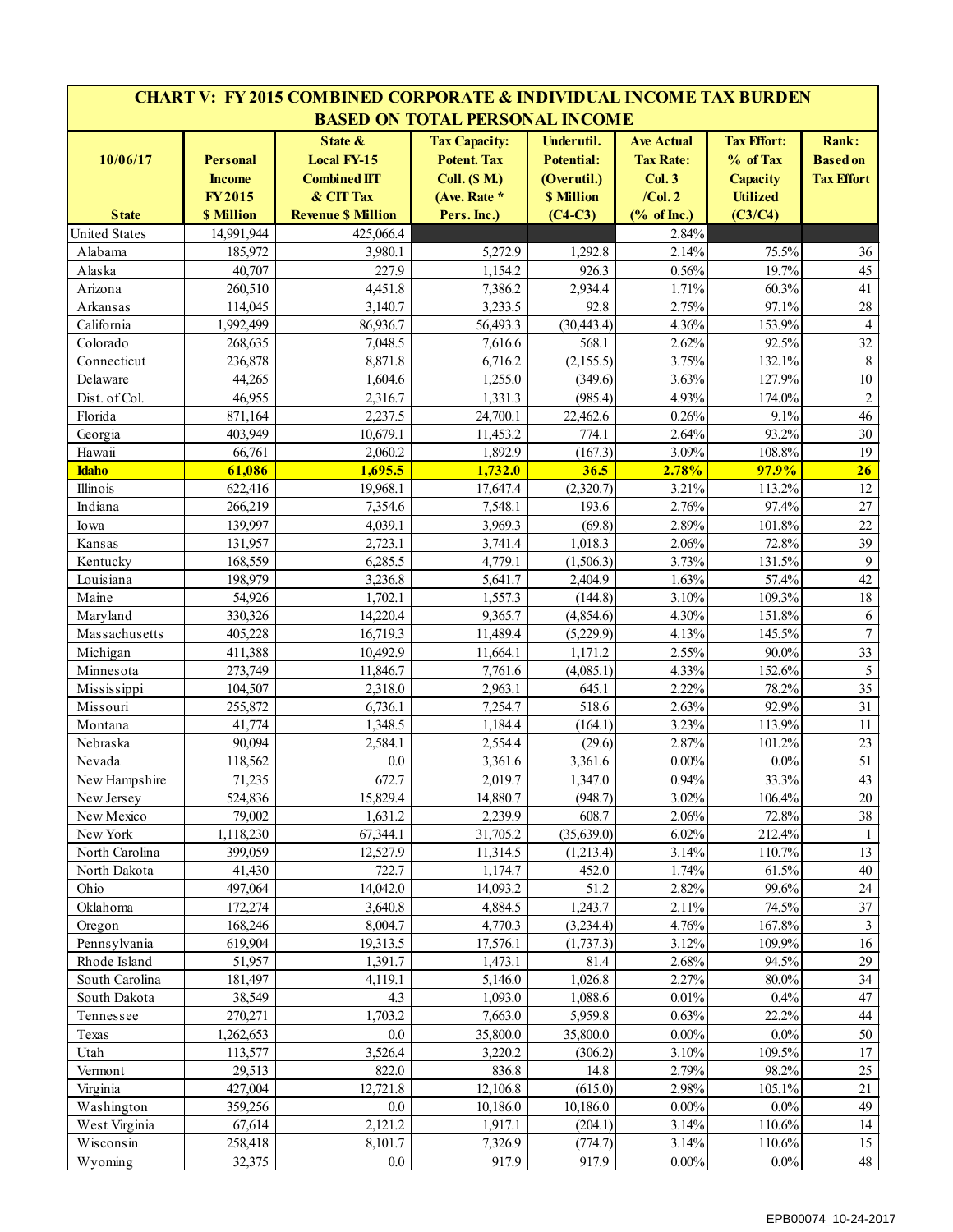|                        |                                  |                                                       | <b>CHART VI: FY 2015, MOTOR FUELS &amp; LICENSE TAX BURDEN</b>     |                                                |                                                |                                                   |                                               |
|------------------------|----------------------------------|-------------------------------------------------------|--------------------------------------------------------------------|------------------------------------------------|------------------------------------------------|---------------------------------------------------|-----------------------------------------------|
|                        |                                  |                                                       | <b>BASED ON TOTAL PERSONAL INCOME</b>                              |                                                |                                                |                                                   |                                               |
| 10/06/17               | <b>Personal</b><br><b>Income</b> | State &<br><b>Local FY-15</b><br><b>Motor Vehicle</b> | <b>Tax Capacity:</b><br><b>Potent. Tax</b><br><b>Coll.</b> (\$ M.) | Underutil.<br><b>Potential:</b><br>(Overutil.) | <b>Ave Actual</b><br><b>Tax Rate:</b><br>Col.3 | <b>Tax Effort:</b><br>% of Tax<br><b>Capacity</b> | Rank:<br><b>Based on</b><br><b>Tax Effort</b> |
|                        | <b>FY2015</b>                    | <b>Tax Revenue</b>                                    | (Ave. Rate *                                                       | <b>\$ Million</b>                              | $/$ Col. $2$                                   | <b>Utilized</b>                                   |                                               |
| <b>State</b>           | <b>\$ Million</b>                | <b>\$ Million</b>                                     | Pers. Inc.)                                                        | $(C4-C3)$                                      | $(% \mathbf{A})$ (% of Inc.)                   | (C3/C4)                                           |                                               |
| <b>United States</b>   | 14,991,944                       | 70,243.4                                              |                                                                    |                                                | 0.47%                                          |                                                   |                                               |
| Alabama                | 185,972                          | 870.3                                                 | 871.4                                                              | 1.1                                            | 0.47%                                          | 99.9%                                             | 33                                            |
| Alaska                 | 40,707                           | 125.5                                                 | 190.7                                                              | 65.2                                           | 0.31%                                          | 65.8%                                             | 45                                            |
| Arizona                | 260,510                          | 963.8                                                 | 1,220.6                                                            | 256.8                                          | 0.37%                                          | 79.0%                                             | 41                                            |
| Arkansas               | 114,045                          | 619.4                                                 | 534.3                                                              | (85.1)                                         | 0.54%                                          | 115.9%                                            | 21                                            |
| California             | 1,992,499                        | 9,632.4                                               | 9,335.7                                                            | (296.8)                                        | 0.48%                                          | 103.2%                                            | 31                                            |
| Colorado               | 268,635                          | 1,239.0                                               | 1,258.7                                                            | 19.7                                           | 0.46%                                          | 98.4%                                             | 35                                            |
| Connecticut            | 236,878                          | 701.7                                                 | 1,109.9                                                            | 408.1                                          | 0.30%                                          | 63.2%                                             | 46                                            |
| Delaware               | 44,265                           | 172.1                                                 | 207.4                                                              | 35.3                                           | 0.39%                                          | 83.0%                                             | 38                                            |
| Dist. of Col.          | 46,955                           | 62.9                                                  | 220.0                                                              | 157.1                                          | 0.13%                                          | 28.6%                                             | 51                                            |
| Florida                | 871,164                          | 4,603.6                                               | 4,081.8                                                            | (521.8)                                        | 0.53%                                          | 112.8%                                            | 23                                            |
| Georgia                | 403,949                          | 1,377.0                                               | 1,892.7                                                            | 515.6                                          | 0.34%                                          | 72.8%                                             | 43<br>$\overline{4}$                          |
| Hawaii<br><b>Idaho</b> | 66,761<br>61,086                 | 529.9<br>410.3                                        | 312.8<br>286.2                                                     | (217.1)<br>(124.1)                             | 0.79%<br>0.67%                                 | 169.4%<br>143.3%                                  | $\overline{7}$                                |
| Illinois               | 622,416                          | 3,189.6                                               | 2,916.3                                                            | (273.3)                                        | 0.51%                                          | 109.4%                                            | $27\,$                                        |
| Indiana                | 266,219                          | 1,137.2                                               | 1,247.3                                                            | 110.2                                          | 0.43%                                          | 91.2%                                             | 36                                            |
| Iowa                   | 139,997                          | 1,156.6                                               | 655.9                                                              | (500.7)                                        | 0.83%                                          | 176.3%                                            | $\mathfrak{Z}$                                |
| Kansas                 | 131,957                          | 691.4                                                 | 618.3                                                              | (73.1)                                         | 0.52%                                          | 111.8%                                            | 25                                            |
| Kentucky               | 168,559                          | 1,065.2                                               | 789.8                                                              | (275.4)                                        | 0.63%                                          | 134.9%                                            | 12                                            |
| Louisiana              | 198,979                          | 685.6                                                 | 932.3                                                              | 246.7                                          | 0.34%                                          | 73.5%                                             | 42                                            |
| Maine                  | 54,926                           | 350.8                                                 | 257.4                                                              | (93.4)                                         | 0.64%                                          | 136.3%                                            | 11                                            |
| Maryland               | 330,326                          | 1,408.6                                               | 1,547.7                                                            | 139.1                                          | 0.43%                                          | 91.0%                                             | 37                                            |
| Massachusetts          | 405,228                          | 1,197.2                                               | 1,898.7                                                            | 701.5                                          | 0.30%                                          | 63.1%                                             | 47                                            |
| Michigan               | 411,388                          | 2,028.5                                               | $\overline{1,927.5}$                                               | (100.9)                                        | 0.49%                                          | 105.2%                                            | 28                                            |
| Minnesota              | 273,749                          | 1,618.4                                               | 1,282.6                                                            | (335.7)                                        | 0.59%                                          | 126.2%                                            | 14                                            |
| Mississippi            | 104,507                          | 597.7                                                 | 489.7                                                              | (108.0)                                        | 0.57%                                          | 122.1%                                            | 18                                            |
| Missouri               | 255,872                          | 987.5                                                 | 1,198.9                                                            | 211.3                                          | 0.39%                                          | 82.4%                                             | 39                                            |
| Montana                | 41,774                           | 391.7                                                 | 195.7                                                              | (195.9)                                        | 0.94%                                          | 200.1%                                            | $\mathbf{1}$                                  |
| Nebraska               | 90,094                           | 523.9                                                 | 422.1                                                              | (101.7)                                        | 0.58%                                          | 124.1%                                            | 16                                            |
| Nevada                 | 118,562                          | 634.4                                                 | 555.5                                                              | (78.9)                                         | 0.54%                                          | 114.2%                                            | 22                                            |
| New Hampshire          | 71,235                           | 269.3                                                 | 333.8                                                              | 64.5                                           | 0.38%                                          | 80.7%                                             | 40                                            |
| New Jersey             | 524,836                          | 1,172.6                                               | 2,459.1                                                            | 1,286.4                                        | 0.22%                                          | 47.7%                                             | 50                                            |
| New Mexico             | 79,002                           | 435.7                                                 | 370.2                                                              | (65.6)                                         | 0.55%                                          | 117.7%                                            | $20\,$                                        |
| New York               | 1,118,230                        | 3,147.0                                               | 5,239.4                                                            | 2,092.3                                        | 0.28%                                          | 60.1%                                             | $48\,$                                        |
| North Carolina         | 399,059                          | 2,614.0                                               | 1,869.8                                                            | (744.3)                                        | 0.66%                                          | 139.8%                                            | 8                                             |
| North Dakota           | 41,430                           | 356.8                                                 | 194.1                                                              | (162.7)                                        | 0.86%                                          | 183.8%                                            | $\sqrt{2}$                                    |
| Ohio                   | 497,064                          | 2,760.7                                               | 2,328.9                                                            | (431.7)                                        | 0.56%                                          | 118.5%                                            | 19                                            |
| Oklahoma               | 172,274                          | 1,188.4                                               | 807.2                                                              | (381.3)                                        | 0.69%                                          | 147.2%                                            | 5                                             |
| Oregon                 | 168,246                          | 1,093.8                                               | 788.3                                                              | (305.5)                                        | 0.65%                                          | 138.8%                                            | 9                                             |
| Pennsylvania           | 619,904                          | 3,624.4                                               | 2,904.5                                                            | (719.9)                                        | 0.58%                                          | 124.8%                                            | 15                                            |
| Rhode Island           | 51,957                           | 140.9                                                 | 243.4                                                              | 102.6                                          | 0.27%                                          | 57.9%                                             | 49                                            |
| South Carolina         | 181,497                          | 848.2                                                 | 850.4                                                              | 2.2                                            | 0.47%                                          | 99.7%                                             | 34                                            |
| South Dakota           | 38,549                           | 243.1                                                 | 180.6                                                              | (62.5)                                         | 0.63%                                          | 134.6%                                            | 13                                            |
| Tennessee              | 270,271                          | 1,308.4                                               | 1,266.3                                                            | (42.1)                                         | 0.48%                                          | 103.3%                                            | $30\,$                                        |
| Texas                  | 1,262,653                        | 5,913.2                                               | 5,916.0                                                            | 2.8                                            | 0.47%                                          | 100.0%                                            | 32                                            |
| Utah                   | 113,577                          | 553.8                                                 | 532.2                                                              | (21.7)                                         | 0.49%                                          | 104.1%                                            | 29                                            |
| Vermont                | 29,513                           | 155.7                                                 | 138.3                                                              | (17.4)                                         | 0.53%                                          | 112.6%                                            | 24                                            |
| Virginia               | 427,004                          | 1,448.7                                               | 2,000.7                                                            | 552.0                                          | 0.34%                                          | 72.4%                                             | 44                                            |
| Washington             | 359,256                          | 1,854.6                                               | 1,683.3                                                            | (171.3)                                        | 0.52%                                          | 110.2%                                            | $26\,$                                        |
| West Virginia          | 67,614                           | 436.4                                                 | 316.8                                                              | (119.6)                                        | 0.65%                                          | 137.7%                                            | 10                                            |
| Wisconsin              | 258,418                          | 1,486.2                                               | 1,210.8                                                            | (275.4)                                        | 0.58%                                          | 122.7%                                            | 17                                            |
| Wyoming                | 32,375                           | 219.3                                                 | 151.7                                                              | (67.6)                                         | 0.68%                                          | 144.6%                                            | 6                                             |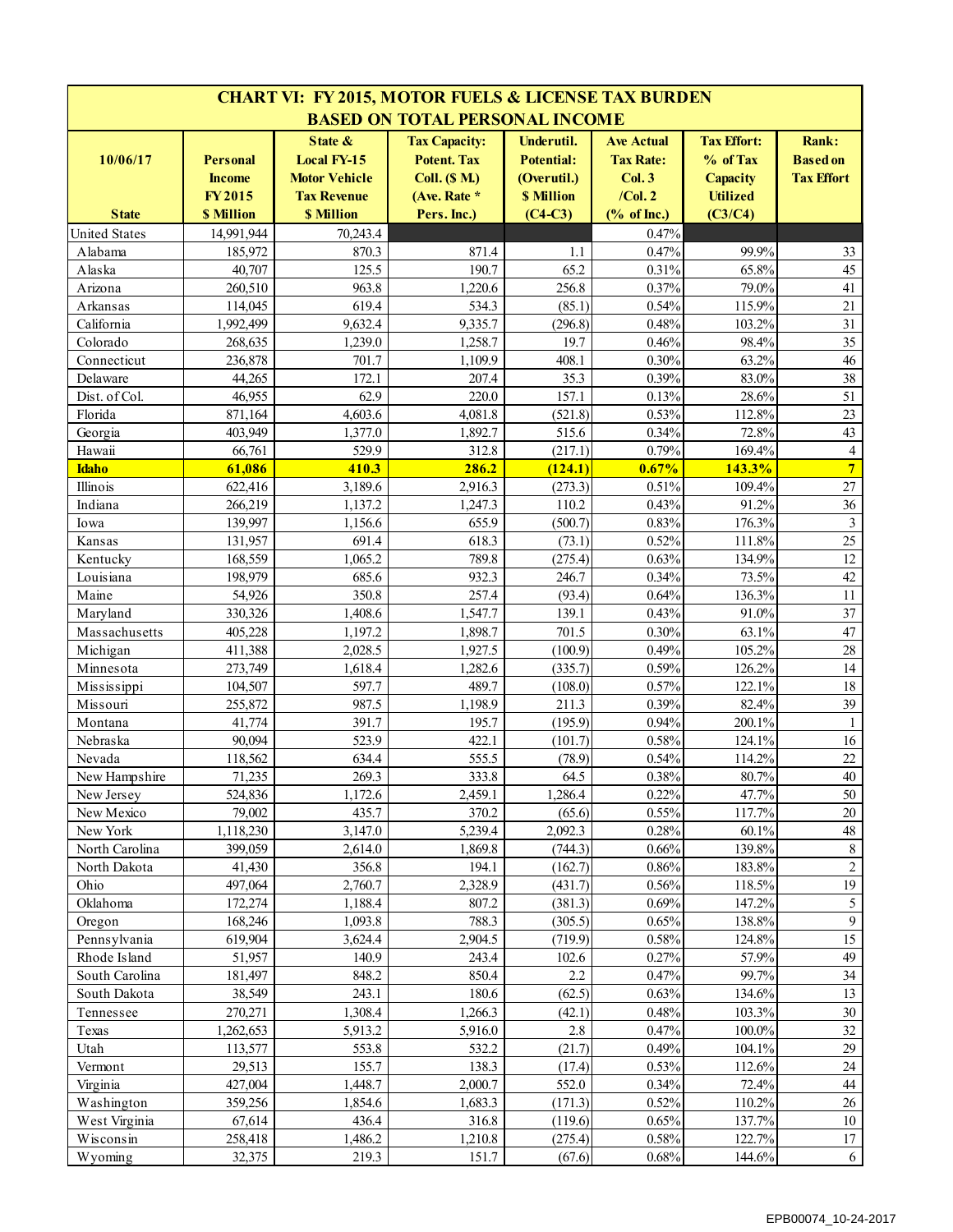| <b>CHART VII: FY 2015 OVERALL TAX BURDEN</b> |                                                                        |                                                                                             |                                                                                                |                                                                                  |                                                                                                |                                                                                 |                                                      |  |  |
|----------------------------------------------|------------------------------------------------------------------------|---------------------------------------------------------------------------------------------|------------------------------------------------------------------------------------------------|----------------------------------------------------------------------------------|------------------------------------------------------------------------------------------------|---------------------------------------------------------------------------------|------------------------------------------------------|--|--|
|                                              |                                                                        |                                                                                             | <b>BASED ON TOTAL PERSONAL INCOME</b>                                                          |                                                                                  |                                                                                                |                                                                                 |                                                      |  |  |
| 10/06/17<br><b>State</b>                     | <b>Personal</b><br><b>Income</b><br><b>FY2015</b><br><b>\$ Million</b> | State $\&$<br><b>Local FY-15</b><br><b>Total</b><br><b>Tax Revenue</b><br><b>\$ Million</b> | <b>Tax Capacity:</b><br><b>Potent. Tax</b><br>$Coll.$ (\$ $M.)$<br>(Ave. Rate *<br>Pers. Inc.) | Underutil.<br><b>Potential:</b><br>(Overutil.)<br><b>\$ Million</b><br>$(C4-C3)$ | <b>Ave Actual</b><br><b>Tax Rate:</b><br>Col.3<br>$/$ Col. $2$<br>$(% \mathbf{A})$ (% of Inc.) | <b>Tax Effort:</b><br>% of Tax<br><b>Capacity</b><br><b>Utilized</b><br>(C3/C4) | <b>Rank:</b><br><b>Based on</b><br><b>Tax Effort</b> |  |  |
| <b>United States</b>                         | 14.991.944                                                             | 1.567.019.9                                                                                 |                                                                                                |                                                                                  | 10.45%                                                                                         |                                                                                 |                                                      |  |  |
| Alabama                                      | 185,972                                                                | 15,262.7                                                                                    | 19,438.6                                                                                       | 4.175.9                                                                          | 8.21%                                                                                          | 78.5%                                                                           | 48                                                   |  |  |
| Alaska                                       | 40,707                                                                 | 2,585.1                                                                                     | 4,254.9                                                                                        | 1,669.8                                                                          | 6.35%                                                                                          | 60.8%                                                                           | 51                                                   |  |  |
| Arizona                                      | 260,510                                                                | 23,761.5                                                                                    | 27,229.6                                                                                       | 3,468.1                                                                          | 9.12%                                                                                          | 87.3%                                                                           | 40                                                   |  |  |
| Arkansas                                     | 114,045                                                                | 11,519.8                                                                                    | 11,920.5                                                                                       | 400.7                                                                            | 10.10%                                                                                         | 96.6%                                                                           | 26                                                   |  |  |
| California                                   | 1,992,499                                                              | 228,664.5                                                                                   | 208,264.2                                                                                      | (20, 400.3)                                                                      | 11.48%                                                                                         | 109.8%                                                                          | 10                                                   |  |  |
| Colorado                                     | 268,635                                                                | 25,057.7                                                                                    | 28,078.8                                                                                       | 3,021.1                                                                          | 9.33%                                                                                          | 89.2%                                                                           | 36                                                   |  |  |
| Connecticut                                  | 236,878                                                                | 26,607.1                                                                                    | 24,759.5                                                                                       | (1, 847.6)                                                                       | 11.23%                                                                                         | 107.5%                                                                          | 12                                                   |  |  |
| Delaware                                     | 44,265                                                                 | 4,502.3                                                                                     | 4,626.7                                                                                        | 124.5                                                                            | 10.17%                                                                                         | 97.3%                                                                           | 25                                                   |  |  |
| Dist. of Col.                                | 46,955                                                                 | 7,109.2                                                                                     | 4,907.9                                                                                        | (2,201.3)                                                                        | 15.14%                                                                                         | 144.9%                                                                          | $\overline{\mathbf{3}}$                              |  |  |
| Florida                                      | 871,164                                                                | 69,901.2                                                                                    | 91,057.6                                                                                       | 21,156.4                                                                         | 8.02%                                                                                          | 76.8%                                                                           | 49                                                   |  |  |
| Georgia                                      | 403,949                                                                | 35,902.7                                                                                    | 42,222.4                                                                                       | 6,319.7                                                                          | 8.89%                                                                                          | 85.0%                                                                           | 42                                                   |  |  |
| Hawaii                                       | 66,761                                                                 | 8,709.5                                                                                     | 6,978.1                                                                                        | (1,731.4)                                                                        | 13.05%                                                                                         | 124.8%                                                                          | $\overline{4}$                                       |  |  |
| <b>Idaho</b>                                 | 61,086                                                                 | 5,680.6                                                                                     | 6,385.0                                                                                        | 704.4                                                                            | 9.30%                                                                                          | 89.0%                                                                           | 37                                                   |  |  |
| Illinois                                     | 622,416                                                                | 73,838.2                                                                                    | 65,057.5                                                                                       | (8,780.7)                                                                        | 11.86%                                                                                         | 113.5%                                                                          | $\,8\,$                                              |  |  |
| Indiana                                      | 266,219                                                                | 25,388.7                                                                                    | 27,826.3                                                                                       | 2,437.6                                                                          | 9.54%                                                                                          | 91.2%                                                                           | 33                                                   |  |  |
| Iowa                                         | 139,997                                                                | 14,858.5                                                                                    | 14,633.0                                                                                       | (225.5)                                                                          | 10.61%                                                                                         | 101.5%                                                                          | 19                                                   |  |  |
| Kansas                                       | 131,957                                                                | 12,770.0                                                                                    | 13,792.7                                                                                       | 1,022.7                                                                          | 9.68%                                                                                          | 92.6%                                                                           | 30                                                   |  |  |
| Kentucky                                     | 168,559                                                                | 16,735.7                                                                                    | 17,618.5                                                                                       | 882.8                                                                            | 9.93%                                                                                          | 95.0%                                                                           | 29                                                   |  |  |
| Louisiana                                    | 198,979                                                                | 18,448.0                                                                                    | 20,798.1                                                                                       | 2,350.1                                                                          | 9.27%                                                                                          | 88.7%                                                                           | 38                                                   |  |  |
| Maine                                        | 54,926                                                                 | 6,787.3                                                                                     | 5,741.1                                                                                        | (1,046.2)                                                                        | 12.36%                                                                                         | 118.2%                                                                          | 5                                                    |  |  |
| Maryland                                     | 330,326                                                                | 35,114.0                                                                                    | 34,527.1                                                                                       | (586.9)                                                                          | 10.63%                                                                                         | 101.7%                                                                          | 16                                                   |  |  |
| Massachusetts                                | 405,228                                                                | 43,071.7                                                                                    | 42,356.1                                                                                       | (715.6)                                                                          | 10.63%                                                                                         | 101.7%                                                                          | 18                                                   |  |  |
| Michigan                                     | 411,388                                                                | 39,765.9                                                                                    | 43,000.0                                                                                       | 3,234.1                                                                          | 9.67%                                                                                          | 92.5%                                                                           | 31                                                   |  |  |
| Minnesota                                    | 273,749                                                                | 32,640.2                                                                                    | 28,613.4                                                                                       | (4,026.9)                                                                        | 11.92%                                                                                         | 114.1%                                                                          | $\tau$                                               |  |  |
| Mississippi                                  | 104,507                                                                | 10,979.6                                                                                    | 10,923.5                                                                                       | (56.1)                                                                           | 10.51%                                                                                         | 100.5%                                                                          | 20                                                   |  |  |
| Missouri                                     | 255,872                                                                | 22,169.3                                                                                    | 26,744.8                                                                                       | 4,575.5                                                                          | 8.66%<br>9.99%                                                                                 | 82.9%<br>95.6%                                                                  | 45<br>28                                             |  |  |
| Montana<br>Nebraska                          | 41,774<br>90,094                                                       | 4,175.3<br>9,576.9                                                                          | 4,366.4<br>9,417.0                                                                             | 191.1<br>(160.0)                                                                 | 10.63%                                                                                         | 101.7%                                                                          | 17                                                   |  |  |
| Nevada                                       | 118,562                                                                | 11,850.3                                                                                    | 12,392.6                                                                                       | 542.3                                                                            | 10.00%                                                                                         | 95.6%                                                                           | $27\,$                                               |  |  |
| New Hampshire                                | 71,235                                                                 | 6,183.7                                                                                     | 7,445.8                                                                                        | 1,262.1                                                                          | 8.68%                                                                                          | 83.0%                                                                           | $44\,$                                               |  |  |
| New Jersey                                   | 524,836                                                                | 59,693.0                                                                                    | 54,858.1                                                                                       | (4,835.0)                                                                        | 11.37%                                                                                         | 108.8%                                                                          | 11                                                   |  |  |
| New Mexico                                   | 79,002                                                                 | 8,655.5                                                                                     | 8,257.6                                                                                        | (397.9)                                                                          | 10.96%                                                                                         | 104.8%                                                                          | 15                                                   |  |  |
| New York                                     | 1,118,230                                                              | 172,649.3                                                                                   | 116,882.0                                                                                      | (55,767.3)                                                                       | 15.44%                                                                                         | 147.7%                                                                          | $\overline{c}$                                       |  |  |
| North Carolina                               | 399,059                                                                | 38,043.3                                                                                    | 41,711.3                                                                                       | 3,668.1                                                                          | 9.53%                                                                                          | 91.2%                                                                           | 34                                                   |  |  |
| North Dakota                                 | 41,430                                                                 | 6,949.8                                                                                     | 4,330.4                                                                                        | (2,619.4)                                                                        | 16.77%                                                                                         | 160.5%                                                                          |                                                      |  |  |
| Ohio                                         | 497,064                                                                | 51,256.8                                                                                    | 51,955.1                                                                                       | 698.3                                                                            | 10.31%                                                                                         | 98.7%                                                                           | 23                                                   |  |  |
| Oklahoma                                     | 172,274                                                                | 14,459.6                                                                                    | 18,006.8                                                                                       | 3,547.2                                                                          | 8.39%                                                                                          | 80.3%                                                                           | $47\,$                                               |  |  |
| Oregon                                       | 168,246                                                                | 17,567.6                                                                                    | 17,585.8                                                                                       | 18.2                                                                             | 10.44%                                                                                         | 99.9%                                                                           | 21                                                   |  |  |
| Pennsylvania                                 | 619,904                                                                | 63,366.2                                                                                    | 64,794.9                                                                                       | 1,428.7                                                                          | 10.22%                                                                                         | 97.8%                                                                           | $24\,$                                               |  |  |
| Rhode Island                                 | 51,957                                                                 | 5,723.0                                                                                     | 5,430.8                                                                                        | (292.2)                                                                          | 11.01%                                                                                         | 105.4%                                                                          | 14                                                   |  |  |
| South Carolina                               | 181,497                                                                | 16,768.9                                                                                    | 18,970.8                                                                                       | 2,201.9                                                                          | 9.24%                                                                                          | 88.4%                                                                           | 39                                                   |  |  |
| South Dakota                                 | 38,549                                                                 | 3,292.5                                                                                     | 4,029.3                                                                                        | 736.8                                                                            | 8.54%                                                                                          | 81.7%                                                                           | 46                                                   |  |  |
| Tennessee                                    | 270,271                                                                | 21,567.6                                                                                    | 28,249.9                                                                                       | 6,682.3                                                                          | 7.98%                                                                                          | 76.3%                                                                           | 50                                                   |  |  |
| Texas                                        | 1,262,653                                                              | 113,185.9                                                                                   | 131,977.7                                                                                      | 18,791.7                                                                         | 8.96%                                                                                          | 85.8%                                                                           | 41                                                   |  |  |
| Utah                                         | 113,577                                                                | 10,850.6                                                                                    | 11,871.5                                                                                       | 1,021.0                                                                          | 9.55%                                                                                          | 91.4%                                                                           | 32                                                   |  |  |
| Vermont                                      | 29,513                                                                 | 3,631.4                                                                                     | 3,084.8                                                                                        | (546.6)                                                                          | 12.30%                                                                                         | 117.7%                                                                          | 6                                                    |  |  |
| Virginia                                     | 427,004                                                                | 37,366.3                                                                                    | 44,632.2                                                                                       | 7,265.9                                                                          | 8.75%                                                                                          | 83.7%                                                                           | 43                                                   |  |  |
| Washington                                   | 359,256                                                                | 34,169.0                                                                                    | 37,551.0                                                                                       | 3,382.0                                                                          | 9.51%                                                                                          | 91.0%                                                                           | 35                                                   |  |  |
| West Virginia                                | 67,614                                                                 | 7,557.0                                                                                     | 7,067.3                                                                                        | (489.7)                                                                          | 11.18%                                                                                         | 106.9%                                                                          | 13                                                   |  |  |
| Wisconsin                                    | 258,418                                                                | 26,902.0                                                                                    | 27,010.9                                                                                       | 108.9                                                                            | 10.41%                                                                                         | 99.6%                                                                           | $22\,$                                               |  |  |
| Wyoming                                      | 32,375                                                                 | 3,747.4                                                                                     | 3,384.0                                                                                        | (363.3)                                                                          | 11.57%                                                                                         | 110.7%                                                                          | $\overline{9}$                                       |  |  |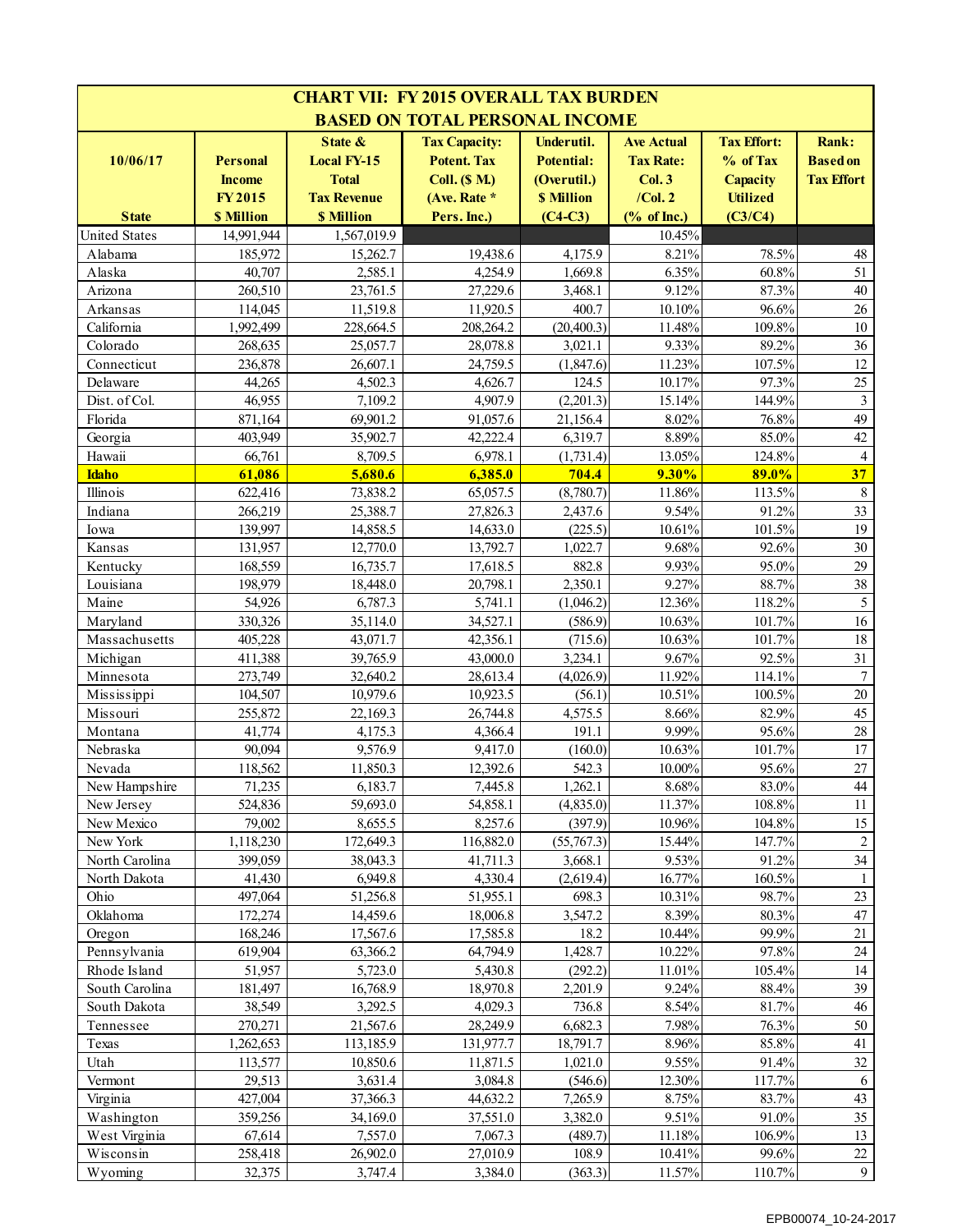| <b>CHART VIII: FY 2015 PER CAPITA PROPERTY TAX BURDEN</b> |                                                |                                                 |                                                    |                                                                |                                               |  |  |  |  |  |
|-----------------------------------------------------------|------------------------------------------------|-------------------------------------------------|----------------------------------------------------|----------------------------------------------------------------|-----------------------------------------------|--|--|--|--|--|
| 10/06/17                                                  | <b>July 1, 2015</b><br><b>Population</b><br>in | <b>Property</b><br><b>Tax</b><br><b>Revenue</b> | <b>Per Capita</b><br><b>Tax</b><br><b>Capacity</b> | <b>Tax Effort:</b><br><b>Per Capita</b><br><b>Tax Capacity</b> | <b>Rank:</b><br><b>Based on</b><br><b>Tax</b> |  |  |  |  |  |
| <b>State</b>                                              | <b>Millions</b>                                | <b>\$ Million</b>                               | (S)                                                | <b>Index</b>                                                   | <b>Effort</b>                                 |  |  |  |  |  |
| <b>United States</b>                                      | 320.897                                        | 488,045.3                                       |                                                    |                                                                |                                               |  |  |  |  |  |
| Alabama                                                   | 4.854                                          | 2,622.7                                         | 7,382.16                                           | 35.5%                                                          | 51                                            |  |  |  |  |  |
| Alaska                                                    | 0.738                                          | 1,477.9                                         | 1,121.97                                           | 131.7%                                                         | 12                                            |  |  |  |  |  |
| Arizona                                                   | 6.818                                          | 7,076.8                                         | 10,368.70                                          | 68.3%                                                          | 35                                            |  |  |  |  |  |
| Arkansas                                                  | 2.978                                          | 2,080.6                                         | 4,528.96                                           | 45.9%                                                          | 49                                            |  |  |  |  |  |
| California                                                | 38.994                                         | 56,795.5                                        | 59,305.11                                          | 95.8%                                                          | 22                                            |  |  |  |  |  |
| Colorado                                                  | 5.449                                          | 7,540.5                                         | 8,287.00                                           | 91.0%                                                          | 26                                            |  |  |  |  |  |
| Connecticut                                               | 3.585                                          | 10,221.5                                        | 5,451.95                                           | 187.5%                                                         | $\overline{4}$                                |  |  |  |  |  |
| Delaware                                                  | 0.944                                          | 809.0                                           | 1,435.83                                           | 56.3%                                                          | 46                                            |  |  |  |  |  |
| Dist. of Col.                                             | 0.670                                          | 2,251.7                                         | 1,019.56                                           | 220.9%                                                         | $\mathbf{1}$                                  |  |  |  |  |  |
| Florida                                                   | 20.245                                         | 24,979.6                                        | 30,790.09                                          | 81.1%                                                          | 30                                            |  |  |  |  |  |
| Georgia                                                   | 10.199                                         | 11,489.7                                        | 15,512.06                                          | 74.1%                                                          | 33                                            |  |  |  |  |  |
| Hawaii                                                    | 1.425                                          | 1,531.3                                         | 2,167.49                                           | 70.6%                                                          | 34                                            |  |  |  |  |  |
| <b>Idaho</b>                                              | 1.653                                          | 1,595.1                                         | 2,513.75                                           | 63.5%                                                          | 40                                            |  |  |  |  |  |
| Illinois                                                  | 12.839                                         | 26,844.5                                        | 19,526.65                                          | 137.5%                                                         | 10                                            |  |  |  |  |  |
| Indiana                                                   | 6.613                                          | 6,453.3                                         | 10,057.23                                          | 64.2%                                                          | 38                                            |  |  |  |  |  |
| Iowa                                                      | 3.122                                          | 4,902.1                                         | 4,748.18                                           | 103.2%                                                         | 16                                            |  |  |  |  |  |
| Kansas                                                    | 2.907                                          | 4,193.5                                         | 4,420.77                                           | 94.9%                                                          | 23                                            |  |  |  |  |  |
| Kentucky                                                  | 4.425                                          | 3,456.2                                         | 6,729.30                                           | 51.4%                                                          | 47                                            |  |  |  |  |  |
| Louisiana                                                 | 4.669                                          | 4,057.8                                         | 7,100.93                                           | 57.1%                                                          | 44                                            |  |  |  |  |  |
| Maine                                                     | 1.329                                          | 2,731.8                                         | 2,021.94                                           | 135.1%                                                         | 11                                            |  |  |  |  |  |
| Maryland                                                  | 5.995                                          | 9,342.2                                         | 9,117.65                                           | 102.5%                                                         | 17                                            |  |  |  |  |  |
| Massachusetts                                             | 6.784                                          | 15,343.3                                        | 10,318.02                                          | 148.7%                                                         | 9                                             |  |  |  |  |  |
| Michigan                                                  | 9.918                                          | 13,714.0                                        | 15,083.66                                          | 90.9%                                                          | 27                                            |  |  |  |  |  |
| Minnesota                                                 | 5.482                                          | 8,418.4                                         | 8,338.13                                           | 101.0%                                                         | 18                                            |  |  |  |  |  |
| Mississippi                                               | 2.989                                          | 2,907.4                                         | 4,546.50                                           | 63.9%                                                          | 39                                            |  |  |  |  |  |
| Missouri                                                  | 6.076                                          | 6,025.5                                         | 9,241.18                                           | 65.2%                                                          | 36                                            |  |  |  |  |  |
| Montana                                                   | 1.032                                          | 1,558.3                                         | 1,569.66                                           | 99.3%                                                          | $20\,$                                        |  |  |  |  |  |
| Nebraska                                                  | 1.894                                          | 3,593.6                                         | 2,880.19                                           | 124.8%                                                         | 13                                            |  |  |  |  |  |
| Nevada                                                    | 2.884                                          | 2,773.1                                         | 4,385.85                                           | 63.2%                                                          | 41                                            |  |  |  |  |  |
| New Hampshire                                             | 1.330                                          | 4.064.1                                         | 2,022.94                                           | 200.9%                                                         | $\overline{\mathbf{3}}$                       |  |  |  |  |  |
| New Jersey                                                | 8.935                                          | 27,540.8                                        | 13,589.71                                          | 202.7%                                                         | $\overline{2}$                                |  |  |  |  |  |
| New Mexico                                                | 2.080                                          | 1,606.5                                         | 3,163.93                                           | 50.8%                                                          | 48                                            |  |  |  |  |  |
| New York                                                  | 19.747                                         | 53,387.2                                        | 30,033.10                                          | 177.8%                                                         | 5                                             |  |  |  |  |  |
| North Carolina                                            | 10.035                                         | 9,565.4                                         | 15,262.32                                          | 62.7%                                                          | 42                                            |  |  |  |  |  |
| North Dakota                                              | 0.757                                          | 924.6                                           | 1,151.06                                           | 80.3%                                                          | 31                                            |  |  |  |  |  |
| Ohio                                                      | 11.605                                         | 14,765.9                                        | 17,649.95                                          | 83.7%                                                          | 29                                            |  |  |  |  |  |
| Oklahoma                                                  | 3.907                                          | 2,652.4                                         | 5,942.71                                           | 44.6%                                                          | 50                                            |  |  |  |  |  |
| Oregon                                                    | 4.025                                          | 5,657.3                                         | 6,120.99                                           | 92.4%                                                          | 25                                            |  |  |  |  |  |
| Pennsylvania                                              | 12.792                                         | 18,958.9                                        | 19,454.95                                          | 97.5%                                                          | 21                                            |  |  |  |  |  |
| Rhode Island                                              | 1.056                                          | 2,471.0                                         | 1,605.45                                           | 153.9%                                                         | $\,8\,$                                       |  |  |  |  |  |
| South Carolina                                            | 4.895                                          | 5,530.7                                         | 7,444.46                                           | 74.3%                                                          | 32                                            |  |  |  |  |  |
| South Dakota                                              | 0.858                                          | 1,185.5                                         | 1,304.79                                           | 90.9%                                                          | $28\,$                                        |  |  |  |  |  |
| Tennessee                                                 | 6.595                                          | 5,693.6                                         | 10,030.29                                          | 56.8%                                                          | 45                                            |  |  |  |  |  |
| Texas                                                     | 27.430                                         | 47,559.1                                        | 41,717.20                                          | 114.0%                                                         | 14                                            |  |  |  |  |  |
| Utah                                                      | 2.991                                          | 2,923.9                                         | 4,548.39                                           | 64.3%                                                          | 37                                            |  |  |  |  |  |
| Vermont                                                   | 0.626                                          | 1,591.2                                         | 952.20                                             | 167.1%                                                         | 6                                             |  |  |  |  |  |
| Virginia                                                  | 8.368                                          | 12,742.2                                        | 12,726.10                                          | 100.1%                                                         | 19                                            |  |  |  |  |  |
| Washington                                                | 7.160                                          | 10,100.4                                        | 10,889.94                                          | 92.8%                                                          | 24                                            |  |  |  |  |  |
| West Virginia                                             | 1.841                                          | 1,637.6                                         | 2,800.02                                           | 58.5%                                                          | 43                                            |  |  |  |  |  |
| Wisconsin                                                 | 5.768                                          | 9,324.8                                         | 8,772.27                                           | 106.3%                                                         | 15                                            |  |  |  |  |  |
| Wyoming                                                   | 0.587                                          | 1,375.5                                         | 892.08                                             | 154.2%                                                         | $\boldsymbol{7}$                              |  |  |  |  |  |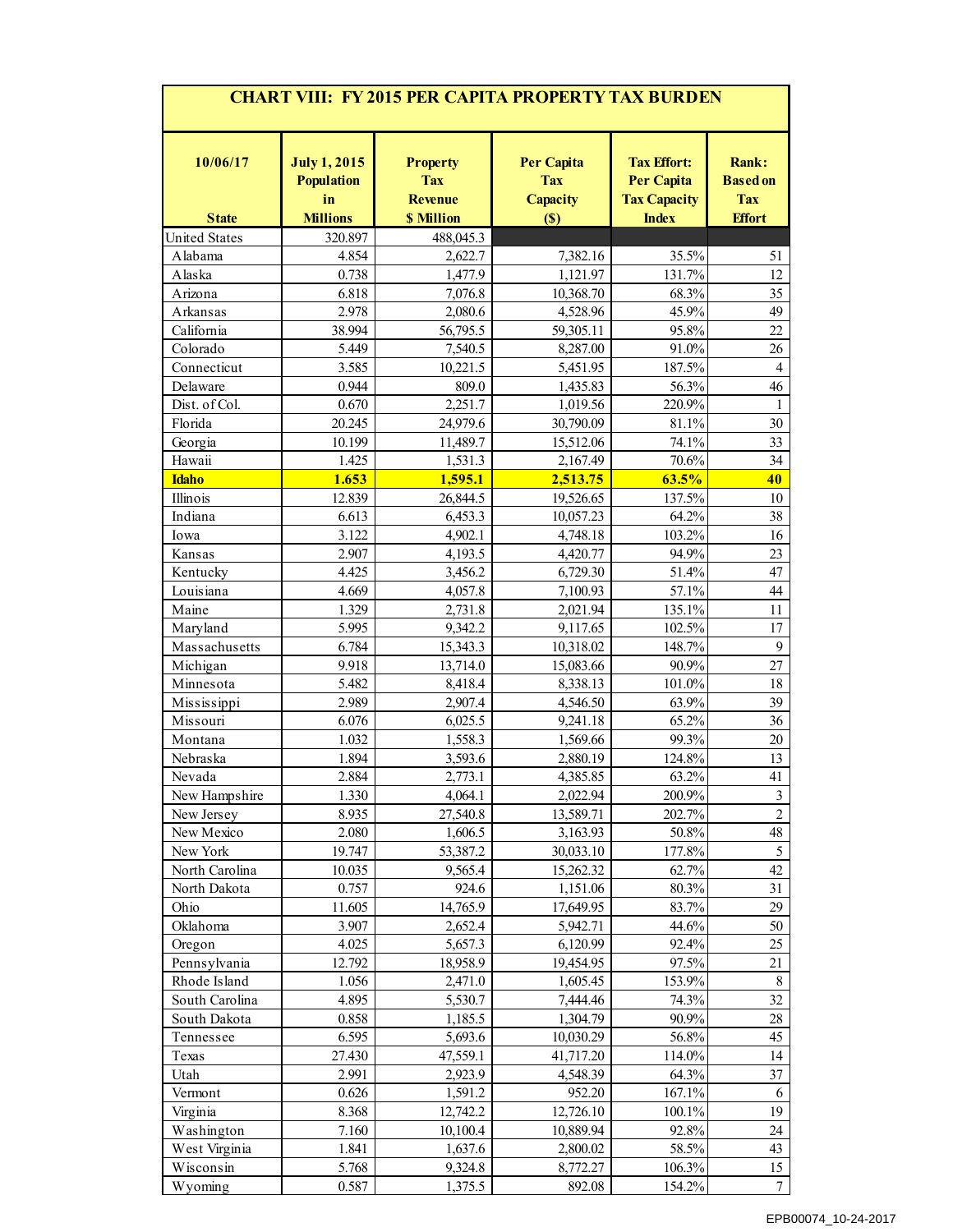|                      |                                                |                                              | <b>CHART IX: FY 2015 PER CAPITA SALES TAX BURDEN</b> |                                                                |                                        |
|----------------------|------------------------------------------------|----------------------------------------------|------------------------------------------------------|----------------------------------------------------------------|----------------------------------------|
| 10/06/17             | <b>July 1, 2015</b><br><b>Population</b><br>in | <b>Sales</b><br><b>Tax</b><br><b>Revenue</b> | <b>Per Capita</b><br><b>Tax</b><br>Capacity          | <b>Tax Effort:</b><br><b>Per Capita</b><br><b>Tax Capacity</b> | Rank:<br><b>Based on</b><br><b>Tax</b> |
| <b>State</b>         | <b>Millions</b>                                | <b>\$ Million</b>                            | (S)                                                  | <b>Index</b>                                                   | <b>Effort</b>                          |
| <b>United States</b> | 320.897                                        | 368,189.3                                    |                                                      |                                                                |                                        |
| Alabama              | 4.854                                          | 4,558.5                                      | 5,569.22                                             | 81.9%                                                          | 32                                     |
| Alaska               | 0.738                                          | 231.2                                        | 846.43                                               | 27.3%                                                          | 47                                     |
| Arizona              | 6.818                                          | 9,279.3                                      | 7,822.31                                             | 118.6%                                                         | 14                                     |
| Arkansas             | 2.978                                          | 4,266.5                                      | 3,416.72                                             | 124.9%                                                         | $12\,$                                 |
| California           | 38.994                                         | 49,944.5                                     | 44,740.73                                            | 111.6%                                                         | $16\,$                                 |
| Colorado             | 5.449                                          | 6,592.4                                      | 6,251.85                                             | 105.4%                                                         | 19                                     |
| Connecticut          | 3.585                                          | 4,082.8                                      | 4,113.04                                             | 99.3%                                                          | 23                                     |
| Delaware             | 0.944                                          | 0.0                                          | 1,083.21                                             | $0.0\%$                                                        | 51                                     |
| Dist. of Col.        | 0.670                                          | 1,315.9                                      | 769.17                                               | 171.1%                                                         | $\overline{4}$                         |
| Florida              | 20.245                                         | 23,888.8                                     | 23,228.54                                            | 102.8%                                                         | $20\,$                                 |
| Georgia              | 10.199                                         | 9,190.4                                      | 11,702.55                                            | 78.5%                                                          | 36                                     |
| Hawaii               | 1.425                                          | 3,216.4                                      | 1,635.19                                             | 196.7%                                                         | $\mathbf{1}$                           |
| <b>Idaho</b>         | 1.653                                          | 1,464.9                                      | 1,896.42                                             | 77.2%                                                          | 37                                     |
| Illinois             | 12.839                                         | 13,057.7                                     | 14,731.22                                            | 88.6%                                                          | $28\,$                                 |
| Indiana              | 6.613                                          | 7,279.6                                      | 7,587.34                                             | 95.9%                                                          | $24\,$                                 |
| Iowa                 | 3.122                                          | 3,357.9                                      | 3,582.11                                             | 93.7%                                                          | $25\,$                                 |
|                      |                                                |                                              |                                                      |                                                                |                                        |
| Kansas               | 2.907                                          | 4,021.0                                      | 3,335.10                                             | 120.6%                                                         | 13                                     |
| Kentucky             | 4.425                                          | 3,267.3                                      | 5,076.70                                             | 64.4%                                                          | $42\,$                                 |
| Louisiana            | 4.669                                          | 7,103.7                                      | 5,357.06                                             | 132.6%                                                         | 9                                      |
| Maine                | 1.329                                          | 1,283.4                                      | 1,525.38                                             | 84.1%                                                          | 30                                     |
| Maryland             | 5.995                                          | 4,409.9                                      | 6,878.50                                             | 64.1%                                                          | 43                                     |
| Massachusetts        | 6.784                                          | 5,803.9                                      | 7,784.08                                             | 74.6%                                                          | $39\,$                                 |
| Michigan             | 9.918                                          | 9,211.8                                      | 11,379.35                                            | 81.0%                                                          | 33                                     |
| Minnesota            | 5.482                                          | 5,635.0                                      | 6,290.42                                             | 89.6%                                                          | $26\,$                                 |
| Mississippi          | 2.989                                          | 3,422.8                                      | 3,429.96                                             | 99.8%                                                          | 21                                     |
| Missouri             | 6.076                                          | 5,873.9                                      | 6,971.69                                             | 84.3%                                                          | 29                                     |
| Montana              | 1.032                                          | 0.0                                          | 1,184.18                                             | $0.0\%$                                                        | $50\,$                                 |
| Nebraska             | 1.894                                          | 2,160.1                                      | 2,172.86                                             | 99.4%                                                          | $22\,$                                 |
| Nevada               | 2.884                                          | 4,708.5                                      | 3,308.76                                             | 142.3%                                                         | 6                                      |
| New Hampshire        | 1.330                                          | 0.0                                          | 1,526.14                                             | $0.0\%$                                                        | 49                                     |
|                      | 8.935                                          | 9,146.0                                      | 10,252.29                                            | 89.2%                                                          |                                        |
| New Jersey           |                                                |                                              |                                                      |                                                                | 27                                     |
| New Mexico           | 2.080                                          | 3,239.3                                      | 2,386.92                                             | 135.7%                                                         | $\boldsymbol{7}$                       |
| New York             | 19.747                                         | 28,833.5                                     | 22,657.46                                            | 127.3%                                                         | 11                                     |
| North Carolina       | 10.035                                         | 9,456.5                                      | 11,514.14                                            | 82.1%                                                          | 31                                     |
| North Dakota         | 0.757                                          | 1,611.3                                      | 868.37                                               | 185.6%                                                         | $\mathfrak{Z}$                         |
| Ohio                 | 11.605                                         | 14,160.6                                     | 13,315.41                                            | 106.3%                                                         | 18                                     |
| Oklahoma             | 3.907                                          | 4,774.9                                      | 4,483.28                                             | 106.5%                                                         | 17                                     |
| Oregon               | 4.025                                          | $0.0\,$                                      | 4,617.77                                             | $0.0\%$                                                        | $48\,$                                 |
| Pennsylvania         | 12.792                                         | 10,723.2                                     | 14,677.13                                            | 73.1%                                                          | $40\,$                                 |
| Rhode Island         | 1.056                                          | 959.5                                        | 1,211.18                                             | 79.2%                                                          | 35                                     |
| South Carolina       | 4.895                                          | 4,037.1                                      | 5,616.22                                             | 71.9%                                                          | 41                                     |
| South Dakota         | 0.858                                          | 1,333.6                                      | 984.36                                               | 135.5%                                                         | $\,8\,$                                |
| Tennessee            | 6.595                                          | 8,775.7                                      | 7,567.01                                             | 116.0%                                                         | 15                                     |
| Texas                | 27.430                                         | 41,067.6                                     | 31,472.13                                            | 130.5%                                                         | $10\,$                                 |
| Utah                 | 2.991                                          | 2,636.6                                      | 3,431.38                                             | 76.8%                                                          | $38\,$                                 |
|                      |                                                |                                              |                                                      |                                                                |                                        |
| Vermont              | 0.626                                          | 378.7                                        | 718.36                                               | 52.7%                                                          | $46\,$                                 |
| Virginia             | 8.368                                          | 5,104.2                                      | 9,600.77                                             | 53.2%                                                          | $45\,$                                 |
| Washington           | 7.160                                          | 15,681.0                                     | 8,215.55                                             | 190.9%                                                         | $\sqrt{2}$                             |
| West Virginia        | 1.841                                          | 1,309.2                                      | 2,112.38                                             | 62.0%                                                          | 44                                     |
|                      |                                                | 5,283.1                                      |                                                      |                                                                |                                        |
| Wisconsin            | 5.768                                          |                                              | 6,617.94                                             | 79.8%                                                          | 34                                     |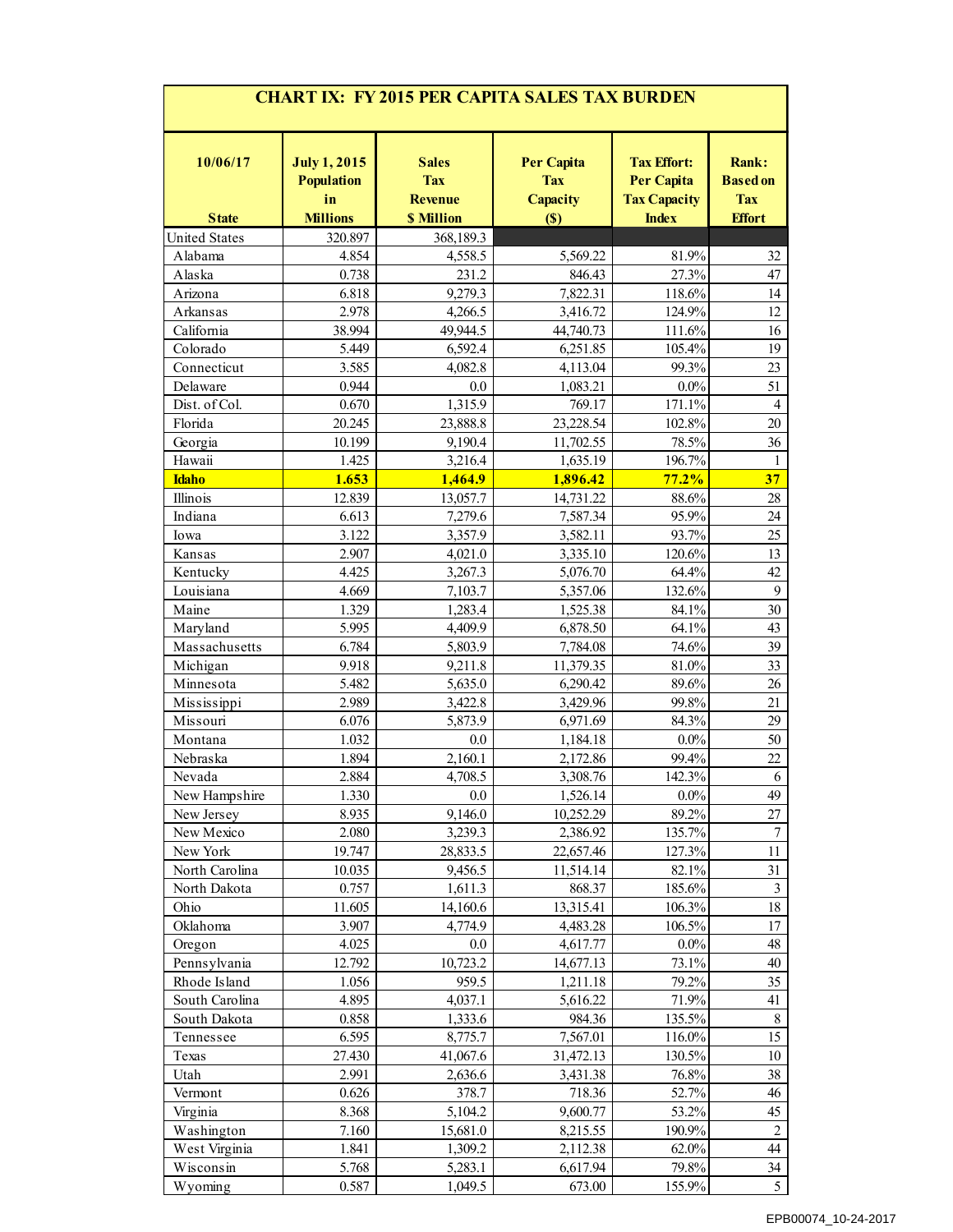| <b>CHART X: FY 2015 PER CAPITA INDIVDUAL INCOME TAX BURDEN</b> |                                                |                                                                    |                                             |                                                                |                                        |  |  |  |  |  |  |
|----------------------------------------------------------------|------------------------------------------------|--------------------------------------------------------------------|---------------------------------------------|----------------------------------------------------------------|----------------------------------------|--|--|--|--|--|--|
| 10/06/17                                                       | <b>July 1, 2015</b><br><b>Population</b><br>in | <b>Individual</b><br><b>Income</b><br><b>Tax</b><br><b>Revenue</b> | <b>Per Capita</b><br><b>Tax</b><br>Capacity | <b>Tax Effort:</b><br><b>Per Capita</b><br><b>Tax Capacity</b> | Rank:<br><b>Based on</b><br><b>Tax</b> |  |  |  |  |  |  |
| <b>State</b>                                                   | <b>Millions</b>                                | <b>\$ Million</b>                                                  | (S)                                         | <b>Index</b>                                                   | <b>Effort</b>                          |  |  |  |  |  |  |
| <b>United States</b>                                           | 320.897                                        | 367,859.6                                                          |                                             |                                                                |                                        |  |  |  |  |  |  |
| Alabama                                                        | 4.854                                          | 3,446.5                                                            | 5,564.24                                    | 61.9%                                                          | 37                                     |  |  |  |  |  |  |
| Alaska                                                         | 0.738                                          | 0.0                                                                | 845.67                                      | $0.0\%$                                                        | 51                                     |  |  |  |  |  |  |
| Arizona                                                        | 6.818                                          | 3,760.9                                                            | 7,815.31                                    | 48.1%                                                          | 42                                     |  |  |  |  |  |  |
| Arkansas                                                       | 2.978                                          | 2,664.2                                                            | 3,413.66                                    | $78.0\%$                                                       | 32                                     |  |  |  |  |  |  |
| California                                                     | 38.994                                         | 77,929.6                                                           | 44,700.67                                   | 174.3%                                                         | 6                                      |  |  |  |  |  |  |
| Colorado                                                       | 5.449                                          | 6,375.2                                                            | 6,246.25                                    | 102.1%                                                         | 19                                     |  |  |  |  |  |  |
| Connecticut                                                    | 3.585                                          | 8,182.1                                                            | 4,109.35                                    | 199.1%                                                         | 3                                      |  |  |  |  |  |  |
| Delaware                                                       | 0.944                                          | 1,198.1                                                            | 1,082.24                                    | 110.7%                                                         | 13                                     |  |  |  |  |  |  |
| Dist. of Col.                                                  | 0.670                                          | 1,868.5                                                            | 768.49                                      | 243.1%                                                         | $\overline{c}$                         |  |  |  |  |  |  |
| Florida                                                        | 20.245                                         | 0.0                                                                | 23,207.74                                   | $0.0\%$                                                        | 50                                     |  |  |  |  |  |  |
| Georgia                                                        | 10.199                                         | 9,678.5                                                            | 11,692.07                                   | 82.8%                                                          | 30                                     |  |  |  |  |  |  |
| Hawaii                                                         | 1.425                                          | 1,987.9                                                            | 1,633.73                                    | 121.7%                                                         | 11                                     |  |  |  |  |  |  |
| <b>Idaho</b>                                                   | 1.653                                          | 1,478.4                                                            | 1,894.72                                    | 78.0%                                                          | 33                                     |  |  |  |  |  |  |
| Illinois                                                       | 12.839                                         | 15,913.8                                                           | 14,718.03                                   | 108.1%                                                         | 14                                     |  |  |  |  |  |  |
| Indiana                                                        | 6.613                                          | 6,451.0                                                            | 7,580.54                                    | 85.1%                                                          | 29                                     |  |  |  |  |  |  |
| Iowa                                                           | 3.122                                          | 3,575.8                                                            | 3,578.90                                    | 99.9%                                                          | 22                                     |  |  |  |  |  |  |
| Kansas                                                         | 2.907                                          | 2,264.8                                                            | 3,332.12                                    | 68.0%                                                          | 35                                     |  |  |  |  |  |  |
| Kentucky                                                       | 4.425                                          | 5,374.3                                                            | 5,072.15                                    | 106.0%                                                         | 16                                     |  |  |  |  |  |  |
| Louisiana                                                      | 4.669                                          | 2,983.1                                                            | 5,352.26                                    | 55.7%                                                          | 40                                     |  |  |  |  |  |  |
| Maine                                                          | 1.329                                          | 1,533.1                                                            | 1,524.02                                    | 100.6%                                                         | 20                                     |  |  |  |  |  |  |
| Maryland                                                       | 5.995                                          | 13,216.8                                                           | 6,872.34                                    | 192.3%                                                         | 4                                      |  |  |  |  |  |  |
| Massachusetts                                                  | 6.784                                          | 14,491.9                                                           | 7,777.11                                    | 186.3%                                                         | 5                                      |  |  |  |  |  |  |
| Michigan                                                       | 9.918                                          | 9,307.3                                                            | 11,369.16                                   | 81.9%                                                          | 31                                     |  |  |  |  |  |  |
| Minnesota                                                      | 5.482                                          | 10,370.0                                                           | 6,284.78                                    | 165.0%                                                         | 7                                      |  |  |  |  |  |  |
| Mississippi                                                    | 2.989                                          | 1,783.4                                                            | 3,426.88                                    | 52.0%                                                          | 41                                     |  |  |  |  |  |  |
| Missouri                                                       | 6.076                                          | 6,233.0                                                            | 6,965.45                                    | 89.5%                                                          | 28                                     |  |  |  |  |  |  |
| Montana                                                        | 1.032                                          | 1,180.5                                                            | 1,183.12                                    | 99.8%                                                          | 23                                     |  |  |  |  |  |  |
| Nebraska                                                       | 1.894                                          | 2,239.6                                                            | 2,170.92                                    | 103.2%                                                         | 18                                     |  |  |  |  |  |  |
| Nevada                                                         | 2.884                                          | $0.0\,$                                                            | 3,305.79                                    | $0.0\%$                                                        | 49                                     |  |  |  |  |  |  |
| New Hampshire                                                  | 1.330                                          | 96.0                                                               | 1,524.77                                    | 6.3%                                                           | 43                                     |  |  |  |  |  |  |
| New Jersey                                                     | 8.935                                          | 13,250.0                                                           | 10,243.11                                   | 129.4%                                                         | 9                                      |  |  |  |  |  |  |
| New Mexico                                                     | 2.080                                          | 1,381.3                                                            | 2,384.78                                    | 57.9%                                                          | 39                                     |  |  |  |  |  |  |
| New York                                                       | 19.747                                         | 55,201.2                                                           | 22,637.17                                   | 243.9%                                                         | 1                                      |  |  |  |  |  |  |
| North Carolina                                                 | 10.035                                         | 11,197.7                                                           | 11,503.83                                   | 97.3%                                                          | 25                                     |  |  |  |  |  |  |
| North Dakota                                                   | 0.757                                          | 536.6                                                              | 867.60                                      | 61.9%                                                          | 38                                     |  |  |  |  |  |  |
| Ohio                                                           | 11.605                                         | 13,777.0                                                           | 13,303.49                                   | 103.6%                                                         | 17                                     |  |  |  |  |  |  |
| Oklahoma                                                       | 3.907                                          | 3,252.3                                                            | 4,479.26                                    | 72.6%                                                          | 34                                     |  |  |  |  |  |  |
| Oregon                                                         | 4.025                                          | 7,309.1                                                            | 4,613.64                                    | 158.4%                                                         | $8\,$                                  |  |  |  |  |  |  |
| Pennsylvania                                                   | 12.792                                         | 16,337.9                                                           | 14,663.99                                   | 111.4%                                                         | 12                                     |  |  |  |  |  |  |
| Rhode Island                                                   | 1.056                                          | 1,215.4                                                            | 1,210.09                                    | 100.4%                                                         | 21                                     |  |  |  |  |  |  |
| South Carolina                                                 | 4.895                                          | 3,741.8                                                            | 5,611.19                                    | 66.7%                                                          | 36                                     |  |  |  |  |  |  |
| South Dakota                                                   | 0.858                                          | 0.0                                                                | 983.47                                      | $0.0\%$                                                        | 48                                     |  |  |  |  |  |  |
| Tennessee                                                      | 6.595                                          | 302.2                                                              | 7,560.24                                    | 4.0%                                                           | $44$                                   |  |  |  |  |  |  |
| Texas                                                          | 27.430                                         | 0.0                                                                | 31,443.94                                   | $0.0\%$                                                        | 47                                     |  |  |  |  |  |  |
| Utah                                                           | 2.991                                          | 3,157.7                                                            | 3,428.31                                    | 92.1%                                                          | 26                                     |  |  |  |  |  |  |
| Vermont                                                        | 0.626                                          | 709.3                                                              | 717.72                                      | 98.8%                                                          | 24                                     |  |  |  |  |  |  |
| Virginia                                                       | 8.368                                          | 11,903.9                                                           | 9,592.18                                    | 124.1%                                                         | 10                                     |  |  |  |  |  |  |
| Washington                                                     | 7.160                                          | 0.0                                                                | 8,208.19                                    | $0.0\%$                                                        | 46                                     |  |  |  |  |  |  |
| West Virginia                                                  | 1.841                                          | 1,932.5                                                            | 2,110.49                                    | 91.6%                                                          | 27                                     |  |  |  |  |  |  |
| Wisconsin                                                      | 5.768                                          | 7,069.2                                                            | 6,612.02                                    | 106.9%                                                         | 15                                     |  |  |  |  |  |  |
| Wyoming                                                        | 0.587                                          | $0.0\,$                                                            | 672.40                                      | $0.0\%$                                                        | 45                                     |  |  |  |  |  |  |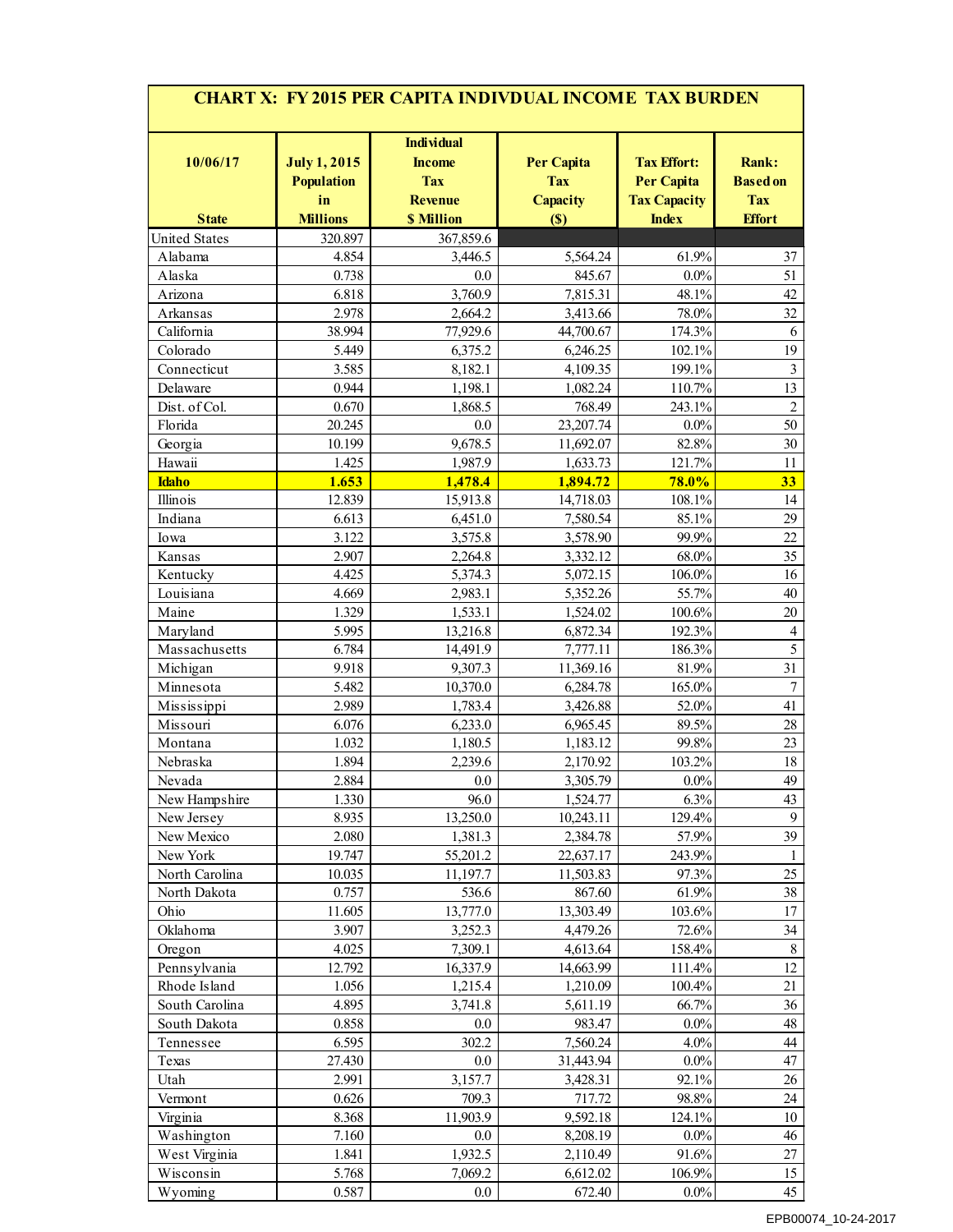| <b>CHART XI: FY 2015 PER CAPITA CORPORATE INCOME TAX BURDEN</b> |                                                |                                                                   |                                                    |                                                                |                                        |  |  |  |  |  |  |
|-----------------------------------------------------------------|------------------------------------------------|-------------------------------------------------------------------|----------------------------------------------------|----------------------------------------------------------------|----------------------------------------|--|--|--|--|--|--|
| 10/06/17                                                        | <b>July 1, 2015</b><br><b>Population</b><br>in | <b>Corporate</b><br><b>Income</b><br><b>Tax</b><br><b>Revenue</b> | <b>Per Capita</b><br><b>Tax</b><br><b>Capacity</b> | <b>Tax Effort:</b><br><b>Per Capita</b><br><b>Tax Capacity</b> | Rank:<br><b>Based on</b><br><b>Tax</b> |  |  |  |  |  |  |
| <b>State</b>                                                    | <b>Millions</b>                                | <b>\$ Million</b>                                                 | (S)                                                | <b>Index</b>                                                   | <b>Effort</b>                          |  |  |  |  |  |  |
| <b>United States</b>                                            | 320.897                                        | 57,206.9                                                          |                                                    |                                                                |                                        |  |  |  |  |  |  |
| Alabama                                                         | 4.854                                          | 533.6                                                             | 865.31                                             | 61.7%                                                          | 36                                     |  |  |  |  |  |  |
| Alaska                                                          | 0.738                                          | 227.9                                                             | 131.51                                             | 173.3%                                                         | 7                                      |  |  |  |  |  |  |
| Arizona                                                         | 6.818                                          | 691.0                                                             | 1,215.38                                           | 56.9%                                                          | 38                                     |  |  |  |  |  |  |
| Arkansas                                                        | 2.978                                          | 476.6                                                             | 530.87                                             | 89.8%                                                          | 24                                     |  |  |  |  |  |  |
| California                                                      | 38.994                                         | 9,007.2                                                           | 6,951.52                                           | 129.6%                                                         | 12                                     |  |  |  |  |  |  |
| Colorado                                                        | 5.449                                          | 673.2                                                             | 971.37                                             | 69.3%                                                          | 31                                     |  |  |  |  |  |  |
| Connecticut                                                     | 3.585                                          | 689.7                                                             | 639.06                                             | 107.9%                                                         | 15                                     |  |  |  |  |  |  |
| Delaware                                                        | 0.944                                          | 406.5                                                             | 168.30                                             | 241.5%                                                         | 4                                      |  |  |  |  |  |  |
| Dist. of Col.                                                   | 0.670                                          | 448.3                                                             | 119.51                                             | 375.1%                                                         | 1                                      |  |  |  |  |  |  |
| Florida                                                         | 20.245                                         | 2,237.5                                                           | 3,609.10                                           | 62.0%                                                          | 35                                     |  |  |  |  |  |  |
| Georgia                                                         | 10.199                                         | 1,000.5                                                           | 1,818.27                                           | 55.0%                                                          | 40                                     |  |  |  |  |  |  |
| Hawaii                                                          | 1.425                                          | 72.2                                                              | 254.07                                             | 28.4%                                                          | 45                                     |  |  |  |  |  |  |
| <b>Idaho</b>                                                    | 1.653                                          | 217.1                                                             | 294.65                                             | 73.7%                                                          | 29                                     |  |  |  |  |  |  |
| Illinois                                                        | 12.839                                         | 4,054.3                                                           | 2,288.84                                           | 177.1%                                                         | 6                                      |  |  |  |  |  |  |
| Indiana                                                         | 6.613                                          | 903.6                                                             | 1,178.87                                           | 76.6%                                                          | 27                                     |  |  |  |  |  |  |
| Iowa                                                            | 3.122                                          | 463.2                                                             | 556.56                                             | 83.2%                                                          | 26                                     |  |  |  |  |  |  |
| Kansas                                                          | 2.907                                          | 458.3                                                             | 518.19                                             | 88.4%                                                          | 25                                     |  |  |  |  |  |  |
| Kentucky                                                        | 4.425                                          | 911.2                                                             | 788.78                                             | 115.5%                                                         | 14                                     |  |  |  |  |  |  |
| Louisiana                                                       | 4.669                                          | 253.7                                                             | 832.34                                             | 30.5%                                                          | 44                                     |  |  |  |  |  |  |
| Maine                                                           | 1.329                                          | 169.0                                                             | 237.00                                             | 71.3%                                                          | 30                                     |  |  |  |  |  |  |
| Maryland                                                        | 5.995                                          | 1,003.6                                                           | 1,068.74                                           | 93.9%                                                          | 21                                     |  |  |  |  |  |  |
| Massachusetts                                                   | 6.784                                          | 2,227.4                                                           | 1,209.44                                           | 184.2%                                                         | 5                                      |  |  |  |  |  |  |
| Michigan                                                        | 9.918                                          | 1,185.6                                                           | 1,768.05                                           | 67.1%                                                          | 34                                     |  |  |  |  |  |  |
| Minnesota                                                       | 5.482                                          | 1,476.6                                                           | 977.36                                             | 151.1%                                                         | 9                                      |  |  |  |  |  |  |
| Mississippi                                                     | 2.989                                          | 534.5                                                             | 532.92                                             | 100.3%                                                         | 19                                     |  |  |  |  |  |  |
| Missouri                                                        | 6.076                                          | 503.1                                                             | 1,083.22                                           | 46.4%                                                          | 42                                     |  |  |  |  |  |  |
| Montana                                                         | 1.032                                          | 168.0                                                             | 183.99                                             | 91.3%                                                          | 23                                     |  |  |  |  |  |  |
| Nebraska                                                        | 1.894                                          | 344.5                                                             | 337.61                                             | 102.0%                                                         | 16                                     |  |  |  |  |  |  |
| Nevada                                                          | 2.884                                          | $0.0\,$                                                           | 514.09                                             | $0.0\%$                                                        | 51                                     |  |  |  |  |  |  |
| New Hampshire                                                   | 1.330                                          | 576.7                                                             | 237.12                                             | 243.2%                                                         | 3                                      |  |  |  |  |  |  |
| New Jersey                                                      | 8.935                                          | 2,579.4                                                           | 1,592.93                                           | 161.9%                                                         | 8                                      |  |  |  |  |  |  |
| New Mexico                                                      | 2.080                                          | 249.9                                                             | 370.86                                             | 67.4%                                                          | 33                                     |  |  |  |  |  |  |
| New York                                                        | 19.747                                         | 12,142.9                                                          | 3,520.37                                           | 344.9%                                                         | $\overline{c}$                         |  |  |  |  |  |  |
| North Carolina                                                  | 10.035                                         | 1,330.2                                                           | 1,788.99                                           | 74.4%                                                          | $28\,$                                 |  |  |  |  |  |  |
| North Dakota                                                    | 0.757                                          | 186.0                                                             | 134.92                                             | 137.9%                                                         | $10\,$                                 |  |  |  |  |  |  |
| Ohio                                                            | 11.605                                         | 265.0                                                             | 2,068.86                                           | 12.8%                                                          | 46                                     |  |  |  |  |  |  |
| Oklahoma                                                        | 3.907                                          | 388.5                                                             | 696.58                                             | 55.8%                                                          | 39                                     |  |  |  |  |  |  |
| Oregon                                                          | 4.025                                          | 695.6                                                             | 717.48                                             | 96.9%                                                          | $20\,$                                 |  |  |  |  |  |  |
| Pennsylvania                                                    | 12.792                                         | 2,975.6                                                           | 2,280.44                                           | 130.5%                                                         | 11                                     |  |  |  |  |  |  |
| Rhode Island                                                    | 1.056                                          | 176.3                                                             | 188.19                                             | 93.7%                                                          | $22\,$                                 |  |  |  |  |  |  |
| South Carolina                                                  | 4.895                                          | 377.3                                                             | 872.61                                             | 43.2%                                                          | 43                                     |  |  |  |  |  |  |
| South Dakota                                                    | 0.858                                          | 4.3                                                               | 152.94                                             | 2.8%                                                           | 47                                     |  |  |  |  |  |  |
| Tennessee                                                       | 6.595                                          | 1,401.0                                                           | 1,175.71                                           | 119.2%                                                         | 13                                     |  |  |  |  |  |  |
|                                                                 | 27.430                                         | 0.0                                                               | 4,889.93                                           | 0.0%                                                           | 50                                     |  |  |  |  |  |  |
| Texas                                                           | 2.991                                          | 368.7                                                             | 533.15                                             | 69.2%                                                          | 32                                     |  |  |  |  |  |  |
| Utah                                                            | 0.626                                          | 112.6                                                             | 111.61                                             | 100.9%                                                         | 17                                     |  |  |  |  |  |  |
| Vermont                                                         |                                                |                                                                   |                                                    |                                                                |                                        |  |  |  |  |  |  |
| Virginia                                                        | 8.368                                          | 817.9                                                             | 1,491.71                                           | 54.8%                                                          | 41<br>49                               |  |  |  |  |  |  |
| Washington                                                      | 7.160                                          | 0.0                                                               | 1,276.48                                           | $0.0\%$                                                        |                                        |  |  |  |  |  |  |
| West Virginia                                                   | 1.841                                          | 188.8                                                             | 328.21                                             | 57.5%                                                          | 37                                     |  |  |  |  |  |  |
| Wisconsin                                                       | 5.768                                          | 1,032.4                                                           | 1,028.25                                           | 100.4%                                                         | 18                                     |  |  |  |  |  |  |
| Wyoming                                                         | 0.587                                          | $0.0\,$                                                           | 104.57                                             | $0.0\%$                                                        | 48                                     |  |  |  |  |  |  |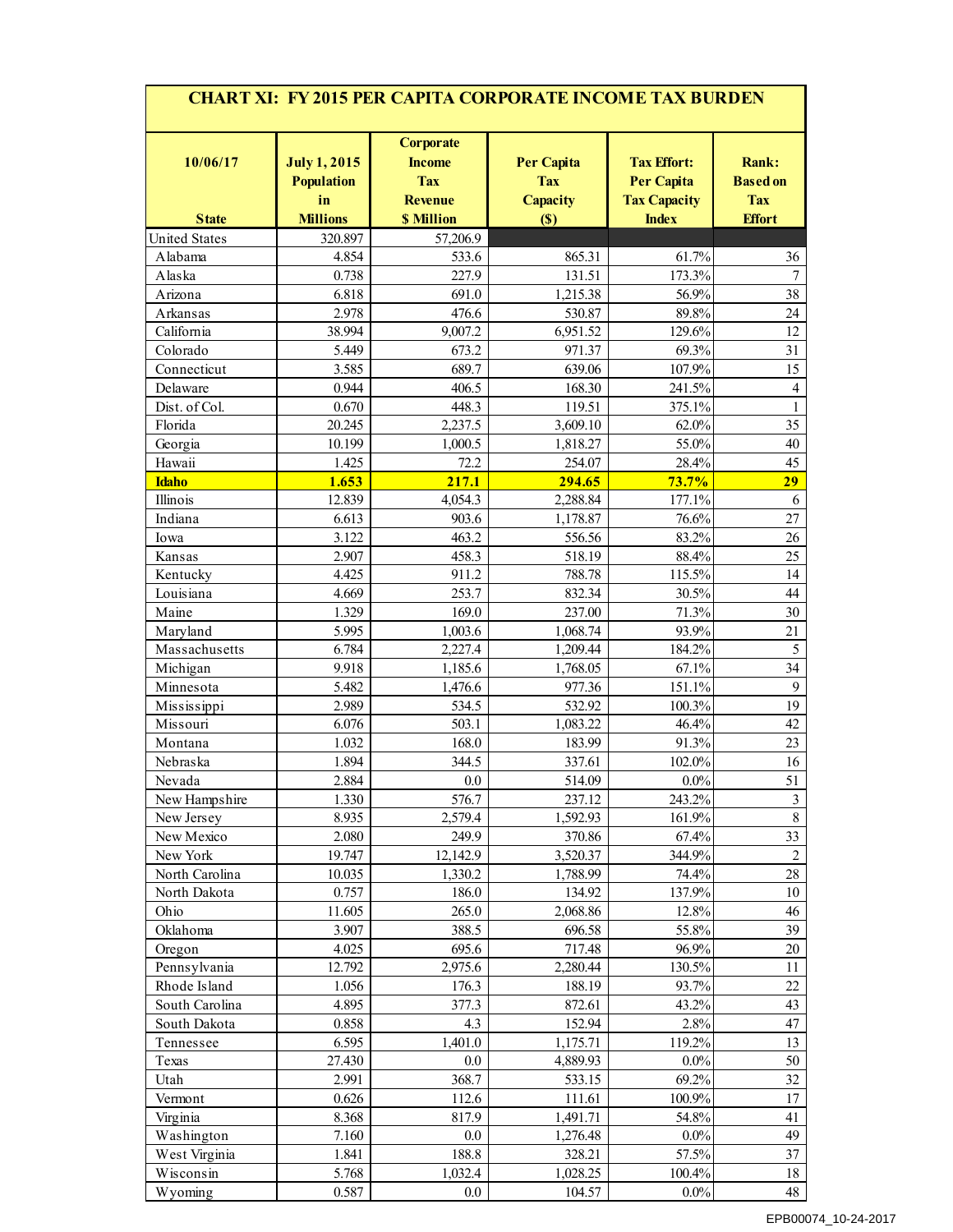| <b>CHART XII: FY 2015 PER CAPITA COMBINED CORPORATE &amp; INDIVIDUAL</b><br><b>INCOME TAX BURDEN</b> |                                                |                                               |                                                    |                                                                |                                        |  |
|------------------------------------------------------------------------------------------------------|------------------------------------------------|-----------------------------------------------|----------------------------------------------------|----------------------------------------------------------------|----------------------------------------|--|
| 10/06/17                                                                                             | <b>July 1, 2015</b><br><b>Population</b><br>in | <b>Income</b><br><b>Tax</b><br><b>Revenue</b> | <b>Per Capita</b><br><b>Tax</b><br><b>Capacity</b> | <b>Tax Effort:</b><br><b>Per Capita</b><br><b>Tax Capacity</b> | Rank:<br><b>Based on</b><br><b>Tax</b> |  |
| <b>State</b>                                                                                         | <b>Millions</b>                                | <b>\$ Million</b>                             | (S)                                                | <b>Index</b>                                                   | <b>Effort</b>                          |  |
| <b>United States</b>                                                                                 | 320.897                                        | 425,066.4                                     |                                                    |                                                                |                                        |  |
| Alabama                                                                                              | 4.854                                          | 3,980.1                                       | 6,429.55                                           | 61.9%                                                          | 38                                     |  |
| Alaska                                                                                               | 0.738                                          | 227.9                                         | 977.18                                             | 23.3%                                                          | 44                                     |  |
| Arizona                                                                                              | 6.818                                          | 4,451.8                                       | 9,030.69                                           | 49.3%                                                          | 42                                     |  |
| Arkansas                                                                                             | 2.978                                          | 3,140.7                                       | 3,944.53                                           | 79.6%                                                          | 31                                     |  |
| California                                                                                           | 38.994<br>5.449                                | 86,936.7<br>7,048.5                           | 51,652.19                                          | 168.3%<br>97.7%                                                | 6<br>22                                |  |
| Colorado                                                                                             | 3.585                                          | 8,871.8                                       | 7,217.62<br>4,748.41                               | 186.8%                                                         |                                        |  |
| Connecticut<br>Delaware                                                                              | 0.944                                          | 1,604.6                                       | 1,250.54                                           | 128.3%                                                         | 3<br>10                                |  |
| Dist. of Col.                                                                                        | 0.670                                          | 2,316.7                                       | 888.00                                             | 260.9%                                                         | 1                                      |  |
|                                                                                                      | 20.245                                         | 2,237.5                                       | 26,816.84                                          | 8.3%                                                           | 46                                     |  |
| Florida                                                                                              | 10.199                                         | 10,679.1                                      |                                                    | 79.0%                                                          | 32                                     |  |
| Georgia<br>Hawaii                                                                                    | 1.425                                          | 2,060.2                                       | 13,510.34<br>1,887.79                              | 109.1%                                                         | 14                                     |  |
| <b>Idaho</b>                                                                                         | 1.653                                          | 1,695.5                                       | 2,189.37                                           | 77.4%                                                          | 33                                     |  |
| Illinois                                                                                             | 12.839                                         | 19,968.1                                      |                                                    | 117.4%                                                         |                                        |  |
|                                                                                                      | 6.613                                          |                                               | 17,006.87                                          | 84.0%                                                          | 11<br>28                               |  |
| Indiana                                                                                              | 3.122                                          | 7,354.6                                       | 8,759.41<br>4,135.46                               |                                                                | 21                                     |  |
| Iowa                                                                                                 |                                                | 4,039.1                                       |                                                    | 97.7%                                                          |                                        |  |
| Kansas                                                                                               | 2.907                                          | 2,723.1                                       | 3,850.30                                           | 70.7%                                                          | 35                                     |  |
| Kentucky                                                                                             | 4.425                                          | 6,285.5                                       | 5,860.93                                           | 107.2%                                                         | 15                                     |  |
| Louisiana                                                                                            | 4.669                                          | 3,236.8                                       | 6,184.60                                           | 52.3%                                                          | 41                                     |  |
| Maine                                                                                                | 1.329                                          | 1,702.1                                       | 1,761.02                                           | 96.7%                                                          | 23                                     |  |
| Maryland                                                                                             | 5.995                                          | 14,220.4                                      | 7,941.08                                           | 179.1%                                                         | 5                                      |  |
| Massachusetts                                                                                        | 6.784                                          | 16,719.3                                      | 8,986.55                                           | 186.0%                                                         | 4                                      |  |
| Michigan                                                                                             | 9.918                                          | 10,492.9                                      | 13,137.21                                          | 79.9%                                                          | 30                                     |  |
| Minnesota                                                                                            | 5.482                                          | 11,846.7                                      | 7,262.15                                           | 163.1%                                                         | $\overline{7}$                         |  |
| Mississippi                                                                                          | 2.989                                          | 2,318.0                                       | 3,959.81                                           | 58.5%                                                          | 40                                     |  |
| Missouri                                                                                             | 6.076                                          | 6,736.1                                       | 8,048.67                                           | 83.7%                                                          | 29                                     |  |
| Montana                                                                                              | 1.032                                          | 1,348.5                                       | 1,367.11                                           | 98.6%                                                          | $20\,$                                 |  |
| Nebraska                                                                                             | 1.894                                          | 2,584.1                                       | 2,508.52                                           | 103.0%                                                         | 17                                     |  |
| Nevada                                                                                               | 2.884                                          | $0.0\,$                                       | 3,819.89                                           | $0.0\%$                                                        | 51                                     |  |
| New Hampshire                                                                                        | 1.330                                          | 672.7                                         | 1,761.89                                           | 38.2%                                                          | 43                                     |  |
| New Jersey                                                                                           | 8.935                                          | 15,829.4                                      | 11,836.05                                          | 133.7%                                                         | 9                                      |  |
| New Mexico                                                                                           | 2.080                                          | 1,631.2                                       | 2,755.65                                           | 59.2%                                                          | 39                                     |  |
| New York                                                                                             | 19.747                                         | 67,344.1                                      | 26,157.53                                          | 257.5%                                                         | $\overline{c}$                         |  |
| North Carolina                                                                                       | 10.035                                         | 12,527.9                                      | 13,292.82                                          | 94.2%                                                          | 24                                     |  |
| North Dakota                                                                                         | 0.757                                          | 722.7                                         | 1,002.52                                           | 72.1%                                                          | 34                                     |  |
| Ohio                                                                                                 | 11.605                                         | 14,042.0                                      | 15,372.35                                          | 91.3%                                                          | 25                                     |  |
| Oklahoma                                                                                             | 3.907                                          | 3,640.8                                       | 5,175.84                                           | 70.3%                                                          | 36                                     |  |
| Oregon                                                                                               | 4.025                                          | 8,004.7                                       | 5,331.11                                           | 150.2%                                                         | $8\,$                                  |  |
| Pennsylvania                                                                                         | 12.792                                         | 19,313.5                                      | 16,944.43                                          | 114.0%                                                         | 13                                     |  |
| Rhode Island                                                                                         | 1.056                                          | 1,391.7                                       | 1,398.28                                           | 99.5%                                                          | 18                                     |  |
| South Carolina                                                                                       | 4.895                                          | 4,119.1                                       | 6,483.80                                           | 63.5%                                                          | 37                                     |  |
| South Dakota                                                                                         | 0.858                                          | 4.3                                           | 1,136.42                                           | 0.4%                                                           | $47\,$                                 |  |
| Tennessee                                                                                            | 6.595                                          | 1,703.2                                       | 8,735.95                                           | 19.5%                                                          | 45                                     |  |
| Texas                                                                                                | 27.430                                         | $0.0\,$                                       | 36,333.88                                          | $0.0\%$                                                        | 50                                     |  |
| Utah                                                                                                 | 2.991                                          | 3,526.4                                       | 3,961.45                                           | 89.0%                                                          | 26                                     |  |
| Vermont                                                                                              | 0.626                                          | 822.0                                         | 829.33                                             | 99.1%                                                          | 19                                     |  |
| Virginia                                                                                             | 8.368                                          | 12,721.8                                      | 11,083.88                                          | 114.8%                                                         | 12                                     |  |
| Washington                                                                                           | 7.160                                          | 0.0                                           | 9,484.67                                           | $0.0\%$                                                        | 49                                     |  |
| West Virginia                                                                                        | 1.841                                          | 2,121.2                                       | 2,438.70                                           | 87.0%                                                          | 27                                     |  |
| Wisconsin                                                                                            | 5.768                                          | 8,101.7                                       | 7,640.27                                           | 106.0%                                                         | 16                                     |  |
| Wyoming                                                                                              | 0.587                                          | $0.0\,$                                       | 776.96                                             | $0.0\%$                                                        | 48                                     |  |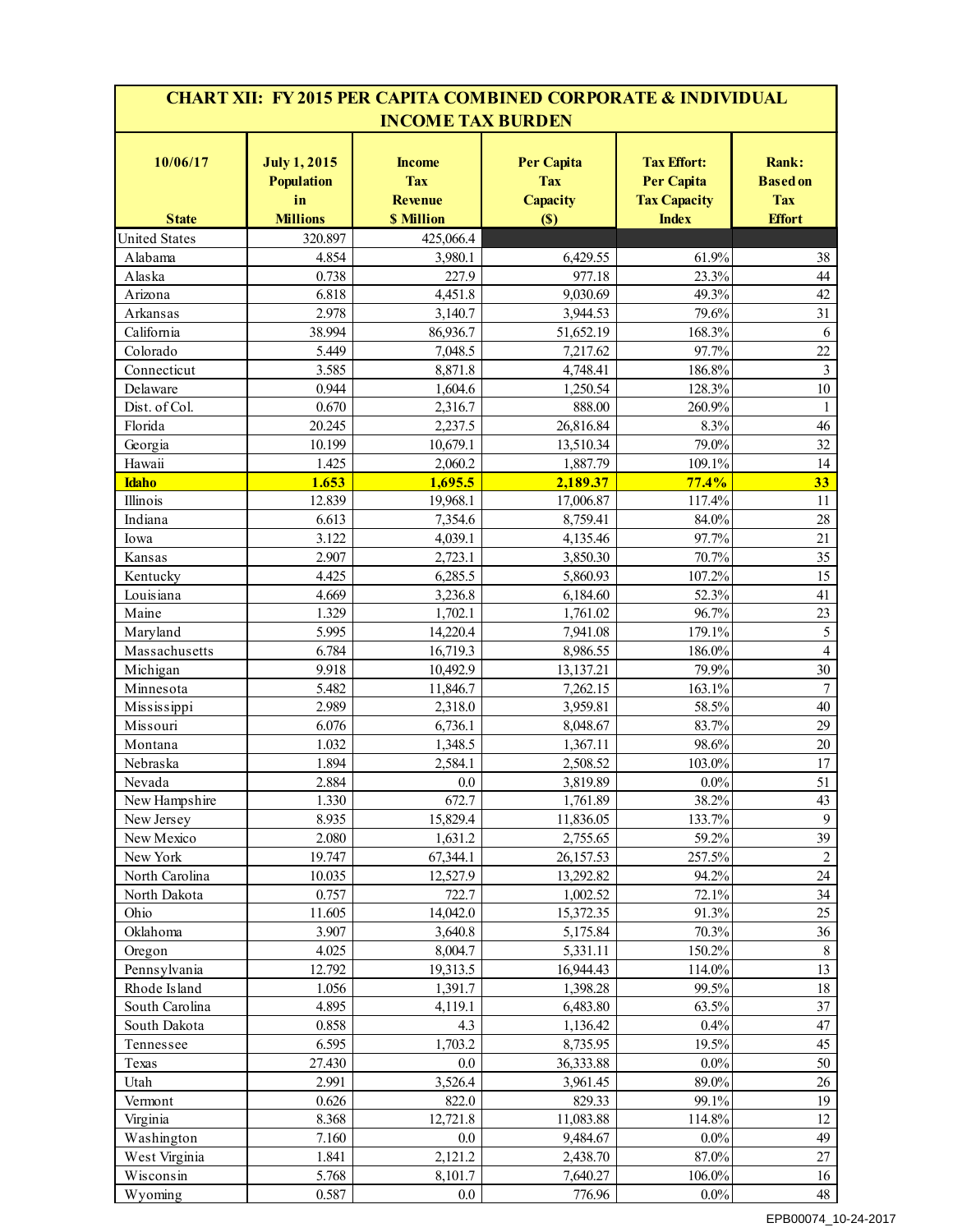|                           |                                                |                                                                | <b>CHART XIII: FY 2015 PER CAPITA COMBINED MOTOR FUELS &amp; LICENSE</b> |                                                                |                                               |
|---------------------------|------------------------------------------------|----------------------------------------------------------------|--------------------------------------------------------------------------|----------------------------------------------------------------|-----------------------------------------------|
|                           |                                                | <b>TAX BURDEN</b>                                              |                                                                          |                                                                |                                               |
| 10/06/17                  | <b>July 1, 2015</b><br><b>Population</b><br>in | <b>Motor</b><br><b>Vehicle</b><br><b>Tax</b><br><b>Revenue</b> | <b>Per Capita</b><br><b>Tax</b><br><b>Capacity</b>                       | <b>Tax Effort:</b><br><b>Per Capita</b><br><b>Tax Capacity</b> | <b>Rank:</b><br><b>Based on</b><br><b>Tax</b> |
| <b>State</b>              | <b>Millions</b>                                | <b>S</b> Million                                               | (S)                                                                      | <b>Index</b>                                                   | <b>Effort</b>                                 |
| <b>United States</b>      | 320.897                                        | 70,243.4                                                       |                                                                          |                                                                |                                               |
| Alabama                   | 4.854                                          | 870.3                                                          | 1,062.50                                                                 | 81.9%                                                          | 38                                            |
| Alaska                    | 0.738                                          | 125.5                                                          | 161.48                                                                   | 77.7%                                                          | 43                                            |
| Arizona                   | 6.818                                          | 963.8                                                          | 1,492.35                                                                 | 64.6%                                                          | 47                                            |
| Arkansas                  | 2.978                                          | 619.4                                                          | 651.84                                                                   | 95.0%                                                          | 30                                            |
| California                | 38.994                                         | 9,632.4                                                        | 8,535.66                                                                 | 112.8%                                                         | 19                                            |
| Colorado                  | 5.449                                          | 1,239.0                                                        | 1,192.73                                                                 | 103.9%                                                         | 26                                            |
| Connecticut               | 3.585                                          | 701.7                                                          | 784.69                                                                   | 89.4%                                                          | 35                                            |
| Delaware                  | 0.944                                          | 172.1                                                          | 206.66                                                                   | 83.3%                                                          | 37                                            |
| Dist. of Col.             | 0.670                                          | 62.9                                                           | 146.74                                                                   | 42.9%                                                          | 51                                            |
| Florida                   | 20.245                                         | 4,603.6                                                        | 4,431.55                                                                 | 103.9%                                                         | 25                                            |
| Georgia                   | 10.199                                         | 1,377.0                                                        | 2,232.62                                                                 | 61.7%                                                          | 48                                            |
| Hawaii                    | 1.425                                          | 529.9                                                          | 311.96                                                                   | 169.9%                                                         | $\overline{4}$                                |
| <b>Idaho</b>              | 1.653                                          | 410.3                                                          | 361.80                                                                   | 113.4%                                                         | 18                                            |
| Illinois<br>Indiana       | 12.839<br>6.613                                | 3,189.6<br>1,137.2                                             | 2,810.43<br>1,447.52                                                     | 113.5%<br>78.6%                                                | 17<br>42                                      |
|                           | 3.122                                          | 1.156.6                                                        |                                                                          | 169.2%                                                         | 5                                             |
| Iowa                      | 2.907                                          | 691.4                                                          | 683.40                                                                   | 108.7%                                                         | 22                                            |
| Kansas                    |                                                |                                                                | 636.27<br>968.53                                                         |                                                                | 20                                            |
| Kentucky<br>Louisiana     | 4.425<br>4.669                                 | 1,065.2<br>685.6                                               | 1,022.02                                                                 | 110.0%<br>67.1%                                                | 46                                            |
| Maine                     | 1.329                                          | 350.8                                                          | 291.01                                                                   | 120.5%                                                         | 12                                            |
|                           | 5.995                                          | 1,408.6                                                        | 1,312.28                                                                 | 107.3%                                                         | 24                                            |
| Maryland<br>Massachusetts | 6.784                                          | 1,197.2                                                        | 1,485.05                                                                 | 80.6%                                                          | 39                                            |
| Michigan                  | 9.918                                          | 2,028.5                                                        | 2,170.96                                                                 | 93.4%                                                          | 31                                            |
| Minnesota                 | 5.482                                          | 1,618.4                                                        | 1,200.09                                                                 | 134.9%                                                         | $\boldsymbol{7}$                              |
| Mississippi               | 2.989                                          | 597.7                                                          | 654.37                                                                   | 91.3%                                                          | 33                                            |
| Missouri                  | 6.076                                          | 987.5                                                          | 1,330.06                                                                 | 74.2%                                                          | 44                                            |
| Montana                   | 1.032                                          | 391.7                                                          | 225.92                                                                   | 173.4%                                                         | $\overline{c}$                                |
| Nebraska                  | 1.894                                          | 523.9                                                          | 414.54                                                                   | 126.4%                                                         | $10\,$                                        |
| Nevada                    | 2.884                                          | 634.4                                                          | 631.25                                                                   | 100.5%                                                         | 27                                            |
| New Hampshire             | 1.330                                          | 269.3                                                          | 291.16                                                                   | 92.5%                                                          | 32                                            |
| New Jersey                | 8.935                                          | 1,172.6                                                        | 1,955.94                                                                 | $60.0\%$                                                       | 50                                            |
| New Mexico                | 2.080                                          | 435.7                                                          | 455.38                                                                   | 95.7%                                                          | 29                                            |
| New York                  | 19.747                                         | 3,147.0                                                        | 4,322.60                                                                 | 72.8%                                                          | 45                                            |
| North Carolina            | 10.035                                         | 2,614.0                                                        | 2,196.67                                                                 | 119.0%                                                         | 13                                            |
| North Dakota              | 0.757                                          | 356.8                                                          | 165.67                                                                   | 215.4%                                                         | $\mathbf{1}$                                  |
| Ohio                      | 11.605                                         | 2,760.7                                                        | 2,540.32                                                                 | 108.7%                                                         | 21                                            |
| Oklahoma                  | 3.907                                          | 1,188.4                                                        | 855.32                                                                   | 138.9%                                                         | 6                                             |
| Oregon                    | 4.025                                          | 1,093.8                                                        | 880.98                                                                   | 124.2%                                                         | $11\,$                                        |
| Pennsylvania              | 12.792                                         | 3,624.4                                                        | 2,800.11                                                                 | 129.4%                                                         | 9                                             |
| Rhode Island              | 1.056                                          | 140.9                                                          | 231.07                                                                   | 61.0%                                                          | 49                                            |
| South Carolina            | 4.895                                          | 848.2                                                          | 1,071.47                                                                 | 79.2%                                                          | $40\,$                                        |
| South Dakota              | 0.858                                          | 243.1                                                          | 187.80                                                                   | 129.4%                                                         | 8                                             |
| Tennessee                 | 6.595                                          | 1,308.4                                                        | 1,443.64                                                                 | 90.6%                                                          | 34                                            |
| Texas                     | 27.430                                         | 5,913.2                                                        | 6,004.27                                                                 | 98.5%                                                          | $28\,$                                        |
| Utah                      | 2.991                                          | 553.8                                                          | 654.64                                                                   | 84.6%                                                          | 36                                            |
| Vermont                   | 0.626                                          | 155.7                                                          | 137.05                                                                   | 113.6%                                                         | 16                                            |
| Virginia                  | 8.368                                          | 1,448.7                                                        | 1,831.64                                                                 | 79.1%                                                          | 41                                            |
| Washington                | 7.160                                          | 1,854.6                                                        | 1,567.37                                                                 | 118.3%                                                         | 14                                            |
| West Virginia             | 1.841                                          | 436.4                                                          | 403.00                                                                   | 108.3%                                                         | 23                                            |
| Wisconsin                 | 5.768                                          | 1,486.2                                                        | 1,262.58                                                                 | 117.7%                                                         | 15                                            |
| Wyoming                   | 0.587                                          | 219.3                                                          | 128.40                                                                   | 170.8%                                                         | $\mathfrak{Z}$                                |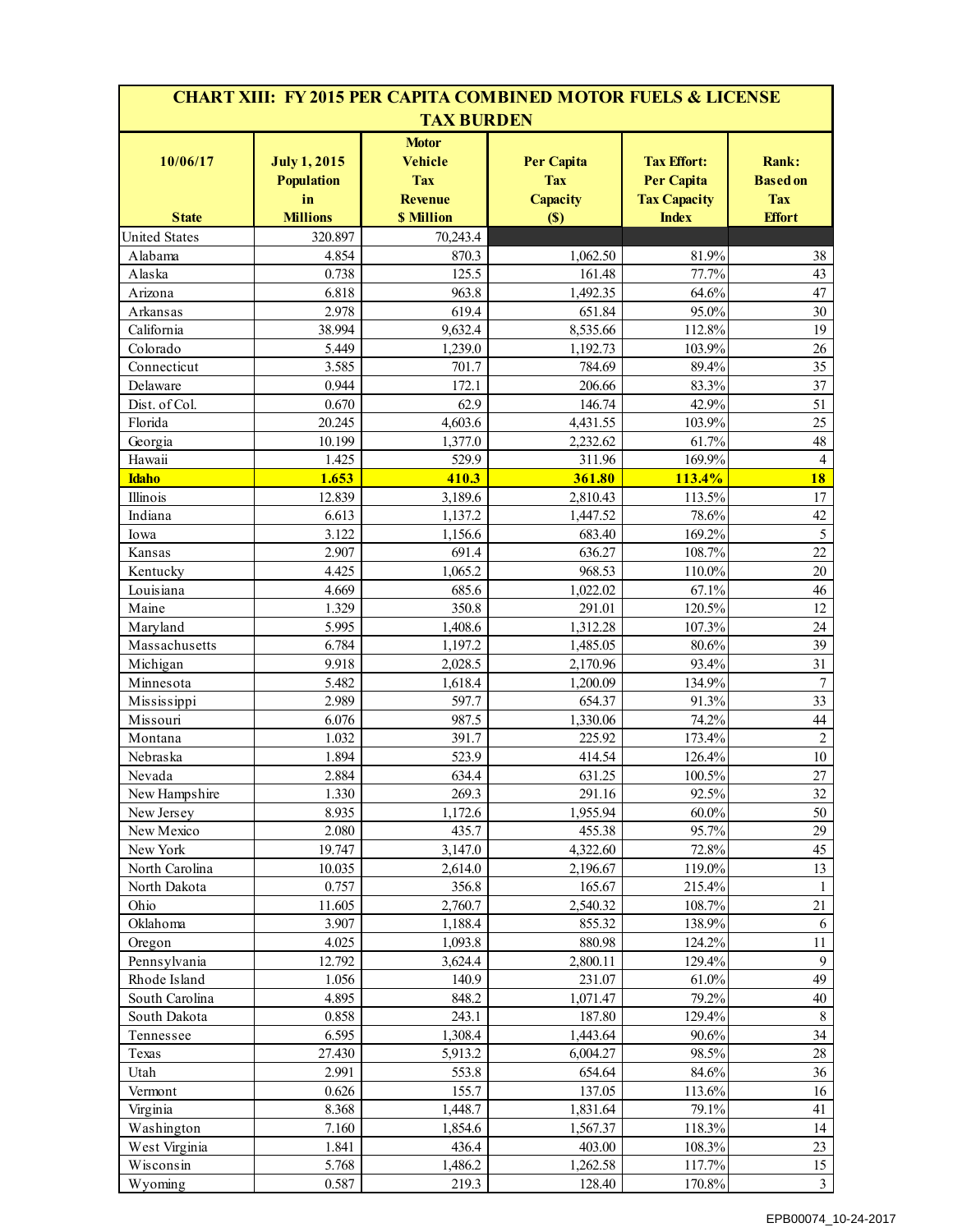| <b>CHART XIV: FY 2015 PER CAPITA OVERALL</b><br><b>TAX BURDEN</b> |                                                |                                                |                                                    |                                                        |                                        |  |
|-------------------------------------------------------------------|------------------------------------------------|------------------------------------------------|----------------------------------------------------|--------------------------------------------------------|----------------------------------------|--|
| 10/06/17                                                          | <b>July 1, 2015</b><br><b>Population</b><br>in | <b>Overall</b><br><b>Tax</b><br><b>Revenue</b> | <b>Per Capita</b><br><b>Tax</b><br><b>Capacity</b> | <b>Tax Effort</b><br>Per Capita<br><b>Tax Capacity</b> | Rank:<br><b>Based</b> on<br><b>Tax</b> |  |
| <b>State</b>                                                      | <b>Millions</b>                                | <b>\$ Million</b>                              | (S)                                                | <b>Index</b>                                           | <b>Effort</b>                          |  |
| <b>United States</b>                                              | 320.897                                        | 1,567,019.9                                    |                                                    |                                                        |                                        |  |
| Alabama                                                           | 4.854                                          | 15,262.7                                       | 23,702.71                                          | 64.4%                                                  | 51                                     |  |
| Alaska                                                            | 0.738                                          | 2,585.1                                        | 3,602.42                                           | 71.8%                                                  | 45                                     |  |
| Arizona                                                           | 6.818                                          | 23,761.5                                       | 33,291.91                                          | 71.4%                                                  | 46                                     |  |
| Arkansas                                                          | 2.978                                          | 11,519.8                                       | 14,541.61                                          | 79.2%                                                  | 35                                     |  |
| California                                                        | 38.994                                         | 228,664.5                                      | 190,417.34                                         | 120.1%                                                 | 10                                     |  |
| Colorado                                                          | 5.449                                          | 25,057.7                                       | 26,607.97                                          | 94.2%                                                  | 23                                     |  |
| Connecticut                                                       | 3.585                                          | 26,607.1                                       | 17,505.15                                          | 152.0%                                                 | $\overline{4}$                         |  |
| Delaware                                                          | 0.944                                          | 4,502.3                                        | 4,610.16                                           | 97.7%                                                  | 19                                     |  |
| Dist. of Col.                                                     | 0.670                                          | 7,109.2                                        | 3,273.62                                           | 217.2%                                                 | 1                                      |  |
| Florida                                                           | 20.245                                         | 69,901.2                                       | 98,861.07                                          | 70.7%                                                  | 47                                     |  |
| Georgia                                                           | 10.199                                         | 35,902.7                                       | 49,806.26                                          | 72.1%                                                  | 44                                     |  |
| Hawaii                                                            | 1.425                                          | 8,709.5                                        | 6,959.40                                           | 125.1%                                                 | 8                                      |  |
| <b>Idaho</b>                                                      | 1.653                                          | 5,680.6                                        | 8,071.18                                           | 70.4%                                                  | 48                                     |  |
| Illinois                                                          | 12.839                                         | 73,838.2                                       | 62,696.34                                          | 117.8%                                                 | 13                                     |  |
| Indiana                                                           | 6.613                                          | 25,388.7                                       | 32,291.83                                          | 78.6%                                                  | 36                                     |  |
| Iowa                                                              | 3.122                                          | 14,858.5                                       | 15,245.51                                          | 97.5%                                                  | 20                                     |  |
| Kansas                                                            | 2.907                                          | 12,770.0                                       | 14,194.26                                          | 90.0%                                                  | 26                                     |  |
| Kentucky                                                          | 4.425                                          | 16,735.7                                       | 21,606.50                                          | 77.5%                                                  | 39                                     |  |
| Louisiana                                                         | 4.669                                          | 18,448.0                                       | 22,799.72                                          | 80.9%                                                  | 34                                     |  |
| Maine                                                             | 1.329                                          | 6,787.3                                        | 6,492.06                                           | 104.5%                                                 | 15                                     |  |
| Maryland                                                          | 5.995                                          | 35,114.0                                       | 29,275.03                                          | 119.9%                                                 | 11                                     |  |
| Massachusetts                                                     | 6.784                                          | 43,071.7                                       | 33,129.17                                          | 130.0%                                                 | $\tau$                                 |  |
| Michigan                                                          | 9.918                                          | 39,765.9                                       | 48,430.73                                          | 82.1%                                                  | 33                                     |  |
| Minnesota                                                         | 5.482                                          | 32,640.2                                       | 26,772.13                                          | 121.9%                                                 | 9                                      |  |
| Mississippi                                                       | 2.989                                          | 10,979.6                                       | 14,597.95                                          | 75.2%                                                  | 41                                     |  |
| Missouri                                                          | 6.076                                          | 22,169.3                                       | 29,671.65                                          | 74.7%                                                  | 42                                     |  |
| Montana                                                           | 1.032                                          | 4,175.3                                        | 5,039.88                                           | 82.8%                                                  | 32                                     |  |
| Nebraska                                                          | 1.894                                          | 9,576.9                                        | 9,247.74                                           | 103.6%                                                 | 16                                     |  |
| Nevada                                                            | 2.884                                          | 11,850.3                                       | 14,082.12                                          | $84.2\%$                                               | 30                                     |  |
| New Hampshire                                                     | 1.330                                          | 6,183.7                                        | 6,495.27                                           | 95.2%                                                  | 22                                     |  |
| New Jersey                                                        | 8.935                                          | 59,693.0                                       | 43,633.94                                          | 136.8%                                                 | 5                                      |  |
| New Mexico                                                        | 2.080                                          | 8,655.5                                        | 10,158.77                                          | 85.2%                                                  | $28\,$                                 |  |
| New York                                                          | 19.747                                         | 172,649.3                                      | 96,430.52                                          | 179.0%                                                 | $\mathfrak{Z}$                         |  |
| North Carolina                                                    | 10.035                                         | 38,043.3<br>6,949.8                            | 49,004.37                                          | 77.6%                                                  | 38<br>$\sqrt{2}$                       |  |
| North Dakota<br>Ohio                                              | 0.757<br>11.605                                |                                                | 3,695.82<br>56,670.61                              | 188.0%<br>90.4%                                        | 25                                     |  |
| Oklahoma                                                          | 3.907                                          | 51,256.8                                       | 19,080.90                                          | 75.8%                                                  | 40                                     |  |
|                                                                   | 4.025                                          | 14,459.6<br>17,567.6                           | 19,653.31                                          | 89.4%                                                  | 27                                     |  |
| Oregon<br>Pennsylvania                                            | 12.792                                         | 63,366.2                                       | 62,466.12                                          | 101.4%                                                 | 17                                     |  |
| Rhode Island                                                      | 1.056                                          | 5,723.0                                        | 5,154.80                                           | 111.0%                                                 | 14                                     |  |
| South Carolina                                                    | 4.895                                          | 16,768.9                                       | 23,902.72                                          | 70.2%                                                  | 49                                     |  |
| South Dakota                                                      | 0.858                                          | 3,292.5                                        | 4,189.44                                           | 78.6%                                                  | 37                                     |  |
| Tennessee                                                         | 6.595                                          | 21,567.6                                       | 32,205.34                                          | 67.0%                                                  | 50                                     |  |
| Texas                                                             | 27.430                                         | 113,185.9                                      | 133,945.91                                         | 84.5%                                                  | 29                                     |  |
| Utah                                                              | 2.991                                          | 10,850.6                                       | 14,604.02                                          | 74.3%                                                  | 43                                     |  |
| Vermont                                                           | 0.626                                          | 3,631.4                                        | 3,057.35                                           | 118.8%                                                 | 12                                     |  |
|                                                                   | 8.368                                          | 37,366.3                                       | 40,861.06                                          | 91.4%                                                  | 24                                     |  |
| Virginia                                                          | 7.160                                          | 34,169.0                                       | 34,965.52                                          | 97.7%                                                  | 18                                     |  |
| Washington                                                        | 1.841                                          | 7,557.0                                        | 8,990.33                                           | 84.1%                                                  | 31                                     |  |
| West Virginia<br>Wisconsin                                        | 5.768                                          | 26,902.0                                       | 28,166.08                                          | 95.5%                                                  | 21                                     |  |
| Wyoming                                                           | 0.587                                          | 3,747.4                                        | 2,864.30                                           | 130.8%                                                 | 6                                      |  |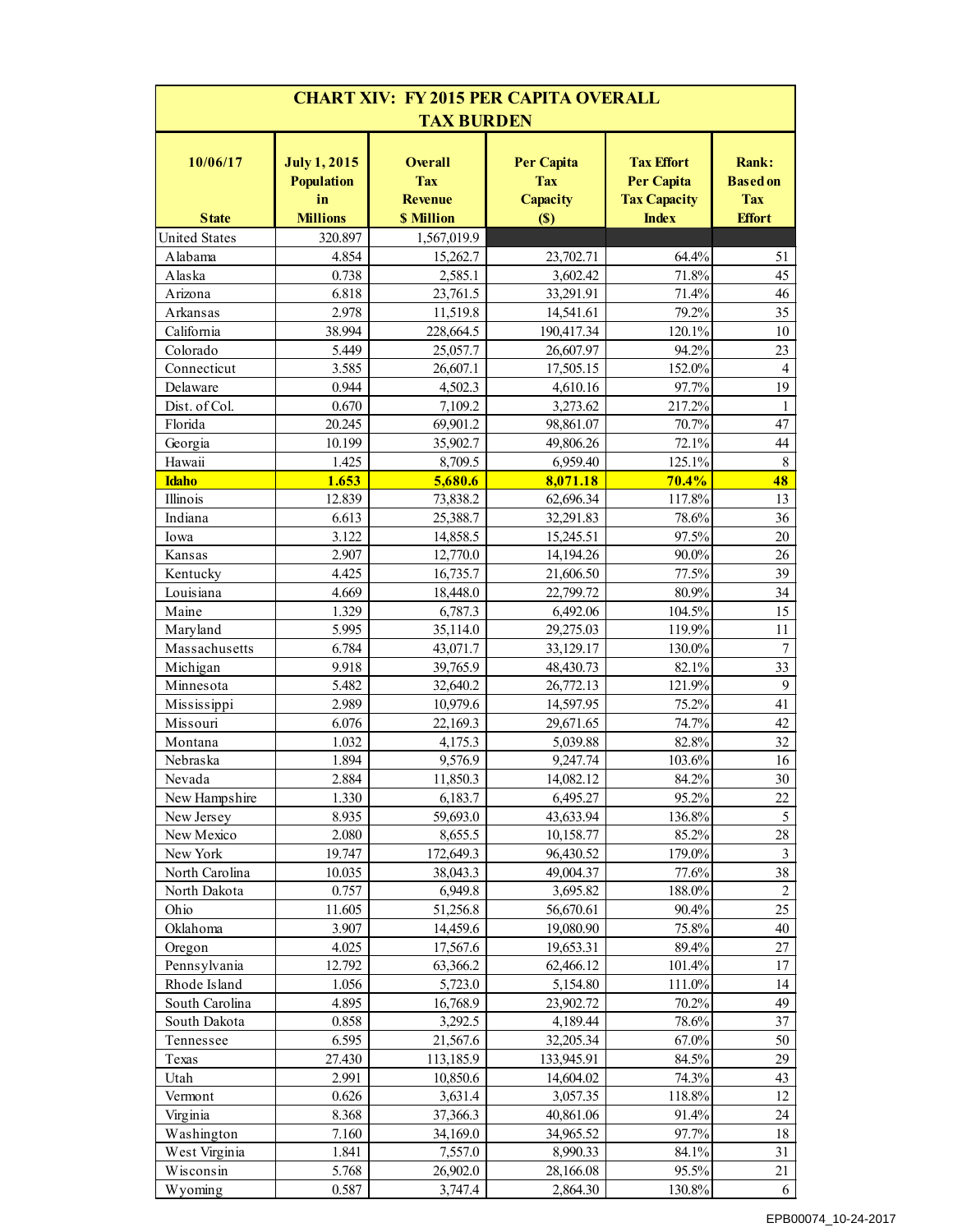| <b>CHART XV: FY 2015 PER CAPITA INCOME</b> |                                                |                                                   |                                |                          |  |
|--------------------------------------------|------------------------------------------------|---------------------------------------------------|--------------------------------|--------------------------|--|
| 10/06/17                                   | <b>July 1, 2015</b><br><b>Population</b><br>in | <b>Personal</b><br><b>Income</b><br><b>FY2015</b> | Per<br>Capita<br><b>Income</b> | <b>Rank:</b>             |  |
| <b>State</b>                               | <b>Millions</b>                                | <b>\$ Million</b>                                 | (S)                            |                          |  |
| <b>United States</b>                       | 320.897                                        | 14,991,944.3                                      | 46,719                         |                          |  |
| Alabama                                    | 4.854                                          | 185,971.9                                         | 38,314                         | 42                       |  |
| Alaska                                     | 0.738                                          | 40,707.3                                          | 55,181                         | $\overline{7}$           |  |
| Arizona                                    | 6.818                                          | 260,510.2                                         | 38,212                         | 44                       |  |
| Arkansas                                   | 2.978                                          | 114,045.2                                         | 38,298                         | 43                       |  |
| California<br>Colorado                     | 38.994                                         | 1,992,498.7                                       | 51,098                         | 11                       |  |
|                                            | 5.449                                          | 268,634.5                                         | 49,301                         | 15<br>$\overline{2}$     |  |
| Connecticut                                | 3.585                                          | 236,878.3                                         | 66,080                         |                          |  |
| Delaware                                   | 0.944                                          | 44,264.9                                          | 46,887                         | 21                       |  |
| Dist. of Col.                              | 0.670                                          | 46,955.1                                          | 70,043                         | 1                        |  |
| Florida                                    | 20.245                                         | 871,163.6<br>403,949.0                            | 43,031                         | 29<br>41                 |  |
| Georgia<br>Hawaii                          | 10.199<br>1.425                                | 66,760.7                                          | 39,605<br>46,844               | 22                       |  |
| <b>Idaho</b>                               | 1.653                                          | 61,086.3                                          | 36,959                         | 49                       |  |
| Illinois                                   | 12.839                                         | 622,416.2                                         | 48,478                         | 17                       |  |
| Indiana                                    | 6.613                                          | 266,219.4                                         | 40,258                         | 39                       |  |
| Iowa                                       | 3.122                                          | 139,996.6                                         | 44,842                         | 26                       |  |
| Kansas                                     | 2.907                                          | 131,957.3                                         | 45,397                         | 24                       |  |
| Kentucky                                   | 4.425                                          | 168,558.8                                         | 38,096                         | 45                       |  |
| Louisiana                                  | 4.669                                          | 198,979.2                                         | 42,617                         | 31                       |  |
| Maine                                      | 1.329                                          | 54,926.4                                          | 41,315                         | 35                       |  |
| Maryland                                   | 5.995                                          | 330,326.3                                         | 55,100                         | 8                        |  |
| Massachusetts                              | 6.784                                          | 405,227.9                                         | 59,731                         | $\mathfrak{Z}$           |  |
| Michigan                                   | 9.918                                          | 411,388.2                                         | 41,480                         | 34                       |  |
| Minnesota                                  | 5.482                                          | 273,749.1                                         | 49,932                         | 14                       |  |
| Mississippi                                | 2.989                                          | 104,507.2                                         | 34,959                         | 51                       |  |
| Missouri                                   | 6.076                                          | 255,871.7                                         | 42,110                         | 32                       |  |
| Montana                                    | 1.032                                          | 41,774.3                                          | 40,476                         | 38                       |  |
| Nebraska                                   | 1.894                                          | 90,093.7                                          | 47,574                         | 19                       |  |
| Nevada                                     | 2.884                                          | 118,562.1                                         | 41,114                         | 36                       |  |
| New Hampshire                              | 1.330                                          | 71,235.5                                          | 53,556                         | 10                       |  |
| New Jersey                                 | 8.935                                          | 524,836.3                                         | 58,737                         | $\overline{\mathcal{A}}$ |  |
| New Mexico                                 | 2.080                                          | 79,001.9                                          | 37,976                         | 47                       |  |
| New York                                   | 19.747                                         | 1,118,229.9                                       | 56,627                         | 5                        |  |
| North Carolina                             | 10.035                                         | 399,059.2                                         | 39,766                         | 40                       |  |
| North Dakota                               | 0.757                                          | 41,429.9                                          | 54,741                         | 9                        |  |
| Ohio                                       | 11.605                                         | 497,063.6                                         | 42,832                         | 30                       |  |
| Oklahoma                                   | 3.907                                          | 172,273.6                                         | 44,089                         | 28                       |  |
| Oregon                                     | 4.025                                          | 168,246.2                                         | 41,804                         | 33                       |  |
| Pennsylvania                               | 12.792                                         | 619,904.1                                         | 48,461                         | 18                       |  |
| Rhode Island                               | 1.056                                          | 51,957.1                                          | 49,220                         | 16                       |  |
| South Carolina                             | 4.895                                          | 181,496.6                                         | 37,079                         | 48                       |  |
| South Dakota                               | 0.858                                          | 38,548.9                                          | 44,933                         | 25                       |  |
| Tennessee                                  | 6.595                                          | 270,271.4                                         | 40,981                         | 37                       |  |
| Texas                                      | 27.430                                         | 1,262,652.6                                       | 46,032                         | 23                       |  |
| Utah                                       | 2.991                                          | 113,576.8                                         | 37,978                         | 46                       |  |
| Vermont                                    | 0.626                                          | 29,512.5                                          | 47,138                         | 20                       |  |
| Virginia                                   | 8.368                                          | 427,004.0                                         | 51,031                         | 12                       |  |
| Washington                                 | 7.160                                          | 359,256.3                                         | 50,173                         | 13                       |  |
| West Virginia                              | 1.841                                          | 67,614.5                                          | 36,726                         | 50                       |  |
| Wisconsin                                  | 5.768                                          | 258,417.8                                         | 44,803                         | 27                       |  |
| Wyoming                                    | 0.587                                          | 32,375.5                                          | 55,196                         | 6                        |  |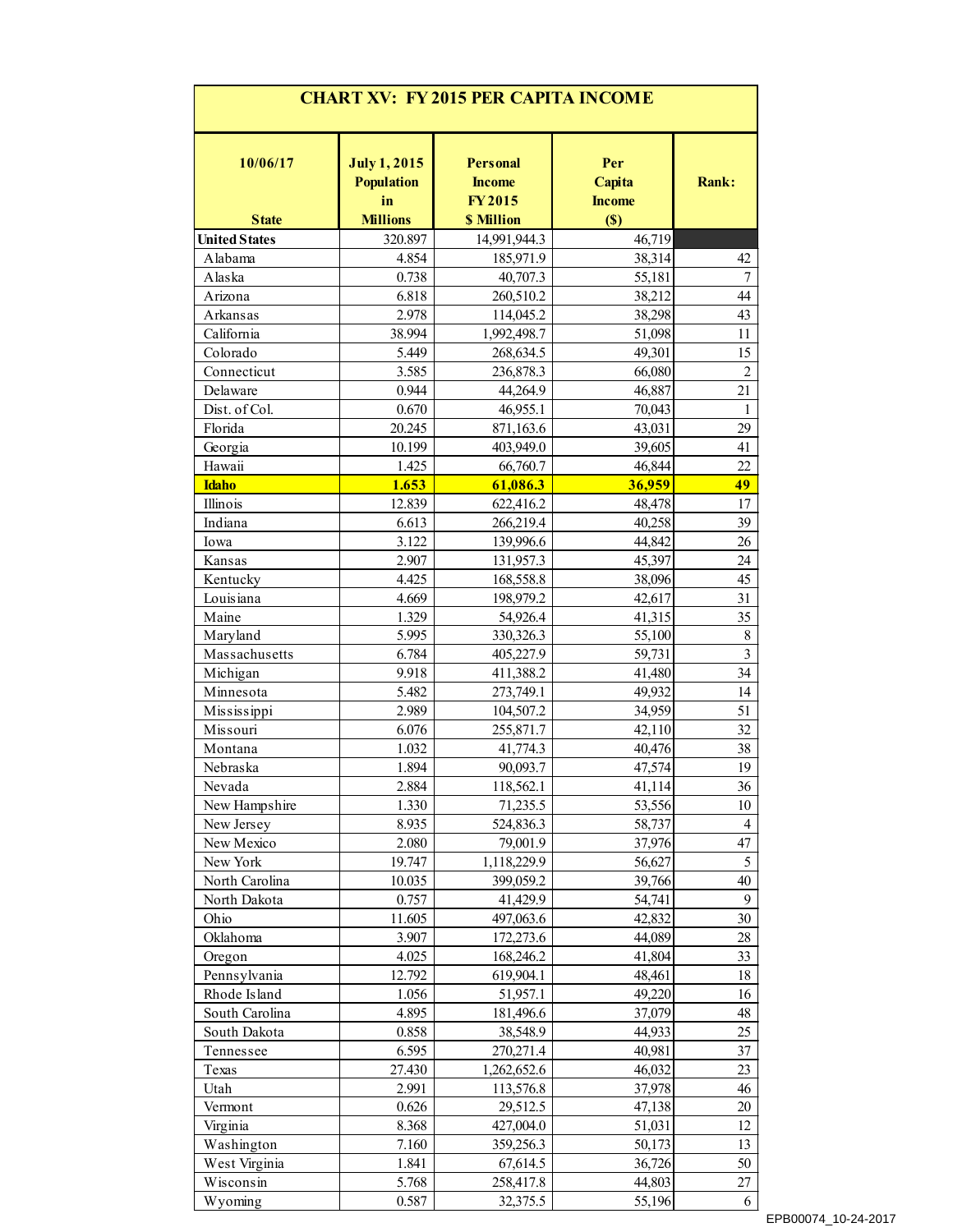| <b>CHART A: FY 2015 PROPERTY TAX BURDEN</b><br><b>Tax per \$1000 Total Personal Income</b> |                                                |                |                                                                             |                                                                       |  |  |
|--------------------------------------------------------------------------------------------|------------------------------------------------|----------------|-----------------------------------------------------------------------------|-----------------------------------------------------------------------|--|--|
|                                                                                            | <b>Property</b><br><b>Tax \$ Per</b><br>\$1000 | <b>Rank</b>    | <b>Difference Between</b><br><b>Each State &amp;</b><br><b>U.S. Average</b> | 10/06/17<br><b>Difference Between</b><br><b>Each State</b><br>& Idaho |  |  |
| <b>State</b>                                                                               | <b>Income</b>                                  |                | (%)                                                                         | $(\%)$                                                                |  |  |
| <b>United States</b>                                                                       | 32.55                                          |                |                                                                             |                                                                       |  |  |
| New Hampshire                                                                              | 57.05                                          | 1              | 75.3%                                                                       | 118.5%                                                                |  |  |
| Vermont                                                                                    | 53.92                                          | 2              | 65.6%                                                                       | 106.5%                                                                |  |  |
| New Jersey                                                                                 | 52.48                                          | 3              | 61.2%                                                                       | 101.0%                                                                |  |  |
| Maine                                                                                      | 49.74                                          | 4              | 52.8%                                                                       | 90.5%                                                                 |  |  |
| Dist. of Col.                                                                              | 47.95                                          | 5              | 47.3%                                                                       | 83.7%                                                                 |  |  |
| New York                                                                                   | 47.74                                          | 6              | 46.7%                                                                       | 82.8%                                                                 |  |  |
| Rhode Island                                                                               | 47.56                                          | $\overline{7}$ | 46.1%                                                                       | 82.1%                                                                 |  |  |
| Connecticut                                                                                | 43.15                                          | $\,8\,$        | 32.6%                                                                       | 65.3%                                                                 |  |  |
| Illinois                                                                                   | 43.13                                          | 9              | 32.5%                                                                       | 65.2%                                                                 |  |  |
| Wyoming                                                                                    | 42.49                                          | 10             | 30.5%                                                                       | 62.7%                                                                 |  |  |
| Nebraska                                                                                   | 39.89                                          | 11             | 22.5%                                                                       | 52.8%                                                                 |  |  |
| Massachusetts                                                                              | 37.86                                          | 12             | 16.3%                                                                       | 45.0%                                                                 |  |  |
| Texas                                                                                      | 37.67                                          | 13             | 15.7%                                                                       | 44.2%                                                                 |  |  |
| Montana                                                                                    | 37.30                                          | 14             | 14.6%                                                                       | 42.9%                                                                 |  |  |
| Alaska                                                                                     | 36.31                                          | 15             | 11.5%                                                                       | 39.0%                                                                 |  |  |
| Wisconsin                                                                                  | 36.08                                          | 16             | 10.8%                                                                       | 38.2%                                                                 |  |  |
| Iowa                                                                                       | 35.02                                          | 17             | 7.6%                                                                        | 34.1%                                                                 |  |  |
| Oregon                                                                                     | 33.63                                          | 18             | 3.3%                                                                        | 28.8%                                                                 |  |  |
| Michigan                                                                                   | 33.34                                          | 19             | 2.4%                                                                        | 27.7%                                                                 |  |  |
| Kansas                                                                                     | 31.78                                          | 20             | $-2.4%$                                                                     | 21.7%                                                                 |  |  |
| South Dakota                                                                               | 30.75                                          | 21             | $-5.5%$                                                                     | 17.8%                                                                 |  |  |
| Minnesota                                                                                  | 30.75                                          | 22             | $-5.5%$                                                                     | 17.8%                                                                 |  |  |
| Pennsylvania                                                                               | 30.58                                          | 23             | $-6.1%$                                                                     | 17.1%                                                                 |  |  |
| South Carolina                                                                             | 30.47                                          | 24             | $-6.4%$                                                                     | 16.7%                                                                 |  |  |
| Virginia                                                                                   | 29.84                                          | 25             | $-8.3%$                                                                     | 14.3%                                                                 |  |  |
| Ohio                                                                                       | 29.71                                          | 26             | $-8.7%$                                                                     | 13.8%                                                                 |  |  |
| Florida                                                                                    | 28.67                                          | 27             | $-11.9%$                                                                    | 9.8%                                                                  |  |  |
| California                                                                                 | 28.50                                          | 28             | $-12.4%$                                                                    | 9.2%                                                                  |  |  |
| Georgia                                                                                    | 28.44                                          | 29             | $-12.6%$                                                                    | $8.9\%$                                                               |  |  |
| Maryland                                                                                   | 28.28                                          | 30             | $-13.1%$                                                                    | 8.3%                                                                  |  |  |
| Washington                                                                                 | 28.11                                          | 31             | $-13.6%$                                                                    | 7.7%                                                                  |  |  |
| Colorado                                                                                   | 28.07                                          | 32             | $-13.8%$                                                                    | 7.5%                                                                  |  |  |
| Mississippi                                                                                | 27.82                                          | 33             | $-14.5%$                                                                    | 6.5%                                                                  |  |  |
| Arizona                                                                                    | 27.17                                          | 34             | $-16.6%$                                                                    | 4.0%                                                                  |  |  |
| <b>Idaho</b>                                                                               | 26.11                                          | 35             | $-19.8%$                                                                    | $0.0\%$                                                               |  |  |
| Utah                                                                                       | 25.74                                          | 36             | $-20.9%$                                                                    | $-1.4%$                                                               |  |  |
| Indiana                                                                                    | 24.24                                          | 37             | $-25.5%$                                                                    | $-7.2%$                                                               |  |  |
| West Virginia                                                                              | 24.22                                          | 38             | $-25.6%$                                                                    | $-7.2%$                                                               |  |  |
| North Carolina                                                                             | 23.97                                          | 39             | $-26.4%$                                                                    | $-8.2%$                                                               |  |  |
| Missouri                                                                                   | 23.55                                          | 40             | $-27.7%$                                                                    | $-9.8%$                                                               |  |  |
| Nevada                                                                                     | 23.39                                          | 41             | $-28.2%$                                                                    | $-10.4%$                                                              |  |  |
| Hawaii                                                                                     | 22.94                                          | 42             | $-29.5%$                                                                    | $-12.2%$                                                              |  |  |
| North Dakota                                                                               | 22.32                                          | 43             | $-31.4%$                                                                    | $-14.5%$                                                              |  |  |
| Tennessee                                                                                  | 21.07                                          | 44             | $-35.3%$                                                                    | $-19.3%$                                                              |  |  |
|                                                                                            | 20.50                                          | 45             |                                                                             | $-21.5%$                                                              |  |  |
| Kentucky                                                                                   |                                                |                | $-37.0%$                                                                    |                                                                       |  |  |
| Louisiana                                                                                  | 20.39                                          | 46             | $-37.4%$                                                                    | $-21.9%$                                                              |  |  |
| New Mexico                                                                                 | 20.33                                          | 47             | $-37.5%$                                                                    | $-22.1%$                                                              |  |  |
| Delaware                                                                                   | 18.28                                          | 48             | $-43.9%$                                                                    | $-30.0\%$                                                             |  |  |
| Arkansas                                                                                   | 18.24                                          | 49             | $-44.0%$                                                                    | $-30.1%$                                                              |  |  |
| Oklahoma                                                                                   | 15.40                                          | 50             | $-52.7%$                                                                    | $-41.0%$                                                              |  |  |
| Alabama                                                                                    | 14.10                                          | 51             | $-56.7\%$                                                                   | $-46.0%$                                                              |  |  |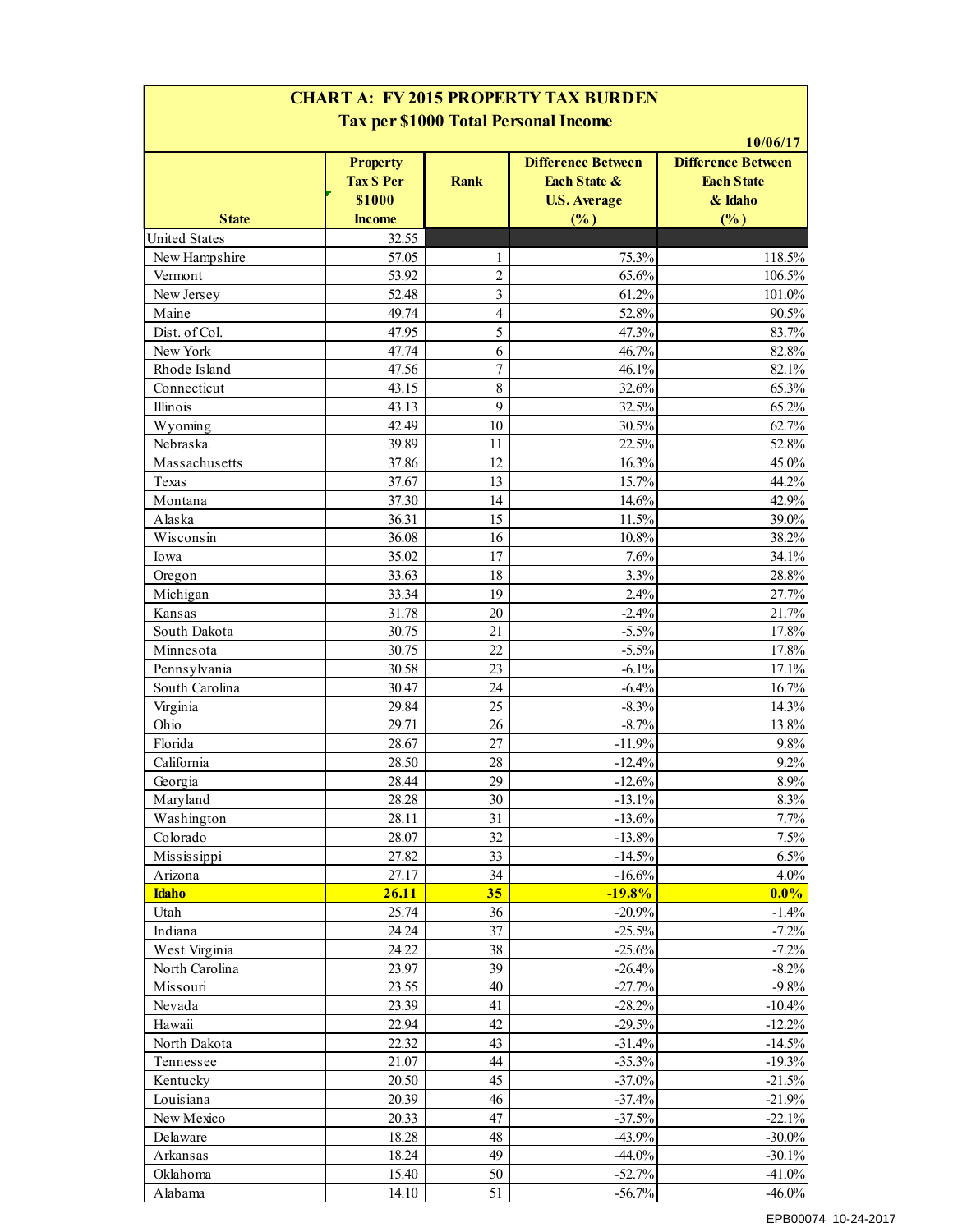| <b>CHART B: FY 2015 SALES TAX BURDEN</b><br><b>Tax per \$1000 Total Personal Income</b> |                                             |                |                                                                             |                                                                       |  |  |
|-----------------------------------------------------------------------------------------|---------------------------------------------|----------------|-----------------------------------------------------------------------------|-----------------------------------------------------------------------|--|--|
|                                                                                         | <b>Sales</b><br><b>Tax \$ Per</b><br>\$1000 | <b>Rank</b>    | <b>Difference Between</b><br><b>Each State &amp;</b><br><b>U.S. Average</b> | 10/06/17<br><b>Difference Between</b><br><b>Each State</b><br>& Idaho |  |  |
| <b>State</b>                                                                            | <b>Income</b>                               |                | (%)                                                                         | (%)                                                                   |  |  |
| <b>United States</b>                                                                    | 24.56                                       |                |                                                                             |                                                                       |  |  |
| Hawaii                                                                                  | 48.18                                       | 1              | 96.2%                                                                       | 100.9%                                                                |  |  |
| Washington                                                                              | 43.65                                       | $\overline{2}$ | 77.7%                                                                       | 82.0%                                                                 |  |  |
| New Mexico                                                                              | 41.00                                       | 3              | 67.0%                                                                       | 71.0%                                                                 |  |  |
| Nevada                                                                                  | 39.71                                       | $\overline{4}$ | 61.7%                                                                       | 65.6%                                                                 |  |  |
| North Dakota                                                                            | 38.89                                       | 5              | 58.4%                                                                       | 62.2%                                                                 |  |  |
| Arkansas                                                                                | 37.41                                       | 6              | 52.3%                                                                       | 56.0%                                                                 |  |  |
| Louisiana                                                                               | 35.70                                       | 7              | 45.4%                                                                       | 48.9%                                                                 |  |  |
| Arizona                                                                                 | 35.62                                       | $\,8\,$        | 45.0%                                                                       | 48.5%                                                                 |  |  |
| South Dakota                                                                            | 34.60                                       | 9              | 40.9%                                                                       | 44.3%                                                                 |  |  |
| Mississippi                                                                             | 32.75                                       | 10             | 33.4%                                                                       | 36.6%                                                                 |  |  |
| Texas                                                                                   | 32.52                                       | 11             | 32.4%                                                                       | 35.6%                                                                 |  |  |
| Tennessee                                                                               | 32.47                                       | 12             | 32.2%                                                                       | 35.4%                                                                 |  |  |
| Wyoming                                                                                 | 32.42                                       | 13             | 32.0%                                                                       | 35.2%                                                                 |  |  |
| Kansas                                                                                  | 30.47                                       | 14             | 24.1%                                                                       | 27.1%                                                                 |  |  |
| Ohio                                                                                    | 28.49                                       | 15             | 16.0%                                                                       | 18.8%                                                                 |  |  |
| Dist. of Col.                                                                           | 28.03                                       | 16             | 14.1%                                                                       | 16.9%                                                                 |  |  |
| Oklahoma                                                                                | 27.72                                       | 17             | 12.9%                                                                       | 15.6%                                                                 |  |  |
| Florida                                                                                 | 27.42                                       | 18             | 11.7%                                                                       | 14.4%                                                                 |  |  |
| Indiana                                                                                 | 27.34                                       | 19             | 11.3%                                                                       | 14.0%                                                                 |  |  |
| New York                                                                                | 25.78                                       | 20             | $5.0\%$                                                                     | 7.5%                                                                  |  |  |
| California                                                                              | 25.07                                       | 21             | 2.1%                                                                        | 4.5%                                                                  |  |  |
| Colorado                                                                                | 24.54                                       | 22             | $-0.1%$                                                                     | 2.3%                                                                  |  |  |
| Alabama                                                                                 | 24.51                                       | 23             | $-0.2%$                                                                     | 2.2%                                                                  |  |  |
| Iowa                                                                                    | 23.99                                       | 24             | $-2.3%$                                                                     | $0.0\%$                                                               |  |  |
| <b>Idaho</b>                                                                            | 23.98                                       | 25             | $-2.4%$                                                                     | $0.0\%$                                                               |  |  |
| Nebraska                                                                                | 23.98                                       | 26             | $-2.4%$                                                                     | $0.0\%$                                                               |  |  |
| North Carolina                                                                          | 23.70                                       | 27             | $-3.5%$                                                                     | $-1.2%$                                                               |  |  |
| Maine                                                                                   | 23.37                                       | 28             | $-4.9%$                                                                     | $-2.6%$                                                               |  |  |
| Utah                                                                                    | 23.21                                       | 29             | $-5.5%$                                                                     | $-3.2%$                                                               |  |  |
| Missouri                                                                                | 22.96                                       | 30             | $-6.5%$                                                                     | $-4.3%$                                                               |  |  |
| Georgia                                                                                 | 22.75                                       | 31             | $-7.4%$                                                                     | $-5.1%$                                                               |  |  |
|                                                                                         | 22.39                                       | 32             | $-8.8%$                                                                     |                                                                       |  |  |
| Michigan<br>South Carolina                                                              | 22.24                                       | 33             | $-9.4%$                                                                     | $-6.6%$<br>$-7.2%$                                                    |  |  |
| Illinois                                                                                | 20.98                                       | 34             | $-14.6%$                                                                    | $-12.5%$                                                              |  |  |
|                                                                                         | 20.58                                       | 35             | $-16.2%$                                                                    | $-14.2%$                                                              |  |  |
| Minnesota                                                                               | 20.44                                       | 36             | $-16.8%$                                                                    | $-14.7%$                                                              |  |  |
| Wisconsin                                                                               |                                             |                |                                                                             |                                                                       |  |  |
| Kentucky<br>West Virginia                                                               | 19.38<br>19.36                              | 37<br>38       | $-21.1%$<br>$-21.2%$                                                        | $-19.2%$<br>$-19.3%$                                                  |  |  |
|                                                                                         | 18.47                                       |                | $-24.8%$                                                                    | $-23.0%$                                                              |  |  |
| Rhode Island                                                                            |                                             | 39             |                                                                             |                                                                       |  |  |
| New Jersey                                                                              | 17.43                                       | 40             | $-29.0\%$                                                                   | $-27.3%$                                                              |  |  |
| Pennsylvania                                                                            | 17.30                                       | 41             | $-29.6%$                                                                    | $-27.9%$                                                              |  |  |
| Connecticut                                                                             | 17.24                                       | 42             | $-29.8%$                                                                    | $-28.1%$                                                              |  |  |
| Massachusetts                                                                           | 14.32                                       | 43             | $-41.7%$                                                                    | $-40.3%$                                                              |  |  |
| Maryland                                                                                | 13.35                                       | 44             | $-45.6%$                                                                    | $-44.3%$                                                              |  |  |
| Vermont                                                                                 | 12.83                                       | 45             | $-47.8%$                                                                    | $-46.5%$                                                              |  |  |
| Virginia                                                                                | 11.95                                       | 46             | $-51.3%$                                                                    | $-50.2\%$                                                             |  |  |
| Alaska                                                                                  | 5.68                                        | 47             | $-76.9%$                                                                    | $-76.3%$                                                              |  |  |
| Delaware                                                                                | 0.00                                        | 48             | $-100.0\%$                                                                  | $-100.0\%$                                                            |  |  |
| Montana                                                                                 | 0.00                                        | 49             | $-100.0\%$                                                                  | $-100.0\%$                                                            |  |  |
| New Hampshire                                                                           | 0.00                                        | 50             | $-100.0\%$                                                                  | $-100.0\%$                                                            |  |  |
| Oregon                                                                                  | 0.00                                        | 51             | $-100.0\%$                                                                  | $-100.0\%$                                                            |  |  |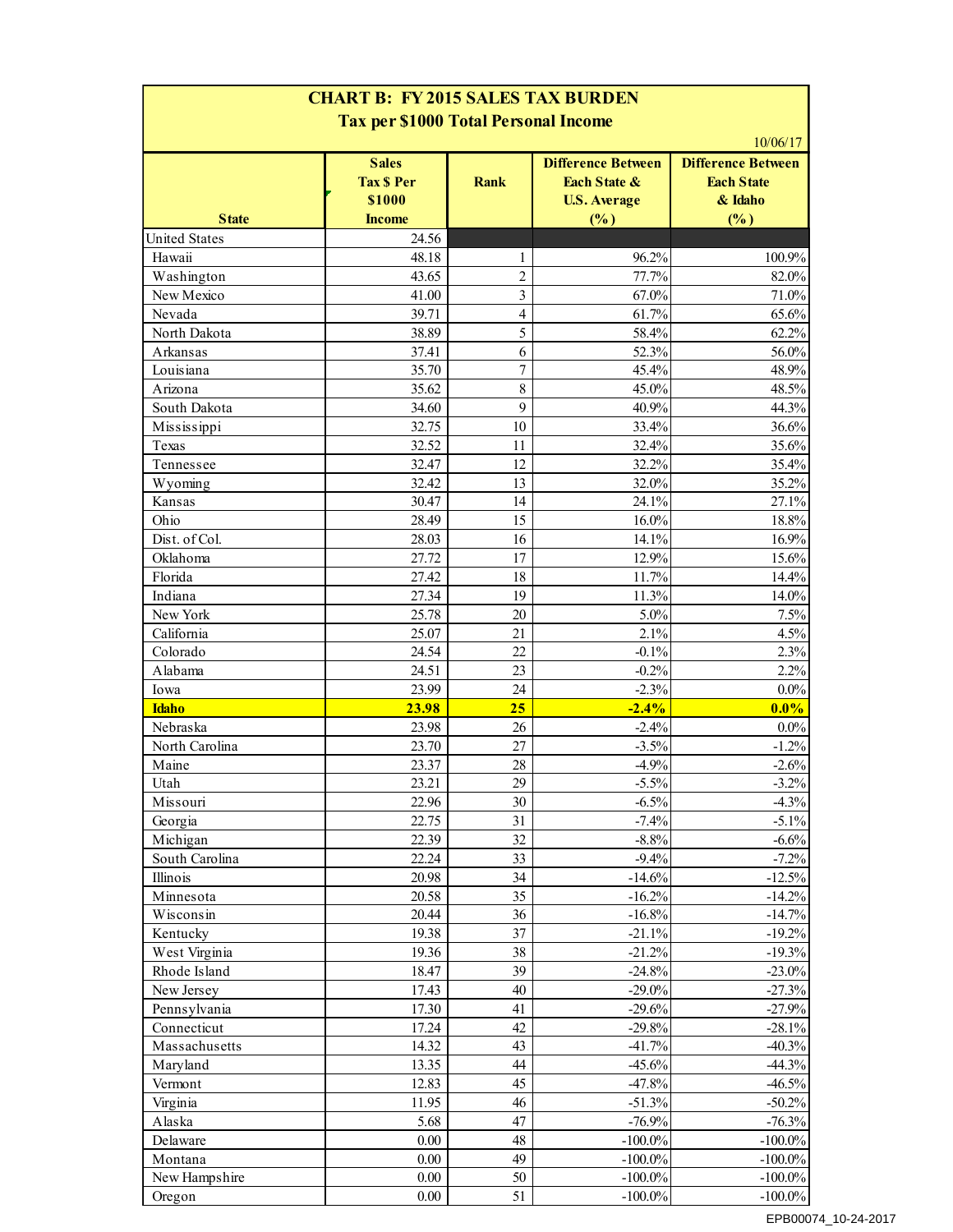### **CHART C: FY 2015, INDIVIDUAL INCOME TAX BURDEN Tax per \$1000 Total Personal Income**

|                             | <b>Ind. Income</b><br><b>Tax \$ Per</b><br>\$1000 | <b>Rank</b>                      | <b>Difference Between</b><br>Each State &<br><b>U.S. Average</b> | <b>Difference Between</b><br>Each State &<br><b>Idaho</b> |
|-----------------------------|---------------------------------------------------|----------------------------------|------------------------------------------------------------------|-----------------------------------------------------------|
| <b>State</b>                | <b>Income</b>                                     |                                  | (%)                                                              | (%)                                                       |
| <b>United States</b>        | 24.54                                             |                                  |                                                                  |                                                           |
| New York                    | 49.36                                             | $\mathbf{1}$                     | 101.2%                                                           | 104.0%                                                    |
| Oregon                      | 43.44                                             | $\overline{c}$<br>$\overline{3}$ | 77.1%<br>63.1%                                                   | 79.5%<br>65.3%                                            |
| Maryland                    | 40.01<br>39.79                                    | $\overline{4}$                   | 62.2%                                                            | 64.4%                                                     |
| Dist. of Col.<br>California | 39.11                                             | 5                                | 59.4%                                                            | 61.6%                                                     |
| Minnesota                   | 37.88                                             | 6                                | 54.4%                                                            | 56.5%                                                     |
| Massachusetts               | 35.76                                             | $\overline{7}$                   | 45.7%                                                            | 47.8%                                                     |
| Connecticut                 | 34.54                                             | 8                                | 40.8%                                                            | 42.7%                                                     |
| Kentucky                    | 31.88                                             | 9                                | 29.9%                                                            | 31.7%                                                     |
| Hawaii                      | 29.78                                             | 10                               | 21.4%                                                            | 23.0%                                                     |
| West Virginia               | 28.58                                             | 11                               | 16.5%                                                            | 18.1%                                                     |
| Montana                     | 28.26                                             | 12                               | 15.2%                                                            | 16.8%                                                     |
| North Carolina              | 28.06                                             | 13                               | 14.4%                                                            | 15.9%                                                     |
| Maine                       | 27.91                                             | 14                               | 13.8%                                                            | 15.3%                                                     |
| Virginia                    | 27.88                                             | 15                               | 13.6%                                                            | 15.2%                                                     |
| Utah                        | 27.80                                             | 16                               | 13.3%                                                            | 14.9%                                                     |
| Ohio                        | 27.72                                             | 17                               | 13.0%                                                            | 14.5%                                                     |
| Wisconsin                   | 27.36                                             | 18                               | 11.5%                                                            | 13.0%                                                     |
| Delaware                    | 27.07                                             | 19                               | 10.3%                                                            | 11.8%                                                     |
| Pennsylvania                | 26.36                                             | 20                               | 7.4%                                                             | 8.9%                                                      |
| Illinois                    | 25.57                                             | 21                               | 4.2%                                                             | 5.6%                                                      |
| Iowa                        | 25.54                                             | 22                               | 4.1%                                                             | 5.5%                                                      |
| New Jersey                  | 25.25                                             | 23                               | 2.9%                                                             | 4.3%                                                      |
| Nebraska                    | 24.86                                             | 24                               | 1.3%                                                             | 2.7%                                                      |
| Missouri                    | 24.36                                             | 25                               | $-0.7%$                                                          | 0.7%                                                      |
| Indiana                     | 24.23                                             | 26                               | $-1.2%$                                                          | 0.1%                                                      |
| <b>Idaho</b>                | 24.20                                             | 27                               | $-1.4%$                                                          | $0.0\%$                                                   |
| Vermont                     | 24.03                                             | 28                               | $-2.0%$                                                          | $-0.7%$                                                   |
| Georgia                     | 23.96                                             | 29                               | $-2.4%$                                                          | $-1.0%$                                                   |
| Colorado                    | 23.73                                             | 30 <sup>°</sup>                  | $-3.3%$                                                          | $-1.9%$                                                   |
| Rhode Island                | 23.39                                             | 31                               | $-4.7%$                                                          | $-3.3%$                                                   |
| Arkansas                    | 23.36                                             | 32                               | $-4.8%$                                                          | $-3.5%$                                                   |
| Michigan                    | 22.62                                             | 33                               | $-7.8%$                                                          | $-6.5%$                                                   |
| South Carolina              | 20.62                                             | 34                               | $-16.0\%$                                                        | $-14.8%$                                                  |
| Oklahoma                    | 18.88                                             | 35                               | $-23.1%$                                                         | $-22.0%$                                                  |
| Alabama                     | 18.53                                             | 36                               | $-24.5%$                                                         | $-23.4%$                                                  |
| New Mexico                  | 17.48                                             | 37                               | $-28.7%$                                                         | $-27.8%$                                                  |
| Kansas                      | 17.16                                             | 38                               | $-30.1%$                                                         | $-29.1%$                                                  |
| Mississippi                 | 17.07                                             | 39                               | $-30.5%$                                                         | $-29.5%$                                                  |
| Louisiana                   | 14.99                                             | 40                               | $-38.9%$                                                         | $-38.1%$                                                  |
| Arizona                     | 14.44                                             | 41                               | $-41.2%$                                                         | $-40.3%$                                                  |
| North Dakota                | 12.95                                             | 42                               | $-47.2%$                                                         | $-46.5%$                                                  |
| New Hampshire               | 1.35                                              | 43                               | $-94.5%$                                                         | $-94.4%$                                                  |
| Tennessee                   | 1.12                                              | 44                               | $-95.4%$                                                         | $-95.4%$                                                  |
| Wyoming                     | 0.00                                              | 45                               | $-100.0\%$                                                       | $-100.0\%$                                                |
| Washington                  | 0.00                                              | 46                               | $-100.0\%$                                                       | $-100.0\%$                                                |
| Texas                       | 0.00                                              | 47                               | $-100.0\%$                                                       | $-100.0\%$                                                |
| South Dakota                | 0.00                                              | 48                               | $-100.0\%$                                                       | $-100.0\%$                                                |
| Nevada                      | 0.00                                              | 49                               | $-100.0\%$                                                       | $-100.0\%$                                                |
| Florida                     | 0.00                                              | 50                               | $-100.0\%$                                                       | $-100.0\%$                                                |
| Alaska                      | 0.00                                              | 51                               | $-100.0\%$                                                       | $-100.0\%$                                                |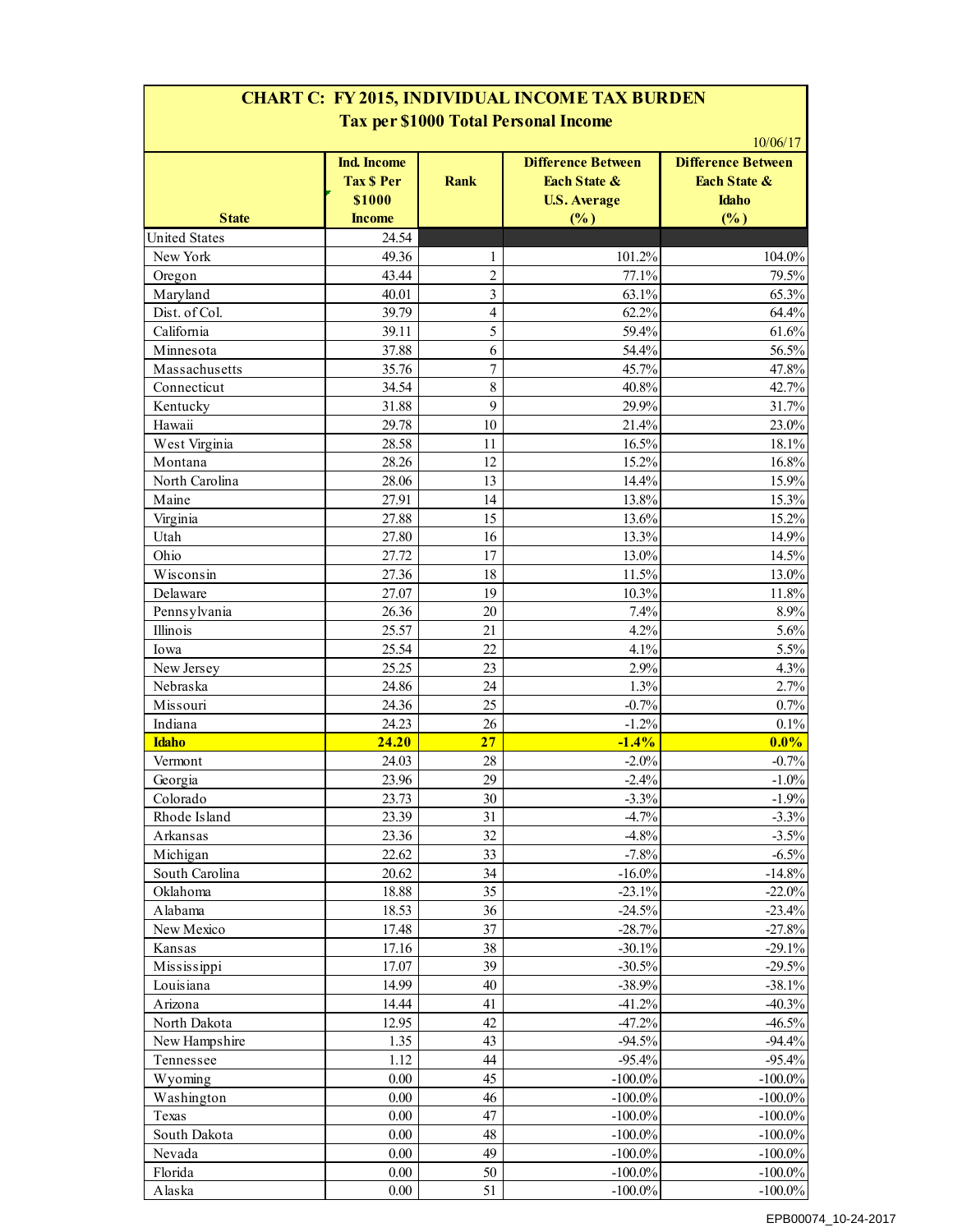### **CHART D: FY 2015 CORPORATE INCOME TAX BURDEN Tax per \$1000 Total Personal Income**

| <b>State</b>         | <b>Corp. Income</b><br><b>Tax \$ Per</b><br>\$1000<br><b>Income</b> | <b>Rank</b>      | <b>Difference Between</b><br>Each State &<br><b>U.S. Average</b><br>(%) | <b>Difference Between</b><br><b>Each State</b><br>& Idaho<br>(%) |
|----------------------|---------------------------------------------------------------------|------------------|-------------------------------------------------------------------------|------------------------------------------------------------------|
| <b>United States</b> | 3.82                                                                |                  |                                                                         |                                                                  |
| New York             | 10.86                                                               | 1                | 184.6%                                                                  | 205.6%                                                           |
| Dist. of Col.        | 9.55                                                                | $\overline{c}$   | 150.2%                                                                  | 168.6%                                                           |
| Delaware             | 9.18                                                                | 3                | 140.7%                                                                  | 158.4%                                                           |
| New Hampshire        | 8.10                                                                | 4                | 112.2%                                                                  | 127.8%                                                           |
| Illinois             | 6.51                                                                | 5                | 70.7%                                                                   | 83.3%                                                            |
| Alaska               | 5.60                                                                | 6                | 46.7%                                                                   | 57.5%                                                            |
| Massachusetts        | 5.50                                                                | $\boldsymbol{7}$ | 44.0%                                                                   | 54.7%                                                            |
| Kentucky             | 5.41                                                                | 8                | 41.7%                                                                   | 52.1%                                                            |
| Minnesota            | 5.39                                                                | 9                | 41.4%                                                                   | 51.8%                                                            |
| Tennessee            | 5.18                                                                | 10               | 35.8%                                                                   | 45.9%                                                            |
| Mississippi          | 5.11                                                                | 11               | 34.0%                                                                   | 43.9%                                                            |
| New Jersey           | 4.91                                                                | 12               | 28.8%                                                                   | 38.3%                                                            |
| Pennsylvania         | 4.80                                                                | 13               | 25.8%                                                                   | 35.1%                                                            |
| California           | 4.52                                                                | 14               | 18.5%                                                                   | 27.2%                                                            |
| North Dakota         | 4.49                                                                | 15               | 17.7%                                                                   | 26.4%                                                            |
| Arkansas             | 4.18                                                                | 16               | 9.5%                                                                    | 17.6%                                                            |
| Oregon               | 4.13                                                                | 17               | 8.3%                                                                    | 16.3%                                                            |
| Montana              | 4.02                                                                | 18               | 5.4%                                                                    | 13.2%                                                            |
| Wisconsin            | 4.00                                                                | 19               | 4.7%                                                                    | 12.4%                                                            |
| Nebraska             | 3.82                                                                | 20               | 0.2%                                                                    | 7.6%                                                             |
| Vermont              | 3.82                                                                | 21               | $0.0\%$                                                                 | 7.4%                                                             |
| <b>Idaho</b>         | 3.55                                                                | 22               | $-6.9%$                                                                 | 0.0%                                                             |
| Kansas               | 3.47                                                                | 23               | $-9.0\%$                                                                | $-2.3%$                                                          |
| Indiana              | 3.39                                                                | 24               | $-11.1%$                                                                | $-4.5%$                                                          |
| Rhode Island         | 3.39                                                                | 25               | $-11.1%$                                                                | $-4.5%$                                                          |
| North Carolina       | 3.33                                                                | 26               | $-12.6%$                                                                | $-6.2%$                                                          |
| Iowa                 | 3.31                                                                | 27               | $-13.3%$                                                                | $-6.9%$                                                          |
| Utah                 | 3.25                                                                | 28               | $-14.9%$                                                                | $-8.7%$                                                          |
| New Mexico           | 3.16                                                                | 29               | $-17.1%$                                                                | $-11.0%$                                                         |
| Maine                | 3.08                                                                | 30               | $-19.4%$                                                                | $-13.4%$                                                         |
| Maryland             | 3.04                                                                | 31               | $-20.4%$                                                                | $-14.5%$                                                         |
| Connecticut          | 2.91                                                                | 32               | $-23.7%$                                                                | $-18.1%$                                                         |
| Michigan             | 2.88                                                                | 33               | $-24.5%$                                                                | $-18.9%$                                                         |
| Alabama              | 2.87                                                                | 34               | $-24.8%$                                                                | $-19.3%$                                                         |
| West Virginia        | 2.79                                                                | 35               | $-26.8%$                                                                | $-21.4%$                                                         |
| Arizona              | 2.65                                                                | 36               | $-30.5%$                                                                | $-25.4%$                                                         |
| Florida              | 2.57                                                                | 37               | $-32.7%$                                                                | $-27.7%$                                                         |
| Colorado             | 2.51                                                                | 38               | $-34.3%$                                                                | $-29.5%$                                                         |
| Georgia              | 2.48                                                                | 39               | $-35.1%$                                                                | $-30.3%$                                                         |
| Oklahoma             | 2.26                                                                | 40               | $-40.9%$                                                                | $-36.5%$                                                         |
| South Carolina       | 2.08                                                                | 41               | $-45.5%$                                                                | $-41.5%$                                                         |
| Missouri             | 1.97                                                                | 42               | $-48.5%$                                                                | $-44.7%$                                                         |
| Virginia             | 1.92                                                                | 43               | $-49.8%$                                                                | $-46.1%$                                                         |
| Louisiana            | 1.27                                                                | 44               | $-66.6%$                                                                | $-64.1%$                                                         |
| Hawaii               | 1.08                                                                | 45               | $-71.6%$                                                                | $-69.5%$                                                         |
| Ohio                 | 0.53                                                                | 46               | $-86.0\%$                                                               | $-85.0\%$                                                        |
| South Dakota         | 0.11                                                                | 47               | $-97.1%$                                                                | $-96.8%$                                                         |
| Wyoming              | 0.00                                                                | 48               | $-100.0\%$                                                              |                                                                  |
| Washington           | 0.00                                                                | 49               | $-100.0\%$                                                              | $-100.0\%$<br>$-100.0\%$                                         |
|                      | 0.00                                                                | 50               | $-100.0\%$                                                              | $-100.0\%$                                                       |
| Texas                | $0.00\,$                                                            | 51               | $-100.0\%$                                                              | $-100.0\%$                                                       |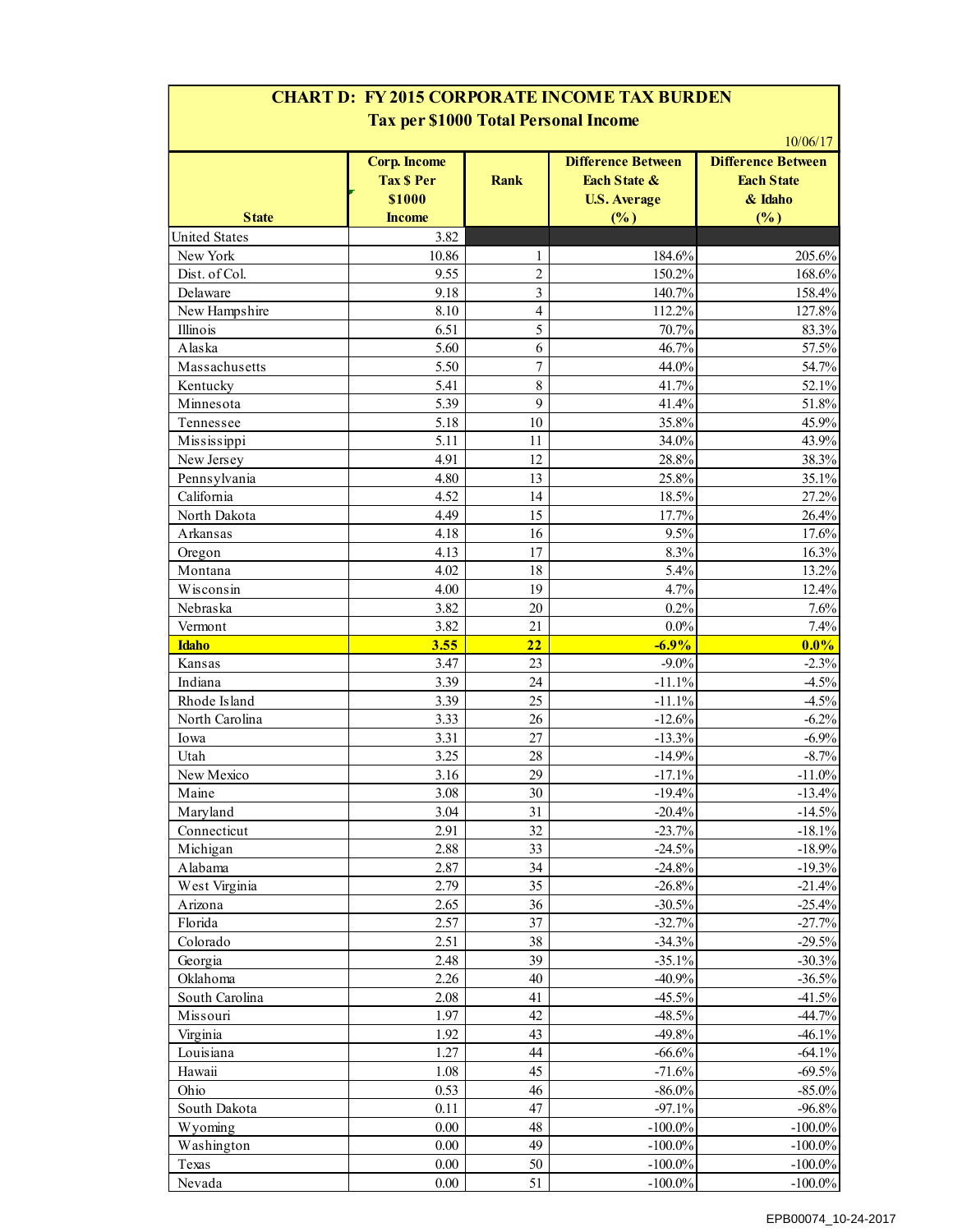### **CHART E: FY 2015 COMBINED INDIV. & CORP. INCOME TAX BURDEN Tax per \$1000 Total Personal Income**

|                      | <b>Income</b><br>Tax & Per<br>\$1000 | <b>Rank</b>    | <b>Difference Between</b><br><b>Each State &amp;</b><br><b>U.S. Average</b> | <b>Difference Between</b><br><b>Each State &amp;</b><br><b>Idaho</b> |
|----------------------|--------------------------------------|----------------|-----------------------------------------------------------------------------|----------------------------------------------------------------------|
| <b>State</b>         | <b>Income</b>                        |                | $\frac{\left( \frac{0}{0} \right)}{\left( \frac{0}{0} \right)}$             | (%)                                                                  |
| <b>United States</b> | 28.35                                |                |                                                                             |                                                                      |
| New York             | 60.22                                | 1              | 112.4%                                                                      | 117.0%                                                               |
| Dist. of Col.        | 49.34                                | $\overline{c}$ | 74.0%                                                                       | 77.8%                                                                |
| Oregon               | 47.58                                | $\overline{3}$ | 67.8%                                                                       | 71.4%                                                                |
| California           | 43.63                                | $\overline{4}$ | 53.9%                                                                       | 57.2%                                                                |
| Minnesota            | 43.28                                | 5              | 52.6%                                                                       | 55.9%                                                                |
| Maryland             | 43.05                                | 6              | 51.8%                                                                       | 55.1%                                                                |
| Massachusetts        | 41.26                                | $\overline{7}$ | 45.5%                                                                       | 48.7%                                                                |
| Connecticut          | 37.45                                | 8              | 32.1%                                                                       | 34.9%                                                                |
| Kentucky             | 37.29                                | 9              | 31.5%                                                                       | 34.4%                                                                |
| Delaware             | 36.25                                | 10             | 27.9%                                                                       | 30.6%                                                                |
| Montana              | 32.28                                | 11             | 13.9%                                                                       | 16.3%                                                                |
| Illinois             | 32.08                                | 12             | 13.2%                                                                       | 15.6%                                                                |
| North Carolina       | 31.39                                | 13             | 10.7%                                                                       | 13.1%                                                                |
| West Virginia        | 31.37                                | 14             | 10.6%                                                                       | 13.0%                                                                |
| Wisconsin            | 31.35                                | 15             | 10.6%                                                                       | 13.0%                                                                |
| Pennsylvania         | 31.16                                | 16             | 9.9%                                                                        | 12.3%                                                                |
| Utah                 | 31.05                                | 17             | 9.5%                                                                        | 11.9%                                                                |
| Maine                | 30.99                                | 18             | 9.3%                                                                        | 11.7%                                                                |
| Hawaii               | 30.86                                | 19             | 8.8%                                                                        | 11.2%                                                                |
| New Jersey           |                                      | 20             | 6.4%                                                                        | 8.7%                                                                 |
|                      | 30.16                                | 21             |                                                                             |                                                                      |
| Virginia             | 29.79                                |                | 5.1%                                                                        | 7.3%                                                                 |
| Iowa                 | 28.85                                | 22             | 1.8%                                                                        | 3.9%                                                                 |
| Nebraska             | 28.68                                | 23             | 1.2%                                                                        | 3.3%                                                                 |
| Ohio                 | 28.25                                | 24             | $-0.4%$                                                                     | 1.8%                                                                 |
| Vermont              | 27.85                                | 25             | $-1.8%$                                                                     | 0.3%                                                                 |
| <b>Idaho</b>         | 27.76                                | 26             | $-2.1%$                                                                     | $0.0\%$                                                              |
| Indiana              | 27.63                                | 27             | $-2.6%$                                                                     | $-0.5%$                                                              |
| Arkansas             | 27.54                                | 28             | $-2.9%$                                                                     | $-0.8%$                                                              |
| Rhode Island         | 26.79                                | 29             | $-5.5%$                                                                     | $-3.5%$                                                              |
| Georgia              | 26.44                                | 30             | $-6.8%$                                                                     | $-4.7%$                                                              |
| Missouri             | 26.33                                | 31             | $-7.1%$                                                                     | $-5.1%$                                                              |
| Colorado             | 26.24                                | 32             | $-7.5%$                                                                     | $-5.5%$                                                              |
| Michigan             | 25.51                                | 33             | $-10.0\%$                                                                   | $-8.1%$                                                              |
| South Carolina       | 22.70                                | 34             | $-20.0\%$                                                                   | $-18.2%$                                                             |
| Mississippi          | 22.18                                | 35             | $-21.8%$                                                                    | $-20.1%$                                                             |
| Alabama              | 21.40                                | 36             | $-24.5%$                                                                    | $-22.9%$                                                             |
| Oklahoma             | 21.13                                | 37             | $-25.5%$                                                                    | $-23.9%$                                                             |
| New Mexico           | 20.65                                | 38             | $-27.2%$                                                                    | $-25.6%$                                                             |
| Kansas               | 20.64                                | 39             | $-27.2%$                                                                    | $-25.6%$                                                             |
| North Dakota         | 17.44                                | 40             | $-38.5%$                                                                    | $-37.2%$                                                             |
| Arizona              | 17.09                                | 41             | $-39.7%$                                                                    | $-38.4%$                                                             |
| Louisiana            | 16.27                                | 42             | $-42.6%$                                                                    | $-41.4%$                                                             |
| New Hampshire        | 9.44                                 | 43             | $-66.7\%$                                                                   | $-66.0\%$                                                            |
| Tennessee            | 6.30                                 | 44             | $-77.8%$                                                                    | $-77.3%$                                                             |
| Alaska               | 5.60                                 | 45             | $-80.3%$                                                                    | $-79.8%$                                                             |
| Florida              | 2.57                                 | 46             | $-90.9%$                                                                    | $-90.7\%$                                                            |
| South Dakota         | 0.11                                 | 47             | $-99.6%$                                                                    | $-99.6%$                                                             |
| Wyoming              | 0.00                                 | 48             | $-100.0\%$                                                                  | $-100.0\%$                                                           |
| Washington           | 0.00                                 | 49             | $-100.0\%$                                                                  | $-100.0\%$                                                           |
| Texas                | 0.00                                 | 50             | $-100.0\%$                                                                  | $-100.0\%$                                                           |
| Nevada               | 0.00                                 | 51             | $-100.0\%$                                                                  | $-100.0\%$                                                           |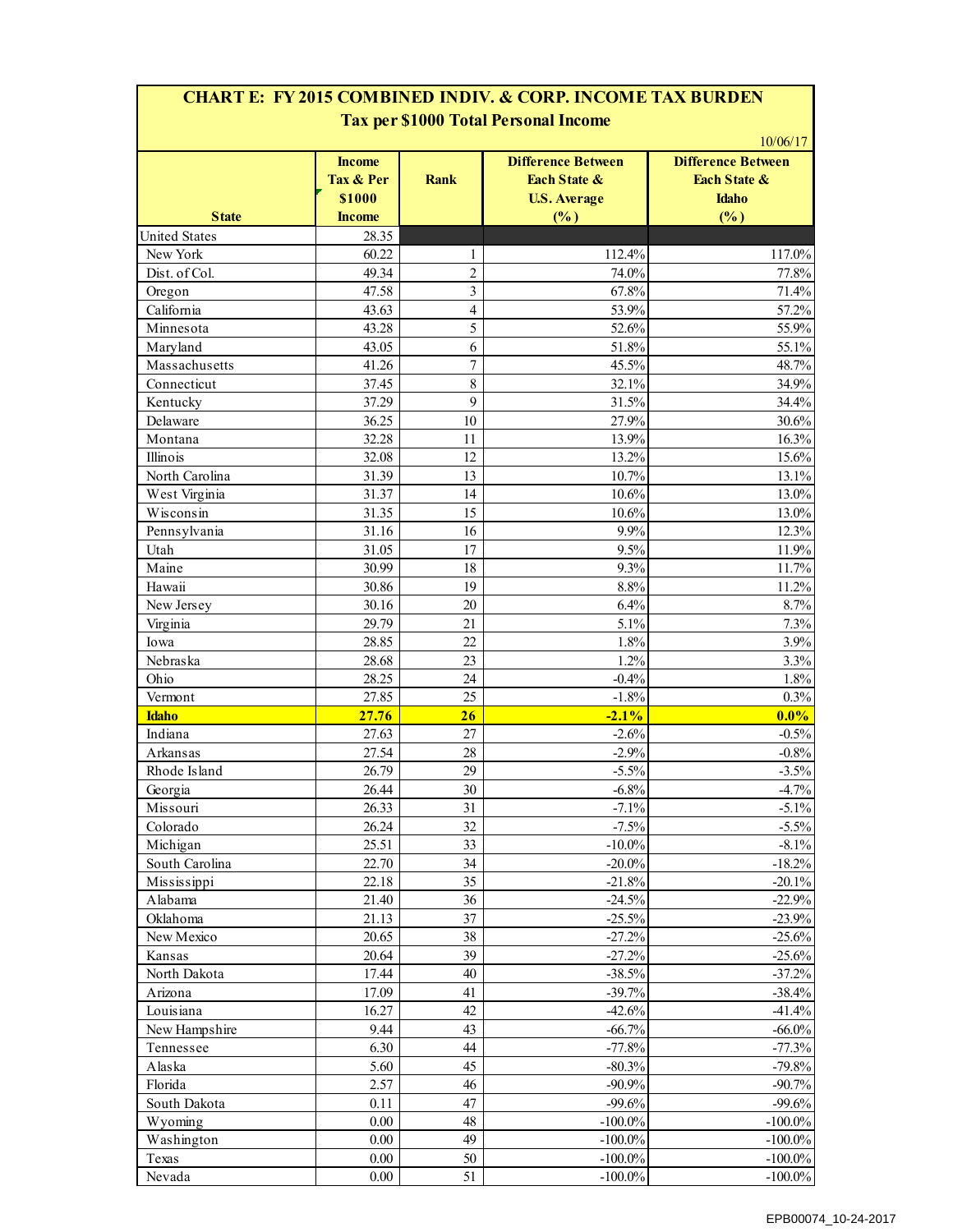| <b>State</b>         | <b>Motor Vehicle</b><br><b>Tax \$ Per</b><br>\$1000<br><b>Income</b> | <b>Rank</b>             | <b>Difference Between</b><br>Each State &<br><b>U.S. Average</b><br>(%) | <b>Difference Between</b><br>Each State &<br><b>Idaho</b><br>(%) |
|----------------------|----------------------------------------------------------------------|-------------------------|-------------------------------------------------------------------------|------------------------------------------------------------------|
| <b>United States</b> | 4.69                                                                 |                         |                                                                         |                                                                  |
| Montana              | 9.38                                                                 | 1                       | 100.1%                                                                  | 39.6%                                                            |
| North Dakota         | 8.61                                                                 | $\overline{c}$          | 83.8%                                                                   | 28.2%                                                            |
| Iowa                 | 8.26                                                                 | $\overline{\mathbf{3}}$ | 76.3%                                                                   | 23.0%                                                            |
| Hawaii               | 7.94                                                                 | $\overline{4}$          | 69.4%                                                                   | 18.2%                                                            |
| Oklahoma             | 6.90                                                                 | 5                       | 47.2%                                                                   | 2.7%                                                             |
| Wyoming              | 6.77                                                                 | 6                       | 44.6%                                                                   | 0.9%                                                             |
| <b>Idaho</b>         | 6.72                                                                 | $\overline{7}$          | 43.3%                                                                   | 0.0%                                                             |
| North Carolina       | 6.55                                                                 | 8                       | 39.8%                                                                   | $-2.5%$                                                          |
| Oregon               | 6.50                                                                 | 9                       | 38.8%                                                                   | $-3.2%$                                                          |
| West Virginia        | 6.45                                                                 | 10                      | 37.7%                                                                   | $-3.9%$                                                          |
| Maine                | 6.39                                                                 | 11                      | 36.3%                                                                   | $-4.9%$                                                          |
| Kentucky             | 6.32                                                                 | 12                      | 34.9%                                                                   | $-5.9%$                                                          |
| South Dakota         | 6.31                                                                 | 13                      | 34.6%                                                                   | $-6.1%$                                                          |
| Minnesota            | 5.91                                                                 | 14                      | 26.2%                                                                   | $-12.0%$                                                         |
| Pennsylvania         | 5.85                                                                 | 15                      | 24.8%                                                                   | $-12.9%$                                                         |
| Nebraska             | 5.81                                                                 | 16                      | 24.1%                                                                   | $-13.4%$                                                         |
| Wisconsin            | 5.75                                                                 | 17                      | 22.7%                                                                   | $-14.4%$                                                         |
| Mississippi          | 5.72                                                                 | 18                      | 22.1%                                                                   | $-14.9%$                                                         |
| Ohio                 | 5.55                                                                 | 19                      | 18.5%                                                                   | $-17.3%$                                                         |
| New Mexico           | 5.52                                                                 | 20                      | 17.7%                                                                   | $-17.9%$                                                         |
| Arkansas             | 5.43                                                                 | 21                      | 15.9%                                                                   | $-19.1%$                                                         |
| Nevada               | 5.35                                                                 | 22                      | 14.2%                                                                   | $-20.3%$                                                         |
| Florida              | 5.28                                                                 | 23                      | 12.8%                                                                   | $-21.3%$                                                         |
| Vermont              | 5.28                                                                 | 24                      | 12.6%                                                                   | $-21.5%$                                                         |
| Kansas               | 5.24                                                                 | 25                      | 11.8%                                                                   | $-22.0%$                                                         |
| Washington           | 5.16                                                                 | 26                      | 10.2%                                                                   | $-23.1%$                                                         |
| Illinois             | 5.12                                                                 | 27                      | 9.4%                                                                    | $-23.7%$                                                         |
| Michigan             | 4.93                                                                 | 28                      | 5.2%                                                                    | $-26.6%$                                                         |
| Utah                 | 4.88                                                                 | 29                      | 4.1%                                                                    | $-27.4%$                                                         |
| Tennessee            | 4.84                                                                 | $30\,$                  | 3.3%                                                                    | $-27.9%$                                                         |
| California           | 4.83                                                                 | 31                      | 3.2%                                                                    | $-28.0\%$                                                        |
| Texas                | 4.68                                                                 | 32                      | $0.0\%$                                                                 | $-30.3%$                                                         |
| Alabama              | 4.68                                                                 | 33                      | $-0.1%$                                                                 | $-30.3%$                                                         |
| South Carolina       | 4.67                                                                 | 34                      | $-0.3%$                                                                 | $-30.4%$                                                         |
| Colorado             | 4.61                                                                 | 35                      | $-1.6%$                                                                 | $-31.3%$                                                         |
| Indiana              | 4.27                                                                 | 36                      | $-8.8%$                                                                 | $-36.4%$                                                         |
| Maryland             | 4.26                                                                 | 37                      | $-9.0\%$                                                                | $-36.5%$                                                         |
| Delaware             | 3.89                                                                 | 38                      | $-17.0\%$                                                               | $-42.1%$                                                         |
| Missouri             | 3.86                                                                 | 39                      | $-17.6%$                                                                | $-42.5%$                                                         |
| New Hampshire        | 3.78                                                                 | 40                      | $-19.3%$                                                                | $-43.7%$                                                         |
| Arizona              | 3.70                                                                 | 41                      | $-21.0%$                                                                | $-44.9%$                                                         |
| Louisiana            | 3.45                                                                 | 42                      | $-26.5%$                                                                | $-48.7%$                                                         |
| Georgia              | 3.41                                                                 | 43                      | $-27.2%$                                                                | $-49.2%$                                                         |
| Virginia             | 3.39                                                                 | 44                      | $-27.6%$                                                                | $-49.5%$                                                         |
| Alaska               | 3.08                                                                 | 45                      | $-34.2%$                                                                | $-54.1%$                                                         |
| Connecticut          | 2.96                                                                 | 46                      | $-36.8%$                                                                | $-55.9%$                                                         |
| Massachusetts        | 2.95                                                                 | 47                      | $-36.9%$                                                                | $-56.0\%$                                                        |
| New York             | 2.81                                                                 | 48                      | $-39.9%$                                                                | $-58.1%$                                                         |
| Rhode Island         | 2.71                                                                 | 49                      | $-42.1%$                                                                | $-59.6%$                                                         |
| New Jersey           | 2.23                                                                 | 50                      | $-52.3%$                                                                | $-66.7%$                                                         |
| Dist. of Col.        | 1.34                                                                 | 51                      | $-71.4%$                                                                | $-80.1%$                                                         |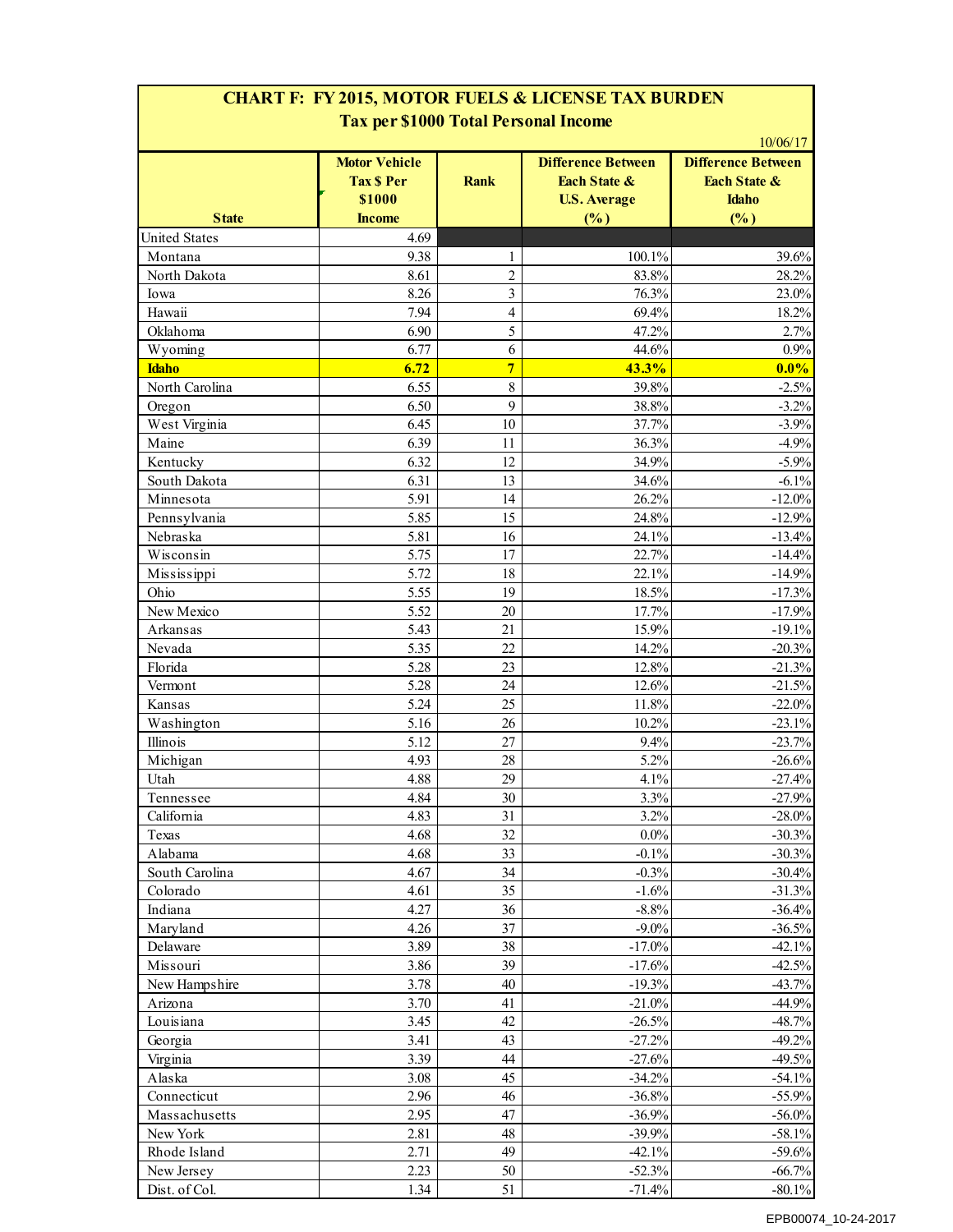# **CHART G: FY 2015 PER CAPITA PROPERTY TAXES**

| <b>State</b>         | <b>Per Capita</b><br><b>Property</b><br><b>Taxes</b><br>(S) | <b>Rank</b>      | <b>Difference Between</b><br><b>Each State &amp;</b><br><b>U.S. Average</b><br>(%) | <b>Difference Between</b><br><b>Each State &amp;</b><br><b>Idaho</b><br>(%) |
|----------------------|-------------------------------------------------------------|------------------|------------------------------------------------------------------------------------|-----------------------------------------------------------------------------|
| <b>United States</b> | 1,520.88                                                    |                  |                                                                                    |                                                                             |
| Dist. of Col.        | 3,358.89                                                    | 1                | 120.9%                                                                             | 248.0%                                                                      |
| New Jersey           | 3,082.20                                                    | $\overline{2}$   | 102.7%                                                                             | 219.4%                                                                      |
| New Hampshire        | 3,055.44                                                    | $\overline{3}$   | 100.9%                                                                             | 216.6%                                                                      |
| Connecticut          | 2,851.40                                                    | $\overline{4}$   | 87.5%                                                                              | 195.5%                                                                      |
| New York             | 2,703.53                                                    | 5                | 77.8%                                                                              | 180.1%                                                                      |
| Vermont              | 2,541.53                                                    | 6                | 67.1%                                                                              | 163.4%                                                                      |
| Wyoming              | 2,345.05                                                    | $\boldsymbol{7}$ | 54.2%                                                                              | 143.0%                                                                      |
| Rhode Island         | 2,340.87                                                    | $\,8\,$          | 53.9%                                                                              | 142.6%                                                                      |
| Massachusetts        | 2,261.60                                                    | 9                | 48.7%                                                                              | 134.3%                                                                      |
| Illinois             | 2,090.85                                                    | 10               | 37.5%                                                                              | 116.7%                                                                      |
| Maine                | 2,054.81                                                    | 11               | 35.1%                                                                              | 112.9%                                                                      |
| Alaska               | 2,003.39                                                    | 12               | 31.7%                                                                              | 107.6%                                                                      |
| Nebraska             | 1,897.62                                                    | 13               | 24.8%                                                                              | 96.6%                                                                       |
| Texas                | 1,733.86                                                    | 14               | 14.0%                                                                              | 79.7%                                                                       |
| Wisconsin            | 1,616.67                                                    | 15               | 6.3%                                                                               | 67.5%                                                                       |
| Iowa                 | 1,570.18                                                    | 16               | 3.2%                                                                               | 62.7%                                                                       |
| Maryland             | 1,558.34                                                    | 17               | 2.5%                                                                               | 61.5%                                                                       |
| Minnesota            | 1,535.52                                                    | 18               | 1.0%                                                                               | 59.1%                                                                       |
| Virginia             | 1,522.80                                                    | 19               | 0.1%                                                                               | 57.8%                                                                       |
| Montana              | 1,509.85                                                    | 20               | $-0.7%$                                                                            | 56.5%                                                                       |
| Pennsylvania         | 1,482.10                                                    | 21               | $-2.5%$                                                                            | 53.6%                                                                       |
| California           | 1,456.52                                                    | 22               | $-4.2%$                                                                            | 50.9%                                                                       |
| Kansas               | 1,442.69                                                    | 23               | $-5.1%$                                                                            | 49.5%                                                                       |
| Washington           | 1,410.62                                                    | 24               | $-7.2%$                                                                            | 46.2%                                                                       |
| Oregon               | 1,405.67                                                    | 25               | $-7.6%$                                                                            | 45.7%                                                                       |
| Colorado             | 1,383.89                                                    | 26               | $-9.0\%$                                                                           | 43.4%                                                                       |
| Michigan             | 1,382.78                                                    | 27               | $-9.1%$                                                                            | 43.3%                                                                       |
| South Dakota         | 1,381.80                                                    | 28               | $-9.1%$                                                                            | 43.2%                                                                       |
| Ohio                 | 1,272.36                                                    | 29               | $-16.3%$                                                                           | 31.8%                                                                       |
| Florida              | 1,233.87                                                    | 30               | $-18.9%$                                                                           | 27.9%                                                                       |
| North Dakota         | 1,221.65                                                    | 31               | $-19.7%$                                                                           | 26.6%                                                                       |
| South Carolina       | 1,129.91                                                    | 32               | $-25.7%$                                                                           | 17.1%                                                                       |
| Georgia              | 1,126.51                                                    | 33               | $-25.9%$                                                                           | 16.7%                                                                       |
| Hawaii               | 1,074.46                                                    | 34               | $-29.4%$                                                                           | 11.3%                                                                       |
| Arizona              | 1,038.02                                                    | 35               | $-31.7%$                                                                           | 7.6%                                                                        |
| Missouri             | 991.66                                                      | 36               | $-34.8%$                                                                           | 2.8%                                                                        |
| Utah                 | 977.68                                                      | 37               | $-35.7%$                                                                           | 1.3%                                                                        |
| Indiana              | 975.89                                                      | 38               | $-35.8%$                                                                           | 1.1%                                                                        |
| Mississippi          | 972.58                                                      | 39               | $-36.1%$                                                                           | $0.8\%$                                                                     |
| <b>Idaho</b>         | 965.06                                                      | 40               | $-36.5%$                                                                           | $0.0\%$                                                                     |
| Nevada               | 961.61                                                      | 41               | $-36.8%$                                                                           | $-0.4%$                                                                     |
| North Carolina       | 953.18                                                      | 42               | $-37.3%$                                                                           | $-1.2%$                                                                     |
| West Virginia        | 889.47                                                      | 43               | $-41.5%$                                                                           | $-7.8%$                                                                     |
| Louisiana            | 869.10                                                      | 44               | $-42.9%$                                                                           | $-9.9%$                                                                     |
| Tennessee            | 863.31                                                      | 45               | $-43.2%$                                                                           | $-10.5%$                                                                    |
| Delaware             | 856.97                                                      | 46               | $-43.7%$                                                                           | $-11.2%$                                                                    |
| Kentucky             | 781.12                                                      | 47               | $-48.6%$                                                                           | $-19.1%$                                                                    |
| New Mexico           | 772.22                                                      | 48               | $-49.2%$                                                                           | $-20.0\%$                                                                   |
| Arkansas             | 698.68                                                      | 49               | $-54.1%$                                                                           | $-27.6%$                                                                    |
| Oklahoma             | 678.81                                                      | 50               | $-55.4%$                                                                           | $-29.7%$                                                                    |
| Alabama              | 540.33                                                      | 51               | $-64.5%$                                                                           | $-44.0%$                                                                    |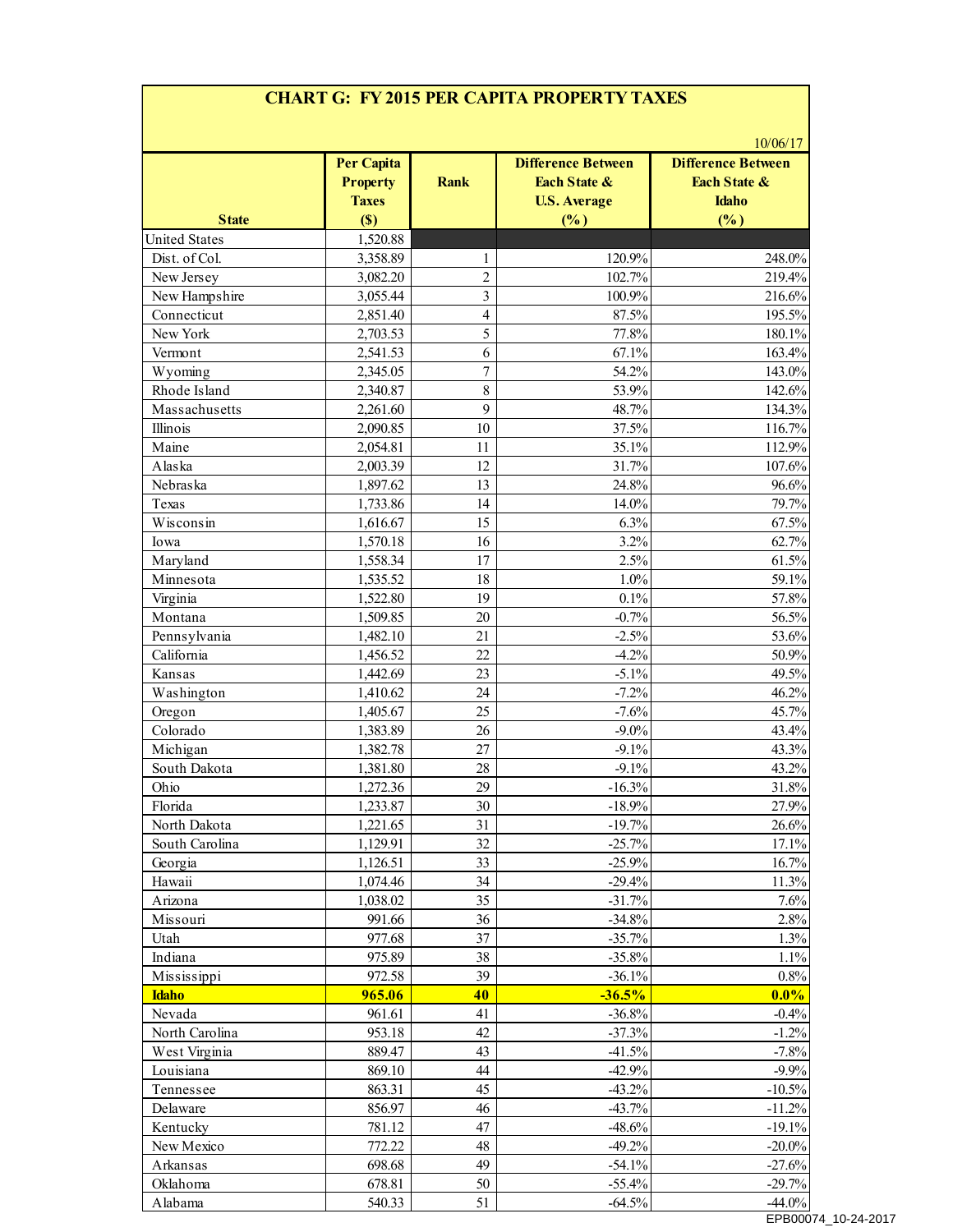# **CHART H: FY 2015 PER CAPITA SALES TAXES**

| <b>State</b>         | <b>Per Capita</b><br><b>Sales</b><br><b>Taxes</b><br>(S) | Rank           | <b>Difference Between</b><br>Each State &<br><b>U.S. Average</b><br>(%) | <b>Difference Between</b><br>Each State &<br><b>Idaho</b><br>(%) |
|----------------------|----------------------------------------------------------|----------------|-------------------------------------------------------------------------|------------------------------------------------------------------|
| <b>United States</b> | 1147.38                                                  |                |                                                                         |                                                                  |
| Hawaii               | 2256.86                                                  | 1              | 96.7%                                                                   | 154.6%                                                           |
| Washington           | 2189.99                                                  | $\overline{2}$ | 90.9%                                                                   | 147.1%                                                           |
| North Dakota         | 2129.02                                                  | $\overline{3}$ | 85.6%                                                                   | 140.2%                                                           |
| Dist. of Col.        | 1962.96                                                  | $\overline{4}$ | 71.1%                                                                   | 121.5%                                                           |
| Wyoming              | 1789.30                                                  | 5              | 55.9%                                                                   | 101.9%                                                           |
| Nevada               | 1632.78                                                  | 6              | 42.3%                                                                   | 84.2%                                                            |
| New Mexico           | 1557.10                                                  | $\overline{7}$ | 35.7%                                                                   | 75.7%                                                            |
| South Dakota         | 1554.49                                                  | $\,8\,$        | 35.5%                                                                   | 75.4%                                                            |
| Louisiana            | 1521.47                                                  | 9              | 32.6%                                                                   | 71.7%                                                            |
| Texas                | 1497.20                                                  | 10             | 30.5%                                                                   | 68.9%                                                            |
| New York             | 1460.13                                                  | 11             | 27.3%                                                                   | 64.7%                                                            |
| Arkansas             | 1432.74                                                  | 12             | 24.9%                                                                   | 61.7%                                                            |
| Kansas               | 1383.34                                                  | 13             | 20.6%                                                                   | 56.1%                                                            |
| Arizona              | 1361.08                                                  | 14             | 18.6%                                                                   | 53.6%                                                            |
| Tennessee            | 1330.65                                                  | 15             | 16.0%                                                                   | 50.1%                                                            |
| California           | 1280.83                                                  | 16             | 11.6%                                                                   | 44.5%                                                            |
| Oklahoma             | 1222.02                                                  | 17             | 6.5%                                                                    | 37.9%                                                            |
| Ohio                 | 1220.21                                                  | 18             | 6.3%                                                                    | 37.7%                                                            |
| Colorado             | 1209.88                                                  | 19             | 5.4%                                                                    | 36.5%                                                            |
| Florida              | 1179.99                                                  | 20             | 2.8%                                                                    | 33.1%                                                            |
| Mississippi          | 1144.97                                                  | 21             | $-0.2%$                                                                 | 29.2%                                                            |
| Nebraska             | 1140.64                                                  | 22             | $-0.6%$                                                                 | 28.7%                                                            |
| Connecticut          | 1138.94                                                  | 23             | $-0.7%$                                                                 | 28.5%                                                            |
| Indiana              | 1100.84                                                  | 24             | $-4.1%$                                                                 | 24.2%                                                            |
| Iowa                 | 1075.55                                                  | 25             | $-6.3%$                                                                 | 21.4%                                                            |
| Minnesota            | 1027.82                                                  | 26             | $-10.4%$                                                                | 16.0%                                                            |
| New Jersey           | 1023.57                                                  | 27             | $-10.8%$                                                                | 15.5%                                                            |
| Illinois             | 1017.03                                                  | 28             | $-11.4%$                                                                | 14.8%                                                            |
| Missouri             | 966.71                                                   | 29             | $-15.7%$                                                                | 9.1%                                                             |
| Maine                | 965.37                                                   | 30             | $-15.9\%$                                                               | $8.9\%$                                                          |
| North Carolina       | 942.33                                                   | 31             | $-17.9%$                                                                | 6.3%                                                             |
| Alabama              | 939.15                                                   | 32             | $-18.1%$                                                                | 6.0%                                                             |
| Michigan             | 928.82                                                   | 33             | $-19.0\%$                                                               | 4.8%                                                             |
| Wisconsin            | 915.95                                                   | 34             | $-20.2%$                                                                | 3.3%                                                             |
| Rhode Island         | 908.97                                                   | 35             | $-20.8%$                                                                | 2.6%                                                             |
| Georgia              | 901.07                                                   | 36             | $-21.5%$                                                                | 1.7%                                                             |
| <b>Idaho</b>         | 886.29                                                   | 37             | $-22.8%$                                                                | $0.0\%$                                                          |
| Utah                 | 881.63                                                   | 38             | $-23.2%$                                                                | $-0.5%$                                                          |
| Massachusetts        | 855.50                                                   | 39             | $-25.4%$                                                                | $-3.5%$                                                          |
| Pennsylvania         | 838.28                                                   | 40             | $-26.9%$                                                                | $-5.4\%$                                                         |
| South Carolina       | 824.77                                                   | 41             | $-28.1%$                                                                | $-6.9%$                                                          |
| Kentucky             | 738.44                                                   | 42             | $-35.6%$                                                                | $-16.7%$                                                         |
| Maryland             | 735.60                                                   | 43             | $-35.9%$                                                                | $-17.0%$                                                         |
| West Virginia        | 711.14                                                   | 44             | $-38.0\%$                                                               | $-19.8%$                                                         |
| Virginia             | 609.99                                                   | 45             | $-46.8%$                                                                | $-31.2%$                                                         |
| Vermont              | 604.79                                                   | 46             | $-47.3%$                                                                | $-31.8%$                                                         |
| Alaska               | 313.40                                                   | 47             | $-72.7%$                                                                | $-64.6%$                                                         |
| Oregon               | 0.00                                                     | 48             | $-100.0\%$                                                              | $-100.0\%$                                                       |
| New Hampshire        | 0.00                                                     | 49             | $-100.0\%$                                                              | $-100.0\%$                                                       |
| Montana              | 0.00                                                     | 50             | $-100.0\%$                                                              | $-100.0\%$                                                       |
| Delaware             | 0.00                                                     | 51             | $-100.0\%$                                                              | $-100.0\%$                                                       |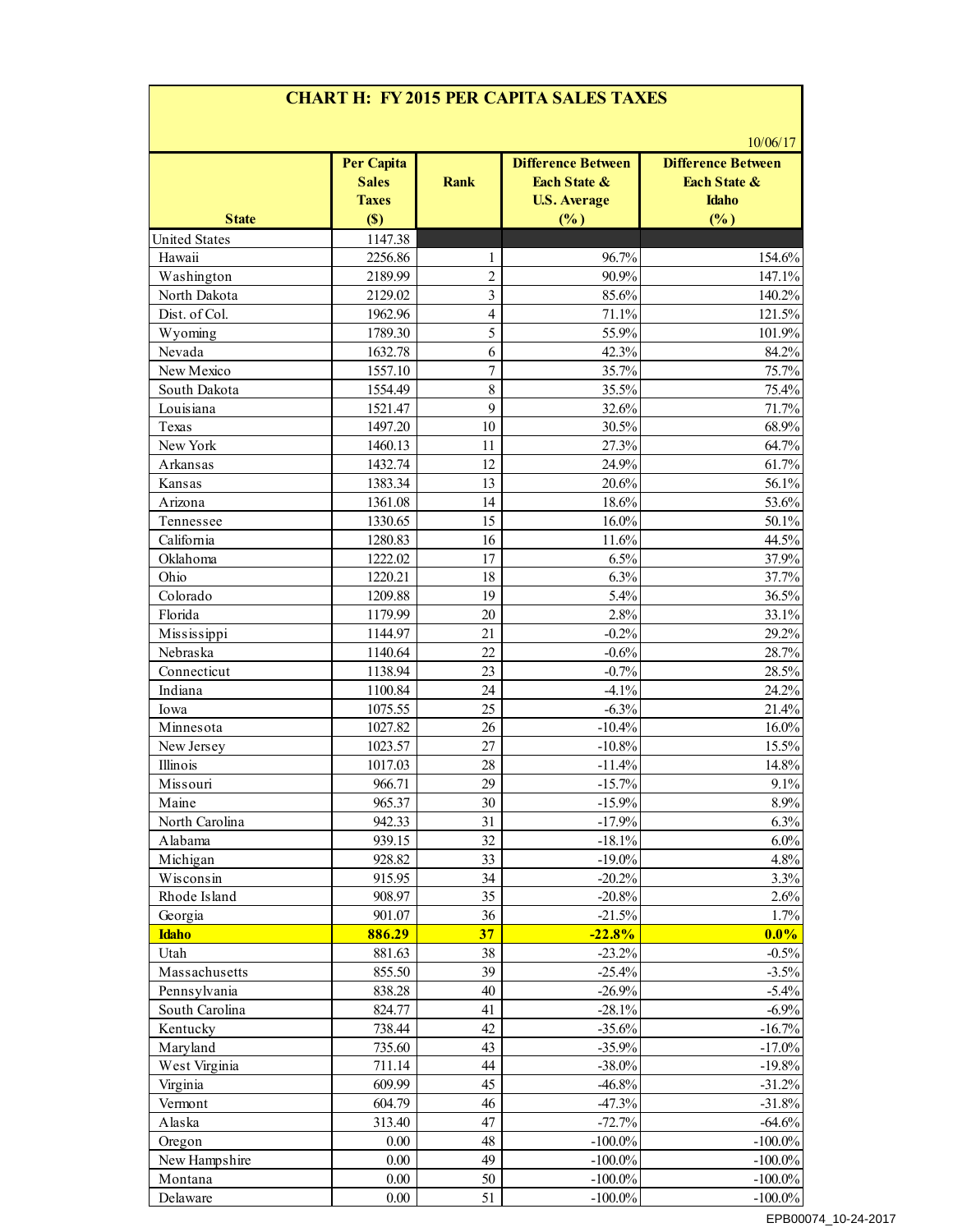### **CHART I: FY 2015 PER CAPITA INDIVIDUAL INCOME TAXES**

| <b>State</b>         | <b>Per Capita</b><br><b>Individual</b><br><b>Income</b><br>Taxes (\$) | <b>Rank</b>    | <b>Difference Between</b><br><b>Each State &amp;</b><br><b>U.S. Average</b><br>(%) | <b>Difference Between</b><br><b>Each State &amp;</b><br><b>Idaho</b><br>(%) |
|----------------------|-----------------------------------------------------------------------|----------------|------------------------------------------------------------------------------------|-----------------------------------------------------------------------------|
| <b>United States</b> | 1146.35                                                               |                |                                                                                    |                                                                             |
| New York             | 2795.40                                                               | 1              | 143.9%                                                                             | 212.5%                                                                      |
| Dist. of Col.        | 2787.19                                                               | $\overline{2}$ | 143.1%                                                                             | 234.9%                                                                      |
| Connecticut          | 2282.48                                                               | 3              | 99.1%                                                                              | 174.2%                                                                      |
| Maryland             | 2204.64                                                               | $\overline{4}$ | 92.3%                                                                              | 164.9%                                                                      |
| Massachusetts        | 2136.11                                                               | 5              | 86.3%                                                                              | 156.6%                                                                      |
| California           | 1998.50                                                               | 6              | 74.3%                                                                              | 140.1%                                                                      |
| Minnesota            | 1891.50                                                               | $\overline{7}$ | 65.0%                                                                              | 127.3%                                                                      |
|                      |                                                                       | 8              |                                                                                    |                                                                             |
| Oregon               | 1816.10                                                               | 9              | 58.4%                                                                              | 118.2%                                                                      |
| New Jersey           | 1482.86                                                               |                | 29.4%                                                                              | 78.2%                                                                       |
| Virginia             | 1422.63                                                               | 10             | 24.1%                                                                              | 70.9%                                                                       |
| Hawaii               | 1394.87                                                               | 11             | 21.7%                                                                              | 67.6%                                                                       |
| Pennsylvania         | 1277.21                                                               | 12<br>13       | 11.4%                                                                              | 53.4%                                                                       |
| Delaware             | 1269.11                                                               |                | 10.7%                                                                              | 52.5%                                                                       |
| Illinois             | 1239.49                                                               | 14             | 8.1%                                                                               | 48.9%                                                                       |
| Wisconsin            | 1225.62                                                               | 15             | 6.9%                                                                               | 47.3%                                                                       |
| Kentucky             | 1214.63                                                               | 16             | 6.0%                                                                               | 45.9%                                                                       |
| Ohio                 | 1187.15                                                               | 17             | 3.6%                                                                               | 42.6%                                                                       |
| Nebraska             | 1182.61                                                               | 18             | 3.2%                                                                               | 42.1%                                                                       |
| Colorado             | 1170.02                                                               | 19             | 2.1%                                                                               | 40.6%                                                                       |
| Maine                | 1153.20                                                               | 20             | 0.6%                                                                               | 38.5%                                                                       |
| Rhode Island         | 1151.35                                                               | 21             | 0.4%                                                                               | 38.3%                                                                       |
| Iowa                 | 1145.37                                                               | 22             | $-0.1%$                                                                            | 37.6%                                                                       |
| Montana              | 1143.79                                                               | 23             | $-0.2%$                                                                            | 37.4%                                                                       |
| Vermont              | 1132.92                                                               | 24             | $-1.2%$                                                                            | 36.1%                                                                       |
| North Carolina       | 1115.84                                                               | 25             | $-2.7%$                                                                            | 34.1%                                                                       |
| Utah                 | 1055.87                                                               | 26             | $-7.9%$                                                                            | 26.9%                                                                       |
| West Virginia        | 1049.65                                                               | 27             | $-8.4%$                                                                            | 26.1%                                                                       |
| Missouri             | 1025.81                                                               | 28             | $-10.5%$                                                                           | 23.2%                                                                       |
| Indiana              | 975.53                                                                | 29             | $-14.9%$                                                                           | 17.2%                                                                       |
| Georgia              | 948.93                                                                | 30             | $-17.2%$                                                                           | 14.0%                                                                       |
| Michigan             | 938.45                                                                | 31             | $-18.1%$                                                                           | 12.7%                                                                       |
| Arkansas             | 894.66                                                                | 32             | $-22.0%$                                                                           | 7.5%                                                                        |
| <b>Idaho</b>         | 894.45                                                                | 33             | $-22.0%$                                                                           | 7.5%                                                                        |
| Oklahoma             | 832.34                                                                | 34             | $-27.4%$                                                                           | $0.0\%$                                                                     |
| Kansas               | 779.17                                                                | 35             | $-32.0%$                                                                           | $-6.4%$                                                                     |
| South Carolina       | 764.44                                                                | 36             | $-33.3%$                                                                           | $-8.2%$                                                                     |
| Alabama              | 710.06                                                                | 37             | $-38.1%$                                                                           | $-14.7%$                                                                    |
| North Dakota         | 709.03                                                                | 38             | $-38.1%$                                                                           | $-14.8%$                                                                    |
| New Mexico           | 663.96                                                                | 39             | $-42.1%$                                                                           | $-20.2%$                                                                    |
| Louisiana            | 638.92                                                                | 40             | $-44.3%$                                                                           | $-23.2%$                                                                    |
| Mississippi          | 596.59                                                                | 41             | $-48.0\%$                                                                          | $-28.3%$                                                                    |
| Arizona              | 551.65                                                                | 42             | $-51.9%$                                                                           | $-33.7%$                                                                    |
| New Hampshire        | 72.20                                                                 | 43             | $-93.7%$                                                                           | $-91.3%$                                                                    |
| Tennessee            | 45.82                                                                 | 44             | $-96.0\%$                                                                          | $-94.5%$                                                                    |
| Wyoming              | 0.00                                                                  | 45             | $-100.0\%$                                                                         | $-100.0\%$                                                                  |
| Washington           | 0.00                                                                  | 46             | $-100.0\%$                                                                         | $-100.0\%$                                                                  |
| Texas                | 0.00                                                                  | 47             | $-100.0\%$                                                                         | $-100.0\%$                                                                  |
| South Dakota         | 0.00                                                                  | 48             | $-100.0\%$                                                                         | $-100.0\%$                                                                  |
| Nevada               | 0.00                                                                  | 49             | $-100.0\%$                                                                         | $-100.0\%$                                                                  |
| Florida              | 0.00                                                                  | 50             | $-100.0\%$                                                                         | $-100.0\%$                                                                  |
|                      |                                                                       |                |                                                                                    | $-100.0\%$                                                                  |
| Alaska               | 0.00                                                                  | 51             | $-100.0\%$                                                                         |                                                                             |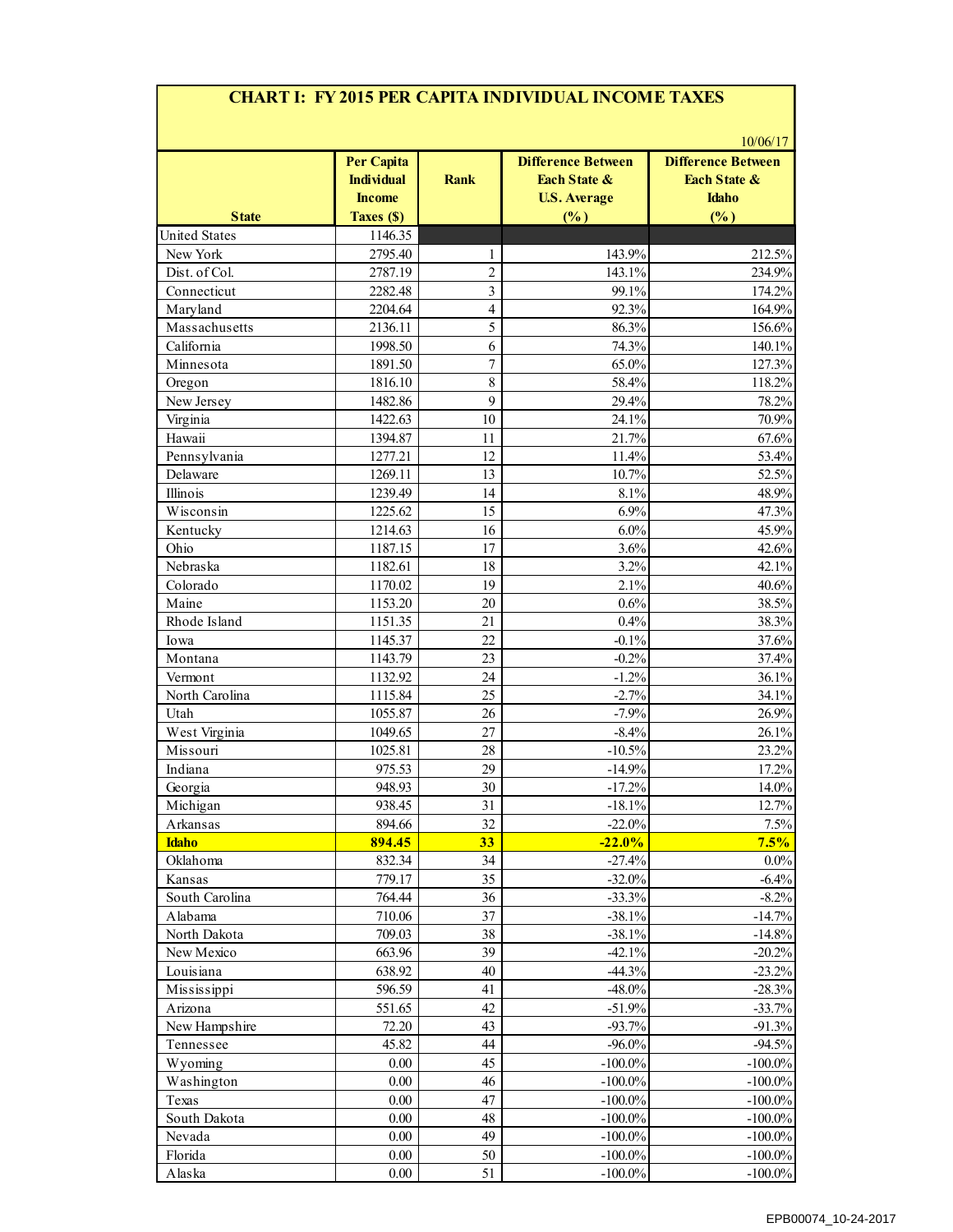### **CHART J: FY 2015 PER CAPITA CORPORATE INCOME TAXES**

| <b>State</b>         | <b>Per Capita</b><br><b>Corporate</b><br><b>Income</b><br>Taxes (\$) | <b>Rank</b>             | <b>Difference Between</b><br><b>Each State &amp;</b><br><b>U.S. Average</b><br>(%) | <b>Difference Between</b><br><b>Each State &amp;</b><br><b>Idaho</b><br>(%) |
|----------------------|----------------------------------------------------------------------|-------------------------|------------------------------------------------------------------------------------|-----------------------------------------------------------------------------|
| <b>United States</b> | 178.27                                                               |                         |                                                                                    |                                                                             |
| Dist. of Col.        | 668.67                                                               | 1                       | 275.1%                                                                             | 409.1%                                                                      |
| New York             | 614.92                                                               | $\overline{c}$          | 244.9%                                                                             | 368.2%                                                                      |
| New Hampshire        | 433.56                                                               | $\overline{\mathbf{3}}$ | 143.2%                                                                             | 230.1%                                                                      |
| Delaware             | 430.57                                                               | $\overline{4}$          | 141.5%                                                                             | 227.8%                                                                      |
| Massachusetts        | 328.32                                                               | 5                       | 84.2%                                                                              | 150.0%                                                                      |
| Illinois             | 315.78                                                               | 6                       | 77.1%                                                                              | 140.4%                                                                      |
| Alaska               | 308.86                                                               | $\overline{7}$          | 73.3%                                                                              | 135.2%                                                                      |
| New Jersey           | 288.67                                                               | $\,8\,$                 | 61.9%                                                                              | 119.8%                                                                      |
| Minnesota            | 269.34                                                               | 9                       | 51.1%                                                                              | 105.1%                                                                      |
| North Dakota         | 245.81                                                               | 10                      | 37.9%                                                                              | 87.2%                                                                       |
| Pennsylvania         | 232.61                                                               | 11                      | 30.5%                                                                              | 77.1%                                                                       |
| California           | 230.99                                                               | 12                      | 29.6%                                                                              | 75.9%                                                                       |
| Tennessee            | 212.43                                                               | 13                      | 19.2%                                                                              | 61.7%                                                                       |
| Kentucky             | 205.93                                                               | 14                      | 15.5%                                                                              | 56.8%                                                                       |
| Connecticut          | 192.40                                                               | 15                      | 7.9%                                                                               | 46.5%                                                                       |
| Nebraska             | 181.90                                                               | 16                      | 2.0%                                                                               | 38.5%                                                                       |
| Vermont              | 179.92                                                               | 17                      | 0.9%                                                                               | 37.0%                                                                       |
| Wisconsin            | 178.99                                                               | 18                      | 0.4%                                                                               | 36.3%                                                                       |
| Mississippi          | 178.81                                                               | 19                      | 0.3%                                                                               | 36.1%                                                                       |
| Oregon               | 172.82                                                               | 20                      | $-3.1%$                                                                            | 31.6%                                                                       |
| Maryland             | 167.40                                                               | 21                      | $-6.1%$                                                                            | 27.5%                                                                       |
| Rhode Island         | 167.05                                                               | 22                      | $-6.3%$                                                                            | 27.2%                                                                       |
| Montana              | 162.82                                                               | 23                      | $-8.7%$                                                                            | 24.0%                                                                       |
| Arkansas             | 160.03                                                               | 24                      | $-10.2%$                                                                           | 21.8%                                                                       |
| Kansas               | 157.67                                                               | 25                      | $-11.6%$                                                                           | 20.0%                                                                       |
| Iowa                 | 148.38                                                               | 26                      | $-16.8%$                                                                           | 13.0%                                                                       |
| Indiana              | 136.64                                                               | 27                      | $-23.4%$                                                                           | 4.0%                                                                        |
| North Carolina       | 132.56                                                               | 28                      | $-25.6%$                                                                           | 0.9%                                                                        |
| <b>Idaho</b>         | 131.34                                                               | 29                      | $-26.3%$                                                                           | $0.0\%$                                                                     |
| Maine                | 127.09                                                               | $\overline{30}$         | $-28.7%$                                                                           | $-3.2%$                                                                     |
| Colorado             | 123.56                                                               | 31                      | $-30.7%$                                                                           | $-5.9%$                                                                     |
| Utah                 | 123.28                                                               | 32                      | $-30.8%$                                                                           | $-6.1%$                                                                     |
| New Mexico           | 120.15                                                               | 33                      | $-32.6%$                                                                           | $-8.5%$                                                                     |
| Michigan             | 119.54                                                               | 34                      | $-32.9%$                                                                           | $-9.0\%$                                                                    |
| Florida              | 110.52                                                               | 35                      | $-38.0\%$                                                                          | $-15.9%$                                                                    |
| Alabama              | 109.93                                                               | 36                      | $-38.3%$                                                                           | $-16.3%$                                                                    |
| West Virginia        | 102.53                                                               | 37                      | $-42.5%$                                                                           | $-21.9%$                                                                    |
| Arizona              | 101.35                                                               | 38                      | $-43.1%$                                                                           | $-22.8%$                                                                    |
| Oklahoma             | 99.43                                                                | 39                      | $-44.2%$                                                                           | $-24.3%$                                                                    |
| Georgia              | 98.10                                                                | 40                      | $-45.0\%$                                                                          | $-25.3%$                                                                    |
| Virginia             | 97.74                                                                | 41                      | $-45.2%$                                                                           | $-25.6%$                                                                    |
| Missouri             | 82.80                                                                | 42                      | $-53.6%$                                                                           | $-37.0%$                                                                    |
| South Carolina       | 77.09                                                                | 43                      | $-56.8%$                                                                           | $-41.3%$                                                                    |
| Louisiana            | 54.33                                                                | 44                      | $-69.5%$                                                                           | $-58.6%$                                                                    |
| Hawaii               | 50.70                                                                | 45                      | $-71.6%$                                                                           | $-61.4%$                                                                    |
| Ohio                 | 22.84                                                                | 46                      | $-87.2%$                                                                           | $-82.6%$                                                                    |
| South Dakota         | 5.05                                                                 | 47                      | $-97.2%$                                                                           | $-96.2%$                                                                    |
|                      | $0.00\,$                                                             | 48                      | $-100.0\%$                                                                         | $-100.0\%$                                                                  |
| Wyoming              |                                                                      | 49                      |                                                                                    |                                                                             |
| Washington<br>Texas  | $0.00\,$<br>$0.00\,$                                                 |                         | $-100.0\%$                                                                         | $-100.0\%$                                                                  |
|                      |                                                                      | 50                      | $-100.0\%$                                                                         | $-100.0\%$                                                                  |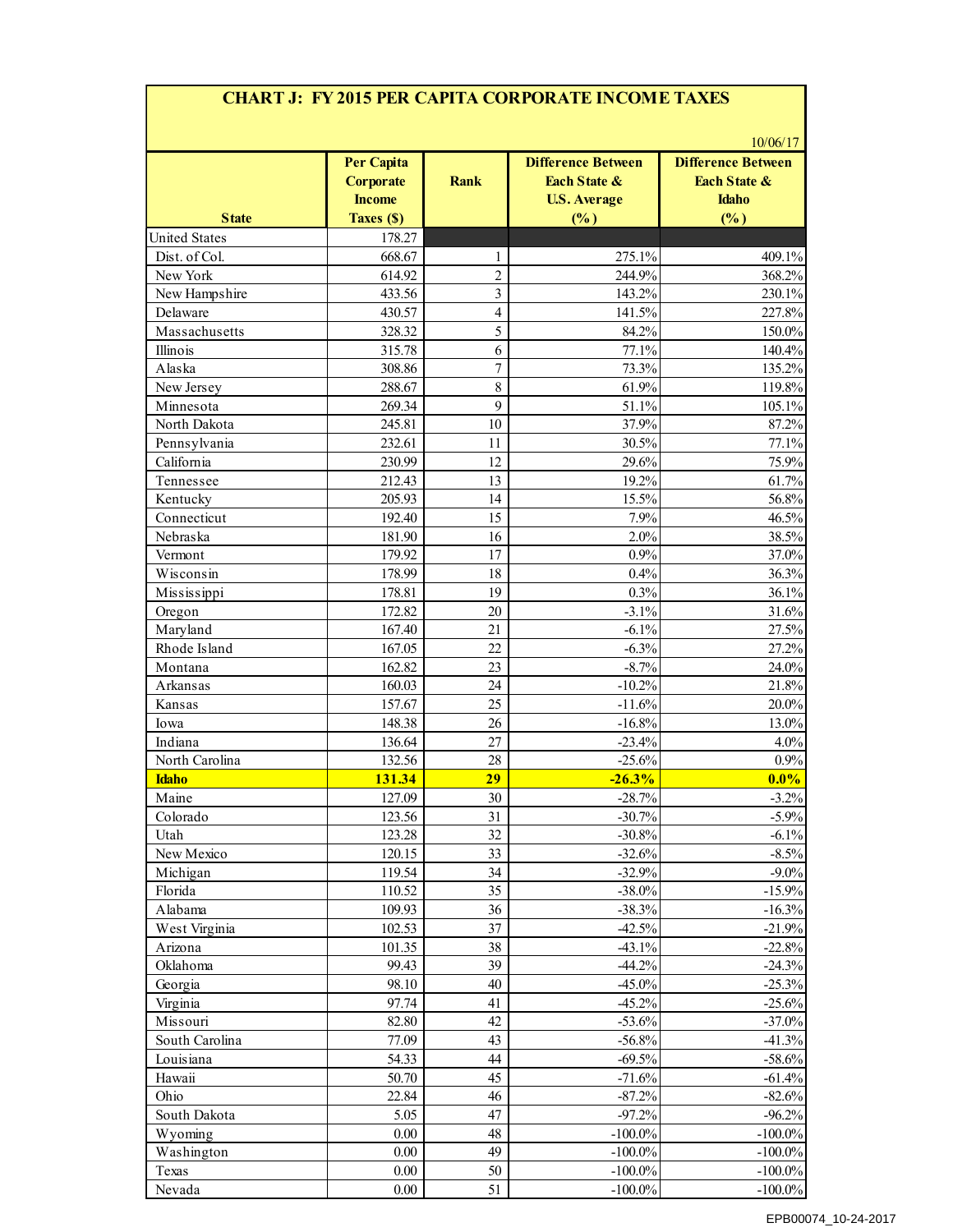| <b>CHART K: FY 2015 PER CAPITA COMBINED CORP. &amp; IND.</b><br><b>INCOME TAXES</b> |                                                    |                         |                                                                  |                                                                       |  |
|-------------------------------------------------------------------------------------|----------------------------------------------------|-------------------------|------------------------------------------------------------------|-----------------------------------------------------------------------|--|
|                                                                                     | <b>Per Capita</b><br><b>Income</b><br><b>Taxes</b> | <b>Rank</b>             | <b>Difference Between</b><br>Each State &<br><b>U.S. Average</b> | 10/06/17<br><b>Difference Between</b><br>Each State &<br><b>Idaho</b> |  |
| <b>State</b>                                                                        | (S)                                                |                         | (%)                                                              | (%)                                                                   |  |
| <b>United States</b>                                                                | 1324.62                                            |                         |                                                                  |                                                                       |  |
| Dist. of Col.                                                                       | 3455.86                                            | 1                       | 160.9%                                                           | 236.9%                                                                |  |
| New York                                                                            | 3410.32                                            | $\overline{c}$          | 157.5%                                                           | 232.5%                                                                |  |
| Connecticut                                                                         | 2474.87                                            | 3                       | 86.8%                                                            | 141.3%                                                                |  |
| Massachusetts                                                                       | 2464.43                                            | $\overline{\mathbf{4}}$ | 86.0%                                                            | 140.2%                                                                |  |
| Maryland                                                                            | 2372.05                                            | 5                       | 79.1%                                                            | 131.2%                                                                |  |
| California                                                                          | 2229.49                                            | 6                       | 68.3%                                                            | 117.3%                                                                |  |
| Minnesota                                                                           | 2160.84                                            | 7                       | 63.1%                                                            | 110.7%                                                                |  |
|                                                                                     | 1988.93                                            | 8                       | 50.2%                                                            | 93.9%                                                                 |  |
| Oregon<br>New Jersey                                                                | 1771.53                                            | 9                       | 33.7%                                                            | 72.7%                                                                 |  |
| Delaware                                                                            | 1699.69                                            | 10                      | 28.3%                                                            | 65.7%                                                                 |  |
| Illinois                                                                            | 1555.26                                            | 11                      | 17.4%                                                            | 51.6%                                                                 |  |
|                                                                                     |                                                    |                         |                                                                  |                                                                       |  |
| Virginia<br>Pennsylvania                                                            | 1520.37                                            | 12                      | 14.8%                                                            | 48.2%                                                                 |  |
|                                                                                     | 1509.82                                            | 13                      | 14.0%                                                            | 47.2%<br>40.9%                                                        |  |
| Hawaii<br>Kentucky                                                                  | 1445.57<br>1420.57                                 | 14<br>15                | 9.1%<br>7.2%                                                     | 38.5%                                                                 |  |
|                                                                                     |                                                    |                         | 6.0%                                                             |                                                                       |  |
| Wisconsin                                                                           | 1404.61                                            | 16                      |                                                                  | 36.9%                                                                 |  |
| Nebraska                                                                            | 1364.51                                            | 17                      | 3.0%                                                             | 33.0%                                                                 |  |
| Rhode Island                                                                        | 1318.39                                            | 18                      | $-0.5%$                                                          | 28.5%                                                                 |  |
| Vermont                                                                             | 1312.84                                            | 19                      | $-0.9%$                                                          | 28.0%                                                                 |  |
| Montana                                                                             | 1306.61                                            | 20                      | $-1.4%$                                                          | 27.4%                                                                 |  |
| Iowa                                                                                | 1293.75                                            | 21                      | $-2.3%$                                                          | 26.1%                                                                 |  |
| Colorado                                                                            | 1293.58                                            | 22                      | $-2.3%$                                                          | 26.1%                                                                 |  |
| Maine                                                                               | 1280.30                                            | 23                      | $-3.3%$                                                          | 24.8%                                                                 |  |
| North Carolina                                                                      | 1248.39                                            | 24                      | $-5.8%$                                                          | 21.7%                                                                 |  |
| Ohio                                                                                | 1209.99                                            | 25                      | $-8.7%$                                                          | 18.0%                                                                 |  |
| Utah                                                                                | 1179.15                                            | 26                      | $-11.0%$                                                         | 15.0%                                                                 |  |
| West Virginia                                                                       | 1152.17                                            | 27                      | $-13.0\%$                                                        | 12.3%                                                                 |  |
| Indiana                                                                             | 1112.17                                            | 28                      | $-16.0\%$                                                        | 8.4%                                                                  |  |
| Missouri                                                                            | 1108.61                                            | 29                      | $-16.3%$                                                         | 8.1%                                                                  |  |
| Michigan                                                                            | 1057.99                                            | 30                      | $-20.1\%$                                                        | 3.1%                                                                  |  |
| Arkansas                                                                            | 1054.69                                            | 31                      | $-20.4%$                                                         | 2.8%                                                                  |  |
| Georgia                                                                             | 1047.03                                            | 32                      | $-21.0%$                                                         | 2.1%                                                                  |  |
| <b>Idaho</b>                                                                        | 1025.79                                            | 33                      | $-22.6%$                                                         | $0.0\%$                                                               |  |
| North Dakota                                                                        | 954.84                                             | 34                      | $-27.9%$                                                         | $-6.9%$                                                               |  |
| Kansas                                                                              | 936.84                                             | 35                      | $-29.3%$                                                         | $-8.7\%$                                                              |  |
| Oklahoma                                                                            | 931.77                                             | 36                      | $-29.7%$                                                         | $-9.2%$                                                               |  |
| South Carolina                                                                      | 841.53                                             | 37                      | $-36.5%$                                                         | $-18.0\%$                                                             |  |
| Alabama                                                                             | 819.99                                             | 38                      | $-38.1%$                                                         | $-20.1%$                                                              |  |
| New Mexico                                                                          | 784.11                                             | 39                      | $-40.8%$                                                         | $-23.6%$                                                              |  |
| Mississippi                                                                         | 775.40                                             | 40                      | $-41.5%$                                                         | $-24.4%$                                                              |  |
| Louisiana                                                                           | 693.25                                             | 41                      | $-47.7%$                                                         | $-32.4%$                                                              |  |
| Arizona                                                                             | 653.00                                             | 42                      | $-50.7%$                                                         | $-36.3%$                                                              |  |
| New Hampshire                                                                       | 505.76                                             | 43                      | $-61.8%$                                                         | $-50.7%$                                                              |  |
| Alaska                                                                              | 308.86                                             | 44                      | $-76.7%$                                                         | $-69.9%$                                                              |  |
| Tennessee                                                                           | 258.25                                             | 45                      | $-80.5%$                                                         | $-74.8%$                                                              |  |
| Florida                                                                             | 110.52                                             | 46                      | $-91.7%$                                                         | $-89.2%$                                                              |  |
| South Dakota                                                                        | 5.05                                               | 47                      | $-99.6%$                                                         | $-99.5%$                                                              |  |
| Wyoming                                                                             | 0.00                                               | 48                      | $-100.0\%$                                                       | $-100.0\%$                                                            |  |
| Washington                                                                          | 0.00                                               | 49                      | $-100.0\%$                                                       | $-100.0\%$                                                            |  |
| Texas                                                                               | 0.00                                               | 50                      | $-100.0\%$                                                       | $-100.0\%$                                                            |  |
| Nevada                                                                              | $0.00\,$                                           | 51                      | $-100.0\%$                                                       | $-100.0\%$                                                            |  |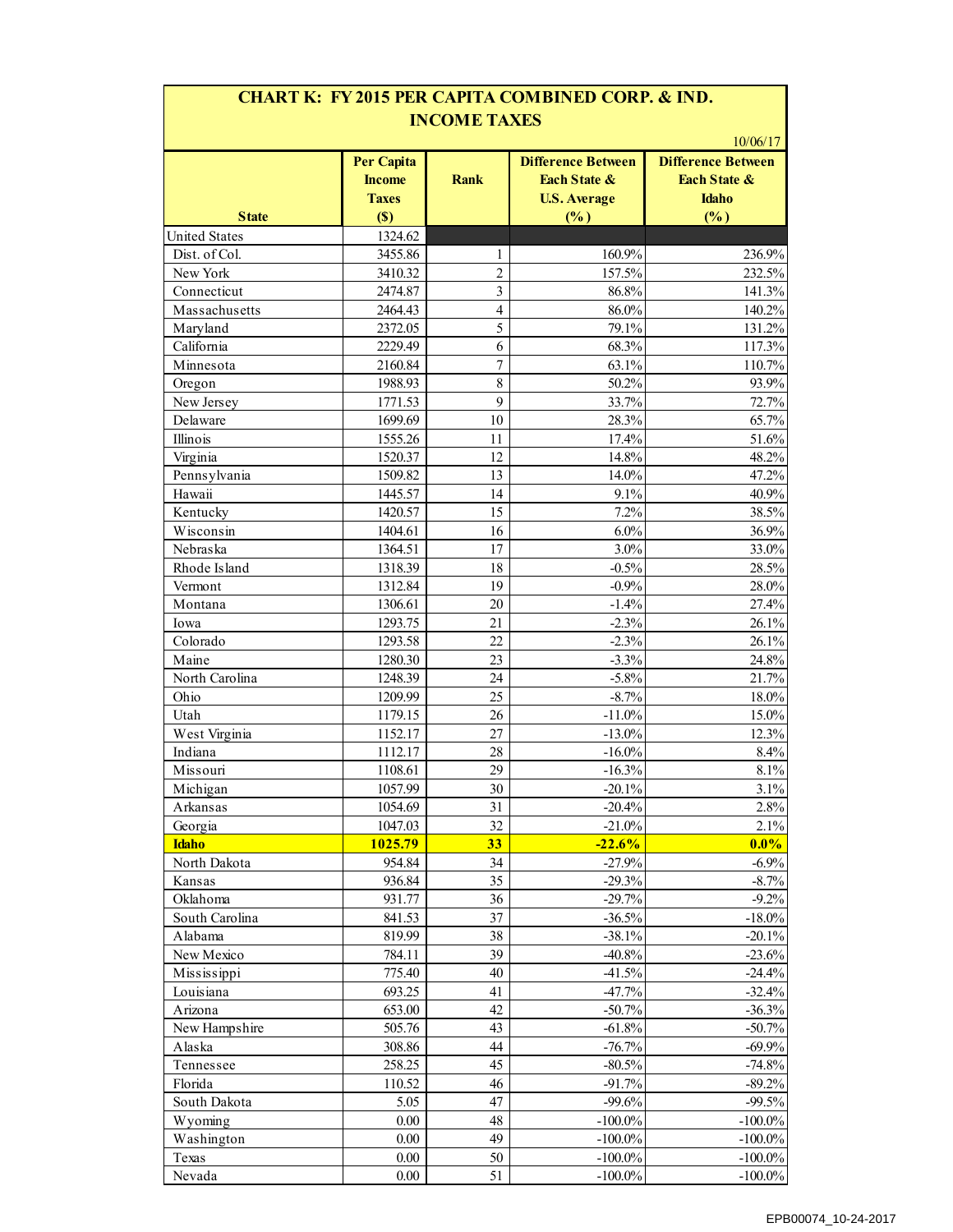# **CHART L: FY 2015 PER CAPITA MOTOR VEHICLES TAXES**

| <b>State</b>         | <b>Per Capita</b><br><b>Motor</b><br><b>Vehicle</b><br>Taxes (\$) | <b>Rank</b>    | <b>Difference Between</b><br><b>Each State &amp;</b><br><b>U.S. Average</b><br>(%) | <b>Difference Between</b><br><b>Each State &amp;</b><br><b>Idaho</b><br>(%) |
|----------------------|-------------------------------------------------------------------|----------------|------------------------------------------------------------------------------------|-----------------------------------------------------------------------------|
| <b>United States</b> | 218.90                                                            |                |                                                                                    |                                                                             |
| North Dakota         | 471.50                                                            | 1              | 115.4%                                                                             | 81.0%                                                                       |
| Montana              | 379.49                                                            | $\overline{2}$ | 73.4%                                                                              | 52.9%                                                                       |
| Wyoming              | 373.92                                                            | $\overline{3}$ | 70.8%                                                                              | 50.6%                                                                       |
| Hawaii               | 371.85                                                            | $\overline{4}$ | 69.9%                                                                              | 49.8%                                                                       |
| Iowa                 | 370.48                                                            | 5              | 69.2%                                                                              | 49.3%                                                                       |
| Oklahoma             | 304.15                                                            | 6              | 38.9%                                                                              | 22.5%                                                                       |
| Minnesota            | 295.19                                                            | $\overline{7}$ | 34.9%                                                                              | 18.9%                                                                       |
| South Dakota         | 283.36                                                            | 8              | 29.4%                                                                              | 14.2%                                                                       |
| Pennsylvania         | 283.34                                                            | 9              | 29.4%                                                                              | 14.1%                                                                       |
| Nebraska             | 276.62                                                            | $10\,$         | 26.4%                                                                              | 11.4%                                                                       |
| Oregon               | 271.79                                                            | 11             | 24.2%                                                                              | 9.5%                                                                        |
| Maine                | 263.84                                                            | 12             | 20.5%                                                                              | 6.3%                                                                        |
| North Carolina       | 260.49                                                            | 13             | $19.0\%$                                                                           | 4.9%                                                                        |
| Washington           | 259.01                                                            | 14             | 18.3%                                                                              | 4.3%                                                                        |
|                      | 257.67                                                            | 15             | 17.7%                                                                              | 3.8%                                                                        |
| Wisconsin            |                                                                   |                |                                                                                    |                                                                             |
| Vermont              | 248.66                                                            | 16             | 13.6%                                                                              | 0.2%                                                                        |
| Illinois             | 248.43                                                            | 17             | 13.5%                                                                              | 0.1%                                                                        |
| <b>Idaho</b>         | 248.22                                                            | 18             | 13.4%                                                                              | $0.0\%$                                                                     |
| California           | 247.02                                                            | 19             | 12.8%                                                                              | $-0.5%$                                                                     |
| Kentucky             | 240.75                                                            | 20             | 10.0%                                                                              | $-3.0\%$                                                                    |
| Ohio                 | 237.89                                                            | 21             | 8.7%                                                                               | $-4.2%$                                                                     |
| Kansas               | 237.86                                                            | 22             | 8.7%                                                                               | $-4.2%$                                                                     |
| West Virginia        | 237.01                                                            | 23             | 8.3%                                                                               | $-4.5%$                                                                     |
| Maryland             | 234.96                                                            | 24             | 7.3%                                                                               | $-5.3%$                                                                     |
| Florida              | 227.39                                                            | 25             | 3.9%                                                                               | $-8.4%$                                                                     |
| Colorado             | 227.39                                                            | 26             | 3.9%                                                                               | $-8.4%$                                                                     |
| Nevada               | 219.99                                                            | 27             | 0.5%                                                                               | $-11.4%$                                                                    |
| Texas                | 215.58                                                            | 28             | $-1.5%$                                                                            | $-13.2%$                                                                    |
| New Mexico           | 209.46                                                            | 29             | $-4.3%$                                                                            | $-15.6%$                                                                    |
| Arkansas             | 208.01                                                            | 30             | $-5.0\%$                                                                           | $-16.2%$                                                                    |
| Michigan             | 204.53                                                            | 31             | $-6.6%$                                                                            | $-17.6%$                                                                    |
| New Hampshire        | 202.45                                                            | 32             | $-7.5%$                                                                            | $-18.4%$                                                                    |
| Mississippi          | 199.93                                                            | 33             | $-8.7%$                                                                            | $-19.5%$                                                                    |
| Tennessee            | 198.39                                                            | 34             | $-9.4%$                                                                            | $-20.1%$                                                                    |
| Connecticut          | 195.75                                                            | 35             | $-10.6%$                                                                           | $-21.1%$                                                                    |
| Utah                 | 185.19                                                            | 36             | $-15.4%$                                                                           | $-25.4%$                                                                    |
| Delaware             | 182.26                                                            | 37             | $-16.7%$                                                                           | $-26.6%$                                                                    |
| Alabama              | 179.30                                                            | 38             | $-18.1%$                                                                           | $-27.8%$                                                                    |
| Massachusetts        | 176.47                                                            | 39             | $-19.4%$                                                                           | $-28.9%$                                                                    |
| South Carolina       | 173.28                                                            | 40             | $-20.8%$                                                                           | $-30.2%$                                                                    |
| Virginia             | 173.13                                                            | 41             | $-20.9%$                                                                           | $-30.3%$                                                                    |
| Indiana              | 171.97                                                            | 42             | $-21.4%$                                                                           | $-30.7%$                                                                    |
| Alaska               | 170.13                                                            | 43             | $-22.3%$                                                                           | $-31.5%$                                                                    |
| Missouri             | 162.53                                                            | 44             | $-25.8%$                                                                           | $-34.5%$                                                                    |
| New York             | 159.37                                                            | 45             | $-27.2%$                                                                           | $-35.8%$                                                                    |
| Louisiana            | 146.83                                                            | 46             | $-32.9%$                                                                           | $-40.8%$                                                                    |
| Arizona              | 141.37                                                            | 47             | $-35.4%$                                                                           | $-43.0%$                                                                    |
| Georgia              | 135.01                                                            | 48             | $-38.3%$                                                                           | $-45.6%$                                                                    |
| Rhode Island         | 133.44                                                            | 49             | $-39.0\%$                                                                          | $-46.2%$                                                                    |
| New Jersey           | 131.23                                                            | 50             | $-40.0\%$                                                                          | $-47.1%$                                                                    |
|                      |                                                                   |                |                                                                                    |                                                                             |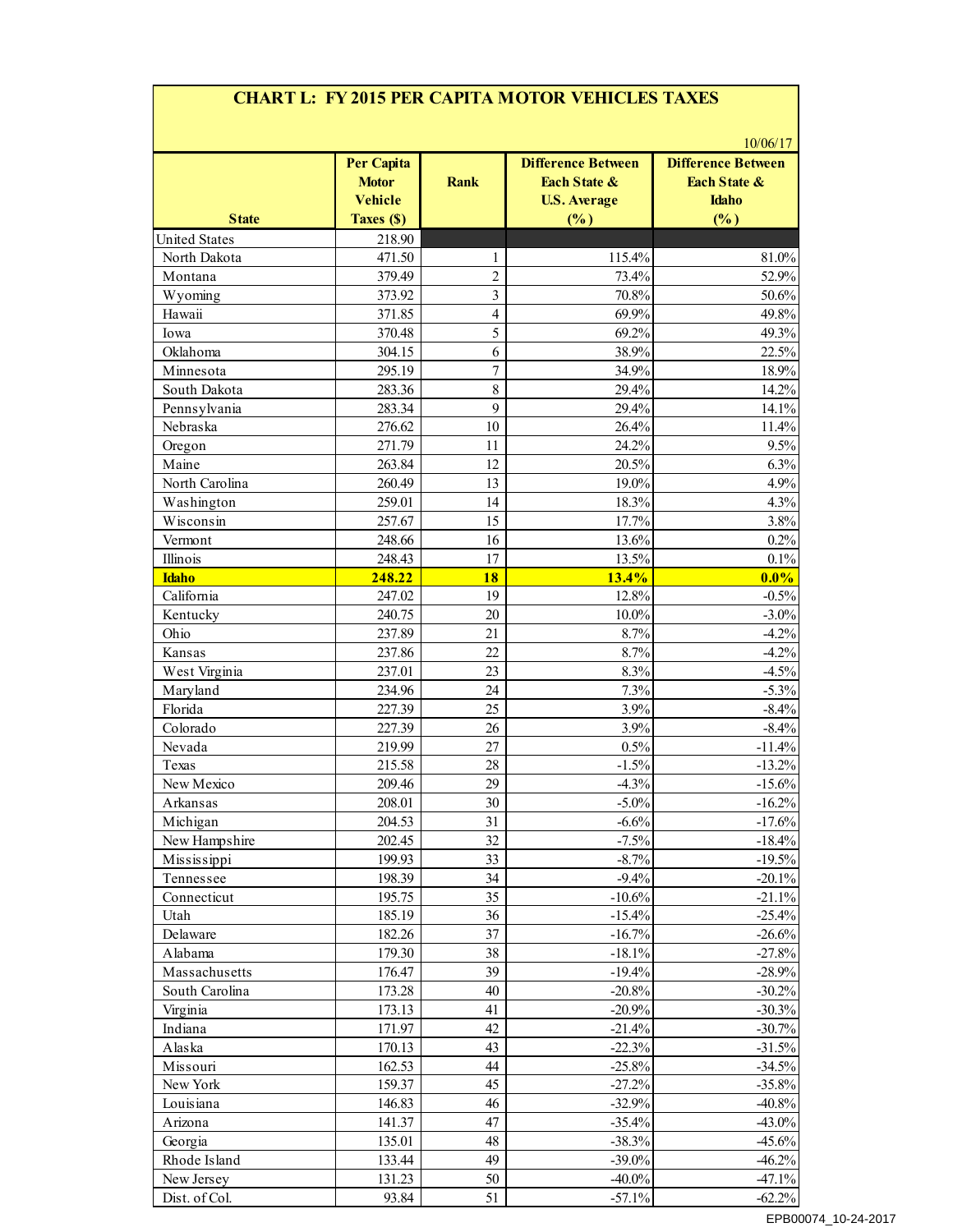| <b>Tax per \$1000 Total Personal Income</b> |                                               |         |                                                                            |                                                                                 |  |
|---------------------------------------------|-----------------------------------------------|---------|----------------------------------------------------------------------------|---------------------------------------------------------------------------------|--|
|                                             | <b>Overall</b><br><b>Tax \$ Per</b><br>\$1000 | Rank    | <b>Differnce Between</b><br><b>Each State &amp;</b><br><b>U.S. Average</b> | 10/06/17<br><b>Differnce Between</b><br><b>Fach State &amp;</b><br><b>Idaho</b> |  |
| <b>State</b>                                | <b>Income</b>                                 |         | (%)                                                                        | (%)                                                                             |  |
| <b>United States</b>                        | 104.52                                        |         |                                                                            |                                                                                 |  |
| North Dakota                                | 167.75                                        | 1       | 60.5%                                                                      | 80.4%                                                                           |  |
| New York                                    | 154.40                                        | 2       | 47.7%                                                                      | 66.0%                                                                           |  |
| Dist. of Col.                               | 151.41                                        | 3       | 44.9%                                                                      | 62.8%                                                                           |  |
| Hawaii                                      | 130.46                                        | 4       | 24.8%                                                                      | 40.3%                                                                           |  |
| Maine                                       | 123.57                                        | 5       | 18.2%                                                                      | 32.9%                                                                           |  |
| Vermont                                     | 123.05                                        | 6       | 17.7%                                                                      | 32.3%                                                                           |  |
| Minnesota                                   | 119.23                                        | 7       | 14.1%                                                                      | 28.2%                                                                           |  |
| Illinois                                    | 118.63                                        | $\,8\,$ | 13.5%                                                                      | 27.6%                                                                           |  |
| Wyoming                                     | 115.75                                        | 9       | 10.7%                                                                      | 24.5%                                                                           |  |
| California                                  | 114.76                                        | 10      | 9.8%                                                                       | 23.4%                                                                           |  |
| New Jersey                                  | 113.74                                        | 11      | 8.8%                                                                       | 22.3%                                                                           |  |
| Connecticut                                 | 112.32                                        | 12      | 7.5%                                                                       | 20.8%                                                                           |  |
| West Virginia                               | 111.77                                        | 13      | 6.9%                                                                       | 20.2%                                                                           |  |
| Rhode Island                                | 110.15                                        | 14      | 5.4%                                                                       | 18.4%                                                                           |  |
| New Mexico                                  | 109.56                                        | 15      | 4.8%                                                                       | 17.8%                                                                           |  |
| Maryland                                    | 106.30                                        | 16      | 1.7%                                                                       | 14.3%                                                                           |  |
| Nebraska                                    | 106.30                                        | 17      | 1.7%                                                                       | 14.3%                                                                           |  |
| Massachusetts                               | 106.29                                        | 18      | 1.7%                                                                       | 14.3%                                                                           |  |
|                                             | 106.14                                        | 19      | 1.5%                                                                       | 14.1%                                                                           |  |
| Iowa                                        |                                               |         | 0.5%                                                                       |                                                                                 |  |
| Mississippi                                 | 105.06                                        | 20      |                                                                            | 13.0%                                                                           |  |
| Oregon                                      | 104.42                                        | 21      | $-0.1%$                                                                    | 12.3%                                                                           |  |
| Wisconsin                                   | 104.10                                        | 22      | $-0.4%$                                                                    | 11.9%                                                                           |  |
| Ohio                                        | 103.12                                        | 23      | $-1.3%$                                                                    | 10.9%                                                                           |  |
| Pennsylvania                                | 102.22                                        | 24      | $-2.2%$                                                                    | 9.9%                                                                            |  |
| Delaware                                    | 101.71                                        | 25      | $-2.7%$                                                                    | 9.4%                                                                            |  |
| Arkansas                                    | 101.01                                        | 26      | $-3.4%$                                                                    | 8.6%                                                                            |  |
| Nevada                                      | 99.95                                         | 27      | $-4.4%$                                                                    | 7.5%                                                                            |  |
| Montana                                     | 99.95                                         | 28      | $-4.4%$                                                                    | 7.5%                                                                            |  |
| Kentucky                                    | 99.29                                         | 29      | $-5.0\%$                                                                   | 6.8%                                                                            |  |
| Kansas                                      | 96.77                                         | 30      | $-7.4%$                                                                    | 4.1%                                                                            |  |
| Michigan                                    | 96.66                                         | 31      | $-7.5%$                                                                    | 3.9%                                                                            |  |
| Utah                                        | 95.53                                         | 32      | $-8.6%$                                                                    | 2.7%                                                                            |  |
| Indiana                                     | 95.37                                         | 33      | $-8.8%$                                                                    | 2.6%                                                                            |  |
| North Carolina                              | 95.33                                         | 34      | $-8.8%$                                                                    | 2.5%                                                                            |  |
| Washington                                  | 95.11                                         | 35      | $-9.0\%$                                                                   | 2.3%                                                                            |  |
| Colorado                                    | 93.28                                         | 36      | $-10.8%$                                                                   | 0.3%                                                                            |  |
| <b>Idaho</b>                                | 92.99                                         | 37      | $-11.0%$                                                                   | $0.0\%$                                                                         |  |
| Louisiana                                   | 92.71                                         | 38      | $-11.3%$                                                                   | $-0.3%$                                                                         |  |
| South Carolina                              | 92.39                                         | 39      | $-11.6%$                                                                   | $-0.6%$                                                                         |  |
| Arizona                                     | 91.21                                         | 40      | $-12.7%$                                                                   | $-1.9%$                                                                         |  |
| Texas                                       | 89.64                                         | 41      | $-14.2%$                                                                   | $-3.6%$                                                                         |  |
| Georgia                                     | 88.88                                         | 42      | $-15.0\%$                                                                  | $-4.4%$                                                                         |  |
| Virginia                                    | 87.51                                         | 43      | $-16.3%$                                                                   | $-5.9%$                                                                         |  |
| New Hampshire                               | 86.81                                         | 44      | $-17.0\%$                                                                  | $-6.7%$                                                                         |  |
| Missouri                                    | 86.64                                         | 45      | $-17.1%$                                                                   | $-6.8%$                                                                         |  |
| South Dakota                                | 85.41                                         | 46      | $-18.3%$                                                                   | $-8.2%$                                                                         |  |
| Oklahoma                                    | 83.93                                         | 47      | $-19.7%$                                                                   | $-9.7%$                                                                         |  |
| Alabama                                     | 82.07                                         | 48      | $-21.5%$                                                                   | $-11.7%$                                                                        |  |
| Florida                                     | 80.24                                         | 49      | $-23.2%$                                                                   | $-13.7%$                                                                        |  |
| Tennessee                                   | 79.80                                         | 50      | $-23.7%$                                                                   | $-14.2%$                                                                        |  |
|                                             |                                               | 51      | $-39.2%$                                                                   | $-31.7%$                                                                        |  |
| Alaska                                      | 63.50                                         |         |                                                                            |                                                                                 |  |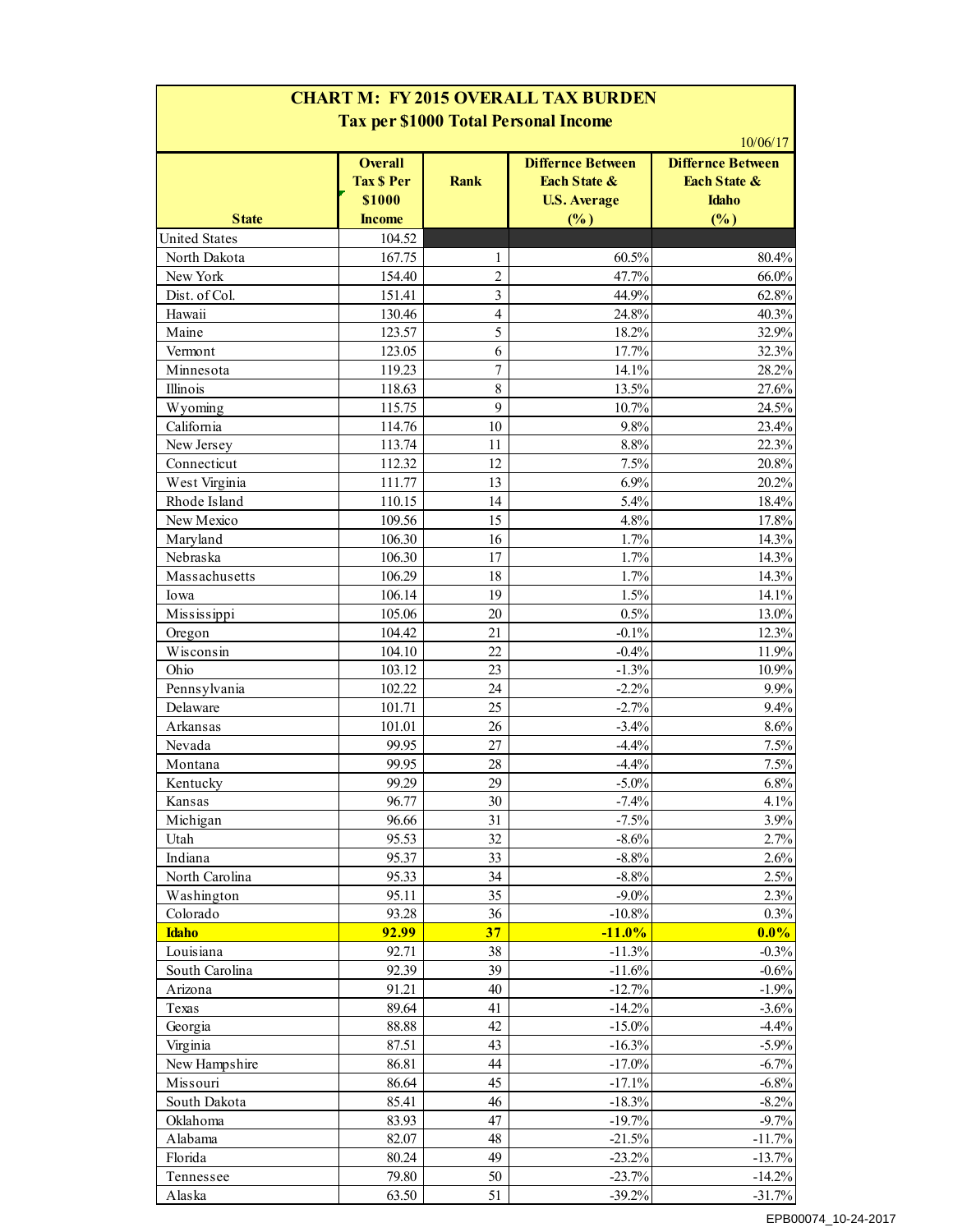|                      | <b>Per Capita</b> |                |                                                      |                                                                  |
|----------------------|-------------------|----------------|------------------------------------------------------|------------------------------------------------------------------|
|                      | <b>Overall</b>    | <b>Rank</b>    | <b>Difference Between</b><br><b>Each State &amp;</b> | 10/06/17<br><b>Difference Between</b><br><b>Each State &amp;</b> |
|                      | <b>Taxes</b>      |                | <b>U.S. Average</b>                                  | <b>Idaho</b>                                                     |
| <b>State</b>         | (S)               |                | (%)                                                  | (%)                                                              |
| <b>United States</b> | 4,883.25          |                |                                                      |                                                                  |
| Dist. of Col.        | 10,604.83         | 1              | 117.2%                                               | 208.6%                                                           |
| North Dakota         | 9,182.77          | $\overline{c}$ | 88.0%                                                | 167.2%                                                           |
| New York             | 8,742.98          | 3              | 79.0%                                                | 154.4%                                                           |
| Connecticut          | 7,422.35          | $\overline{4}$ | 52.0%                                                | 116.0%                                                           |
| New Jersey           | 6,680.49          | 5              | 36.8%                                                | 94.4%                                                            |
| Wyoming              | 6,388.75          | 6              | 30.8%                                                | 85.9%                                                            |
| Massachusetts        | 6,348.78          | 7              | 30.0%                                                | 84.7%                                                            |
| Hawaii               | 6,111.28          | 8              | 25.1%                                                | 77.8%                                                            |
| Minnesota            | 5,953.60          | 9              | 21.9%                                                | 73.2%                                                            |
| California           | 5,864.10          | 10             | 20.1%                                                | 70.6%                                                            |
| Maryland             | 5,857.23          | 11             | 19.9%                                                | 70.4%                                                            |
| Vermont              | 5,800.11          | 12             | 18.8%                                                | 68.8%                                                            |
| Illinois             | 5,751.07          | 13             | 17.8%                                                | 67.3%                                                            |
| Rhode Island         | 5,421.50          | 14             | 11.0%                                                | 57.7%                                                            |
| Maine                | 5,105.33          | 15             | 4.5%                                                 | 48.5%                                                            |
| Nebraska             | 5,057.09          | 16             | 3.6%                                                 | 47.1%                                                            |
| Pennsylvania         | 4,953.62          | 17             | 1.4%                                                 | 44.1%                                                            |
| Washington           |                   | 18             | $-2.3%$                                              | 38.8%                                                            |
|                      | 4,772.01          |                |                                                      |                                                                  |
| Delaware             | 4,768.95          | 19             | $-2.3%$                                              | 38.8%                                                            |
| Iowa                 | 4,759.31          | 20             | $-2.5%$                                              | 38.5%                                                            |
| Wisconsin            | 4,664.09          | 21             | $-4.5%$                                              | 35.7%                                                            |
| New Hampshire        | 4,649.02          | 22             | $-4.8%$                                              | 35.3%                                                            |
| Colorado             | 4,598.74          | 23             | $-5.8%$                                              | 33.8%                                                            |
| Virginia             | 4,465.60          | 24             | $-8.6%$                                              | 29.9%                                                            |
| Ohio                 | 4,416.75          | 25             | $-9.6%$                                              | 28.5%                                                            |
| Kansas               | 4,393.26          | 26             | $-10.0\%$                                            | 27.8%                                                            |
| Oregon               | 4,365.01          | 27             | $-10.6%$                                             | 27.0%                                                            |
| New Mexico           | 4,160.63          | 28             | $-14.8%$                                             | 21.1%                                                            |
| Texas                | 4,126.41          | 29             | $-15.5\%$                                            | $20.1\%$                                                         |
| Nevada               | 4,109.32          | 30             | $-15.8%$                                             | 19.6%                                                            |
| West Virginia        | 4,104.73          | 31             | $-15.9%$                                             | 19.4%                                                            |
| Montana              | 4,045.58          | 32             | $-17.2%$                                             | 17.7%                                                            |
| Michigan             | 4,009.58          | 33             | $-17.9%$                                             | 16.7%                                                            |
| Louisiana            | 3,951.21          | 34             | $-19.1%$                                             | 15.0%                                                            |
| Arkansas             | 3,868.49          | 35             | $-20.8%$                                             | 12.6%                                                            |
| Indiana              | 3,839.35          | 36             | $-21.4%$                                             | 11.7%                                                            |
| South Dakota         | 3,837.81          | 37             | $-21.4%$                                             | 11.7%                                                            |
| North Carolina       | 3,790.99          | 38             | $-22.4%$                                             | 10.3%                                                            |
| Kentucky             | 3,782.41          | 39             | $-22.5%$                                             | 10.1%                                                            |
| Oklahoma             | 3,700.55          | 40             | $-24.2%$                                             | 7.7%                                                             |
| Mississippi          | 3,672.86          | 41             | $-24.8%$                                             | 6.9%                                                             |
| Missouri             | 3,648.54          | 42             | $-25.3%$                                             | 6.2%                                                             |
|                      |                   |                |                                                      |                                                                  |
| Utah                 | 3,628.18          | 43             | $-25.7%$                                             | 5.6%                                                             |
| Georgia              | 3,520.08          | 44             | $-27.9%$                                             | 2.4%                                                             |
| Alaska               | 3,504.16          | 45             | $-28.2%$                                             | 2.0%                                                             |
| Arizona              | 3,485.33          | 46             | $-28.6%$                                             | 1.4%                                                             |
| Florida              | 3,452.78          | 47             | $-29.3%$                                             | 0.5%                                                             |
| <b>Idaho</b>         | 3,436.89          | 48             | $-29.6%$                                             | $0.0\%$                                                          |
| South Carolina       | 3,425.83          | 49             | $-29.8%$                                             | $-0.3%$                                                          |
| Tennessee            | 3,270.26          | 50             | $-33.0%$                                             | $-4.8%$                                                          |
| Alabama              | 3,144.43          | 51             | $-35.6%$                                             | $-8.5%$                                                          |